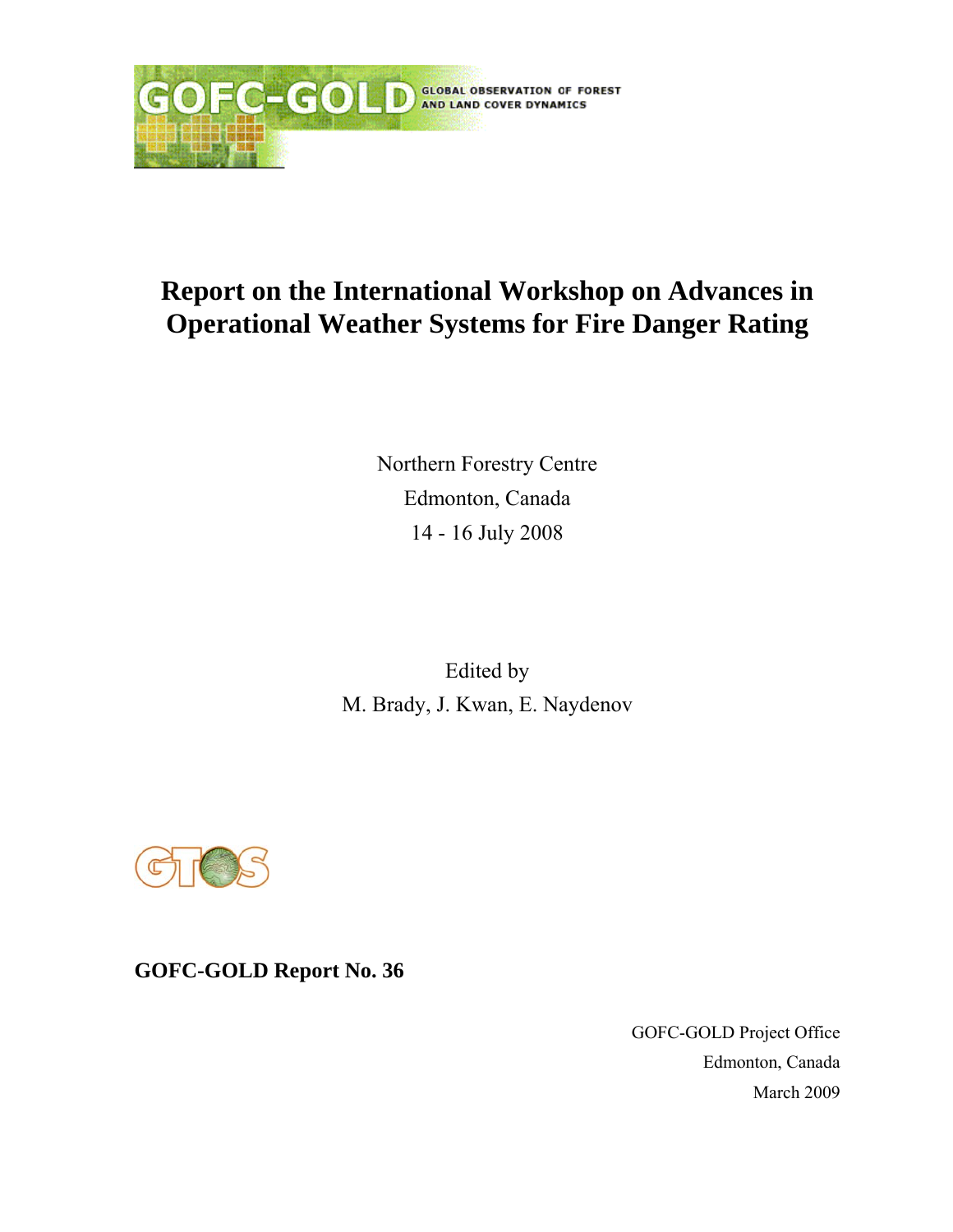Global Observation of Forest and Land Cover Dynamics (GOFC-GOLD) is a coordinated international effort to ensure a continuous program of space-based and in situ forest and other land cover observations to better understand global change, to support international assessments and environmental treaties and to contribute to natural resources management.

GOFC-GOLD encourages countries to increase their ability to measure and track forest and land cover dynamics by promoting and supporting participation on implementation teams and in Regional Networks. Through these forums, data users and providers share information to improve understanding of user requirements and product quality.

GOFC-GOLD is a Panel of the Global Terrestrial Observing System (GTOS), sponsored by FAO, UNESCO, WMO, ICSU and UNEP. The GOFC-GOLD Secretariat is hosted by Canada and supported by the Canadian Space Agency and Natural Resources Canada. Other contributing agencies include NASA, ESA, START and JRC. Further information can be obtained at http://www.fao.org/gtos/gofc-gold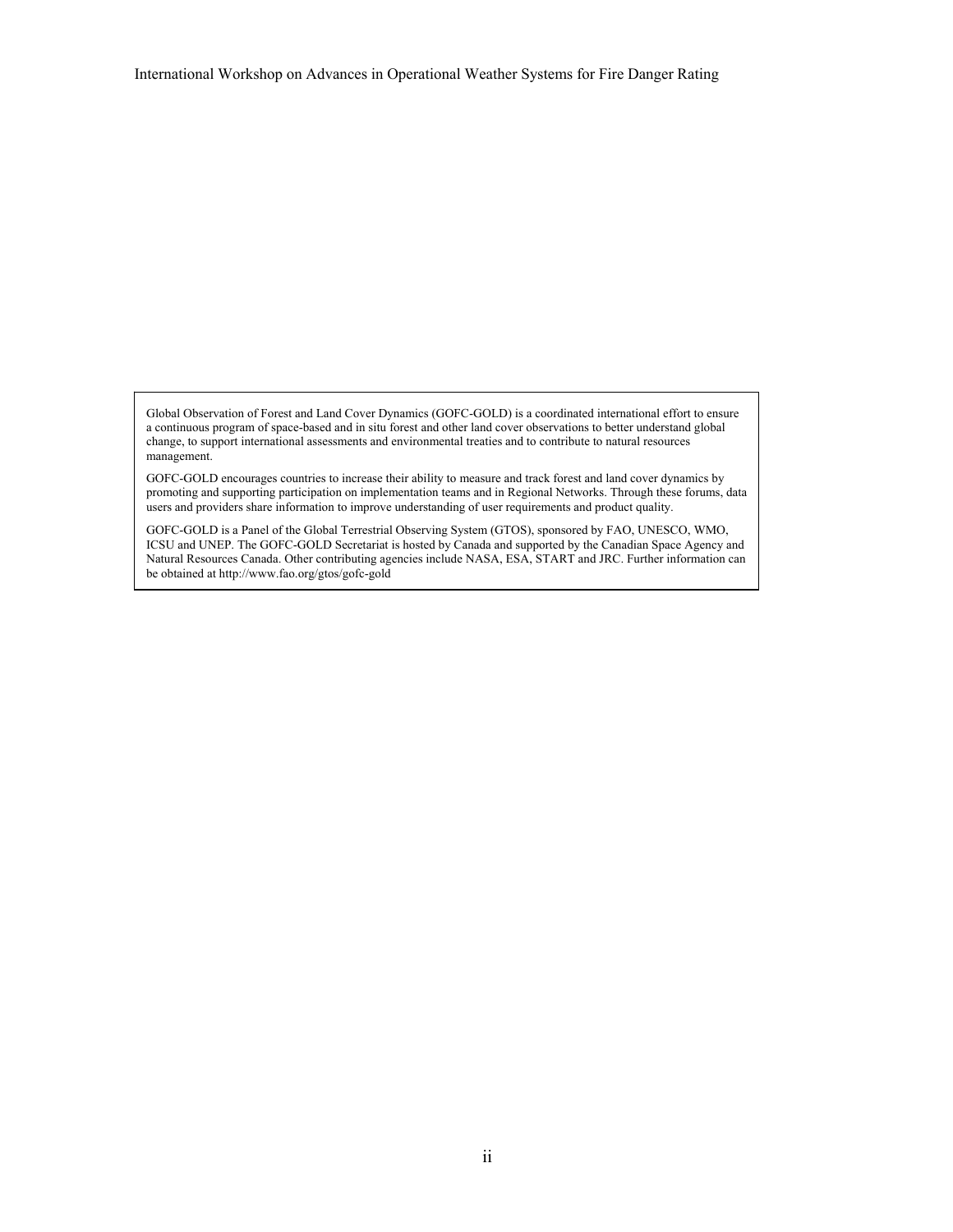# **Summary**

Efforts to develop fire danger rating systems have been driven by a concern about large fires, particularly those burning out of control and endangering human lives and property. Fires burn vegetative fuels largely as a function of weather conditions. Meteorological data are critical to forecast the potential for fires to begin and their behaviour once started. A third area of meteorological data needed relates to predicting smoke trajectories and dispersion. The World Meteorological Organization (WMO), the Canadian Forest Service (CFS) and others, have addressed this issue over the years by developing tools to evaluate and predict the effects of weather and climate on fires and their potential. The CFS, WMO, and the panel for Global Observation of Forest and Land Cover Dynamics (GOFC-GOLD), in collaboration with a number of other agencies (see Appendix 1) organized the International Workshop on Advances in Operational Weather Systems for Fire Danger Rating at Edmonton, Canada from 14 to 16 July 2008.

The workshop reviewed of the history and legacy of fire danger rating, which showed that nearly every country in the world with fire-prone vegetation utilizes some form of a fire danger rating system. Fire danger rating research and operational use of fire danger rating systems has a very rich history which is well chronicled from the early part or the twentieth century onwards in many agency publications, textbooks and journals.

International reports from 19 countries across seven continents indicated a general consensus that approaches to FDR and weather information play a critical role in fire management decisions and both personal and public safety. The many benefits of establishing a FDRS include access to information, which can be used in at least the following areas of decision making: prevention, preparedness and detection planning, initial attack dispatching, suppression planning, and escaped fire situation analysis. Among the international reports from 19 countries there were a number of common challenges and needs identified to improve fire danger rating:

- The need for on-going calibration and validation
- Incorporate local knowledge of quickly-changing synoptic conditions in the context of a national system
- Making use of new forecast products
- Improve consistency between state/provincial, national, regional, global systems

Opportunities were identified during the workshop to enhance operational FDR in areas including; weather observations and networks; data management; weather analyses; approaches to defining and evaluating fire danger levels; additional indices of fire danger; and smoke forecasting and monitoring. Recommendations for further work are provided.

The workshop concluded with a review of existing guidelines for weather-based FDR, which have been prepared at several levels including: operational provincial and national fire agencies, and international guide on best practices. A key source of information is the WMO, through its Commission on Agrometeorology (CAgM). Since 1978 the CAgM has supported several symposia and produced reference materials on methods, procedures and techniques on the meteorological aspects of fire management and supporting information systems.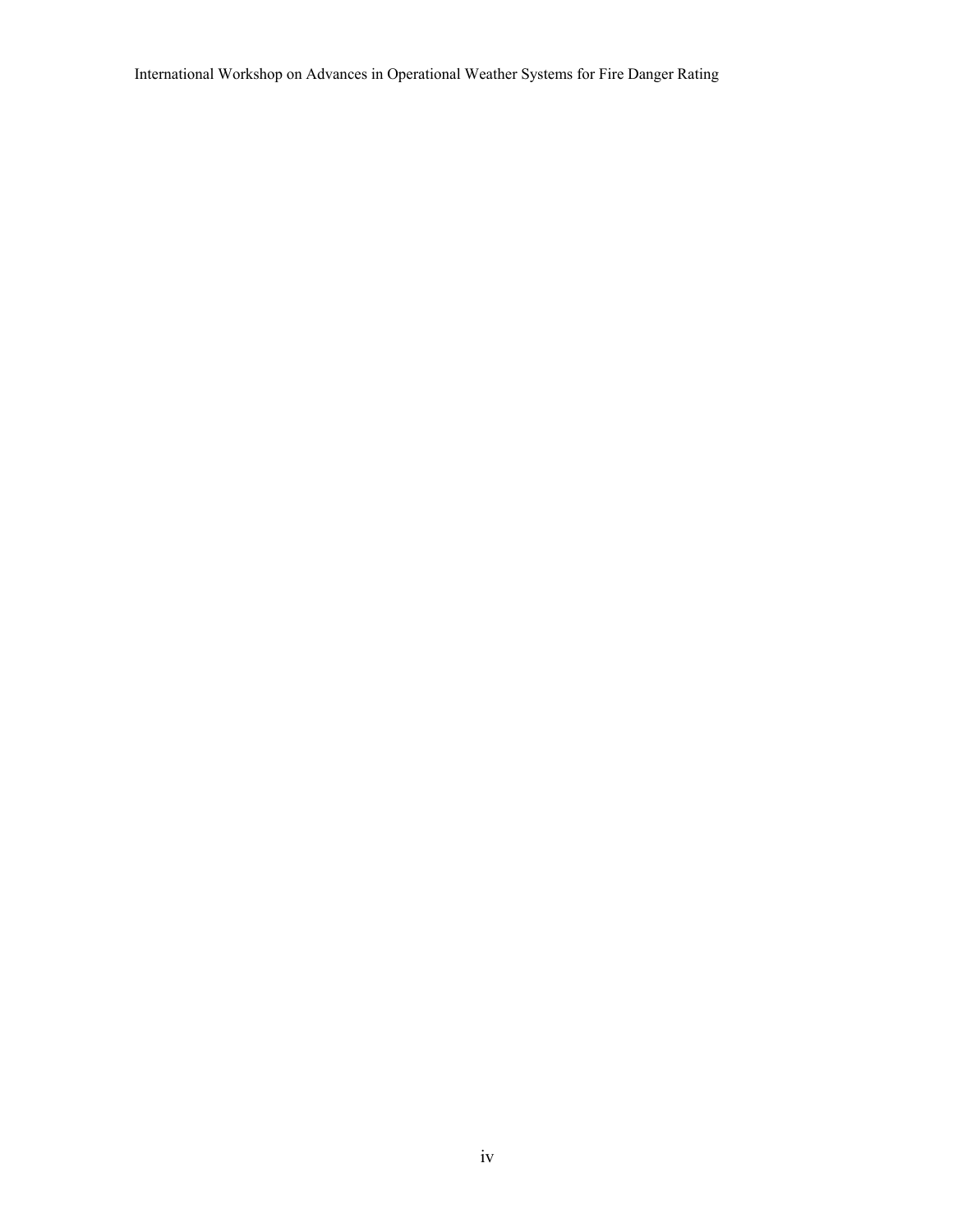# Table of Contents

| 1.                     |                                                                                           |  |  |
|------------------------|-------------------------------------------------------------------------------------------|--|--|
| 1.1                    |                                                                                           |  |  |
| 1.2                    |                                                                                           |  |  |
| 1.3                    |                                                                                           |  |  |
| 2.                     |                                                                                           |  |  |
| 3 <sub>1</sub>         | International Reports on Fire Danger Rating Approaches and Role of Weather Information .4 |  |  |
| 3.1                    |                                                                                           |  |  |
| 3.2                    |                                                                                           |  |  |
| 3.3                    |                                                                                           |  |  |
| 3.4                    |                                                                                           |  |  |
| 3.5                    |                                                                                           |  |  |
| 3.6                    |                                                                                           |  |  |
| 3.7                    |                                                                                           |  |  |
| 3.8                    | Synthesis of International Reports on Operational FDR Approaches26                        |  |  |
| 4.                     |                                                                                           |  |  |
| 4.1                    |                                                                                           |  |  |
| 4.2                    |                                                                                           |  |  |
| 4.3                    |                                                                                           |  |  |
| 4.4                    |                                                                                           |  |  |
| 4.5                    |                                                                                           |  |  |
| 4.6                    |                                                                                           |  |  |
| . 63<br>5 <sup>7</sup> |                                                                                           |  |  |
| 5.1                    |                                                                                           |  |  |
| 5.2                    |                                                                                           |  |  |
| 6.                     |                                                                                           |  |  |
| 7.                     |                                                                                           |  |  |
|                        |                                                                                           |  |  |
|                        |                                                                                           |  |  |
|                        |                                                                                           |  |  |
|                        |                                                                                           |  |  |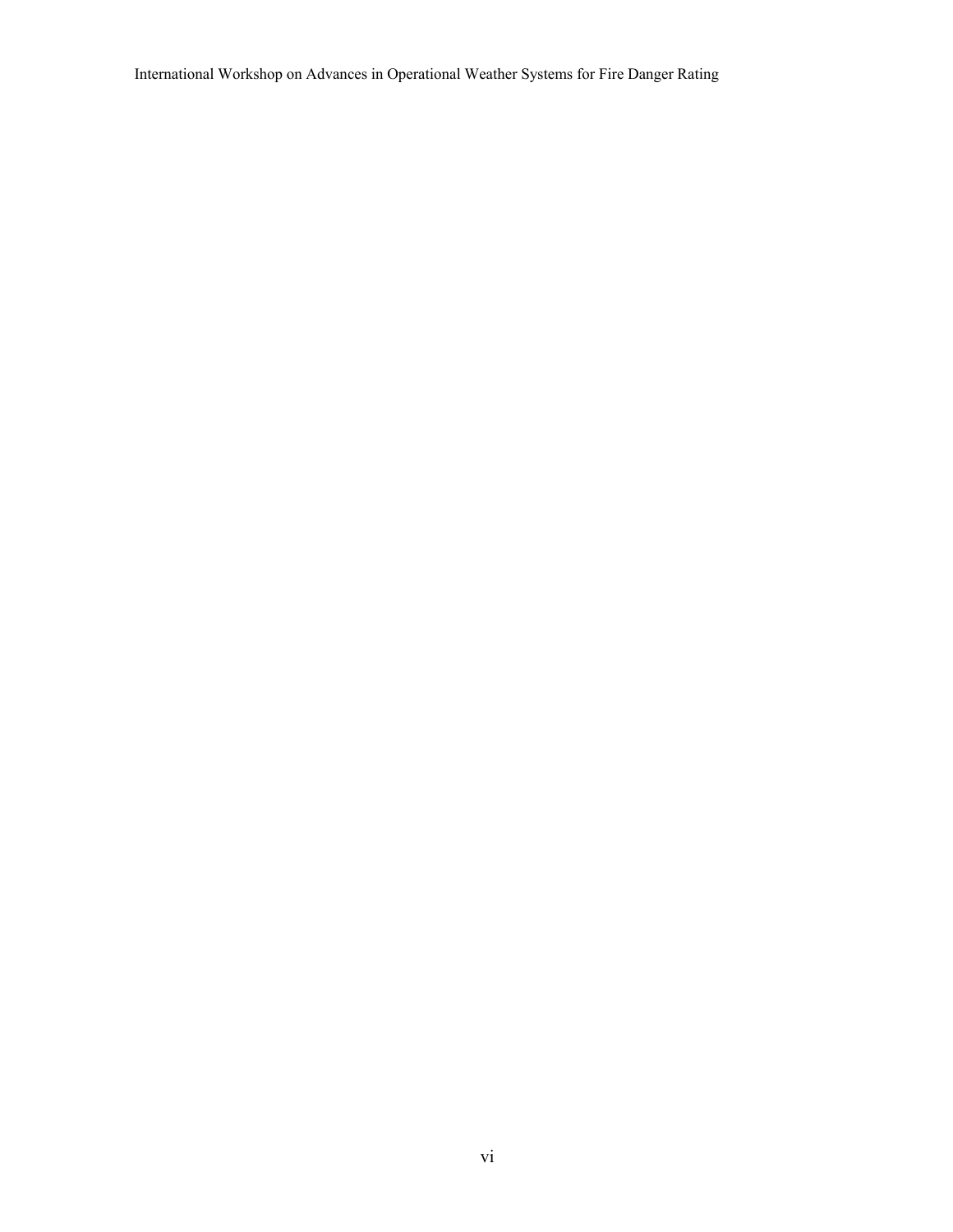# **1. Introduction**

Efforts to develop fire danger rating systems have been driven by a concern about large fires, particularly those burning out of control and endangering human lives and property. Fires influence on, and response to, the changing global climate and, on a smaller scale, fire's effects on regional and local air quality have become international issues. As countries have sought to improve public health and safety, wildland and agricultural burning have attracted increasing attention as sources of concern and have become the target of regulatory attention.

Fires burn vegetative fuels largely as a function of weather conditions. Meteorological data are critical to forecast the potential for fires to begin and their behaviour once started. A third area of meteorological data needed relates to predicting smoke trajectories and dispersion. The World Meteorological Organization (WMO), the Canadian Forest Service (CFS) and others, have addressed this issue over the years by developing tools to evaluate and predict the effects of weather and climate on fires and their potential. One of the key WMO focus areas addressed from 2008-2011 is agrometeorological aspects of sustainable agricultural development. A key performance target is the production of operational guidelines for fire weather agrometeorology.

It is with this background that the CFS, WMO, and the panel for Global Observation of Forest and Land Cover Dynamics (GOFC-GOLD), and in collaboration with a number of other agencies (see Appendix 1) organized the International Workshop on Advances in Operational Weather Systems for Fire Danger Rating in Edmonton, Canada from 14 to 16 July 2008.

# **1.1 Objectives of the Workshop**

The workshop reviewed operational methods used in fire danger rating (FDR) systems from around the globe and discussed new developments in system design and potential enhancements. Workshop objectives included:

- 1. Review FDR approaches and role of weather information in fire management including concepts and terminology, purposes/requirements, limitations, etc.
- 2. Report on operational and prototype weather-based FDR systems from around the globe, including North America, Europe, Russia, Southeast and East Asia, Australasia, Latin America, Africa, etc.
- 3. Identify opportunities for FDR system enhancement in the areas of:
	- Weather observations and networks with a focus on access and adequacy of in situ data, use of remote sensing, etc.
	- Data management including collection, storage and retrieval, spatial processing and display, and dissemination.
	- Weather analyses including fire weather normals, and short and medium term weather forecasts.
	- Approaches to defining and evaluating fire danger levels with a focus on calibration and validation.
	- Additional indices of fire danger including factors such as live vegetation, curing, soil moisture, human behaviour, etc.
	- Smoke forecasting and monitoring that address emissions, dispersion, etc.
- 4. Assess the status of operational guidelines for weather-based FDR including:
	- − Discussions with provincial and national fire information centres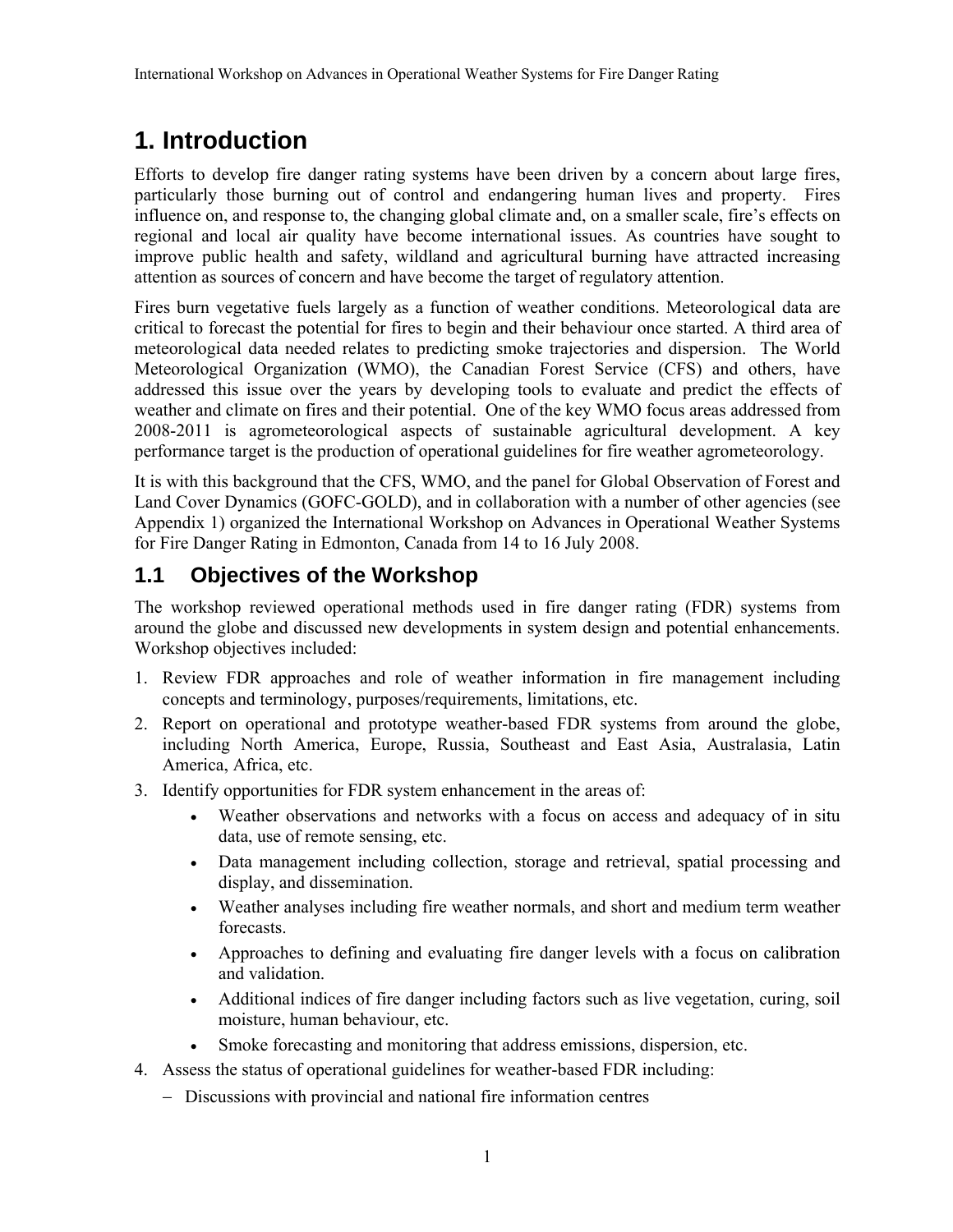− Review of the WMO Guide on Agricultural Meteorological Practices

The 3-day workshop was followed by a 2-day meeting of the WMO Commission for Agricultural Meteorology Expert Team on Agrometeorology for Sustainable Development (ET 1.3).

# **1.2 Expected Outcomes of the Workshop**

The target audience of the workshop included meteorologists, fire scientists, practitioners and managers of wildland fire prevention and mitigation, environmental monitoring organizations and the earth observation community. Workshop participants (82) representing 32 countries are listed in Appendix 2.

Senior experts in several fields were invited to prepare state-of-the-art presentations to address the above objectives (Appendix 4). The programme (Appendix 3) was designed in such a way as to engage all the participants in discussions on each of these presentations and to develop appropriate strategies to enhance operational fire weather systems and their application in fire management.

Recommendations from the Workshop were considered at the ensuing meeting of the Commission for Agricultural Meteorology of WMO for transferring appropriate implementation strategies and related services. As well, the workshop contributed to the 10-year work plan of the Group on Earth Observations (GEO) towards development of the Global Earth Observation System of Systems (GEOSS).

# **1.3 Overview of Report**

Following this introduction the report consists of five sections. Section two includes an introduction and overview of fire danger rating science and practice. Section three describes operational and prototype fire danger rating systems from around the world. Fire danger rating system enhancements in six topic areas are addressed in section four, while operational fire weather guidelines are addressed in section five. The report generally follows the workshop agenda provided in Appendix 3.

# **2. History and Legacy of Fire Danger Rating in Wildland Fire Management**

Martin Alexander of the Canadian Forest Service gave a keynote address on the *History and Legacy of Fire Danger Rating in Wildland Fire Management.* (Presentation 2).

Nearly every country in the world with fire-prone vegetation utilizes some form of a fire danger rating system. Fire danger is regarded as a general term used to express an assessment of fixed and variable factors of the fire environment (i.e., fuels, weather and topography), including lightning and human-caused ignition risk that determine the (i) ignition probability, (ii) spread rate, (iii) control difficulty and (iv) impact(s) of wildland fires. Fire danger rating is in turn the process of systematically evaluating and integrating the individual and combined factors influencing fire danger in the form of fire danger indexes. A fire danger index is a quantitative indicator of one or more facets of fire danger expressed in a relative sense or as an absolute measure. The use of a fire danger rating system enables operational decisions to be based on quantified indices rather than relying strictly on experience and judgment and is therefore less subjective. Nowadays fire danger ratings are used in a whole host of fire management applications ranging from prevention planning to initial attack dispatching to prescribed fire planning and execution.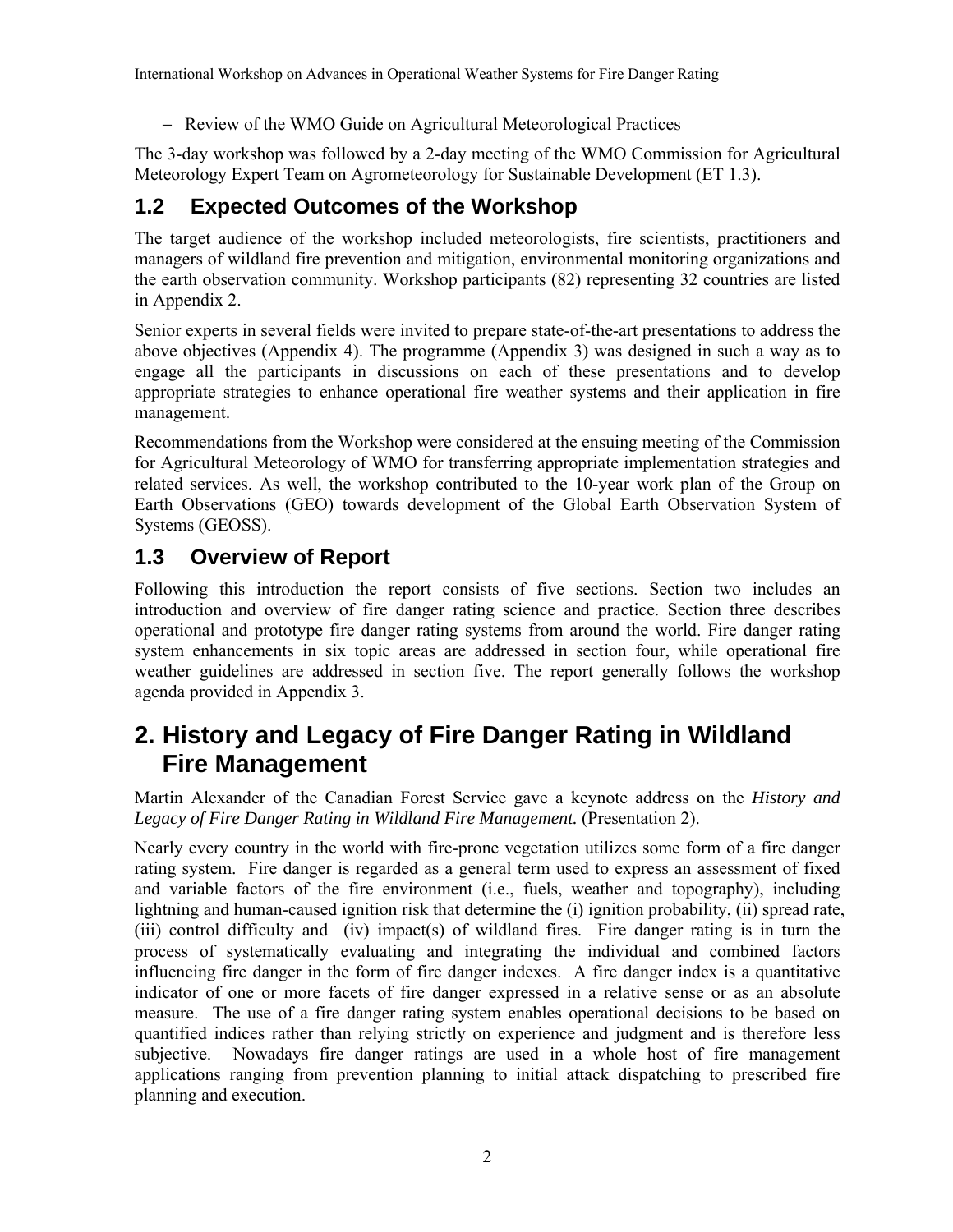Fire danger rating research and operational use of fire danger rating systems has a very rich history which is well chronicled in many agency publications, textbooks and journals (e.g., Journal of Forestry, Fire Control Notes, Forestry Chronicle, Australian Forestry, International Journal of Wildland Fire). Although a comprehensive synthesis doesn't presently exist, this is something that perhaps the World Meteorological Organization should consider commissioning. Harry T. Gisborne, the first full-time fire researcher for the U.S. Forest Service, is generally



credited with developing the first fire danger rating system in about 1928. Work in Canada by the government's forest service, lead by James G. Wright who was later joined by Herbert W. Beall, followed shortly thereafter. Australian bushfire research pioneers Alan McArthur and Harry Luke began to make their mark starting in the mid 50s. One of the distinct trends in the evolution and development of fire danger rating systems has been the desire for increasing applicability and commonality. Early on the focus was at the local level and this gradually expanded to unique regional versions (e.g., in 1954 there were nine distinct systems being used in the U.S.). Recognition of the need for a nation-wide system began in the late 50s and was realized in the U.S. and Canada in the early 1970s. Presently, there appears to be a desire for a single global level system.

In developing a fire danger rating system, the first issue is to formulate objectives defining what the fire danger rating system should be designed to do. Once that is determined, decisions can be made on the six basic issues of developing an operating system: (i) what to measure; (ii) when to measure; (iii) where to measure; (iv) how to measure; (v) how to integrate measurements; and finally (vi) how to apply the danger ratings. In this regard, Taylor and Alexander (2006. Int. J. Wildland Fire 15: 121-135) have identified four key scientific, technological and human elements that need to be considered in developing any fire danger rating system based on experiences with the Canadian Forest Fire Danger Rating System. These include:

- 1. Development of a modular system of fire danger indicators, or models of fire occurrence and behaviour in important fire environments through a sustained program of scientific research and based on relationships between fire weather, fuels, topography, and ignition sources.
- 2. Reliable technical infrastructures to gather, process, disseminate, and archive fire weather data and forecasts and fire danger predictions within operational agencies.
- 3. Guidelines, decision aids, and training for fire managers in the application of fire danger indicators appropriate to the needs and capabilities of operational agencies based on research and operational experience.
- 4. Fostering communication, sharing resources, and setting common standards for information resources and training through cooperation between fire management agencies and research agencies.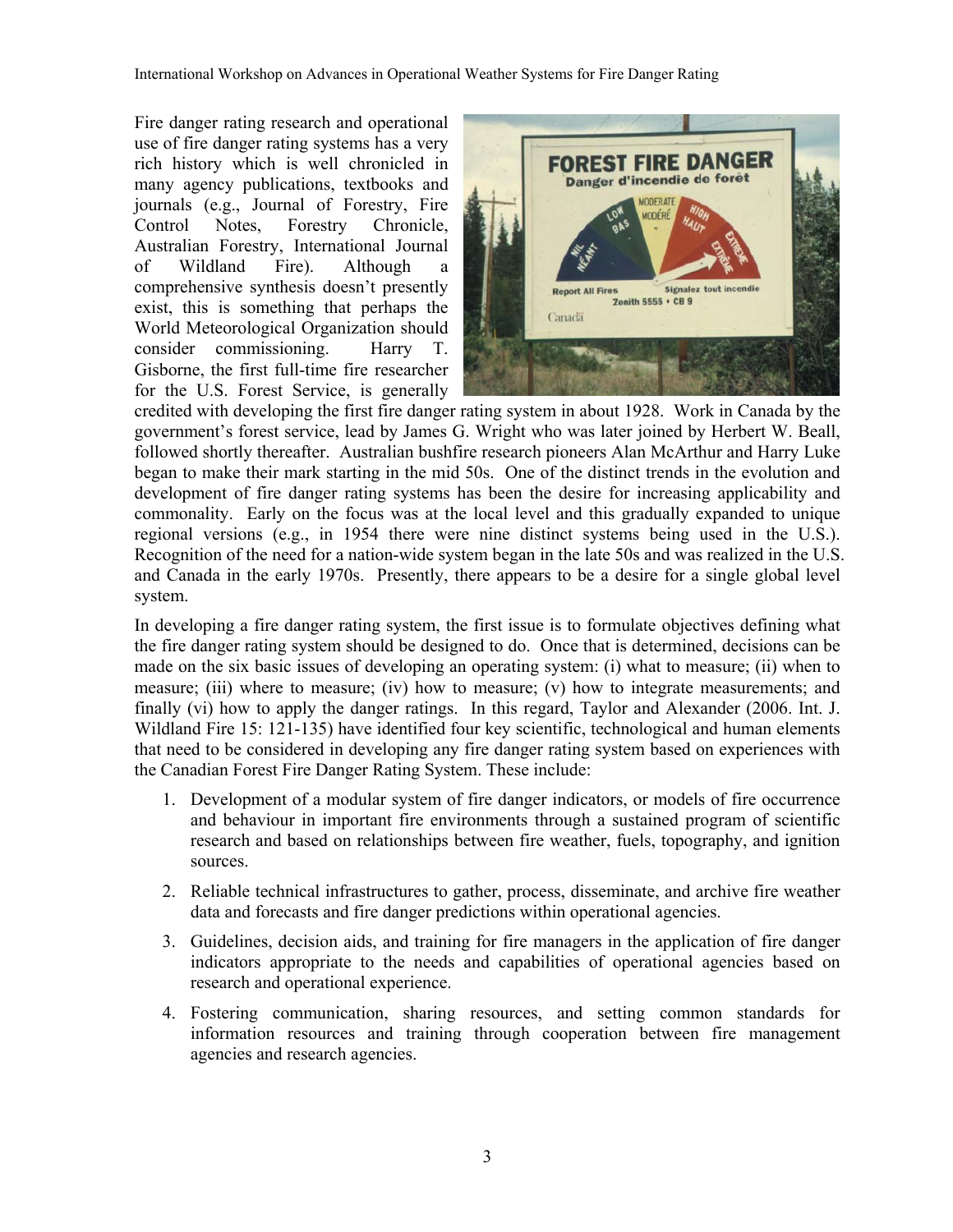# **3. International Reports on Fire Danger Rating Approaches and Role of Weather Information**

Operational and prototype fire danger rating systems are used around the world. Reports are provided below on weather-based FDR systems in North America, Europe, Eurasia, Southeast and East Asia, Australasia, Latin America, and Africa.

# **3.1 North America**

# **Assessing the Fire Danger in Alberta: Application of the Canadian FDR System**

Assessing the Fire Danger in Alberta: Application of the Canadian FDR System, presented by Nick Nimchuck (Presentation 18) provided insight into the development of the Alberta fire danger and weather network, the advent of the pre-suppression concept and application of the fire weather and danger data in fire operations and management, and technologies in data collection.

There are two methods of Fuel Moisture Evaluation; the time consuming and impractical direct method determines moisture content through drying and weighing a fuel sample, and the indirect method. The indirect method measures the factors that most influence fuel moisture content, and estimates their influence on the fuels.

The Canadian Forest Fire Danger Rating System (CFFDRS) was developed by the Canadian Forest Service as an indirect system to determine the fuel moisture content of dead fuels (forest duff layers). The Drought Code (DC) is a seasonal moisture code essential in over-winter precipitation monitoring.

A case study of the Darwin Lake Project (Alberta) was presented as an example of determining values to build a fire danger rating system.

An effective FDR system must meet the following requirements: practicality, use simple inputs and daily weather observations with diurnal adjustments.

Remote Automatic Weather Stations (RAWS) provide data telemetry via satellite phone systems. Globalstar telemetry is used to track fire danger in Alberta and other provinces. Obstacles to actively monitoring fire danger conditions presented by geological factors such as inaccessibility to lookout towers may be overcome by means of helicopters and other technological advancements since the use of FDRS. Forecast fire danger indices provide guidance to preposition resources, inputs for fire growth modeling with hourly and sub-hourly data, and heightens awareness of safety on the fire-line.

A Fire Behaviour Prediction System (FBP) links the FDR to specific fuels. Headfire Intensity (HFI), which largely indicates the difficulty of control, is the primary output of the FBP system. The FBP system predicts fire behaviour based on weather, the FWI components, topography, and fuel type. The same ISI value will produce a different rate of fire spread in different fuel types.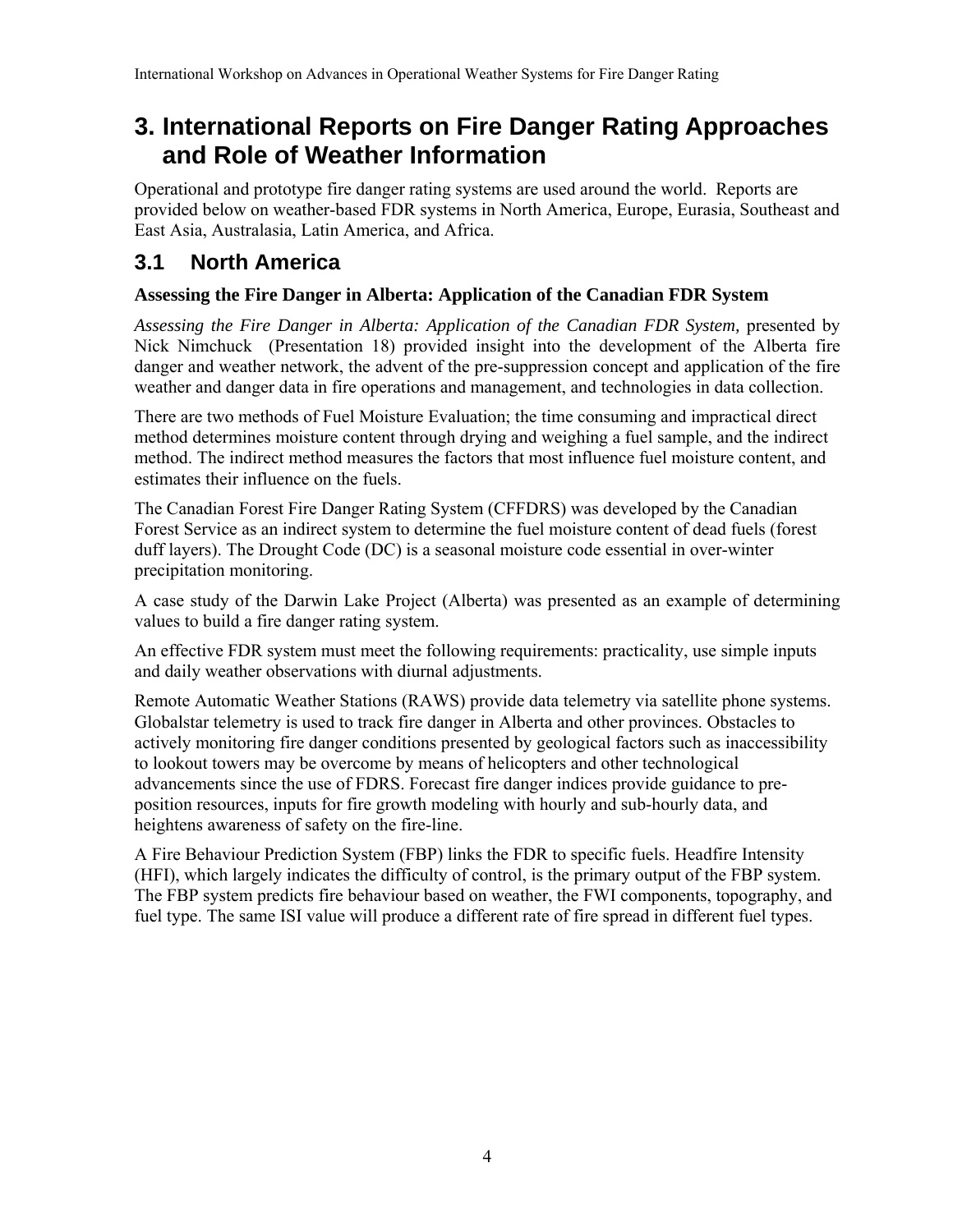

Fire Weather Index System (FWI):

#### Head Fire Intensity:

#### **US National FDR: Past, Present and Future**

Matt Jolly of the USDA Forest Service gave an introduction to the US National Fire Danger Rating System, decision-making processes and break points, and an indication of future directions of NFDRS in the United States, in his presentation *US National FDR: Past, Present and Future* (Presentation 17).

The First National System was developed in 1972. It was updated in 1978 and modified in 1988. The point-based system is based on approximately 2200 Remote Automated Weather Stations (RAWS) nationwide. All managers have control over their own stations.

Indices are calculated and applied to a broad Danger Rating area. Point values are interpolated to create spatial maps and distributed on the Wildland Fire Assessment System.

Uses of Fire Danger:

- Fire Danger Signs
- Public Land Closures and Burning Restrictions
- Logging operations limited
- Dispatch and Staffing levels
- Pre-positioning resources
- Situational awareness for firefighter safety
- Wildland Fire Use Decisions

Decision Points:

- Climatological Breakpoints
	- o Compare current values to historical values
- Fire Business Thresholds
	- o Compare historical fire danger values to fire occurrence
- Local managers decide the number and value of decision points using FireFamily Plus

FireFamily Plus Analysis Tools examine historical fire danger climatology to determine breakout points. They also calculate the CFFWI Indices such as variable season start-up initialization, and imports generic weather and fire occurrence data to collect indices.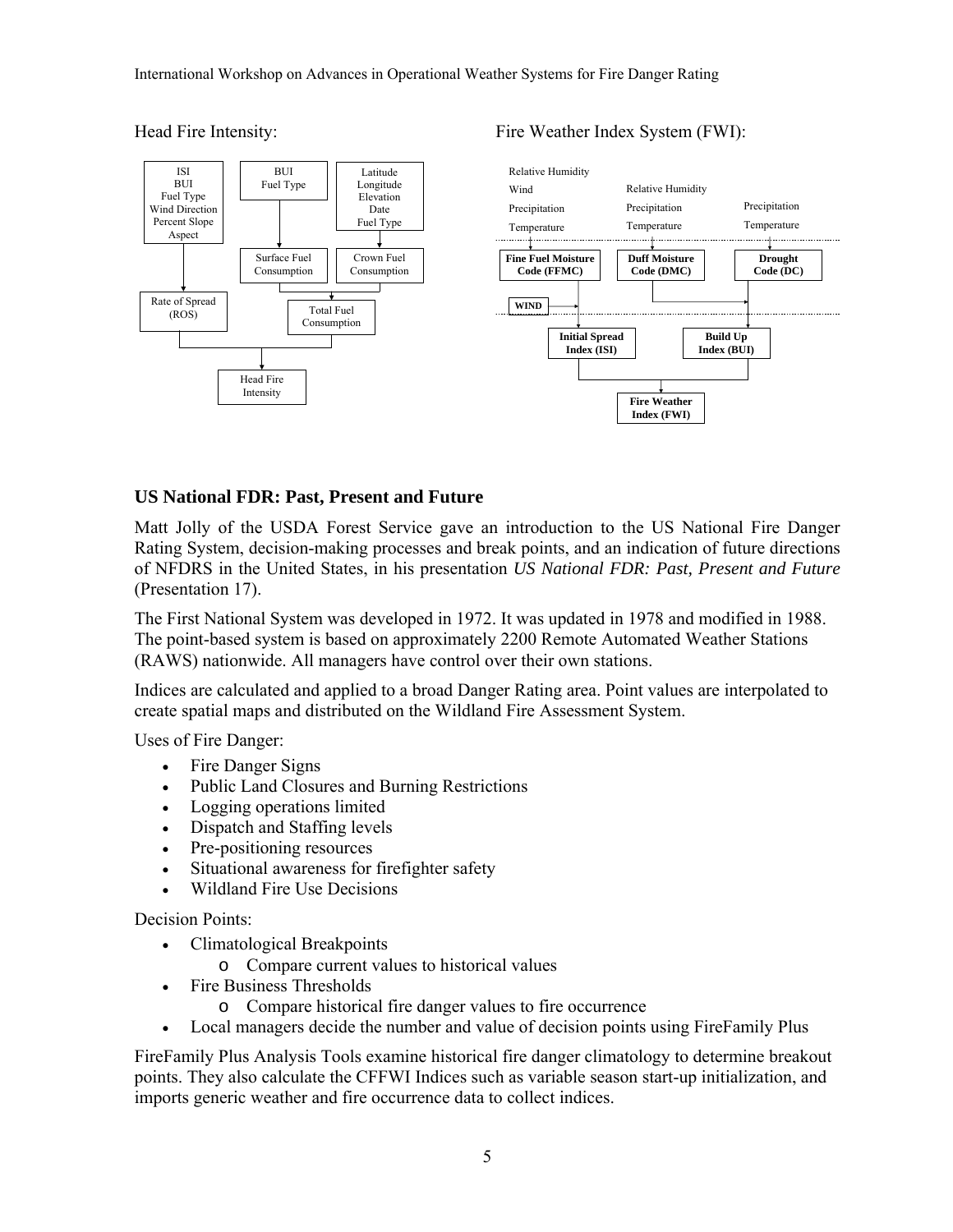The Gridded Fire Danger Rating System:



National Weather Service operational gridded forecasts are updated at least twice a day to provide three to six hour forecasts. The program is of a moderate resolution at 2.5 km; downscaled from 5 km. Forecasts for Alaska are currently in an experimental stage.

The North American Regional Reanalysis collects three hourly data to determine Fire Danger Climatology. It operates at a 32 km resolution in North America to collect data that includes all variables to calculate the US NFDRS. The standard NFDRS forecast is based on a climatological daily mean and standard deviation.

Future Enhancements include:

- Revisiting the current NFDRS structure and simplifying the system
- Creating a radiation-driven deal fuel moisture model
- Creating a new live fuel moisture model
- Initializing forecasts with gridded surface weather observations

# **3.2 South America**

# **Operational FDR in Argentina**

Carlos Di Bella of El Instituto Nacional de Tecnología Agropecuaria (INTA)/ Red Latinoamericana de Teledeteccion Incendios Forestales (RedLaTIF) presented *Operational FDR in Argentina* (Presentation 3).

Initially focused on fire issues, RedLaTIF is the Latin-American regional network of the GOFC-GOLD Fire Program, and is now also open to other topics.

Initial goals of RedLaTIF included;

- The compilation of a list of Latin-American experts working on remote sensing and forest fires. There are currently 75 members on the list of experts from the Latin-American region.
- Fostering the participation of Latin-American scientists in the global networks related to the GOFC/GOLD-Fire program; and
- Generating a thematic network for participation in fire-related projects within the Latin-American region.

SERENA is the Latin-American network focused on studying and monitoring natural resources. Created as part of the RedLaTIF network, SERENA is totally funded by the Science and Technology for Development (CYTED) program, with more than 13 Latin-American participant countries.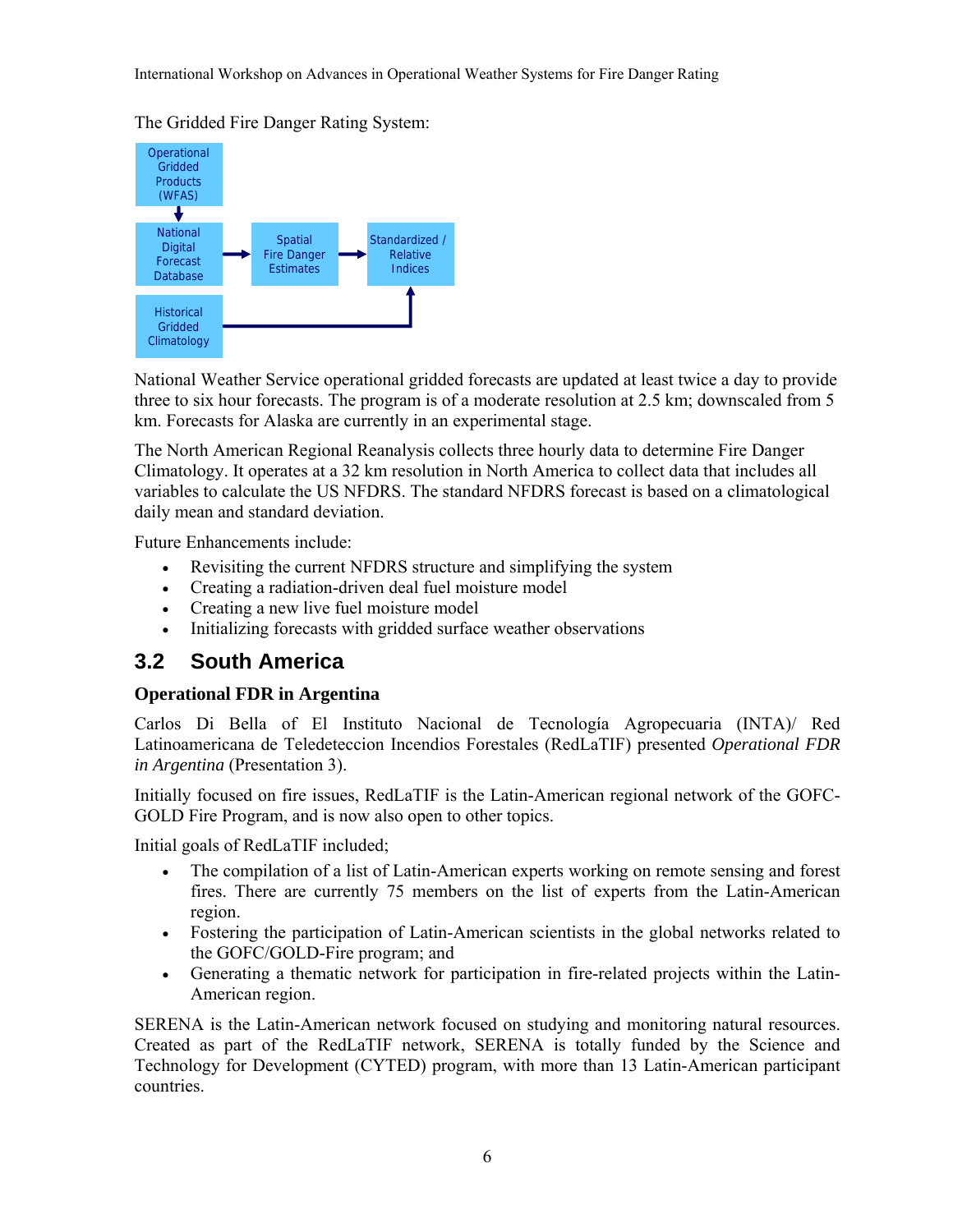A principal goal of SERENA is to design and develop a continental processing system, using remote sensing and ancillary information, for:

- Fire detection
- Burned area quantification
- Fire risk estimation
- Local validation

There is a need for local validation, and for combining information from satellite remote sensing to the products of FDR. The goal is to develop a product for Latin-America that is uniform, accurate, and in real time.

### **National Fire Management Planning in Argentina**

Also from Argentina was Fernando Epele of the Chubut Prov. Fire Management Service, who presented *Plan Nacional de Manejo del Fuego* (Presentation 4), a collaborative presentation with and on behalf of Maria C. Dentoni.

The Plan Nacional de Manejo del Fuego of Argentina focuses on coordinating suppression activities among fire management organizations, standardizing procedures, developing national training programs, and promoting new technologies in the area of fire danger detection, management and suppression.

Based on the Canadian Forest Fire Danger Rating System (CFFDRS), development of an FDR system in Argentina began in 2000. The same system is used throughout the country, and has been adapted to regional conditions. It is currently in the first phase of adjustments and implementation of an FWI. One of the many benefits of this process has been the observation of fire behaviour and the collection of data. Future developments include:

- Adjustment of codes and indexes in different ecosystems
- Development of models for interpretation in scrublands
- Development of danger maps
- Extension of the system to the rest of the country
- FBP development

# **Operational FDR in Peru**

Maria Isabel Manta Nolasc presented *Operational FDR in Peru*, (Presentation 12) a collaborative work with Constantino Alarcón Velazco. The presentation provided an overview of forest fires in Peru, the theoretical basis of Fire Danger Rating, roles of weather networks, data and systems, the outlook of operational fire danger rating systems, applications in fire management, and collaborations and future developments.

Peru consists of three clearly defined natural regions: the Coast, the Andean mountains and the Forest. Wildlands and protected natural forest represents 42% of the total surface of the country, due to the Andes which crosses from South to North. The narrow Coastal region stretches for 900 km, with a wide range of altitudes throughout. This typography creates difficulties in combating forest fires.

The climatic characteristics of the country are the result of: a) The Andes, b) The cold Peruvian Ocean Current and El Niño ocean current, c) The Atmospheric Pressure Systems, d) The intertropical convergence zone, e) The jet stream, and f) The Frontal Systems. Thus, average temperature ranges from 12 to 26.9 ºC.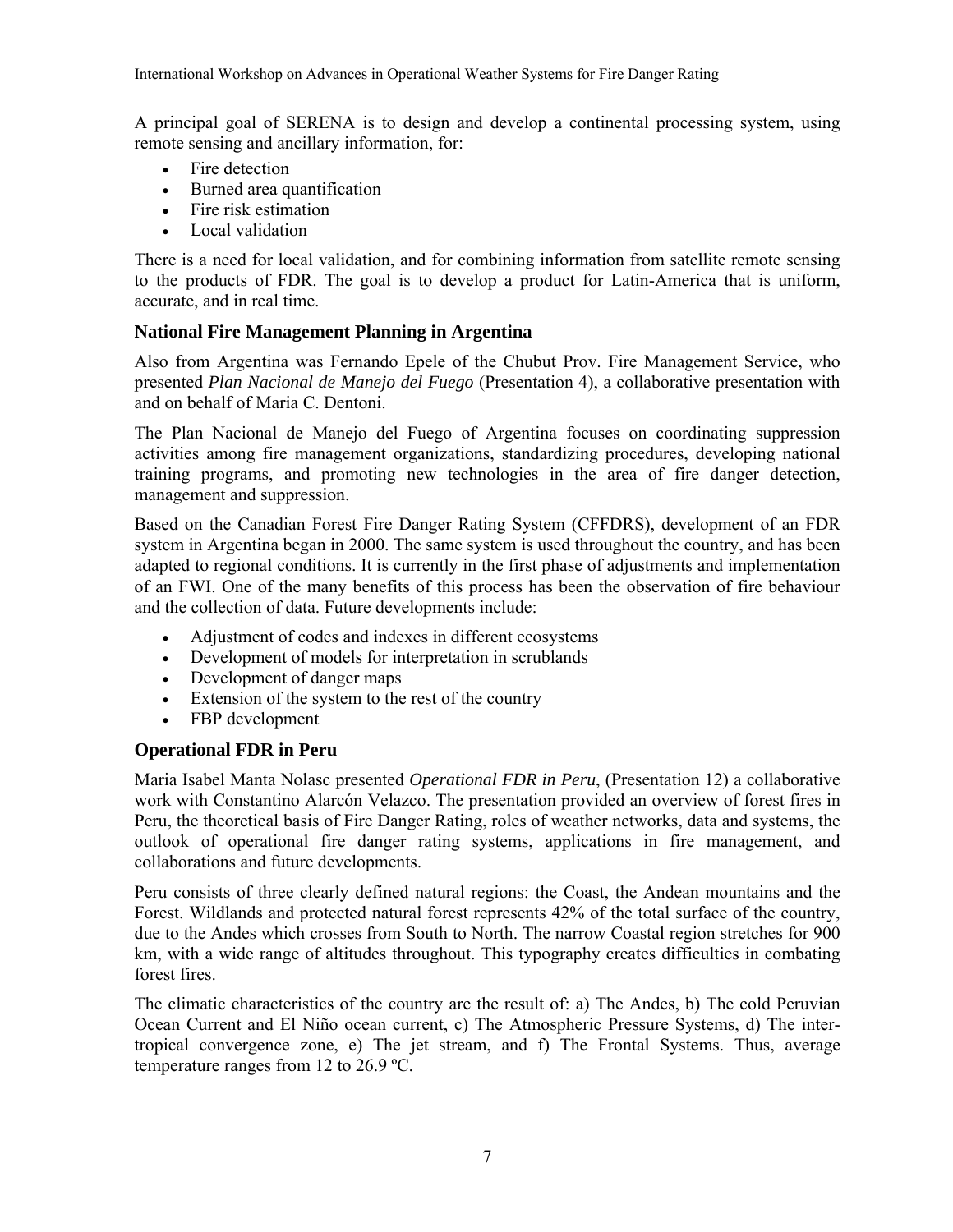Annual precipitation is variable in relation to El Niño, but is generally low, and occurs seasonally along the Coast and Andes regions. These two regions are arid to semi-arid. The climate and soil produce extraordinary biodiversity. However, the conversion of the natural ecosystems into mining areas and land for agriculture has resulted in the destruction of 12 million ha of tropical forests. Slash and burn are common practices in the forest, as they are legal activities granted by the Agricultural Ministry. Fires are increasingly elevating in size due to climate change on top of eight dry months a year, El Niño, and population growth.

Annual burned area has increased drastically, from 30.7 ha in the decade of the 70s to 452.2 ha in the 80s and 11,762.2 ha in the 90s. The forest region however, as sustained an average affected area of 250,000 ha for the three decades. Large fires have taken place in Peru at Piura (1998, 1999), Lambayeque (2000), Satipo and Junin (2005). Forest Region: 250,000 ha of natural forest are burned yearly through slash and burn for agricultural and cattle purposes. Fire season is July thru October.

All forest fires in Peru are directly due to human error. Burning of land is a necessity for agricultural and cattle raising purposes. The rest of the instances are a result of negligence.

Evaluations of forest fire risk indexes were performed from 2000 to 2004. Particular interest was paid to those indexes that were applied at a national level, as well as those recommended by the WMO and other institutions. The theoretical base of Canadian Forest Fire Danger Rating System (CFFDRS), particularly the Fire Weather Index (FWI) was selected. Application of the FWI at a national level began in 2008 and is to be completed by 2011. Calibration and implementation of the FWI operatively in high-priority areas of the country such as Tumbes Pirua, Lambayeque, Junin, Cuzco and Apurimac will occur.

The National Service of Meteorology and Hydrology (SENAMHI) supports forest fire prevention efforts through the automated collection of observations and data. Its four subsystems can be categorized as observation, communication, processing, and diffusion subsystems.

In order to calibrate and implement the FWI operationally in high priority areas of the country, it is necessary to:

- Carry out programs of training, particularly for the SENAMHI personnel, in order to calculate and analyze the values of FWI;
- Elaborate on guides and procedures for the administrative regions;
- Promote the implementation of the Incident Command System at local, regional, and national levels; and
- Investigate the behaviour of the FWI depending on the meteorological variables, under the expected future climactic conditions.

Use of the FWI would allow:

- Issuing meteorological early warnings of forest fires for the whole country;
- Defining burnings calendar;
- Helping to implement programs of prescribed burning; and
- Collaboration on forest fire control.

Collaborations at the National and Regional levels include: Universidad Nacional Agraria La Molina (UNALM), Meteorology and Hydrology NS (SENAMHI), and National Institute of Civil Defense. Collaborations at the International Level is sought for strategic partners for the implementation and training of the administrators of Wildfire management in Peru.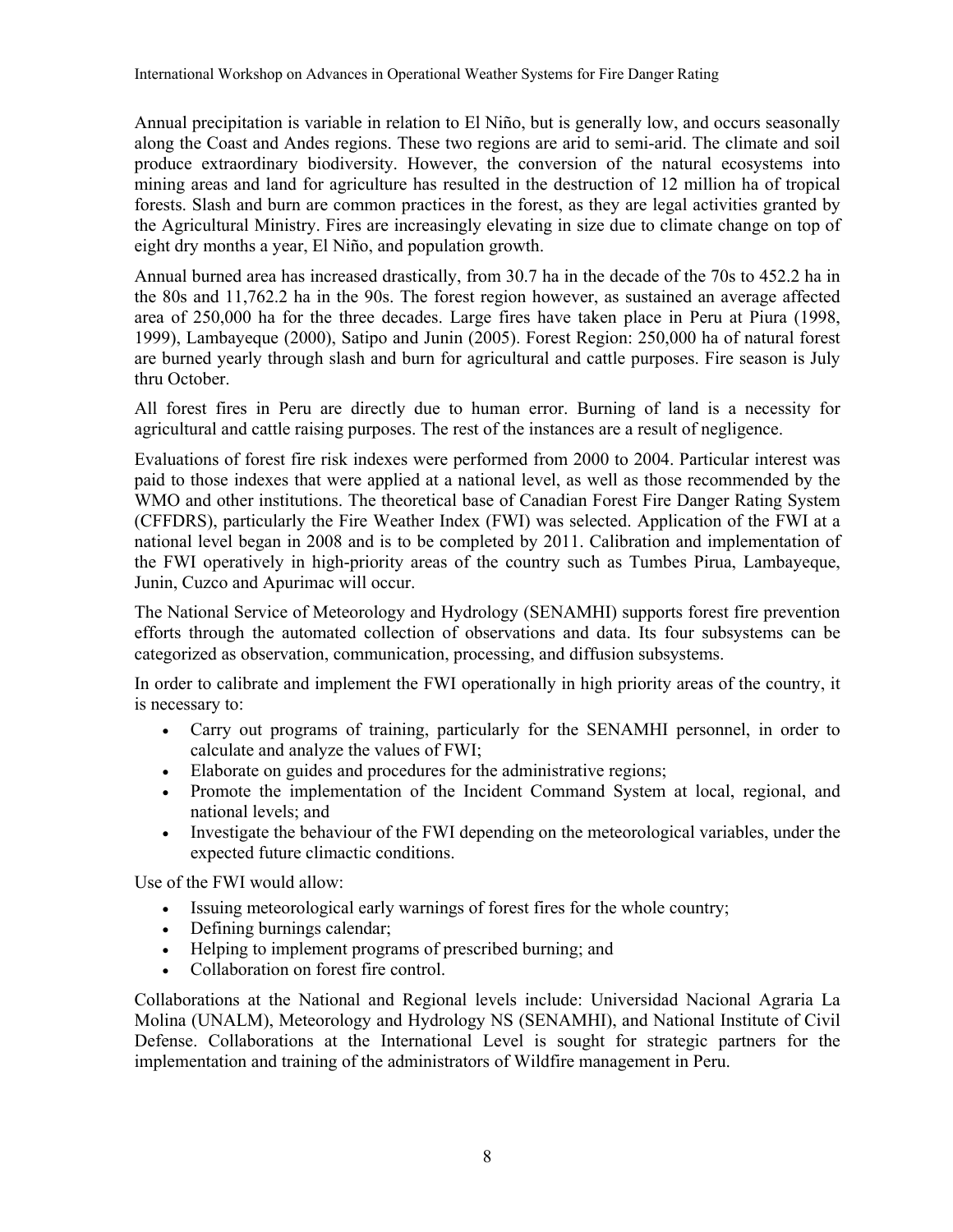Further developments include operation of a South American Meteorological Early Warning System.

# **3.3 Europe**

## *Fire Danger Rating in the European Forest Fire Information System*

Andrea Camia of the EC Joint Research Center presented *FDR in the European Forest Fire Information System (EFFIS) of the European Commission* (Presentation 7). He gave an overview of the JRC, EFFIS, Fire Danger Rating in Europe and in EFFIS, fire conditions and fire seasons in the European Union, the adoption of FWI and ongoing work, weather data and forecasts, operational fire danger rating in the EFFIS system, and new products and further improvements.

As a service of the European Commission, the Joint Research Center (JRC) functions as a reference centre of science and technology for the Union. Close to the policy-making process, it serves the common interest of the Member States, while being independent of special interests, whether private or national. The mission of the JRC is to provide customer-driven scientific and technical support for the conception, development, implementation and monitoring of EU policies.

There is a relatively young tradition in FDR in the EU, and many different approaches are used. The fire danger rating module of EFFIS has been established as a unified platform for implementing selected national indices at the EU scale. The main motivation was having a common system to support preparedness and cooperation among EU countries. Today, the Canadian FWI has been adopted, with ongoing research and development underway. Tools from several sources, such as MeteoFrance and Deutscher Wetterdienst are used together to forecast Fire Danger.

The EC initiative started in 1998, and had a legal framework supported by Member States. JRC is a network of EC services (DG ENC, DG JRC) and Member State fire agencies. Scientific and technical infrastructure provides EU level information to support forest fire protection. A web based platform with different modules (effis.jrc.it) make the network easily accessible and readily available.

Two new products for forecasting FWI daily anomalies and FWI absolute ranking were introduced in 2008, both based on long term (50 years) computations of daily FWI values (ERA40 dataset).

### **Wildfire Weather Analysis in Croatia**

*Wildfire Weather Analysis in Croatia Using Numerical Modeling and CFFWIS Products*  (Presentation 5), was presented by Marko Vucetic. It outlined operational Fire Danger Rating in Croatia, climate change and wildfire danger, and a case study: fire weather analyses and numerical simulations using ALADIN/HR and MM5 models.

Some background information is necessary to understand the needs and obstacles in wildfire management in Croatia. A Central-European and Mediterranean country, Croatia consists of several distinct regions with diverse climates: the Pannonian Flat with continental climates; the Dinaric Alps with mountainous climates, and the Adriatic Coast of Mediterranean climates. The Adriatic Coast region is most vulnerable to wild fires, due to high temperatures, droughts, flammable vegetation, and an increase in population during the summer tourist season. The predominant vegetation in this area is pine trees and Mediterranean macchi (shurbland).

The greatest economic loss as a result of natural disasters is from drought. Seven percent of the total losses are due to fire damage that occurs most often on the Adriatic coast and islands. The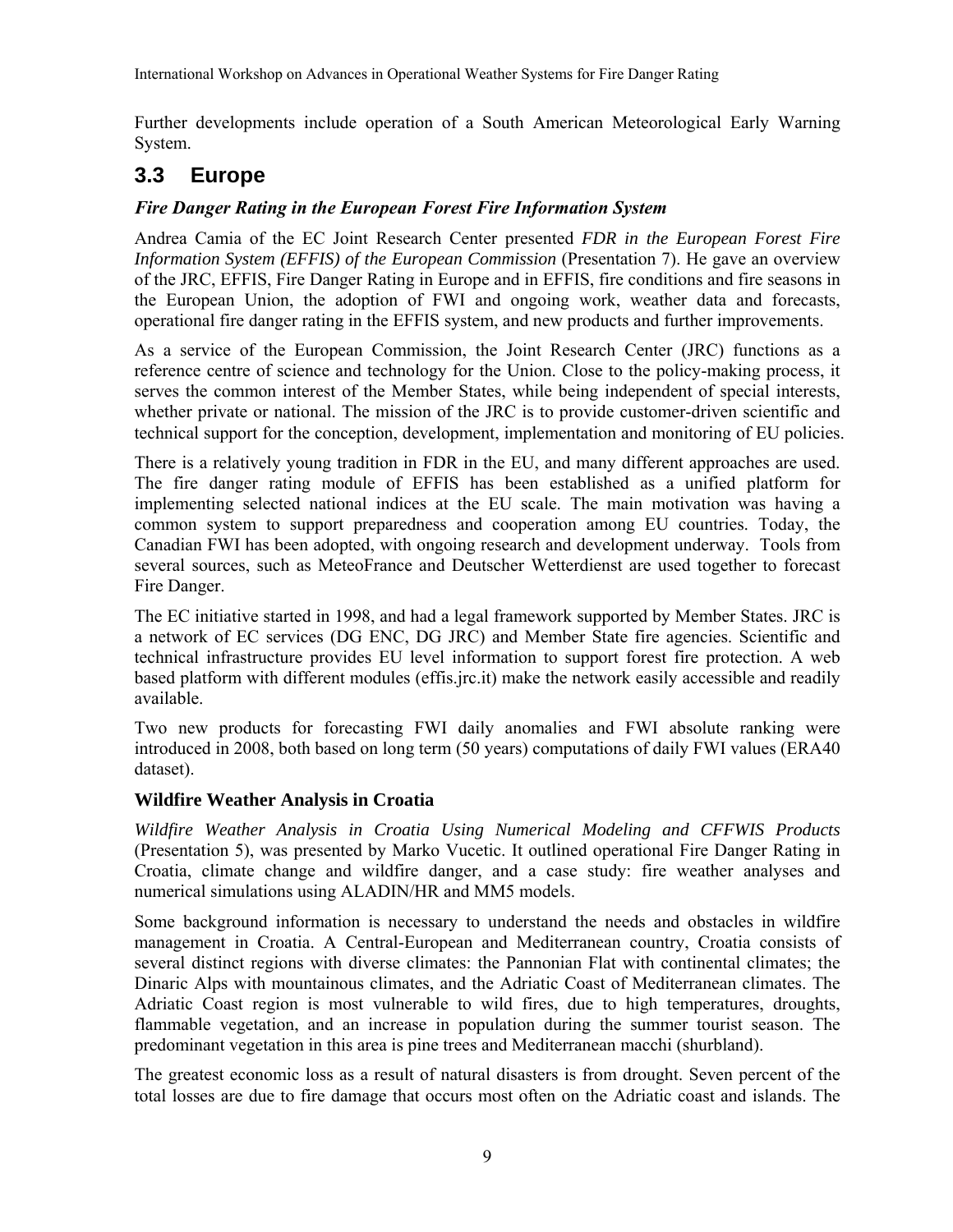highest number of forest fires and the largest burnt area occurred in the years when summers were particularly dry and warm, consisting of dry spells that lasted longer than 30 days.

Operational Fire Danger Rating in Croatia

Since 1981, a forest fire protection program using the Canadian Forest Fire Weather Index System (CFFWIS) has been run along the coastal region by the Meteorological and Hydrological Service as part of the Government Program of Open-Air Fire Prevention. The newer Canadian Forest Fire Behavior Predicted System (FBP System) has yet to be calibrated before being implemented.

The Canadian method is applied to the fire weather indices once a day, from June to September. Indices for a particular date are based on real-time meteorological data from 20 synoptic stations using the SYNOP report. The indices predicted for the following day are based on the products of the ALADIN/HR limited area numerical weather prediction model.

Both actual and predicted fire weather indices are sent automatically to the Fire Department of the National Protection and Rescue Directorate each day during the fire prevention season.

Actual fire weather indices are also publicly available on the web site of the Meteorological and Hydrological Service.

Seasonal Severity Rating (SSR) is the index used for assessment of forest fires. The mean SSR for the period 1971-2000 is remarkable greater than for the previous normal from 1961-1990, which indicates the wildfire risk increased in the last decade of 20th century. An  $SSR > 8$  occurred in 10 fire seasons during the last 35 years compared to 9 fire seasons in the preceding 100 years.

To establish the regional impact of climate change on the potentially greater danger of forest fires in the Adriatic area, the linear trend of long-term time series of monthly severity rating (MSR) has been analyzed for two stations: Crikvenica (northern Adriatic, 1891-2005) and Hvar (mid-Adriatic, 1867-2005). Linear trend analyses of MSR indicate the possibility of the earlier onset of the fire season and spreading of high fire risk from the middle Adriatic to the northern Adriatic, particularly in July and August.

A case study of the fire on the island of Kornat that resulted in the biggest human loss in the history of fire-fighting in Croatia revealed two meteorological indicators – low-level jet and approaching of a cold front – point at the specific behaviour of a forest fire. Thus, a well predicted time of a passing cold front and numerical modeling simulation of vertical flow profile just before and after its passing could help to assess the fire risk and extreme behaviour of a forest fire.

Conclusions and Recommendations

Since 1981 the Meteorological and Hydrological Service of Croatia has been applying the old version of the Canadian Forest Fire Danger Rating System (FWI System) because the newer Canadian Forest Fire Behavior Predicted System (FBP System) still needs to be calibrated before being used (the problem is calibration)

Impact of climate change in forest fire danger in Croatia indicates the tendency of earlier onset of the fire season and spreading of high fire risk from the middle to the northern Adriatic.

Two meteorological indicators – low-level jet and approaching of a cold front – point at the specific behaviour of a forest fire. Thus, well predicted time of passing cold front and numerical modelling simulation of vertical flow profile just before and after its passing could help to assess the fire risk and extreme behaviour of a forest fire.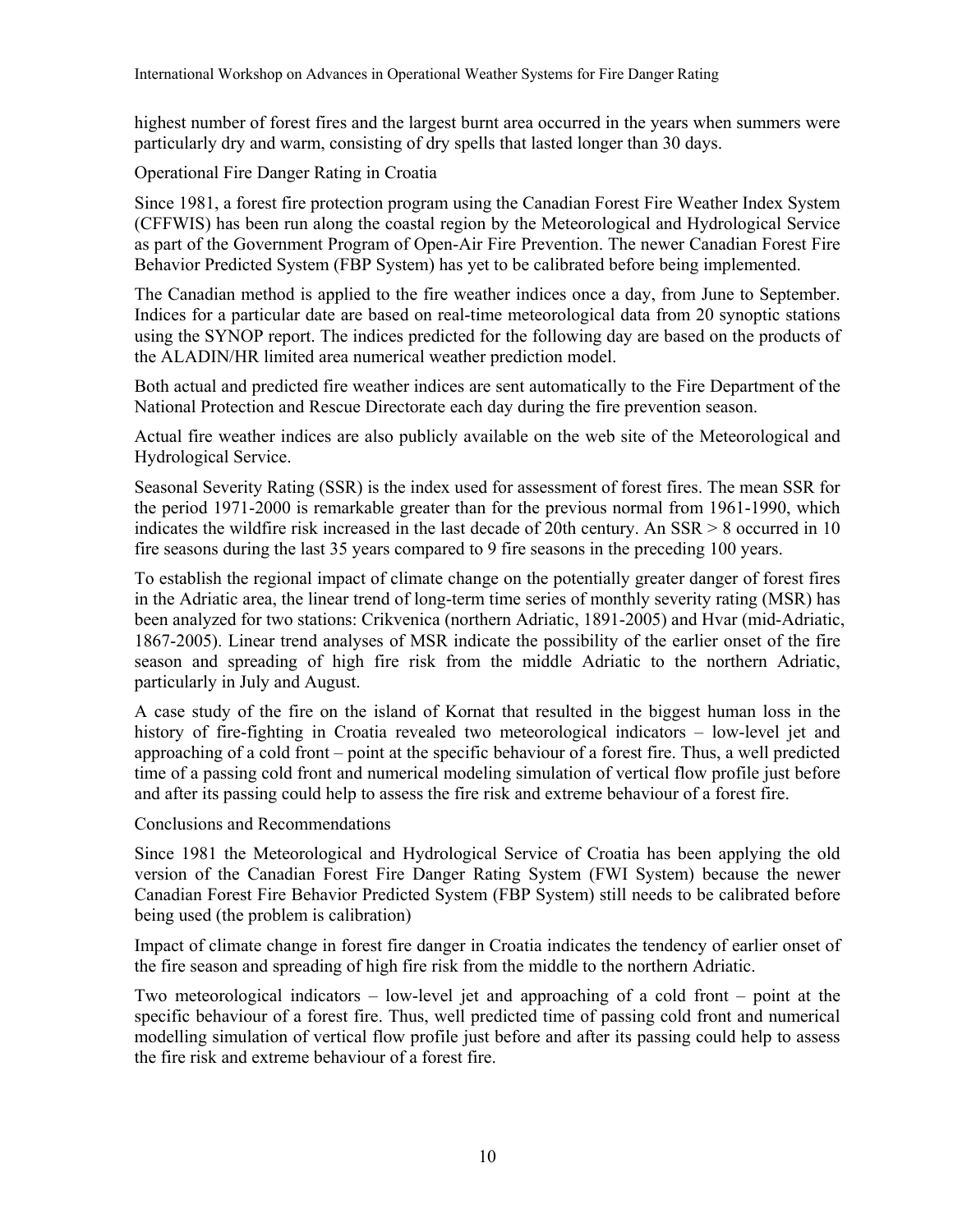## **Developing a FDR System for the United Kingdom**

Karl Kitchen of the UK Meteorological Service presented *Developing a FDR System for the United Kingdom* (Presentation 8), which provided an overview of wildfires in the United Kingdom, requirements and the legislative framework, application of the Canadian FWI, using numerical weather prediction forecasts, fuel models, and future work.

All fires in the UK are anthropogenic, as a result of BBQs, arson, and 'out of control' controlled burns. Lightning plays in insignificant role in the cause of fire.

A wide range of models were compared before the Canadian FWI was chosen. Reasons why the Canadian FWI was preferred inlcude:

- A sound scientific base of evidence
- Noticeably emphasises the high risk periods
- Identifies risk caused by prolonged drought
- Identifies risk due to combinations of high winds/low humidity/warm temperatures when drought is absent or not severe
- Validates well against known periods of fire risk
- Has been used successfully elsewhere in the world

The FWI has not been implemented to assist land managers or fire services. Access to the countryside can be restricted when fire danger levels are high.

A FWI of 42 is currently applied (with a 6 year return period), as an FWI of 30 (Extreme) occurs frequently, and therefore not considered exceptional. "Exceptional" FWI was identified using 30 years of data. Severity is assessed through frequency related to the Fine Fuel Moisture Code (FFMC).

The daily restrictions process is fully automated. There is currently no manual assessment of ground conditions.

### Numerical Weather Predictions

Observations are only used for historical studies. All data from Numerical Weather Predictions (NWP) are for operational forecasts of more than five days. The current grid is 10 km<sup>2</sup> but a 4 km<sup>2</sup> grid is being tested. However there are significant issues with NWP model bias.

NWP / observational differences include:

- FWI values derived from NWP are very different
- Up to fourfold lower with NWP data
- Pattern extremely consistent  $(r^2 0.73)$
- Consistent difference over 4 years of analysis
- Combined influence of different met variable biases

Models are currently being developed for different fuel types, specifically heather and peat. Fires from the heather shrub experiments were found to be self-sustaining when fuel moisture is less than 65%. Empirical models can predict fire behaviour from vegetation height and structure, wind speed, and fuel moisture. However a fuel moisture model is needed and empirical models are proving difficult to progress. From the peat model experiments with Edinburgh University, boreal peat was found to ignite at moisture levels below 135%. Modelling Smouldering Fire Ratings from weather data is a potential. The next step to these findings would be to continue the soil measurement campaign, begin laboratory work on peat drying rates, finally incorporating these findings into a peat soil moisture model and developing a peat fire severity model.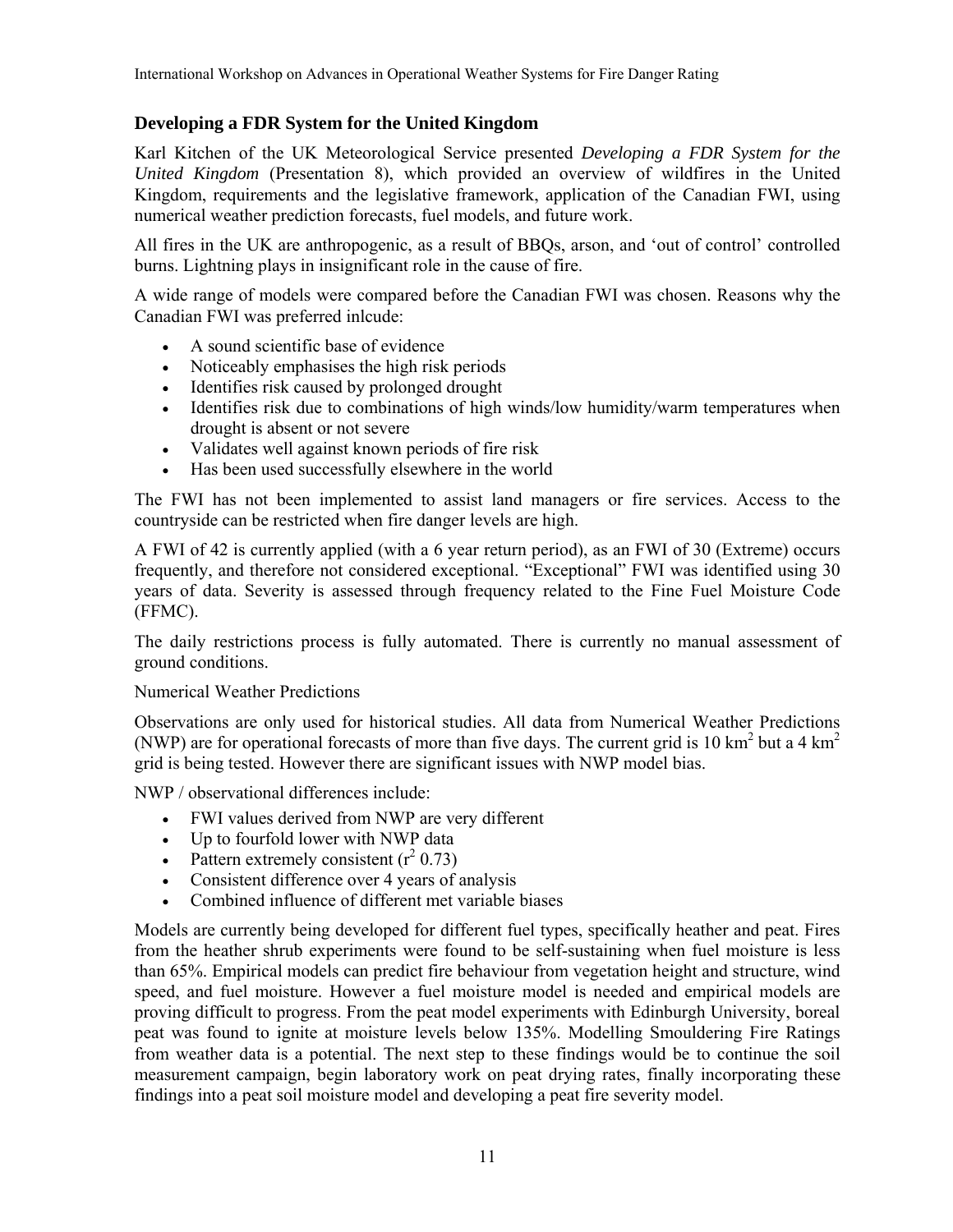# **Operational FDR in Spain**

Antonio Mestre of the State Meteorological Agency in Spain presented *Operational Fire Danger Rating System in Spain* (Presentation 16), a collaborative work by Mestre, M. Allue, C. Peral, R. Santamaría and M. Lazcan.

Forest fires in Spain are a critical issue. 48% of forest fires are intentionally set, 24% due to negligence and other causes, 7% from natural causes, 4% are re-ignitions, and 17% are from unknown sources.

The Meteorological State Agency of Spain has been in close cooperation with the Regional and National Forestry Services and Civil Protection Authorities since 1990, providing meteorological support for forest fires prevention activities. These activities are currently being undertaken in the framework of the State Committee of Operative Coordination (CECO) for forest fires. The CECO integrates several Institutions at state level: National Civil Protection, General Direction of Forestry Policy, AEMET, Ministry of Defence, Military Unit for Emergences and the Unit of Crisis of the Precedence of Government.

In Spain, fire prevention and fire fighting activities are the responsibility of the Regional Forestry Services of the autonomous communities. The role of State Institutions in this matter is subsidiary to that of the Regional Institutions. AEMET provides meteorological support and specific fireweather services at both regional and national levels during the Forest Fires Campaign. The CECO annually establishes the date of the beginning and the duration of the Campaign at the national level, which implies the production of fire weather risk maps for the whole country during this period. Nevertheless, the production of weather-fire services at the regional level is mainly based on specific agreements between AEMET and the Forestry Regional Services.

Along the Campaign, specific meteorological predictions for fire prevention and fighting purposes are issued for the whole country. These forecasts are made by the predictors of the Regional Meteorological Centres of AEMET and are integrated in a specific fire-weather bulletin.

This bulletin contains the predicted values for  $D+1$  of the different meteorological parameters which are relevant to characterize fire danger conditions and fire-spreading (2m-temperature, wind, relative humidity and probability of thunderstorms). It also includes the predicted values of the probability of ignition as well as the final risk value class (classified in four categories) using the Spanish forest fire index which is an adaptation of the NFDRS ignition component.

These forecasts are produced for a total of around 100 zones which cover the whole territory of Spain. The predicted values of the fire-weather index for the different sub-regions are integrated into a national fire danger map that is sent every day during the fire season, to the National Civil Protection Authorities and National Forestry Services.

|                          | Wind Speed (km/h) |        |           |       |  |
|--------------------------|-------------------|--------|-----------|-------|--|
| Ignition Probability (%) | $0 - 7$           | $8-19$ | $20 - 35$ | $>35$ |  |
| $0 - 20$                 | $\boldsymbol{0}$  | 0      |           |       |  |
| 30-40                    | $\boldsymbol{0}$  |        |           |       |  |
| 50-60                    |                   | ∠      | 2         |       |  |
| 70-100                   | $\mathfrak{D}$    |        |           |       |  |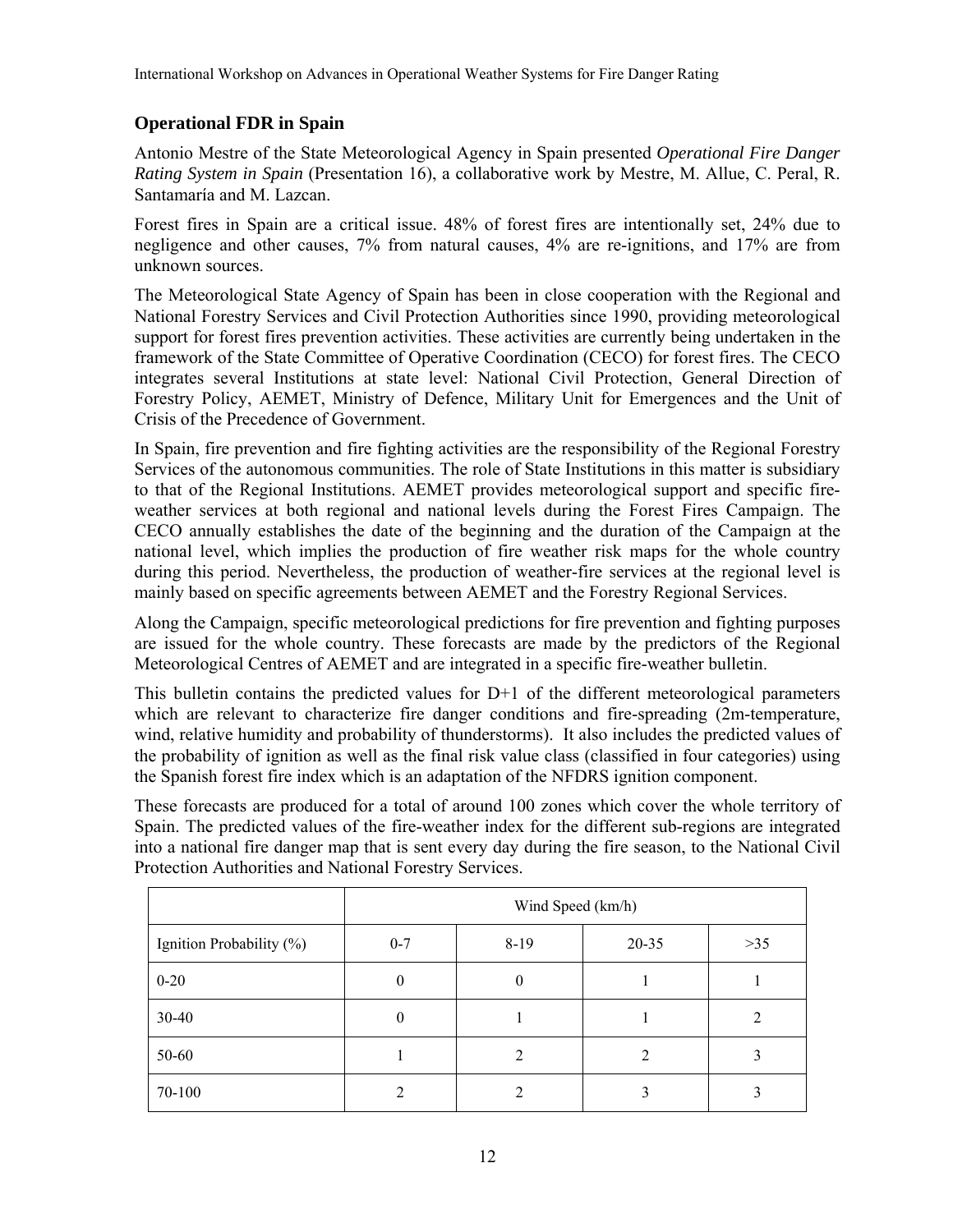### The New Fire Danger Rating System

A new Fire Danger Rating System based on FWI is now being developed in the framework of an agreement between AEMET and the Spanish National Forestry Service. The goal of this new System is to improve and extend the meteorological support for wildfires prevention activities. In this context, a web-page specifically devoted to fire-weather conditions has been developed in collaboration with the NFS of Spain. The Fire Danger maps will be included in the page as well as other different graphic products containing basic meteorological and climatological information of interest in fire prevention and fire suppression activities, in particular:

- Soil moisture values in both superficial and deep soil layers and anomalies of these values in comparison with the mean climate values from an operational water balance
- Real time information from radar and lightning detection network
- Fine dead fuel humidity (assessment and predicted values up to  $H+36$ )
	- o Forecasts of relative humidity and 10-m Wind up to H+72 (HIRLAM)
	- o Maps of daily extreme temperature forecasts and probabilistic forecasts of daily precipitation exceeding a set of predefined thresholds ( up to D+6)
	- o Analysis and predicted values for different instability indexes
- Analysis and prediction of parameters of the Behave Simulation Programme (rate of propagation, heat releasing per unit of area, flame length)
- Indexes of fire consolidation (including dynamic and static risk-components)
- Specific products to provide meteorological support to the aircrafts which combat against the fires

The New Fire Danger Rating System: Fire-Weather Webpage

The new FDR system, currently in an advanced stage of development, is based on the automated production of gridded analysis and short-term predictions of FWI. FWI analyses are being produced through the use of the data from the Automatic Weather Station Network of AEMET. A bilinear interpolation scheme is employed to produce the gridded values for the different meteorological variables that integrate the FWI.

To improve the FWI analysis some activities will be undertaken in the near future, in particular the incorporation of real-time data from the high density weather station networks managed by the Hydrological Services and the use of a more sophisticated interpolation scheme based on a multiregression technique that incorporates topographic features.

Short-term gridded forecasts of FWI are directly produced from the numerical outputs of the high resolution HIRLAM model. This model runs every 6-hours with a maximum time range of H+36. The HIRLAM spatial resolution is 0,05º. Both FWI analyzed and predicted gridded values are transformed into FWI mean area values for a set of predefined zones covering the whole country. FWI values have been calibrated using daily data of forest fire occurrences and total burned area. This calibration has been made for every Spanish province. From the results of the calibration study, the threshold values for the five risk classes established (low, moderate, high, very high and extreme) have been obtained for each province. This approach will make it possible to routinely issue maps of observed and predicted FWI-based wildfire risk classes for the predefined zones.

Future Developments

- Extension of the FWI forecasts into the medium-range. Production of both deterministic and probabilistic products using ECMWF outputs.
- Monthly and Seasonal outlooks.
- Development of a Fire-weather analogue system.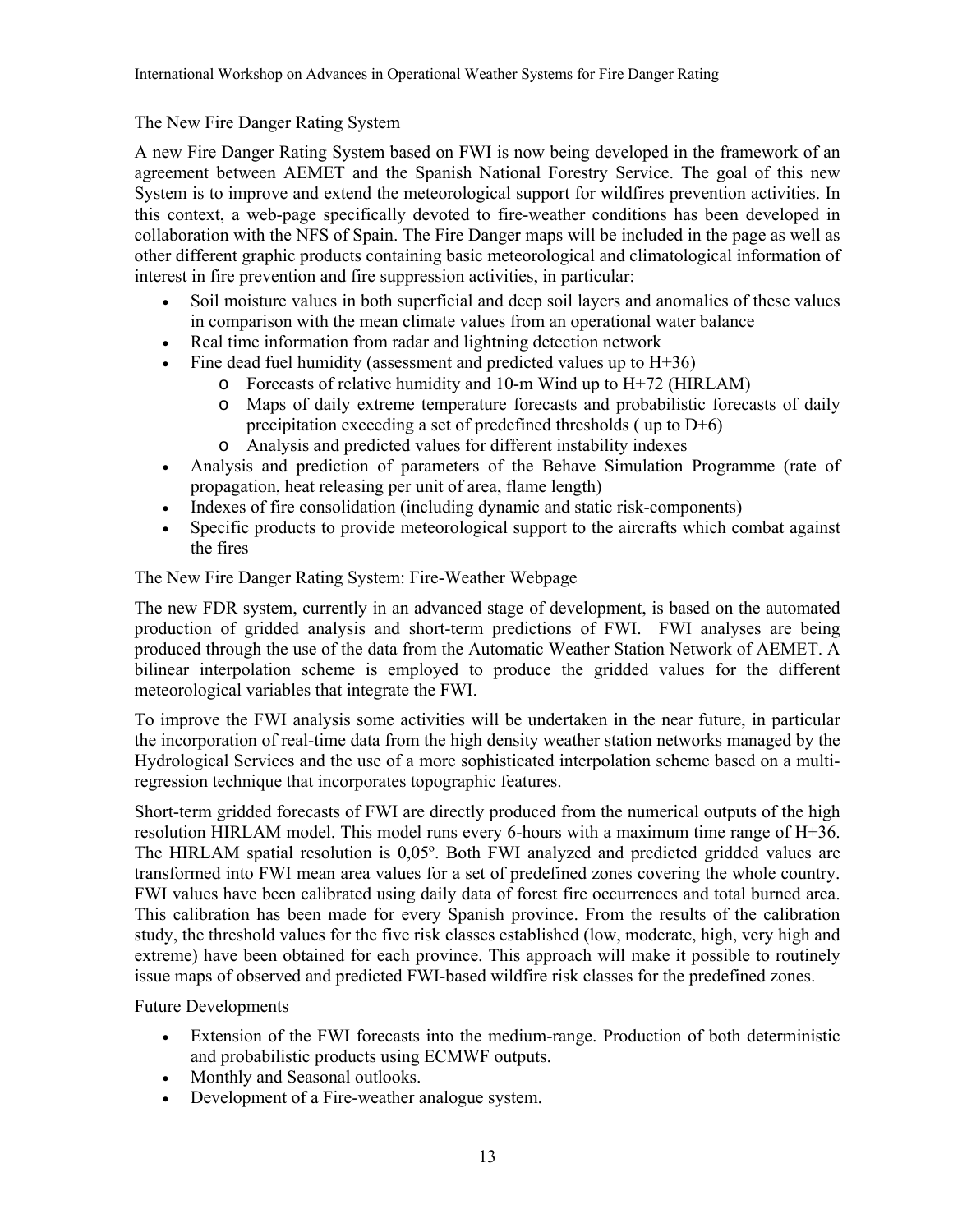# **3.4 Eurasia**

Assessment of a Forest-Fire Danger Index for Russia using NOAA Information (presentation 13) was presented by Ivan Csiszar on behalf of Anatoly I. Sukhinin, Douglas J. McRae, and Eugene I. Ponomarev. Also discussed are fire danger rating in Mongolia and Kazakstan.

### **Forest-Fire Danger Index for Russia using NOAA Information**

Russia encompasses large remote forested regions. Remote sensing using satellite data can provide reasonable estimates of fire danger across Russia – no dense network of local weather stations are required to calculate fire danger. An algorithm has been developed that can assess current fire danger. Ambient weather conditions are derived from remote sensing data obtained from NOAA satellites (AVHRR and TOVS). Variables used in these calculations include surface temperature dew point, and precipitation.

### Pre-processing Data

Satellite data is derived from NOAA/AVHRR, an imager product, and NOAA/TOVS, a vertical sounding system that collects data on characteristics for the near-surface atmospheric layer.

Preprocessing of data occurs in three stages: 1) acquisition and recording of the satellite signal, 2) radiometric data calibration and sectorization, and 3) geographical correction of imagery and cartographic projections.

Three AVHRR channels are involved in determining the Fire Danger Index. Channels 1 and 2 determine surface albedo, and channel 5 determines surface temperature. Correction of the index is based on precipitation information obtained from local weather stations.

NOAA-Satellite data is processed to determine Forest-Fire Danger Index. A modified version of Nesterov's equation is used to estimate the fire danger index.

### Processing

Pixel data is projected onto a given cartographic projection to generate fire danger index maps, which are updated daily. Radiometric parameters for the underlying surface from remote-sensing are used instead of actual meteorological parameters to estimate atmospheric near-surface layer parameters. NOAA-16/AVHRR channel 3 data are used for a correction factor for the vegetation index (AVHRR Channels 1 and 2 data) and provide a quantitative estimation of surface moisture. Cloud obscuration is mitigated using NOAA/TOVS instrument data, where microwave TOVS data allows for the restoration of atmospheric moisture and temperature parameters for overcast regions. Interpolation is done using a piecewise-linear approximation method. Linear extrapolation using the three nearest data points enables the restoration of a parameter value at any point using the TOVS data. There is a high correlation between NOAA measurements and temperature data recorded at the on-ground weather stations ( $r = 0.7$ , mean bias 4-6°C). Corrected TOVS data were used in the estimation of the fire-danger index.

### GIS mapping

ARC/INFO 3.4.2 and ArcView 3.2 software packages are used for GIS mapping to produce maps of potential levels of fire behaviour and fuel consumption. Classes of fire danger are selected according to the range of actual fire-danger index values, based on those used by the Russian Fire Service. Further processing using GIS technology could combine the fire-danger maps produced here with forest fuel information.

Fire weather danger prediction is done based on the satellite data and GIS "Meteo" database.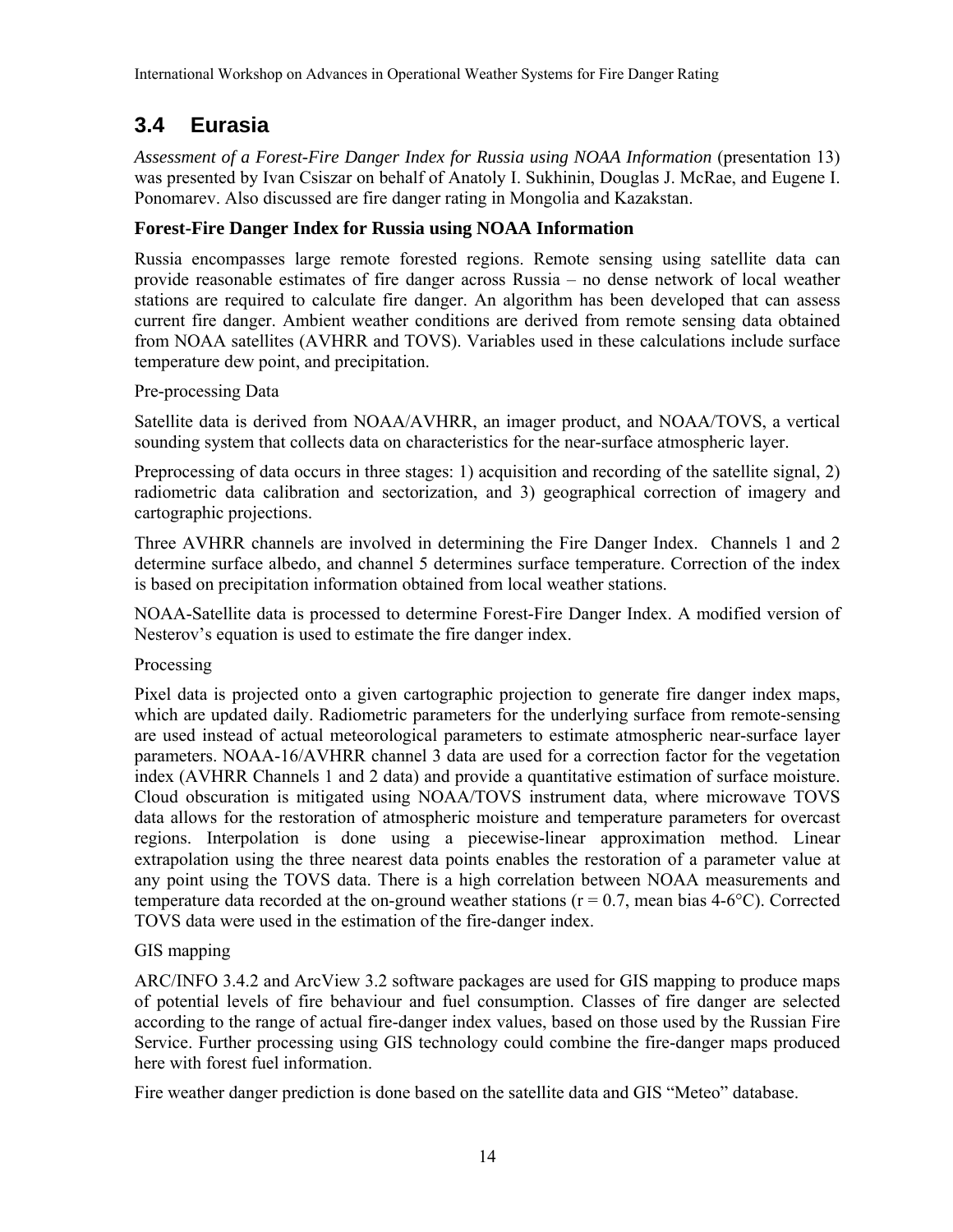

### Fire Danger Forecasts

Forecasts are made to predict the occurrences and behavior of any future wildfires. Short-term meteorological forecasts provide short-term prognoses of air temperature and pressure over the periods of 12 to 168 hours. These forecasts are available as part of the world database GIS "Meteo". Prediction maps show the upper limits of fire danger for Russia over the next 1 to 7 days. The prediction maps are updated on a daily basis, using actual precipitation recorded at on-ground weather stations. In the regions with registered precipitation, fire danger classes were lowered to 3 and 2 classes in accordance with the amount of recorded precipitation. The correction is applied daily throughout the forecasting period.

### Validation

When analyzing data from 15 on-ground weather stations in the Krasnoyarsk Region during 1996- 2000, a high correlation was found between our fire-danger index created using remote sensing data with the Russian Nesterov's index (r » 0.9).

### **Russian Forest Fire Danger System (RFFDS)**

The RFFDS, as part of Information System for Wildfires Remote Monitoring, is based on the complex meteorological index developed by V. Nesterov (FWI). The RFFDS characterizes a readiness of ignition of forest fuels as a conductor of ground forest fires. It incorporates evaluation of fuel susceptibility to fire as well as anthropogenic and natural drivers of fire ignition risk, fire spread rate, amount of released energy, fire danger, fire suppression difficulty, etc. for different forest conditions of Russia.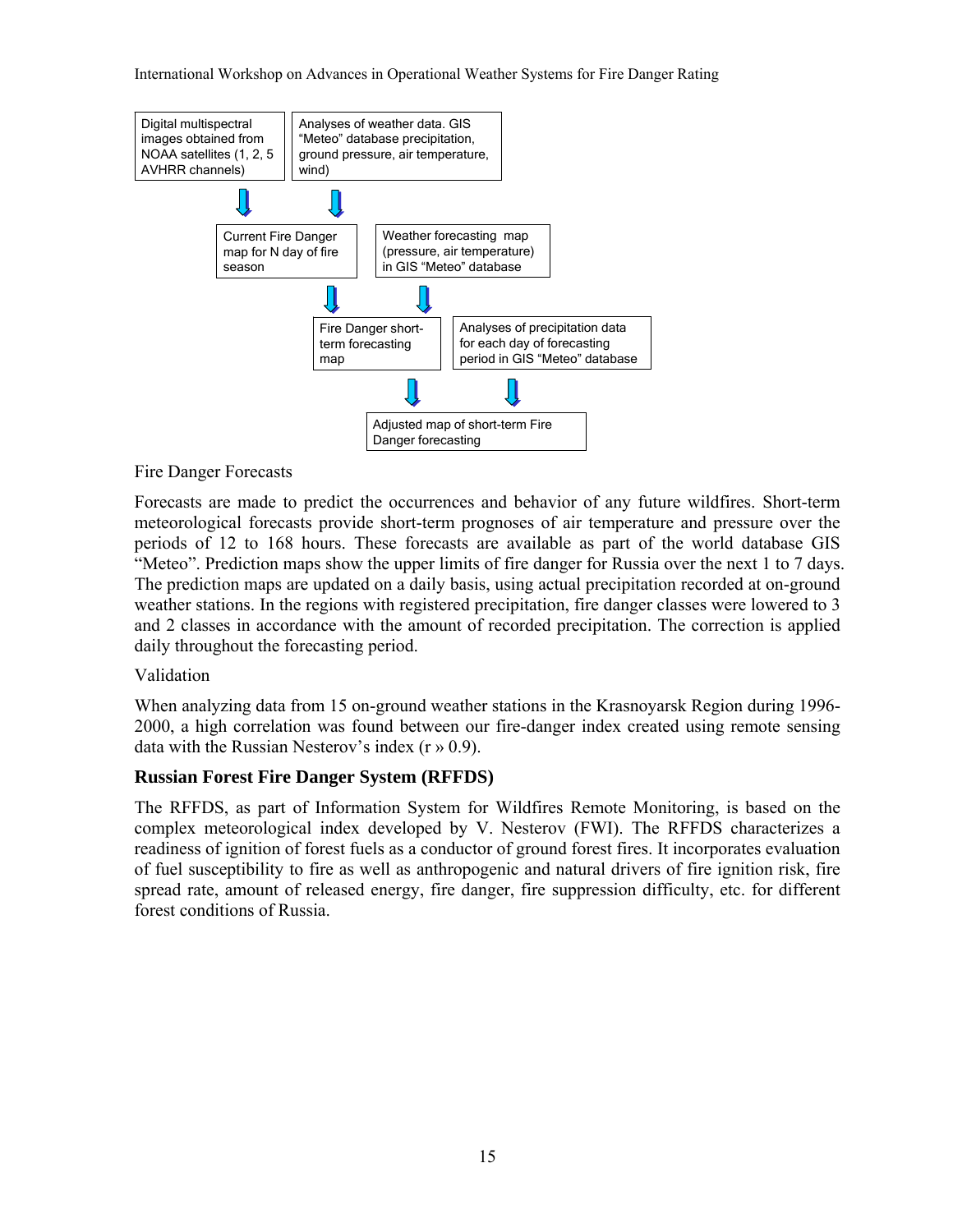

### **Predictive Early Warning Systems in Kazakhstan**

The risk of fire occurrence is not driven by current weather conditions (temperature and humidity); rather, it is driven by biomass productivity of steppe ecosystems. Fuel buildup sustains large fires: a single burn can reach the size of nearly 1 million hectares.

### **Predictive Early Warning Systems in Mongolia**

Integration of information and communication technology with the indigenous knowledge and wisdom and the best practices of the developed countries are considered key factors towards development and in-depth understanding, assessment and successful management to reduce disaster risks and vulnerability in Mongolia.

# **3.5 Asia and the Pacific**

### **Forest Fire and Fire Danger Rating in China**

Yonghe Wang presented *Forest Fire and Fire Danger Rating in China* (presentation 6) on behalf of Xueying Di, Zhan Shu, Guang Yang, of the Northeastern Forestry University, Harbin China.

Forest fires are a serious problem in China. For example, from January to April 24th, 2008, 10,230 forest fires occurred across the country, of which five large fires caused serious damage. During this period, 166 casualties were incurred in forest fires.

History of Forest Fire Management China

From the 19th century - 1950s:

- The Forest Law, 1914.
- The Forest Police Rule, 1943.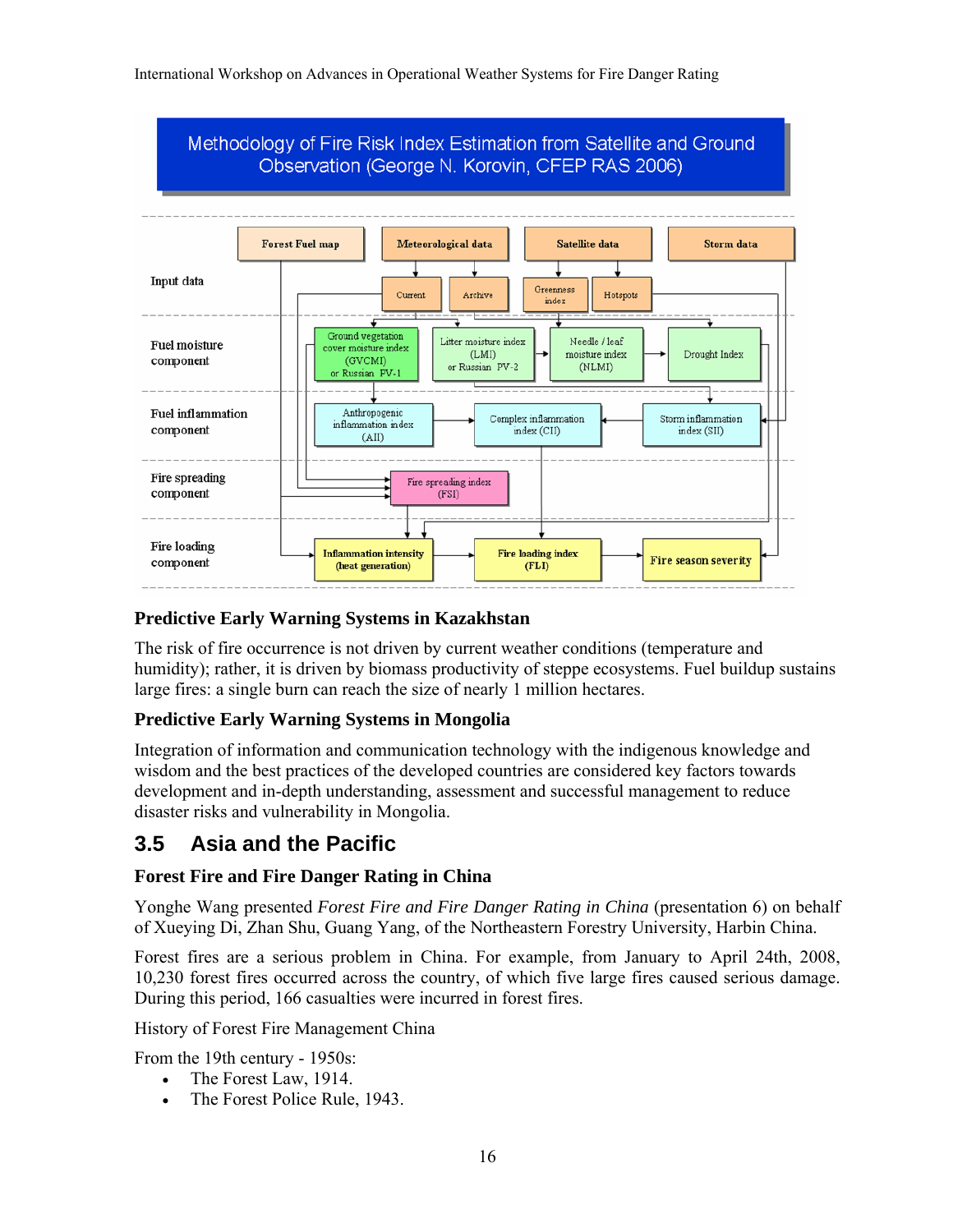• "Songbei Province Interim Procedures", 1949.

 $1949 - 1976$ 

- 1949 1956: Set up and published forest fire protection regulations.
- 1957 1965: Established forest protection office in The Ministry of Forestry.
- 1966 1976: Stagnated due to the Cultural Revolution.

Modern Times:

- 1979 Forest Law of Peoples' Republic of China
- 1987, a Historical Turning Point the 1987 Great Xing'an Mountain Range forest fire.

Characteristics of Forest Fires in China

Forest Fires: 1950-2008

There are distinct differences in the occurrences of fires from year to year. The years which have more than 15,000 ignitions and more than 1,500,000 ha area burned are: 1951, 1955, 1956, 1961, 1962, 1972, 1976, 1977, 1979, 1987, with periods of 5-6 years and 10 years in-between.

May  $6<sup>th</sup>$ , 1987 is noted as a milestone in forest fire protection. The event leading up to this date, was a massive fire in early May of that year. The fire resulted in 213 deaths, burned more than one million ha, and destroyed more than tens of thousands of homes and large amounts of equipment. As a result of this crisis, known as the "May 6th Forest Fire," the government of China began to place greater priority to forest fire prevention.

|                                             | 1950-1987 | 1988-2008 | Decline |
|---------------------------------------------|-----------|-----------|---------|
| Average of forest fire frequencies per year | 15,932    | 7.754     | 51.33%  |
| Average area burned $(ha/yr)$               | 947,238   | 93,402    | 90.14%  |
| Average area burned (ha) per fire per year  | 59.5      | 12.0      | 79.74%  |
| Average wounded per year                    | 788       | 200       | 74.62%  |
| Average deaths per year                     | ∣ 1 ∩     | 54        | 50.91%  |

Comparison of fire data of 1950 -1987 and fire data of 1988 - 2007:

Fires were found to occur more frequently in the East and South, than the West and North. The presence of over 7.8 million ha of plantations in the South of China is one reason fires are more frequent in that region. Most of the fires are caused by agricultural activities. Factors that contribute to the large burned areas in the northeast and southwest forest regions are the frequent dry storms and windy conditions in the spring and autumn. Larch and white birch are populous in these regions, species that make fire management difficult, once a fire has ignited.

### Causes of Fire

98% of fires are a result of human activity. Out of control mining fires contribute to 38% of the human caused fires. 57% are the result of fires started during memorial ceremonies, smoking, and children playing with fire.

Accumulation of fuel loads as a consequence of the development of intensive forest protection procedures also impact the frequency and intensity of fires. The fuel loads can reach 50 - 60 t/ha in some important forest regions, seriously threatening the forest.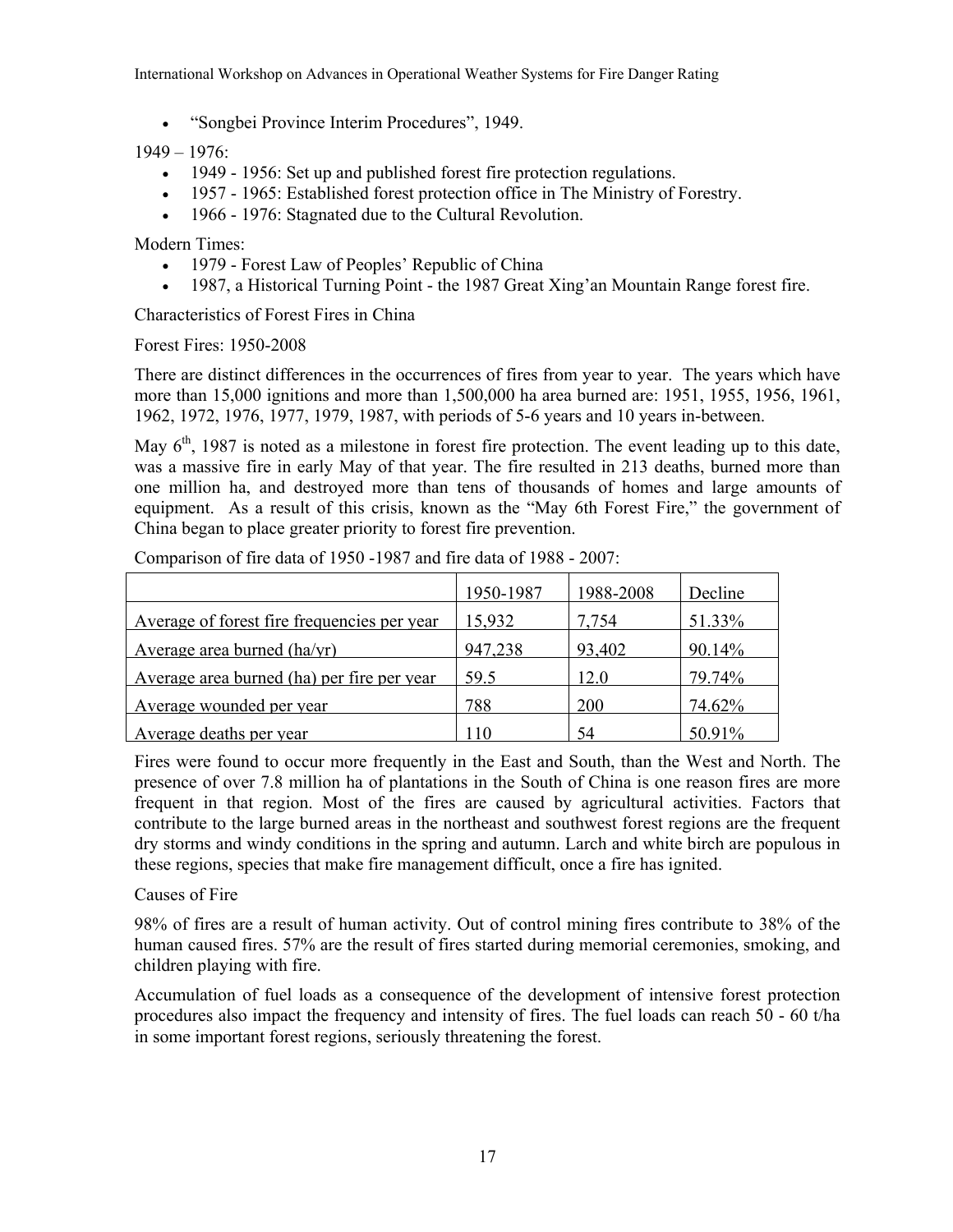Forest Fire Danger Rating

### 1950s – 1990s

The main activity in this period was importing and adapting forest fire forecast systems from foreign countries, specifically: the Synthetic Index Method from the former Soviet Union, the Moisture Method from Japan, and the Fire Danger Ruler from the USA.

Other activities include:

- Developing a Synthetic Index Method supplementing wind speed index
- Double Index Method
- 801 Fire Danger Ruler Method

### 1990s – 2005

This period saw the introduction of several procedures, such as the "Regionalization Level of Country's Forest Fire Danger" in 1992, and the "Weather Level of a Country's Forest Fire Danger" in 1994. Forest fire danger monitoring became more important through the use of forest fire danger rating and other regionalization methods.

Over 50 methods of fire danger rating throughout the nation have been either adapted or developed locally rather than a national standard. Nearly all of the methods have not been carefully calibrated. This result is forecasting that may not be reliable enough to be used by fire management agencies. There is also a lack of fundamental research on fuel moisture and fire behaviour in the nation.

### Current Action and Future Activities

The central government has realized these problems, and in 2006 began to work out a national fire danger rating system incorporating advanced technologies. A national fire danger rating and emergency response center was set up in Beijing, with the personnel, hardware, and software resources necessary. It has been suggested to the National Forest Fire Prevention Headquarters to

test the Canadian Forest Fire Danger Rating System as a FDR system China may adapt. ¥30 million Yuan (3.5 million US dollars) has been budgeted for research and development in the following areas:

- fuel models for fire danger rating and fire behaviour
- fire behaviour and fire suppression
- a national fire weather index system

This group works under joint collaboration with the National Forest Fire Prevention Headquarters and the Chinese Academy of Forestry working on these projects. Some personal communications have also been made with Canadian fire experts. Cooperation and support from foreign fire experts to projects of this group are welcome. Contact information for this group are online at www.nefu.edu.cn and alternatively at dixeying@126.com

# **Operational Fire Danger Rating (FDR) in Indonesia**

Guswanto Abdul Gani of the Meteorological and Geophysical Agency (BMG) presented *Operational Fire Danger Rating (FDR) in Indonesia* (presentation 9), a collaborative presentation by Guswanto, Israr Albar of the Ministry of Forestry, and Orbita Roswintiart of the National Institute of Aeronautics and Space (LAPAN)

Indonesia has increased public-awareness activities, and stepped up detection activities as preventative actions taken to decrease occurrence of wildfires in Indonesia. Situation notification is relayed to relevant agencies and companies. Monitoring actions include providing daily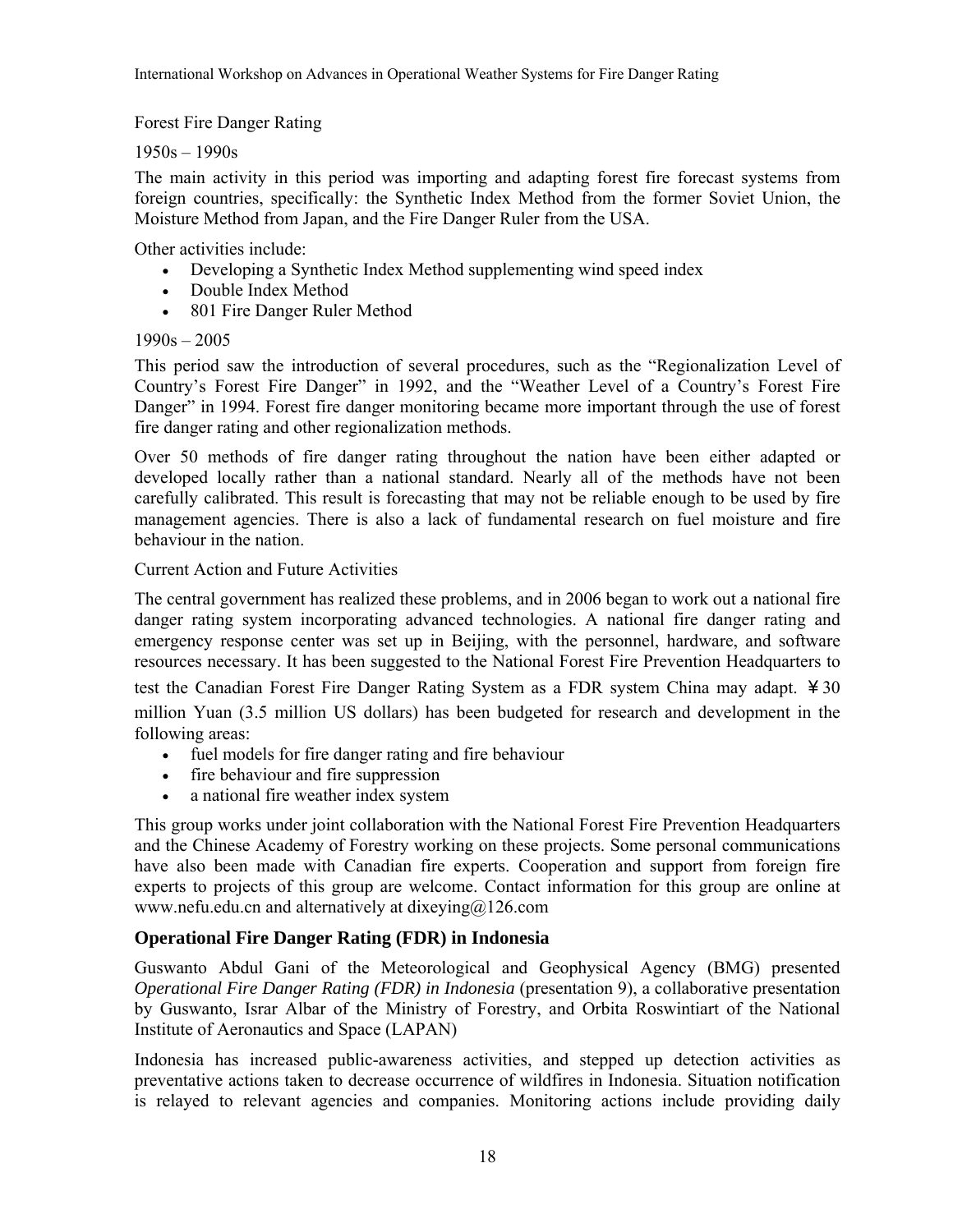indicators of fire hazards, critical for planning aerial surveillance and pre-suppression activities and enforcement. Mitigation efforts are effective, thanks to positioning resources where more fires are expected, determination of resource requirements based on potential severity of fire, and coordination of resources of relevant agencies and companies.

### Current FDR operations

Spatial information has been provided by weather stations based BMG since February 2002, and satellite remote sensing-based LAPAN since 2005. Single weather station based-XLFWI calculations have been provided by Ministry of Forestry (MoF) since 2005 for 29 operation areas in 8 provinces. The MoF also plays a vital role in training local staff to operate FDRS.

Users of FDR include:

- MoF
- Ministry of Environment
- Disaster Management Agency
- ASEAN Secretariat
- CARE Indonesia

### Operational features of FDR

The many advantages of Early Warning Information include:

- Improved monitoring information related to forest fire
- Increased understanding of underlying causes of fire
- Increased Law enforcement
- Increased investment by government and industry
- Increased capacity at local levels
- Stabilization of local government
- Increased community awareness and empowerment
- Improved information to support decision makers

FDR Development (1999-2002)

- Meteorological and Geophysical Agency (BMG)
- National Institute of Aeronautics and Space (LAPAN)
- Ministry of Forestry (MoF)
- Agency for Assessment and application of Technology (BPPT)
- Canadian Forest Service (CFS)

Pilot project areas:

- Riau Province
- West Kalimantan

### Limitations

- Distribution of weather stations distribution are not fully supported for land/forest fire monitoring
- There is difficulty in keeping inputs for FDR consistent because of technical problems in areas such as weather data communication, data format, weather observation instrument, AWS sensors problem (MoF), etc.
- Adjustments for fuel type have not been developed
- The public is not yet familiar with FDR information
- The distribution of human resources would result in less support for law enforcement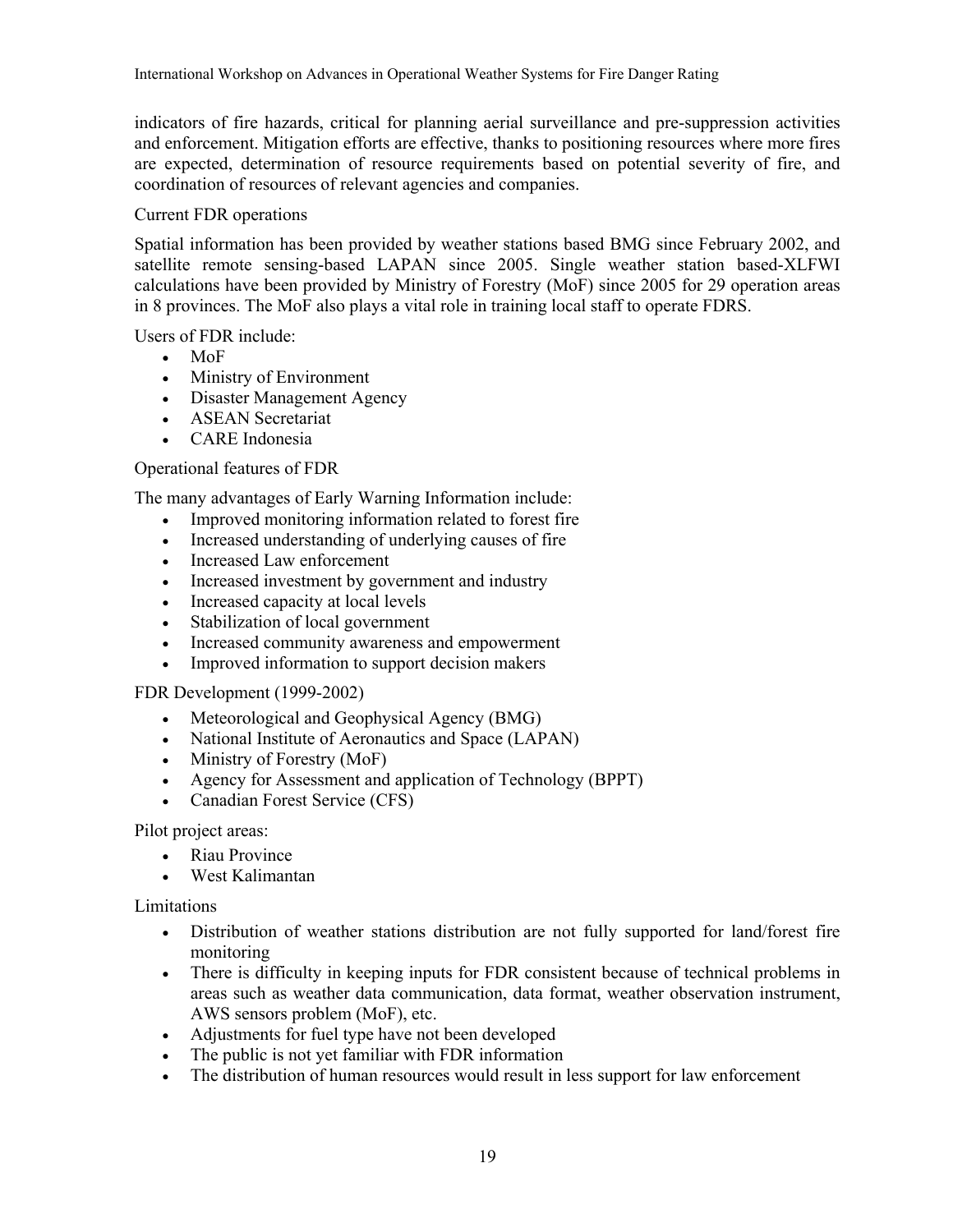Conclusion

Significant efforts are required to address the database interface requirements in order to sustain an effective Fire Danger Rating System. A consistent flow of weather data is necessary. FDR providers must work closely with fire management agencies to ensure useful outputs. The user agencies of FDR ought to utilize information provided, and should eventually augment meteorological data on a seasonal basis and high fire risk areas.

## **Operational FDR in Malaysia and Association of Southeast Asia Nations**

Ahmad Zaki Mohamad Saad of of the Malaysian Meteorological Department presented *Operational FDR in Malaysia and Association of Southeast Asia Nation* (Presentation 10).

The Forest Fire and Haze Episode of 1997-98 has affected many aspects of life in Malaysia and Southeast Asia Nations. Health of the people, transportation, sport, education, and tourism are very serious sectors that have been impacted.

National and Regional Actions and Responses

The Association of Southeast Asian Nations (ASEAN) approved the need for an early warning system in the Regional Haze Action Plan (RHAP) in 1998 to prevent forest fires and the resulting haze through improved management policies and enforcements. One of the proposed systems for implementation as part of the RHAP is a Fire Danger Rating System (FDRS). Collaborations between the Canadian International Development Agency (CIDA) and Southeast Asian Countries were initiated in Indonesia, with the Canadian Forest Service (CFS) as an executing agency

The Malaysian Meteorological Department (MMD) provides information on location of forest fires (hotspots), prevailing and predicted weather conditions and if required, cloud seeding operations. Malaysian Remote Sensing Department (MACRES) provides relevant remotely sensed data. The Department of Environment (DOE) provides information on air quality and haze. It is also responsible for implementation and enforcement of open burning bans.

The purpose of FDRS is to protect life and property, serve to monitor fire danger, fire behaviour prediction, preparedness planning and as a guide to the policy makers.

Outputs of an FDRS can be used by many agencies related to forest fires and the environment to take mitigating and preventative action including, but not limited to the fire department, DOE, the agricultural community, MMD, Forestry Development and logging companies.

Mitigation and preventative actions include:

- Planning and allocation of fire suppression resources, including mobilization of firecombating machinery and manpower
- Decisive bans to open-burning in high risk areas
- Remedial action taken, such as carrying out cloud seeding operations in fire-prone areas
- Planning in agricultural plot preparations

MMD decided to initiate an FDRS because:

- There is a need;
- It is simple and easy to use;
- Weather variables are available;
- Climate information/data may be used extensively; and
- GIS (ArcView software) is available.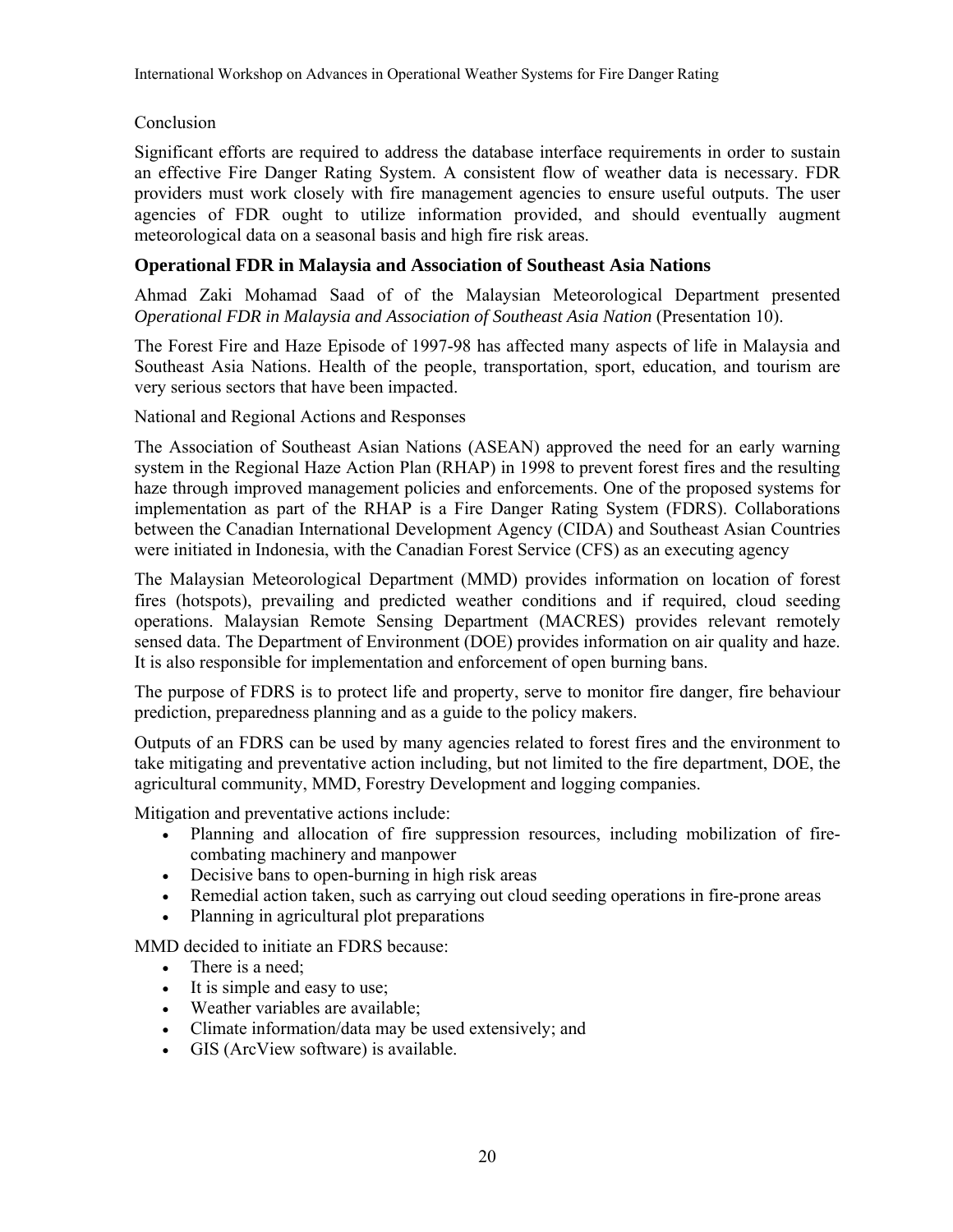Spatial Fire Management System (SFMS) is an information and display system. Software integrates fire science models into a geographic information system (GIS Platform – ArcView). The modules are interdependent.

The weather data for Malaysia's FDRS is collected from all MMD main stations throughout the country. As of October 2003, MMD also generates similar FDRS products for the Southeast Asia region. These are based on weather data received from meteorological stations in the region made available on the GTS. Daily weather is retrieved along with weather station locations to generate a point shape file. The weather (and possibly Fire Weather Index) grids are then generated using this shape file.

At present, the National Fire Danger Rating System (FDRS) is running operationally through the Malaysian Meteorological Department (MMD), the outputs of which are displayed on the MMD website. In addition to the Malaysian FDRS, the MMD is responsible for running the Southeast Asia Fire Danger Rating System (SEA FDRS).

The Canadian Forest Service (CFS) was appointed by CIDA as the initial executing agency to implement this project in the SEA region. CFS has been running the SEA FDRS from Edmonton, Canada. In September 2003, the CFS requested that the MMD take over this responsibility, running SEA FDRS operationally from MMD Headquarters.

Monitoring Stations of the MMD:

- 36 Principal Meteorological Stations
- 154 Climate/Auxiliary/Rainfall Stations
- 22 Air Pollution Monitoring Station
- 10 Radar Station
- 8 Upper Air Station
- 6 Satellite Data Receiving Station
- 165 Agrometeorological Station
- 8 Seismological Station
- 3 Atmospheric Ozone Monitoring Station
- 69 Automatic Weather Station (AWS)

A team of six is involved in the operation of SEA FDRS. It runs at 0030 UTC when all the weather data of SEA region has been collected. Just before 0300 UTC, the products will be displayed on the MMD website. At 0630 UTC, when all the Malaysian data goes into the MMD database, Malaysian FDRS will be generated and before 0830 UTC, the product will be displayed on the web. The system has been running smoothly thus far, and has produced useful products.

#### Key Assumptions and Limitations

Limitations of the FWI System are that it only accounts for weather influences on fire potential, and is based on a single daily observation time. The daily standard FWI system values represent the mid afternoon peak of fire danger. It is also based on empirical data, and uses a single point observation. The numerical values are relative, with no units, and require that a minimum 20 per cent change in value be present for different fire behaviour to be recognized. The FWI System assumes level terrain.

Another assumption in the system is that the component weather elements follow a more or less average diurnal pattern. If the weather suddenly changes, (e.g: wind picks up, wind calms, precipitation starts after the readings are taken) the values generated from the 1200h LST reading may no longer reflect the current fire potential.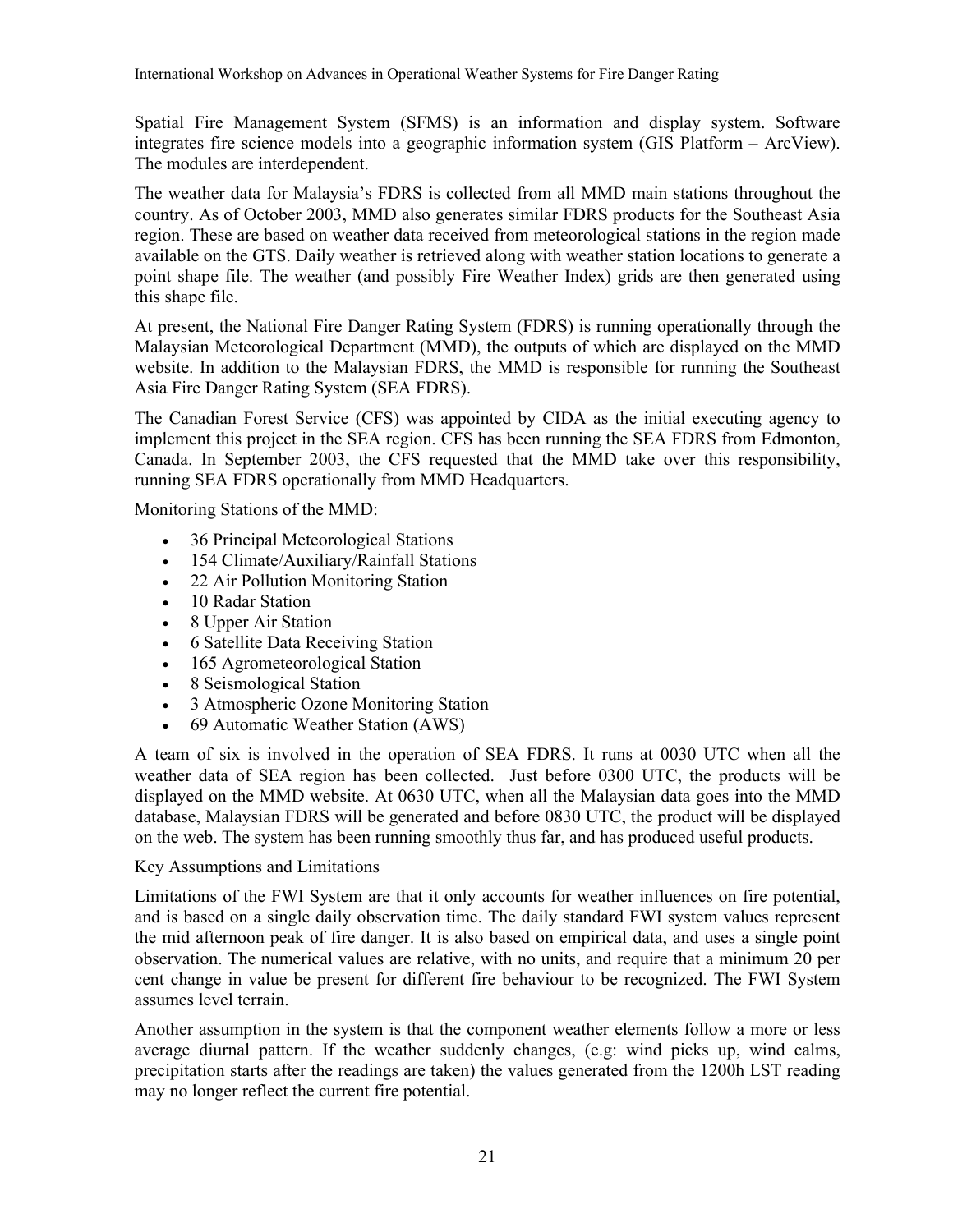In this case, new weather observations may be taken, and new codes and indices calculated to better reflect the current fire potential.

The Malaysian FDRS has been running operationally since January 2003 and SEA FDRS since October 2003. Hourly/daily weather data is collected from MMD Principle Stations and other meteorological stations in the region. Products of the system are available on the MMD website at http://www.met.gov.my. Further development depends on cooperation with other related agencies including MACRES, BOMBA, DOE, UPM and the Forestry Department.

Malaysia's action plan consists of collaborations with various regional departments, including: MMD, MACRES, BOMBA, DOE, the Forestry Department and UPM etc.

### **Operational FDR in New Zealand and Predictions of Fire Season Severity**

Jim Salinger of the National Institute of Water and Atmospheric Research presented *Operational FDR in New Zealand and Prediction of Fire Season Severity* (presentation 11), a collaborative presentation by Jim Salinger and Grant Pearce, of Scion Research.

Three thousand "rural" fires burn about 6,500 ha every year as a result of escaped fires from land clearing burns. The number of fires is growing at a rate of 200-300 per year. An increase in arson has also been observed.

Major fires occurred during 1945/46 in central North Island (40,000 ha total, including 13,000 ha pine plantation); in 1955 Balmoral (Canterbury) (3100 ha pine plantation); in 1983 Ohinewairua (CNI) (15 000 ha of tussock + beech); in 1999 Alexandra (9600 ha in two grass fires); in 2000 Blenheim (7000 ha in two grass fires); and in 2003/04 Canterbury (major fires at West Melton, Flock Hill, Dunsandel and Mt Somers).

Hot, dry and windy climate combine to create a heightened fire risk in New Zealand. Fires can occur at any time of year, but typically through October to April.

### New Zealand FDRS

The Canadian Fire Weather Index (FWI) System was adopted in 1980, followed by subsequent adoptions of other Canadian components of FDR. A core component of NZ FDRS, the Canadian FWI describes "probability of a fire starting, spreading and doing damage". The principal use of NZ FDRS is for notifying the public of the relative ease of ignition, fuel availability, fire spread and difficulty of control. Numerical ratings of fuel moisture content and fire behaviour potential are produced based solely on weather inputs. The FDRS of New Zealand provide a basis for Fire Danger class criteria for Forest, Grassland, and Scrubland.

### Fire Weather Monitoring Network

Observations of temperature, relative humidity, wind speed and direction, and 24-hour rainfall are calibrated daily (1200 NZST) at 160+ stations across the country. MetService/NIWA oversees 45 stations, the remaining 115 overseen by Rural Fire Authorities. The data is collected and archived by the National Rural Fire Authority, and used to calculate and map daily fire danger ratings.

### Seasonal Climate Prediction

Day-by-day weather detail and individual events can be predicted for 1-2 weeks in advance. The forecasts are determined by the weather today. Climactic forecasts are predictable for 3-6 months, providing an average picture and distribution of events. In contrast to weather forecasting, today's weather is almost irrelevant; the ocean is most crucial in climate prediction. Specifically, sea temperatures in the tropical Pacific Ocean have a large influence on New Zealand.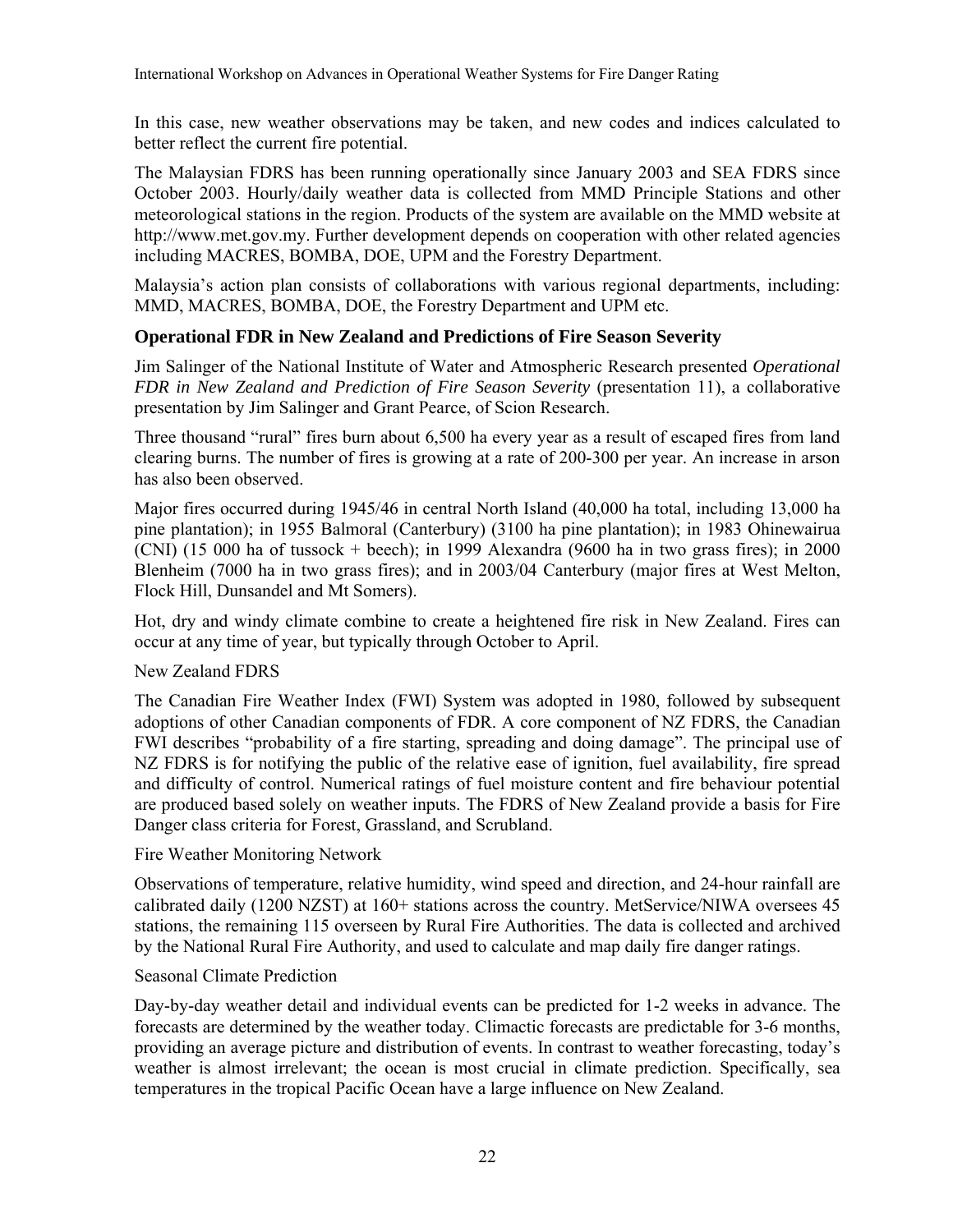Impacts of Future Climate include changes in the average number of days of Very High and Extreme (VH+E) Forest Fire Danger (%) occurring over the full calendar year.

### Summary

Based on the Canadian System, New Zealand's Fire Danger Rating system uses solely weather inputs to provide numerical ratings to establish fire danger class criteria for Forest, Grassland and Scrubland. NZ FDR operates and serves the needs of New Zealand well, and is a valuable daily input to the management of forest and rural lands. Over 160 stations are employed to allow daily monitoring of fire weather. Further research in the development of management tools is ongoing.

# **3.6 Africa**

### **Operational FDR in South Africa: Lowveld FDR**

*Operational FDR in South Africa: Lowveld FDR; Advanced Fire Information System* (presentation 14) was presented by Christopher de Bruno Austin

The Lowveld Fire Danger Rating System was developed from the McArthur grassland Model. It was first used in the 1970s in Rhodesia and was further developed in South Africa from the late 1980s. Fire Danger Indexes and forecasted indexes are supplied by Working on Fire to contributing land owners covering 3 million ha. The South African Weather Service provides early warning to the rest of the country using the USA NFDRS.

Davies Vantage Pro Automatic Weather Station is used in conjunction with PC Link (Software) and 12 weather stations to monitor a total area of 3 million ha. The weather stations are placed along the Escarpment 40-50 km apart at 6500 ft, in the path of the progression of the prevailing weather system, enabling tracking of the movement of the system.

Weather is measured at 10h00 to ensure a more accurate indication of expected fire weather. Data is relayed through cell phones by South Africa Cell Phone (Mobile) Service Provider. Two downloads with information on temperature, RH, wind speed/direction, and barometric pressure are sent via mobile text, fax, and email per day, at 10h00 and 14h00. Weather stations are programmed to take the temperature every 5 minutes, and display the average every 30 minutes.

WINWIS and Davis Data is stored on PCs and backed up on external hard drives. An average fire season lasts 5 months, approximately 153 days. Network dispatch based stations data is transferred through PC Links. Remote based weather stations have modems for data transfer via cell phones. 20 years of data has been captured.

Windows Weather Information System (WINWIS) is used to calculate the real-time Fire Danger Index (14h00), forecast the FDI daily and weekly, and measure the accuracy of the forecast against real time data. This software only uses 5 components in generating a forecast.

A private weather forecasting service provider supplies a 5 day forecast which is supplied to clients through Working on Fire. The weather is sent to the client at 10h00 and 14h00 via mobile text, fax, and email. FDI can also be calculated manually using a Hand Held Weather Measuring Device (Kestrel)

An agreement with a service provider ensures annual services in activation, calibration, maintenance, and mothballing of weather stations. All weather stations are removed during the summer season to reduce damage.

The following Fire Management Activities make use of the colour coded FDI Chart describing Expected Fire Behaviour: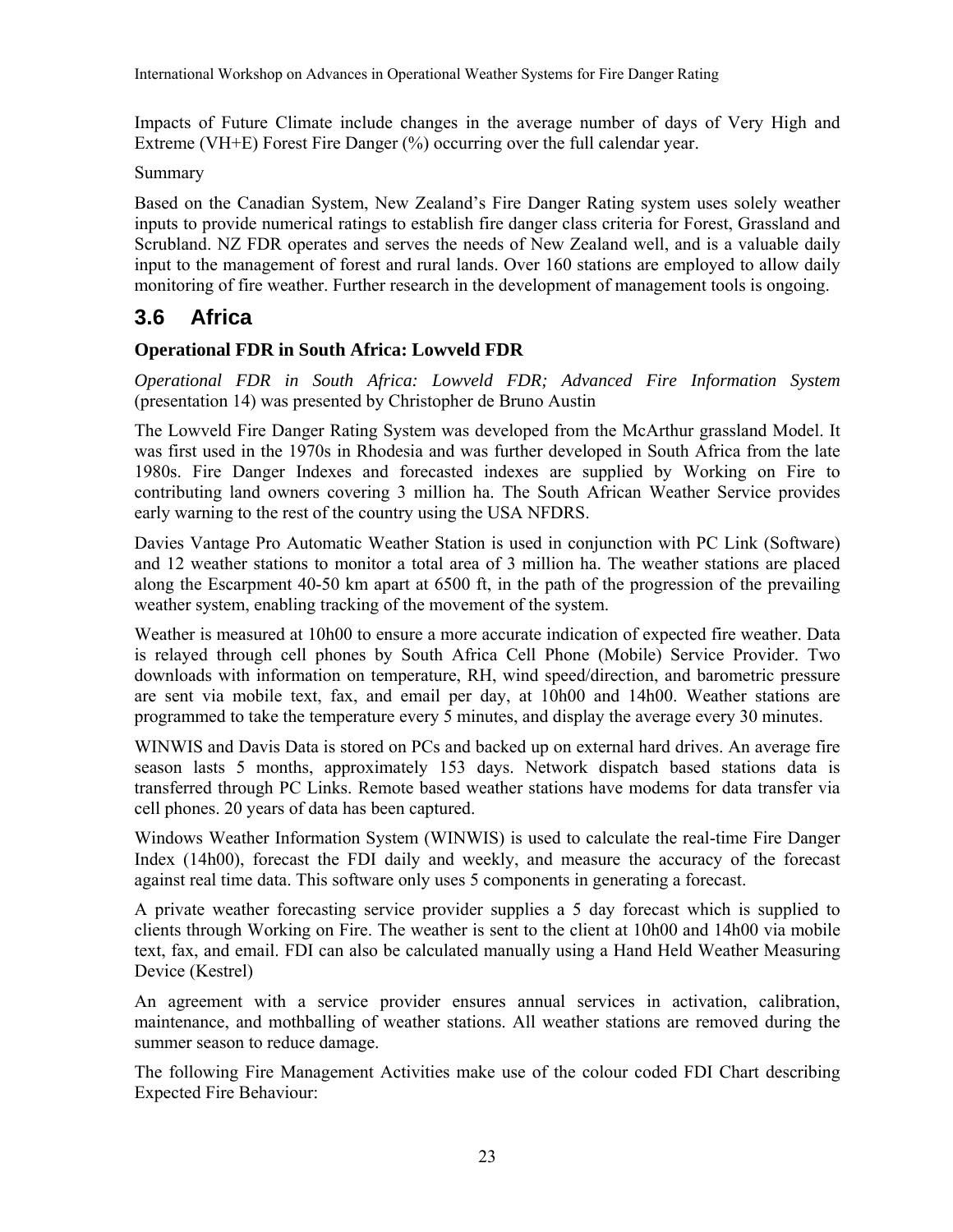- 1. Initial Attack Responses
- 2. Fire Suppression Standbys
- 3. Readiness Alert
- 4. Prescribed Burning Activities
- 5. Fire Awareness Program

### **Operational FDR in South Africa: Advanced Fire Information System**

Karen Steenkamp of the Council for Scientific and Industrial Research (CSIR), presented *Advanced Fire Information System* (presentation 15), which was collaborative presentation with Philip Frost of the Meraka Institute.

The Meraka Institute's Remote Sensing Research Unit's (RSRU) mission is to conduct basic and applied remote sensing research for the advancement of scientific knowledge about the environment. Its primary goals are to develop world-class remote sensing scientists within South Africa, collaborate with partners to produce remote sensing products used for environmental management, publish in international journals, and improve remote sensing training at TEI's.

Advanced Fire Information System (AFIS)

The Council for Scientific and Industrial Research (CSIR) and Electricity Supply Commission (Eskom), South Africa's power supply company initiated the development of an Advanced Fire Information System (AFIS) in 2004. The main aims of AFIS are: i) detection (near real time fire detection); ii) assessment (burn area mapping), and; iii) prediction (Fire Danger Index). It serves as a research tool as well as an alert service for fire suppression, with a focus on Southern Africa. Multiple satellite sensors are employed to carry out these actions.

Eskom decided to collaborate in the development of the AFIS because as a dominant power supply company in South Africa, fire has a large impact on the service it can provide to clients. Eskom produces 95% of South Africa's, and 70% of Africa's electricity. Each year, Eskom experiences a substantial amount of down time on its transmission lines due to wildfires. Flames and the hot air from flames can cause flash-overs from line to line and from line to ground. Hot air reduces what is called the flash over potential. Flames are compared to air (even hot air) a good conductor. The flash over occurs in the form of a lightning bolt. A flash over will cause a 300 ms dip in electricity flow which can severely impact some machinery.

Continuous observation of Africa and Europe is managed via geostationary satellite, projecting images at 15 minute intervals at 4.8 km. Fire sizes of 5-10 ha can be observed.

AFIS products under development include an operational burned area mapping tool, Flashover Probability Index, a daily FDI product based on the Lowveld model and DB CRAS forecast data, and integration of 100 automated weather stations in South Africa into AFIS for 15 minute wind speed and direction updates. Dissemination of fire products via GEONETCAST's network of Eumetsat is also underway.

Operational burned area mapping:

- MODIS 500m burned area product (CSIR & Louis Giglio)
- Burned area products 2003-2007 over Eastern South Africa MODIS tile
- Each pixel provides Julian date of burn (i.e. at least 4 yr data record when each pixel burned)
- Operational burned area product ready in next 2 weeks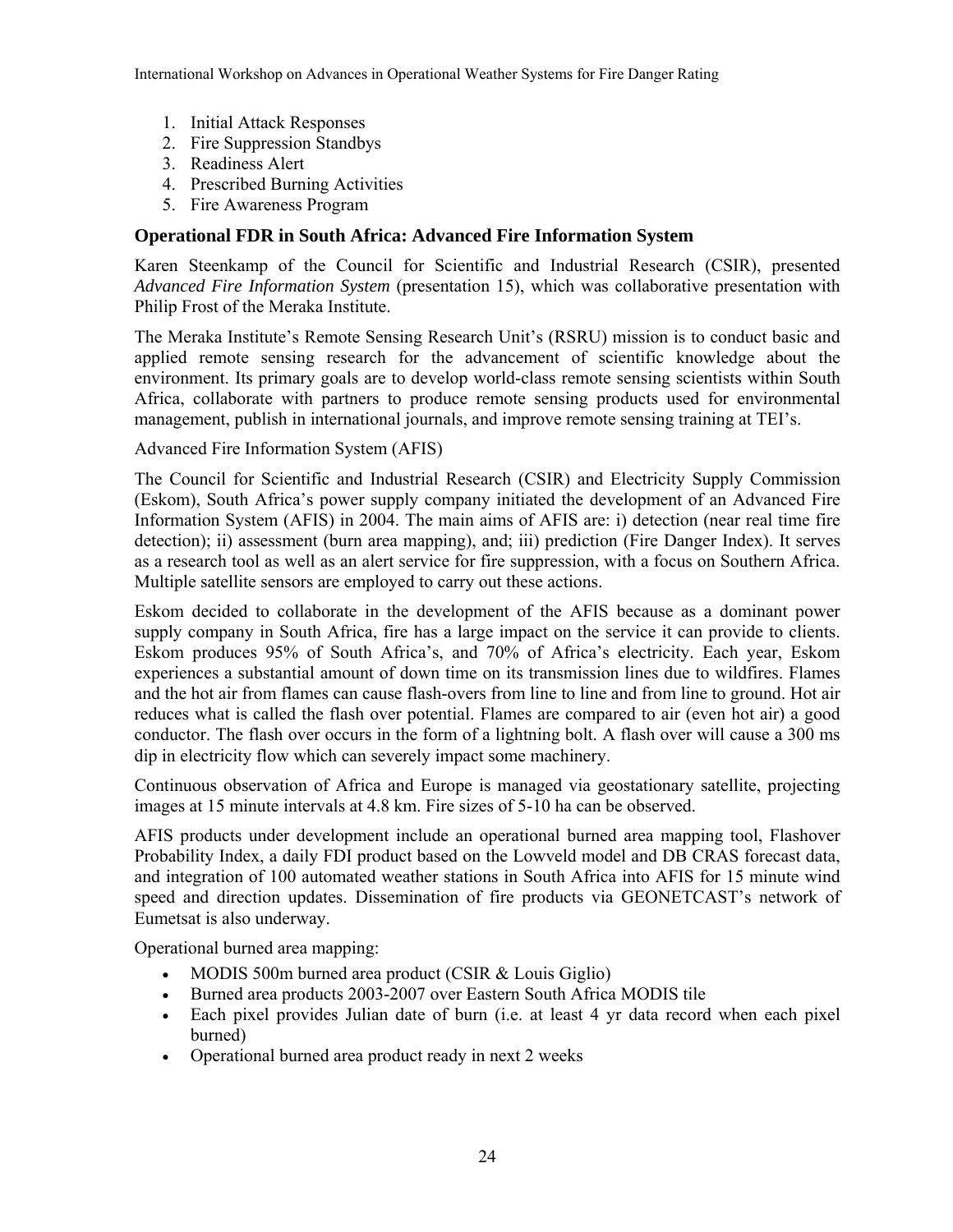Development of a Flashover Prediction Model

A flashover prediction model has been developed to identify fires close to transmission lines with a high probability of causing a flashover. The model is based on a MODIS active fire product to detect fires close to power lines and numerical weather forecasts derived from the CRAS model. Wind speed, Wind direction, Air temperature and Relative humidity forecasts are used to predict flashover probability.

CIMSS Regional Assimilation System for MODIS Direct Broadcast Sites (DBCRAS)

CIMISS has configured a version of CRAS that assimilates products from the Moderate Resolution Imaging Spectrometer (MODIS). This version can be installed at MODIS direct broadcasting sites and assimilates MODIS products generated locally using IMAPP. DBCRAS domain using MODIS direct broadcast products from the antenna at the Space Science and Engineering Center, University of Wisconsin, Madison. The impact MODIS direct broadcast products can be seen as the Aqua and Terra satellites pass over the SSEC direct broadcast site.

### **GEONETCAST**

CSIR disseminates products for areas such as daily active fires, daily FDI, and 16-day burned area. The FDI and burned area products will be available for Southern Africa in 2009.

# **3.7 Development of a Global Early Warning System for Wildland Fires**

*A Global Early Warning System for Wildland Fire* (presentation 19) was presented by Tim Lynham, Natural Resources Canada and Ivan Csiszar, GOFC-GOLD, University of Maryland.

Recent wildfire disasters have caused global loss of lives, structures, and natural resources. There are many negative economic, social, and environmental impacts of uncontrolled wildland fire. Many of these impacts can be mitigated, and sometimes prevented, through early warning of wildfire disaster conditions. Early warning allows implementation of: fire prevention, fire detection, and resource mobilization before wildfire disasters occur.

A Global Early Warning System provides international coordination and sharing of: fire risk intelligence, suppression resources and expertise during times of wildland fire disaster. Fire Danger Rating and fire weather forecasting are the backbone of wildland fire early warning.

Global EWS for Wildland Fire, Basic Structure

- Global: international coordination of fire risk and activity information (current and future)
- Regional: coordination of regional fire information and resource-sharing
- National: Sets national standards (training, equipment); collects, processes fire and weather data, distributes to local level; direct national resource movements; fire permits, fire bans (centralized)
- Sub-National or Local: implements fire operations: prescribed fire planning, staff training, monitors fire/weather data, field level fire management decisions

Fire Danger Rating Products

Actual fire danger:

- Compilation of current national FDRs
- Continuous updating  $-$  approx. 6 hours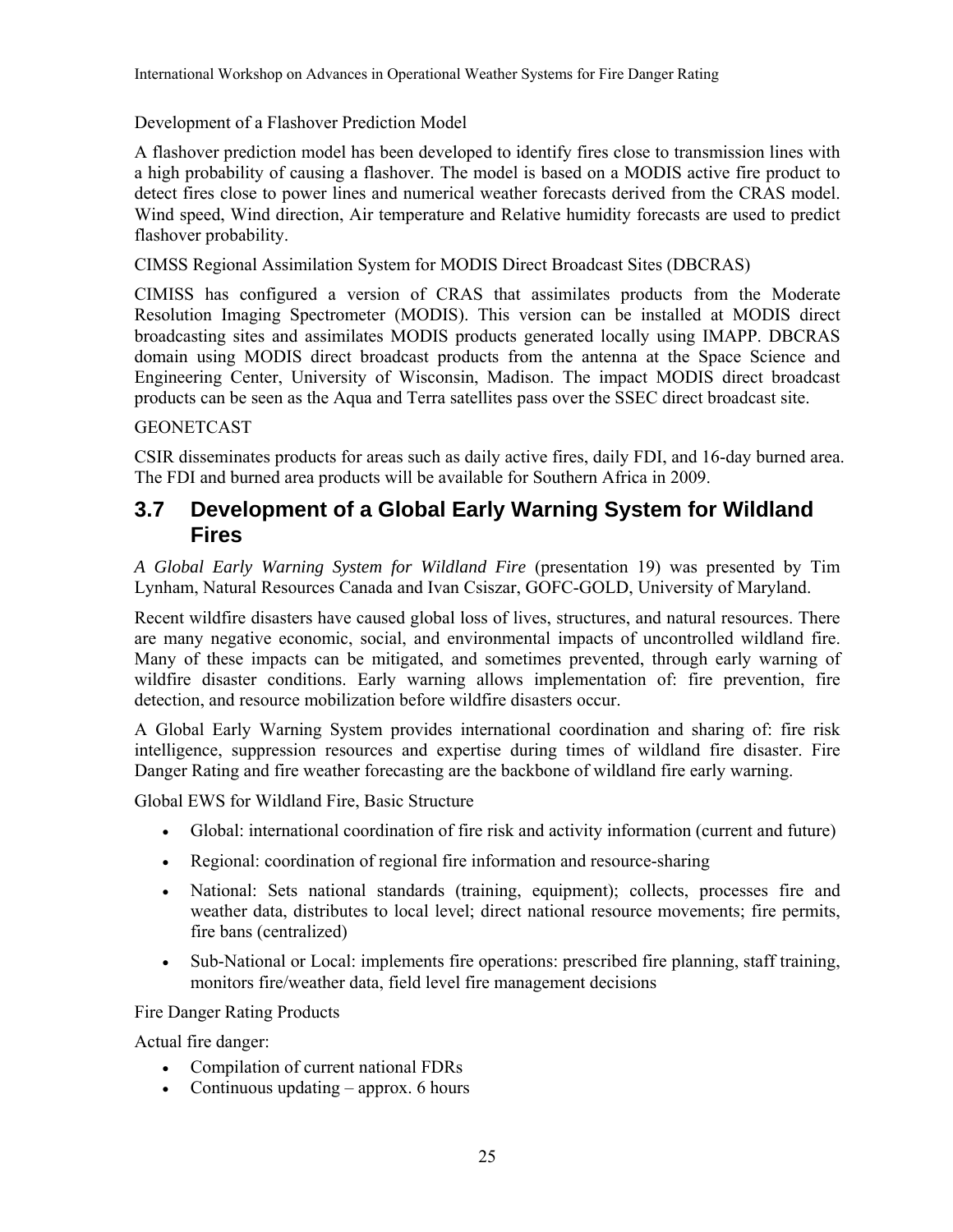Forecast fire danger:

- 1 to 14 day forecast fire weather
- Global modeling of several national FDRs (FWI, McArthur, etc.)

Early Warning Products include 1 to 14 day forecasts of:

- Ignition, fire spread, drought (low, moderate, high, extreme)
- Fire threat (combined fire potential and current fire activity)
	- o Smoke transport, C emissions, health warnings
- Fire management decision-aids
	- o Prevention, detection, suppression planning
	- o Decision criteria for resource-sharing agreements

Expected Impacts

The Global EWS for Wildland Fire will provide:

- Daily fire danger rating information to countries without operational fire danger rating systems;
- Forecast weather and global early warning information to all countries; and
- A common system with which to implement international resource-sharing agreements during times of wildfire disaster.

Future Developments

The next step is to secure funding. Most of the cost is related to in-kind funding for human resources. A three-year time frame is planned to implement system. If minimal funding, initially develop system for a specific global region (several potential areas).

# **3.8 Synthesis of International Reports on Operational FDR Approaches**

The international reports from 18 countries across seven continents indicate a general consensus that approaches to Fire Danger Rating and weather information play a critical role in fire management decisions and both personal and public safety. The many benefits of establishing a Fire Danger Rating Systems (FDRS) include access to information which can be used in at least the following six areas of decision making:

1. Prevention Planning

- Fire and fuel management modeling and planning
- Early warnings of forest fires
- Informing the public of impeding fire danger
- Implementation of programs of prescribed burning
- Collaboration in forest fire control
- Regulating access and risk associated with public and industrial use of forest and rural areas by using:
	- o Public land closures and burning restrictions
	- o Restrictions on logging operations
- Development of a burning calendar
- 2. Preparedness Planning
	- Level of readiness
	- Pre-positioning of suppression resources
	- Evaluation of fire behaviour potentials, to establish a situational awareness for firefighter safety, and guidelines for safe work practices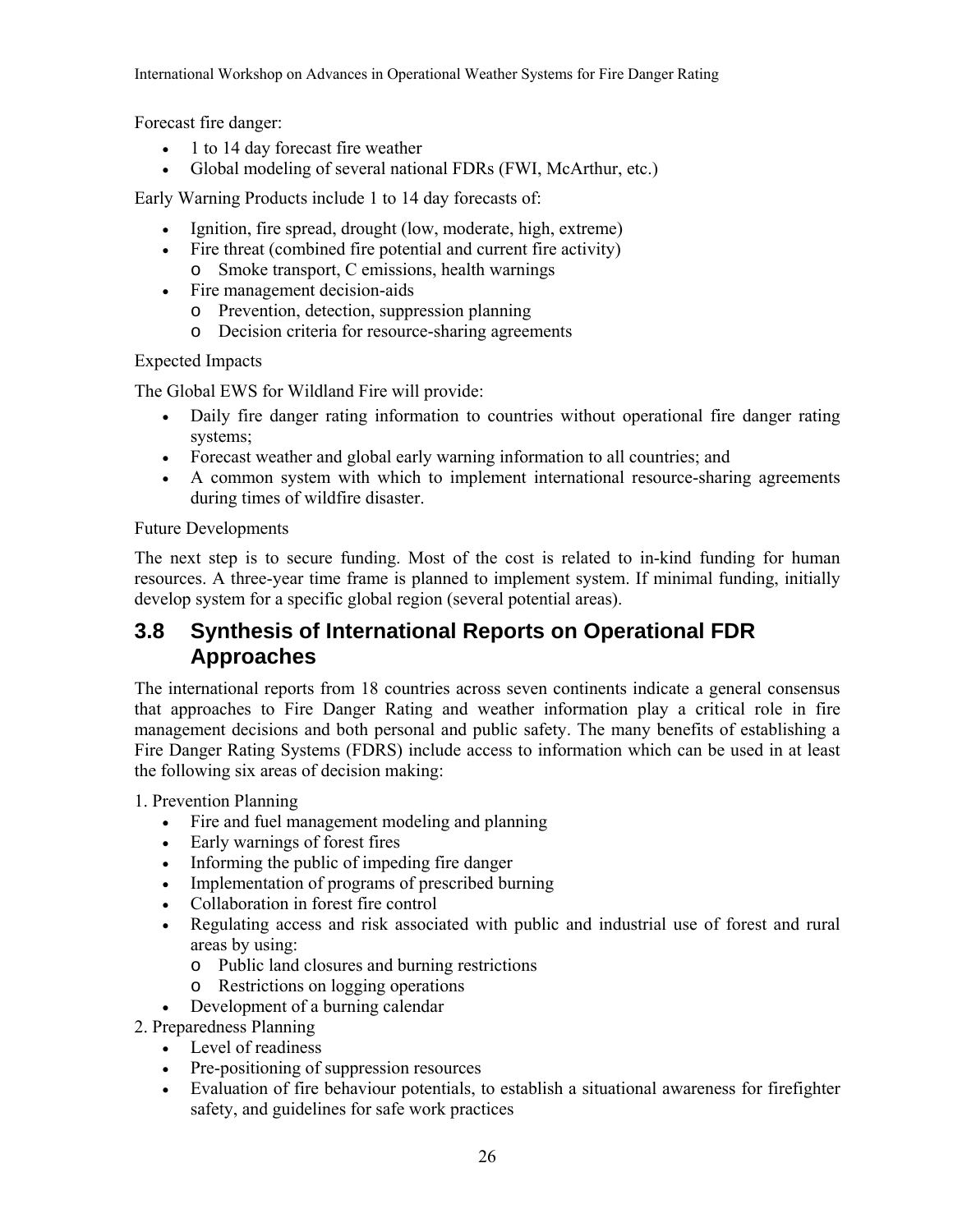- Training for those in the field of fire analysis, suppressors, etc
- Prescribed Fire Planning and Execution, including smoke management
- 3. Detection Planning
	- Lookout staffing and aircraft scheduling and routing
- 4. Initial Attack Dispatching
- Prioritizing of targets for air tankers and ground crews
- 5. Suppression Planning
	- On active wildfires (including short-range predictions of fire behaviour and growth)
- 6. Escaped fire situation analysis (including long-range projections of fire growth and behaviour)

The common features between the FDR systems reviewed include:

- There are few technological hurdles, most are human resources and capital
- There is a need for standardization of fire danger rating systems
- Common emphasis on simplicity
- Spatial fire danger displays predominate
- Newer systems backed up by validation and local adaptation
- Broad range of expertise: fire and forest management, meteorology, remote sensing
- Well established distinction between fire detection and fire potential

Among the international reports from 18 countries there were a number of differences noted including:

- Differences between countries in their stages of development in areas such as:
	- o Weather network
	- o System calibration and basic fire research
	- o Links to fire management activities
- A broad range of applications, including for example land closures in UK and resource pre-positioning in US and Canada
- Development of new systems vs. adoption of existing system
- Differences in weather data management procedures
- Differences in level of communication between FDRS operations and users

The following common problems and needs were identified:

- The need for on-going calibration and validation
- Incorporating local knowledge of quickly-changing synoptic conditions in the context of a national system
- Find a balance between the availability of automated fire danger information and the need for expert assessment
- Making use of new forecast products
- How to use remote sensing data for meteorological inputs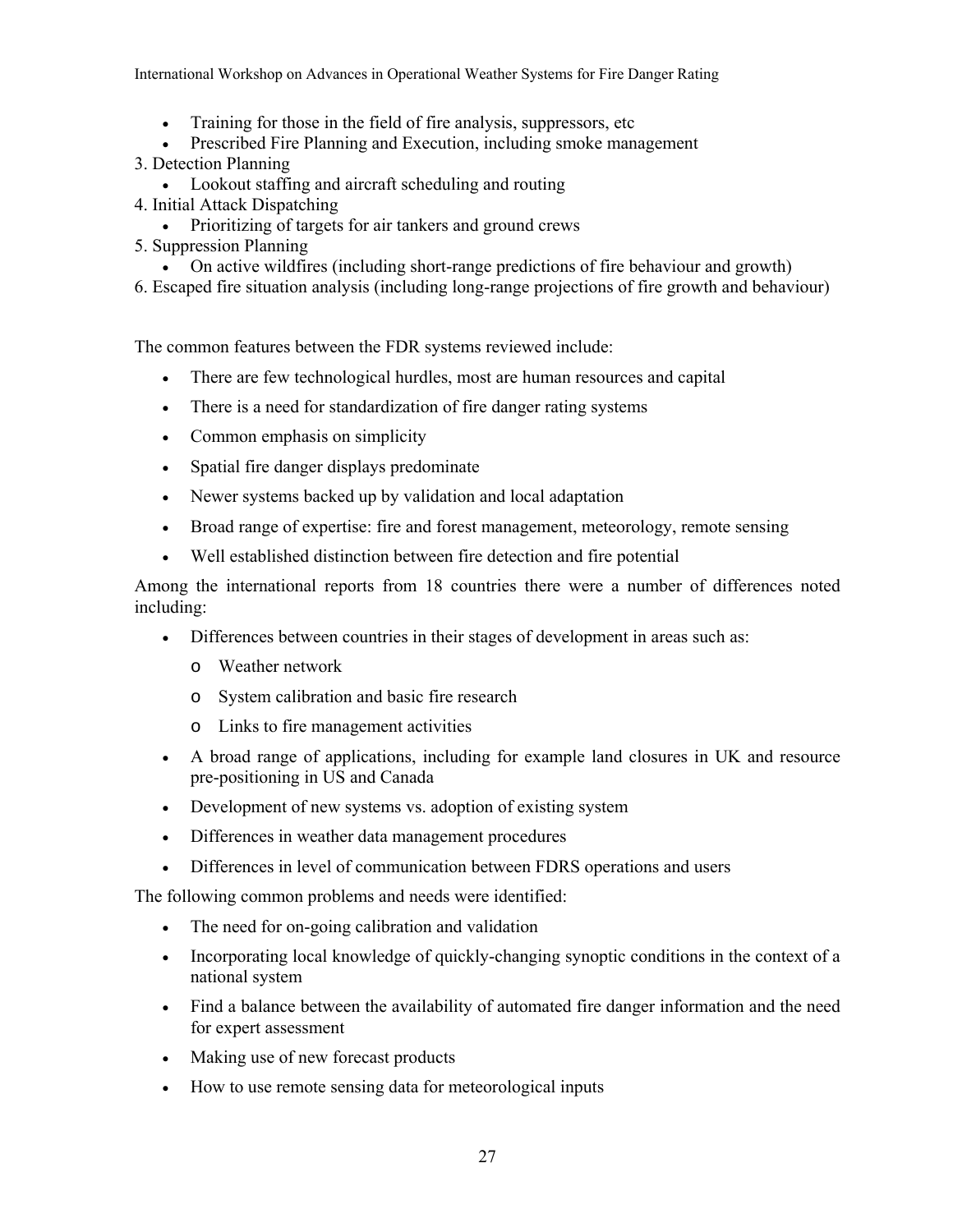- Consistency between state/provincial, national, regional, global systems
- Reliance on experimental data sources (eg. MODIS)

# **4. Enhancing Fire Danger Rating Systems**

Following the review of operational FDR systems from around the world, the workshop identified and discussed FDR system enhancement in the following areas:

- 1. Weather observations and networks
- 2. Data management
- 3. Weather analyses
- 4. Approaches to defining and evaluating fire danger levels
- 5. Additional indices of fire danger
- 6. Smoke forecasting and monitoring

# **4.1 Weather Observations and Networks**

Discussions were co-facilitated by Richard Carr (Natural Resources Canada, Canadian Forest Service) and Antonio Mestre (State Meteorological Agency, Spain). Topics of focus included: network definitions, why a network is needed, instrument standards, access and adequacy of in situ data, interdepartmental communication, and remote sensing.

### **Weather in the Canadian Wildland Fire Information System**

Richard Carr presented the background material described under "Breakout group focus", then proceeded with Presentation 20, *Weather in the Canadian Wildland Fire Information System*. His paper focuses on weather data acquisition and processing in the Canadian Wildland Fire Information System (CWFIS), which provides daily information on Canadian fire danger, behaviour, and locations.

Forest Fires in Canada

35% of wildland fires in Canada are caused by lighting (higher proportion in the west); 65% are caused by people; 87% of the area burned is from lightning-caused fires, with most fire activity occurring in the boreal forest.

Canadian forest fire science began in the 1920s, the same period permanent manned lookouts were first in put in place. The Canadian Forest Fire Weather Index (CFFWI) system was developed and established in 1970s. Fire weather stations were first dedicated in Alberta 1940- 1950, in Ontario 1963, Saskatchewan and the Yukon Territory 1985. By 1990, the Fire Behaviour Prediction (FBP) system was implemented, allowing for new fire dangers to be anticipated.

Canadian Wildland Fire Information System (CWFIS)

Daily maps and reports of forest fire conditions across Canada can be found on the Canadian Wildland Fire Information System (CWFIS), at http://cwfis.cfs.nrcan.gc.ca. The CWFIS also provides fire behaviour maps year-round and hotspot maps throughout the forest fire season, generally between May and September to aid public safety and awareness. CWFIS contributes to the development of data processing and fire weather forecasting techniques.

Weather Stations

Data from weather stations throughout the country are employed to generate products, and monitor fire danger conditions. The weather stations are owned by the Federal Government (800),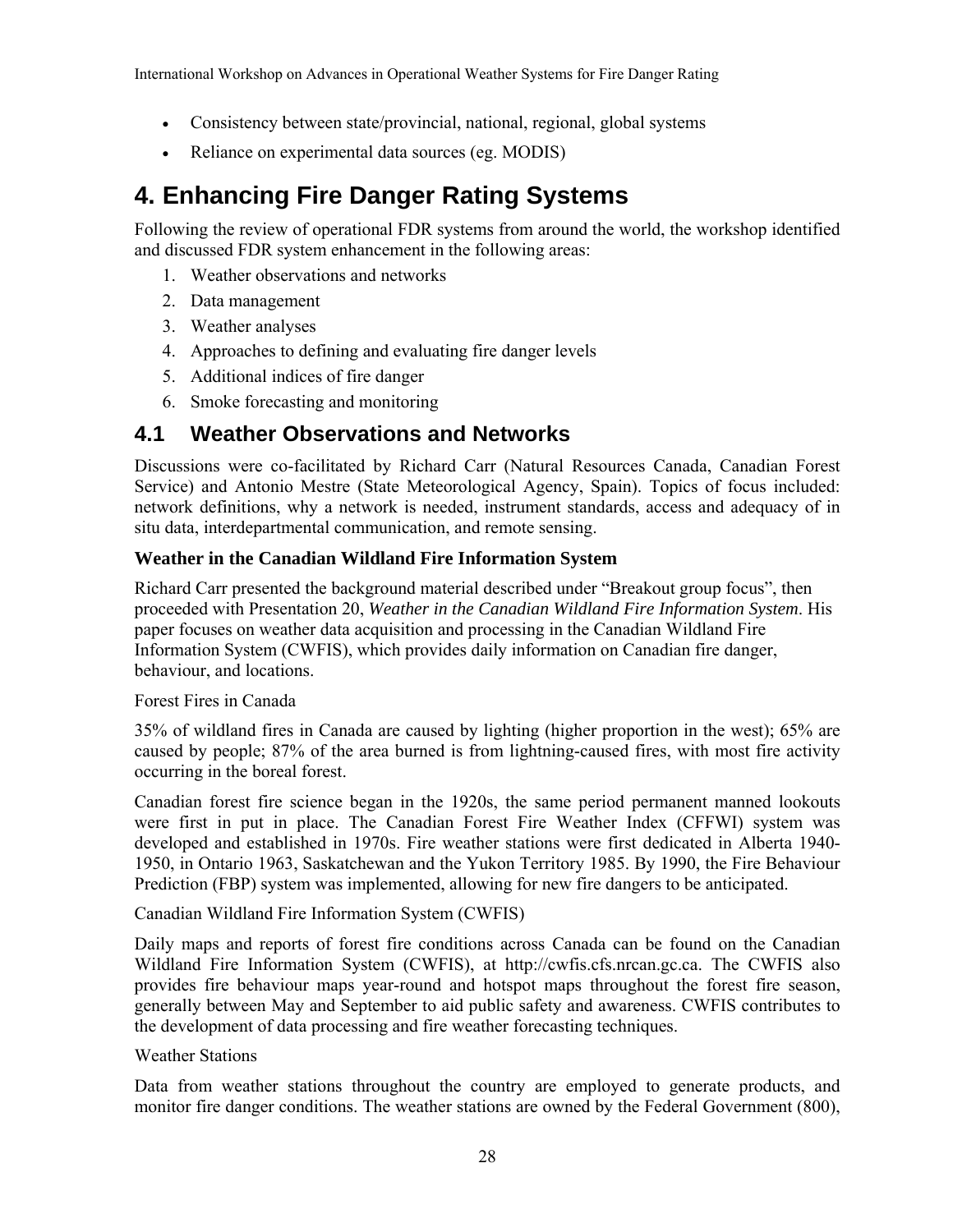Fire Management Agencies (800), and the USA National Weather Service (75). Placements of these weather stations require consideration of public safety, geography, boundary conditions and data sharing, amongst many other factors.

### Weather Data Acquisition

Weather data used in the CWFIS is generally retrieved from internet archives using web harvesting software. Data from stations run by national meteorological agencies must be decoded, being in the raw report formats. The CWFIS decoding software, which has been developed inhouse, uses symbolic letters and code tables appearing in WMO Publication 306 Part A. These decoders are currently being translated from Perl to C. Data from stations operated by provincial or territorial fire management agencies is in plain text format so decoding is unnecessary, although some processing is necessary to convert the data to the standard CWFIS input format.

#### Weather Observations Used

Hourly synoptic and rawinsonde reports are used to determine conditions in the upper air, temperature, humidity, wind speed and direction, pressure, precipitation, snow depth, horizontal visibility, and cloud cover.

These weather observations are used for:

- FWI and FBP
- Smoke dispersion products
- Drought monitoring
- Seasonal forecasting
- Insect, disease, and growth studies

Quality Assurance and Quality Control:

- Global maxima and minima
- Project initialization files have regional equivalents
- Temperature compared against latitude and seasonal estimate of maximum possible
- Auto stations ignored with sensors with known problems

Interpolation:

- Do stations provide data at correct time for index?
- Temporal
	- o Linear
	- o Station may have diurnal trend data
- Does station represent region of concern and fire behaviour?
- Spatial (IDW, kriging, spline [Anusplin], ...)
	- o Temperature and relative humidity elevation correction are fairly easy to do in homogenous vegetation/terrain

Canadian Interagency Forest Fire Center (CIFFC) and Forest and Fire Meteorology Working Group (FFMWG)

The Canadian Interagency Forest Fire Center (CIFFC) coordinates the exchange of fire suppression resources between provinces, and between Canada and other countries.

- Forest and Fire Meteorology Community of Practice (FFMCoP):
- CIFFC's advisory committee on operational forest/fire meteorology
- Coordinate meteorological activities between members, CIFFC, and external agencies
- Representatives from provinces and territories, Parks Canada, CFS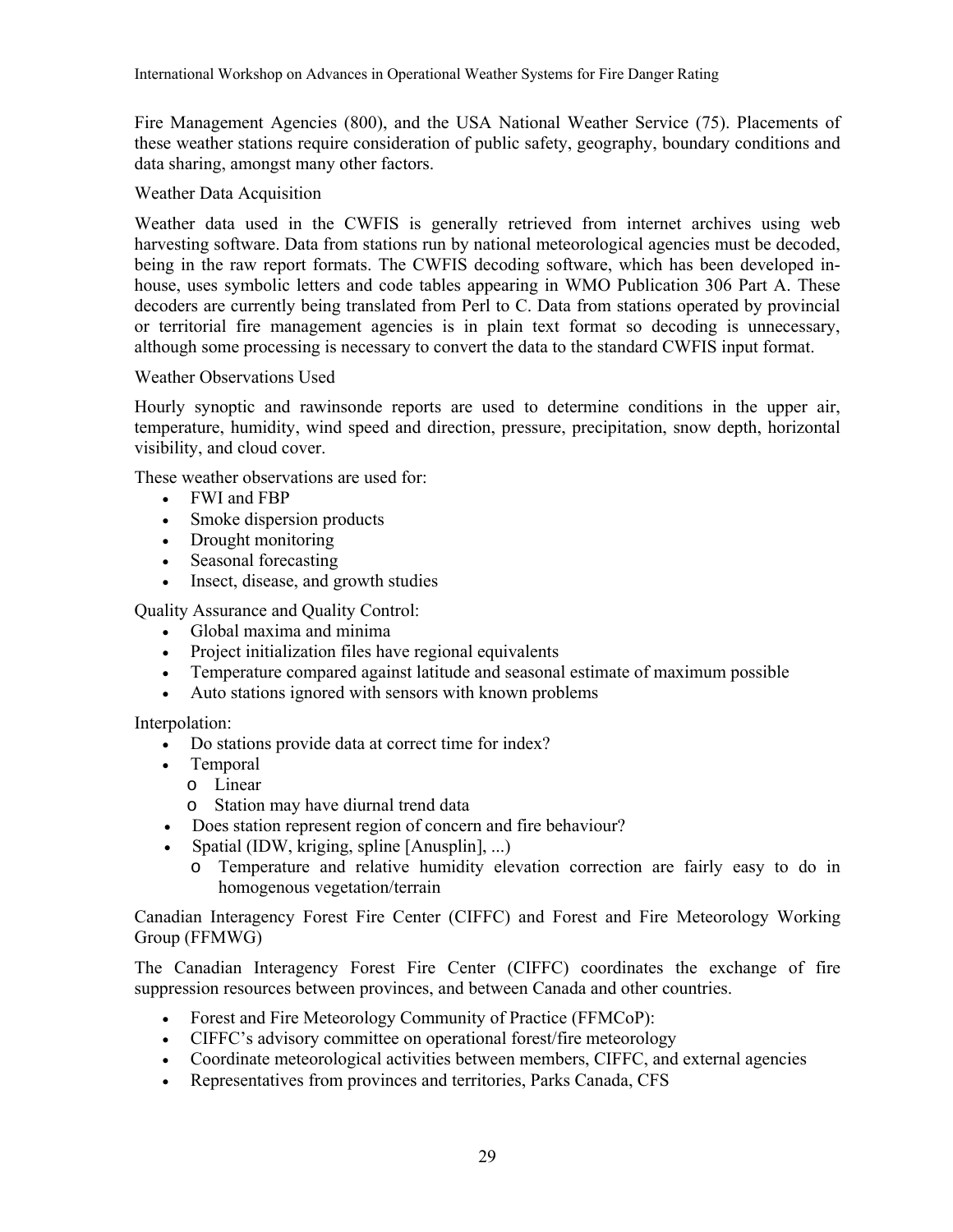- Improvements in observing practices, instrumentation, forecasting methods, software, data exchange
- Annual meetings feature agencies sharing developments; guest speakers

Projects coordinated include:

- Revised Weather Guide for the CFFDRS
- Wind adjustment vs forest instrument site clearing size
- Wind speed sampling frequency (2m vs 10m)

Concerns and Innovations

Concerns:

- How much automation is enough? Cost of manned?
- How can nations ensure data availability?
- Can we afford an operational system yet still perform necessary research?

Innovations:

- METAR/synoptic/upper air decoders follow WMO publication 306 Part A
- T/RH adjustment with elevation
- Precipitation based on rate derived from current weather description for regions without precipitation reports

Application to Global regions:

- CFFWIS has been adopted by many nations/regions
- CFS is currently running systems for Mexico, northern Europe /Russia
- Past experience adapting system to SE Asia
- Global and regional concerns (smoke, climate change, loss of resources, human safety)

### **FDRS for West Africa: The GOFC GOLD/WARN Initiative**

Cheikh Mbow, Université Cheikh Anta Diop, Senegal, presented *FDRS for West Africa: The GOFC GOLD/WARN initiative* (presentation 21). Issues presented include: fires resulting from human, specifically agricultural activity; a need for a local scaled FDRS, and; language barriers that prevent a common understanding of concepts.

In response to a UN request and Hyogo Framework for Action 2005-2015: Building the Resilience of Nations and Communities in Disaster, a proposal for a Global Fire Danger Product was accepted for presentation at the third Early Warning Conference at Bonn, April 2006. This product will require the joint efforts of the WMO, BoMRC, BCRC, CFS, GOFC-GOLD, ECMWF, WWRP, U of Md) to provide a system where none exists, and complementing existing systems.

A sub-Saharan Africa prototype was presented November 2007 at the GOFC-GOLD Workshop on Requirements for Early Warning System in Africa, held at the University of Ghana.

Fire Early Warning System (EWS)

The three components of Fire-Early Warning Systems (EWS) are:

- 1. fire danger rating system,
- 2. fire risk assessment, and
- 3. fuels assessment.

The prototype will operate at the sub-Saharan Africa and West Africa regional levels as a contribution to the production of operational guidelines for fire weather agrometeorology by 2009.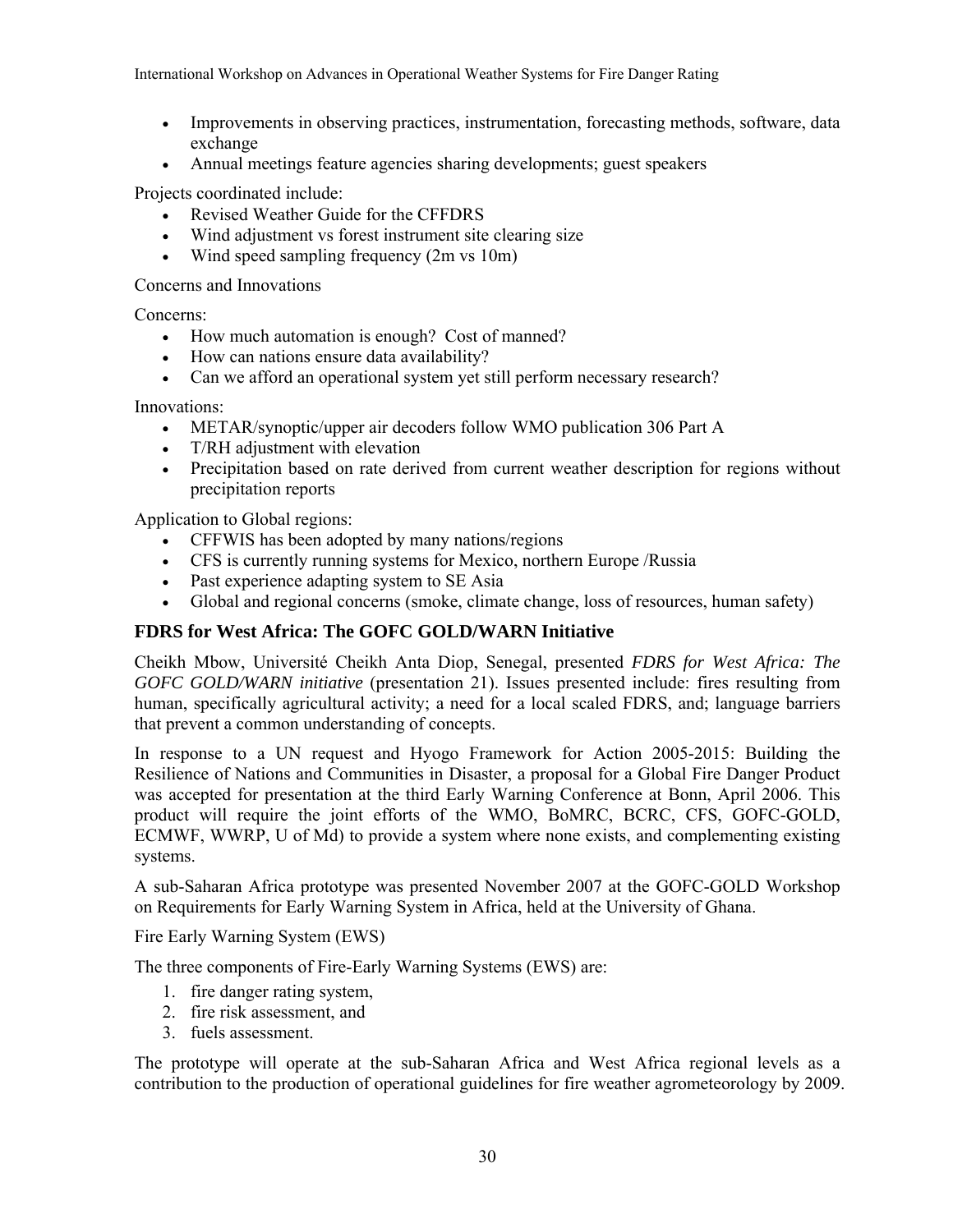A key activity to improve fire management is making better fire management decisions because using better information or fire intelligence. An exchange of fire information is required for better fire management decision-making. Mechanisms (metric) to make fire management decisions at various scales and levels should be in place.

Objectives for EWS at the Accra Workshop were to provide an assessment of the African requirements for such systems. A state of the art review of operational fire weather and early warning concepts was an outcome of the workshop.

Data Needs:

- Actives fires (free data available, ATSR, MODIS)
- Burnt area not yet available (MODIS products expected)
- Fire potential, fire risk, fire proneness, fire readiness: small knowledge available
	- o Important for prevention, fire management, planning for fire management

Parameters to consider in risk determination are both directly (FMC, fuel, resilience) and indirectly (lightning, human, meteo, slope, emissions, properties, wood, recreation) estimated.

Considerations in establishing an EWS:

- What are the major causes of fires?
- Why/how do people use fire? eg, Cooking, heat, pastoralism, land clearing?
- Do fires often get out of control? How large do they become?
- Is uncontrolled fire a problem? Why? What does it threaten?
- How can you reduce human fire problems?

Human activities that account for severe forest fires are a result of using fire in clearing or preparation of land for agricultural and pastoral uses, and resource extraction. Consequences of these actions range from long term loss of soil fertility, erosion, and deletion of natural resources, to diminishing biodiversity with the loss of ecosystems.

Factors influencing fire intensity are:

- 1. Fuel physical and chemical properties, fuel load, fuel cover, composition, humidity
- 2. Climate temperature, air humidity, wind speed, atmospheric stability
- 3. Topography aspect, slope, altitude, topography units

Other important parameters include: Fire weather, fire seasons, fire severity and types, fuel flammability (fuel type, fuel model), fire regimes.

Upon analysis of land cover maps provided by the JRC, and FAO eco-regions of Africa, productive areas of agriculture and pastoral lands were found to be most affected by fire. There is an ever increasing risk of fire risk with climate change. Rising temperatures in the Sahel, and declining rainfall means drier fuel, and heightened fire danger in these areas. Fire risk is again dependant on vegetation types.

#### Summary

Necessities recognized in conclusion to the Accra workshop are the needs to:

- conduct a fire risk assessment for West Africa, as part of the Fire-EWS for West Africa;
- conduct a fuels assessment for West Africa:
- review the current decision-support tools, and potential decision-support tools supporting other fire management activities (i.e., prevention, detection, pre-suppression planning);
- fund raise; and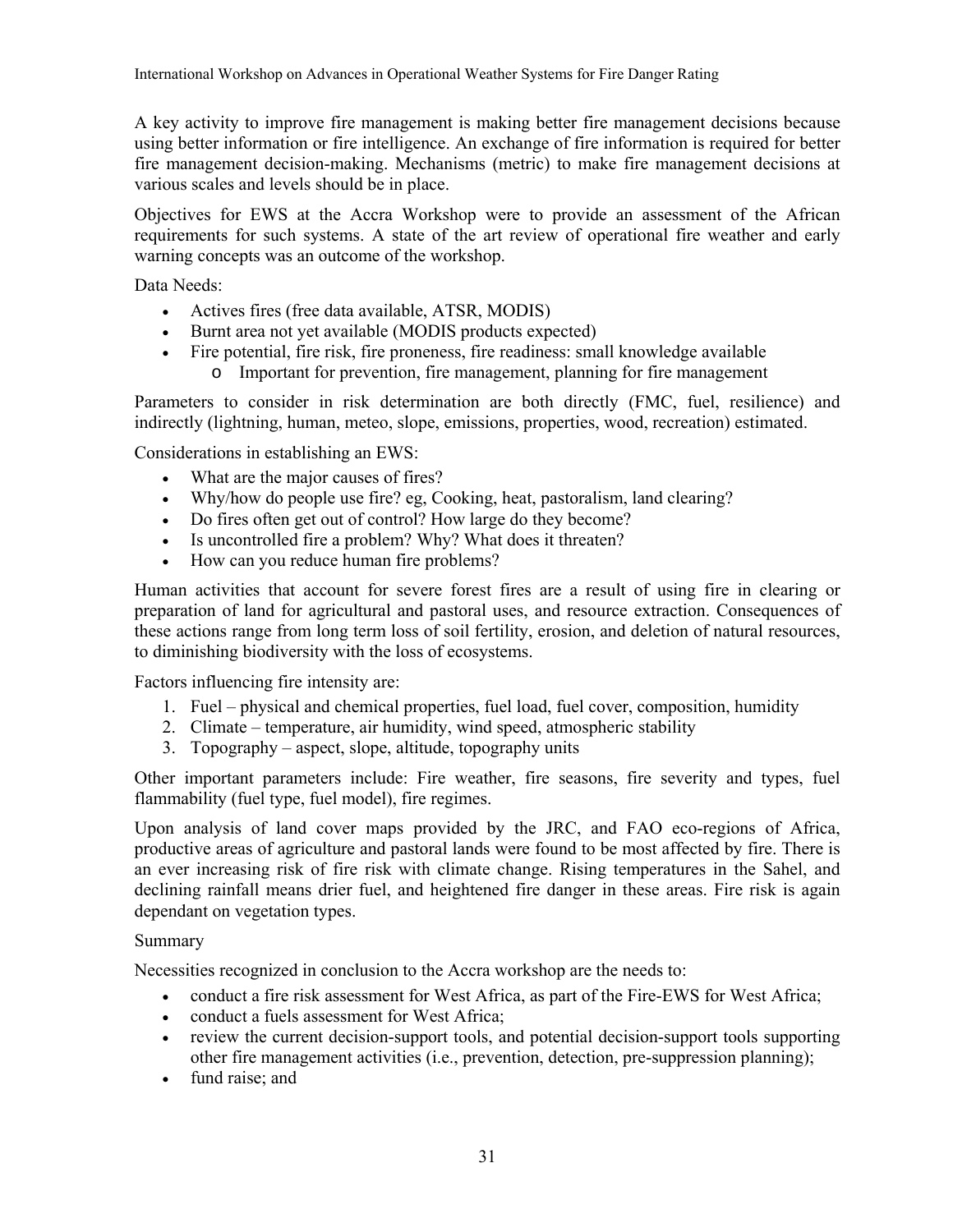• develop a communications plan so early warning information gets to the local community level.

Technical Requirements:

- Establish regional algorithms for fire danger rating for West Africa
- Development of the prototype Fire-EWS for Africa (with 3 modules: a fire danger rating system, a fire risk assessment, and a fuels assessment)
- Complete an operational coarse resolution fire danger rating system (FDRS) for Africa by CFS
- Fuel types assessment for West Africa
- Locate a host for the operational regional system
- Technical capacity building (GIS, calculation and use of fire danger information training should be given to selected technicians in country's key institutions; appropriate translation of concepts)

Suggested points of discussion included:

- Common understanding of fire danger, fire risk, fire vulnerability, fire readiness, fire proneness;
- Complexity of savannah mosaics: the fuel types characterization (based on land cover such as JRC, AFRICOVER)
- Meteorological networks (low density, functionality, data consistency, data quality, archiving)
- Capacity building within WARN (Thematic group on fire should be the 'victim')
- Development of the prototype in a given area or country as a test to be replicated within WARN workshops to other areas or countries of W-A.
- Scale of FDRS products: natural resources management at high local scale, while maps are produced at regional scales

# **Remotely-Sensed Fire Danger Rating System to Support Forest/Land Fire Management in Indonesia**

Orbita Roswintiarti's presentation on *Remotely-Sensed Fire Danger Rating System to Support Forest/Land Fire Management in Indonesia* (presentation 22) brought fourth advantages of remote sensing (large area coverage, cost effective) while acknowledging limitations such as indirect measurements, clouds, and a complex processing system. Adapted interpretations of FWI codes and indexes were also explored.

Weather stations which are sparsely distributed make the use of satellite remote sensing data the best alternative for monitoring weather and fire danger. Local governments need FDR information at a local scale.

WMO Weather Stations:

- Indonesia -127
- Brunei 2
- Malaysia 27
- Singapore 4
- Philippines 59
- Myanmar 23
- Thailand 64
- Viet Nam 21
- $Laos 4$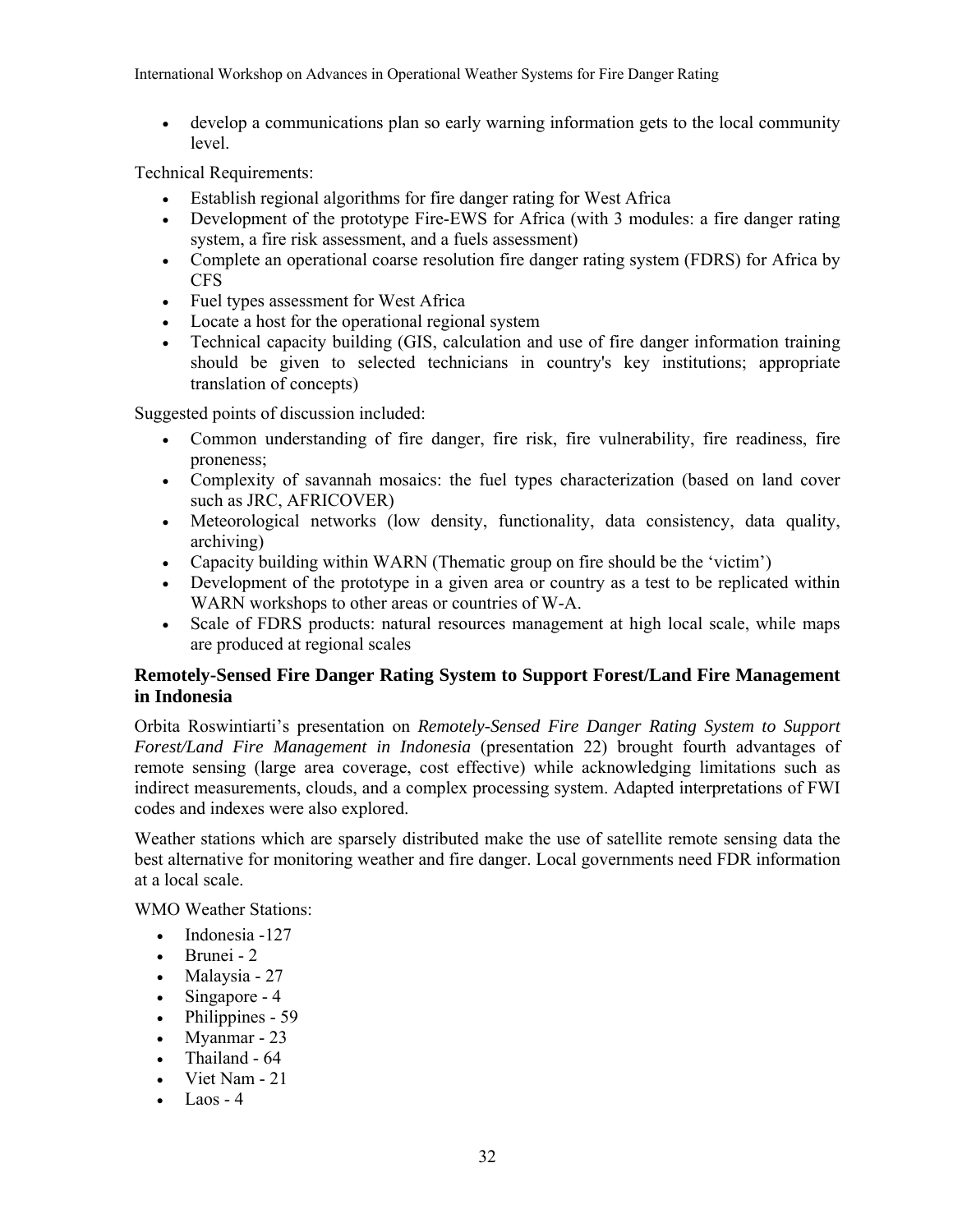Required inputs to the FWI System are: air temperature, relative humidity, 24-hour precipitation, 10-m wind speed, and the FWI calculations for the previous day. These outputs are ideally measured at 12:00 LST.

Qmorph – NOAA:

- Spatial coverage:  $60.0\textdegree N 60.0\textdegree S$  (by 8 km and  $0.25\textdegree)$ )
- Temporal coverage: Dec 2002 recent (every 30 minutes)
- Rainfall estimates are produced from the microwave observation of DMSP-13 (SSMI), DMSP-14 (SSMI), DMSP-15 (SSMI), NOAA-15 (AMSU-B), NOAA-16 (AMSU-B), NOAA-17 (AMSU-B), TRMM (TMI), AQUA (AMSR-E)

Tropical Rainfall Measuring Mission (TRMM) – NASA and JAXA:

- Spatial coverage:  $50.0^\circ N 50.0^\circ S$  (by  $0.25^\circ$ )
- Temporal coverage: Jan 1998 recent (every 3 hour and monthly)
- The estimates are produced in four stages;
	- 1. the microwave estimates precipitation are calibrated and combined,
	- 2. infrared precipitation estimates are created using the calibrated microwave precipitation,
	- 3. the microwave and IR estimates are combined, and
	- 4. re-scaling to monthly data is applied.

LAPAN website: http://www.rs.lapan.go.id/SIMBA

ASEAN Secretariat Haze-on-Line: http://www.haze-online.or.id/

GOFC-GOLD website: http://gofc-fire.umd.edu/projects/index.asp

Summary

Satellite remote sensing data has many advantages. It provides a comprehensive and multitemporal coverage of large areas in real-time and at frequent intervals, and mapping at regular spatial resolutions. It is also cost-effective. However it has limitations; clouds may block land observation, data processing is more complex, and meteorological parameters are not directly estimated.

# **Fire Weather Program for the Province of Ontario**

Mick Rice presented the *Fire Weather Program for the Province of Ontario* (presentation 23).

History of Forestry Stations:

- 1963 1pm Manual Observations began
- Early 80's First portable Auto Stations (FTS)
- 1989 Auto Stations with Telemetry (Solar)
- Early  $90's 10$  Stations added in Far North
- Mid  $90^\circ$ s Expansion through Boreal Forest
- Minor Expansion of Network since 2002
- Early 2008 144 Stations (T, RH, Wind, Precipitation) plus 11 rainfall-only stations

Network upgrade plans underway includes the installation and testing of 5 GOES satellite dishes and hardware in 2008. The current GlobalStar network is not reliable enough for regular hourly observations. By the end of 2012, GOES upgrades are planned for 57 Automatic Weather Stations. Reliable land lines and data loggers are to be added to the remainder of the network.

Fire weather forecasts are only as good as the skill of the forecasters. The accuracy of the model outputs and the tools available can vastly improve predictions. Current model data and Forecast Productive Assistant (FPA), developed by Environment Canada, are available; however a good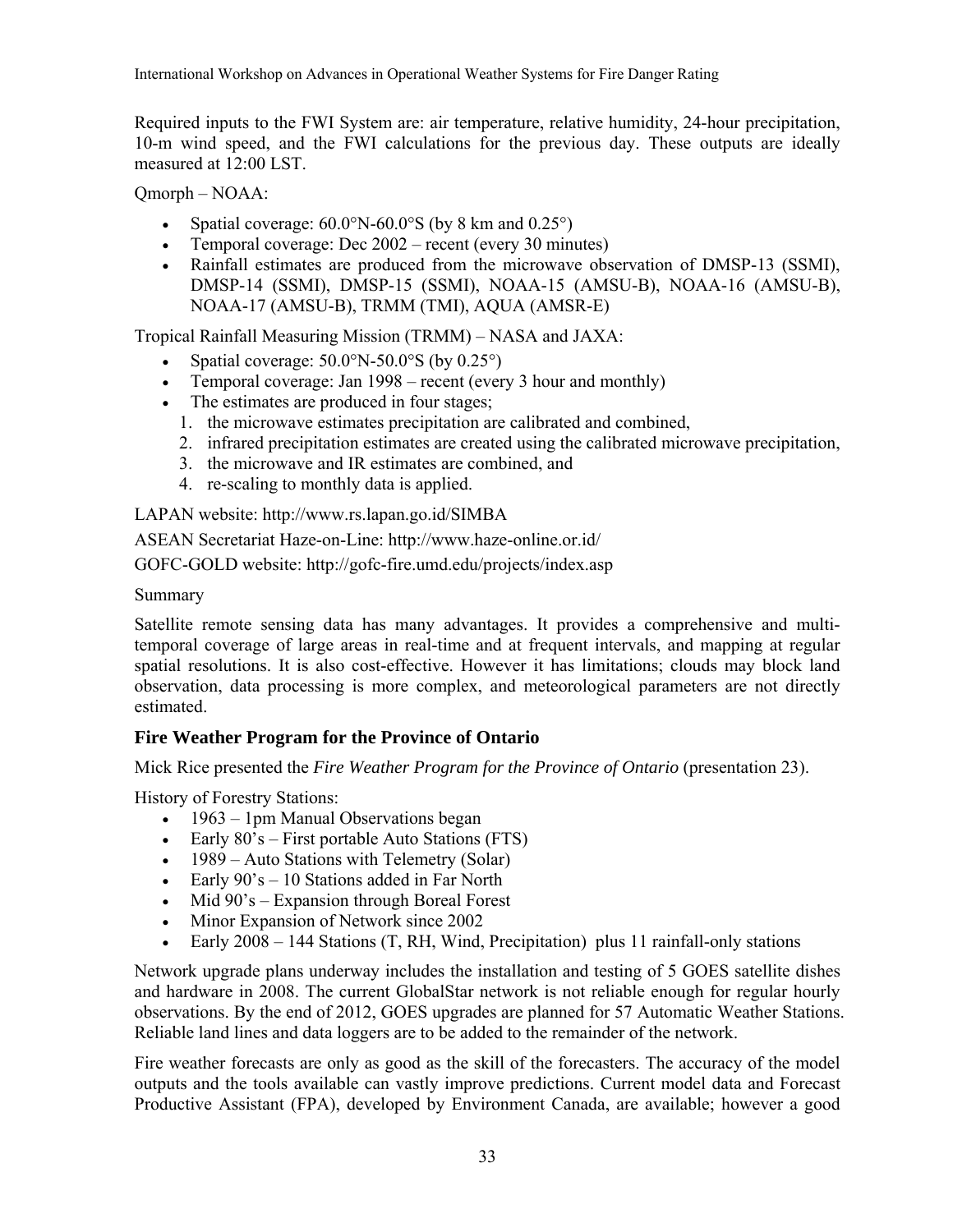Prog Tephi program is essential. A contouring program that can animate selected fields such as temperature, relative humidity, wind and precipitation that Daily Fire Operating Support System (DFOSS) data can be imported into, is needed for Nowcasting.

# **Synthesis of Weather Observations and Networks**

The presentations were used as a basis for discussion within the topic of Weather Observations and Networks. The participants suggested that more workshops are needed to fully discuss weather observations and networks.

Remote Sensing was compared to Surface Networks:

- Hybrid systems: Methods of combining Remote Sensing data and data from surface networks. Hybrid systems may have operational applications, necessary to fill in gaps.
- Remote Sensing can be used for biomass observations.
- Quality and accuracy of remote sensing data (satellite and radar)

Manual and automatic observations were compared:

- Manual observations
	- − Confidence in reports great variability
	- − Training of operators
	- − Expense
	- − More suited for certain data
- Automatic observations
	- − Confidence in technology regular recalibration of equipment.
	- − Can take more frequent samples (e.g. minutes) valuable for data archiving
- Representative Stations
	- − Areas of coverage for surface stations (network density)
	- Denser networks required? Topology to determine density?
		- o Portugal study: 5000 sqkm spacing. Fujioka, 1986.
		- o See Manta et al paper (Portugal), 2002.
	- − Keep it simple develop networks for specific applications
	- − Know the accuracy requirements of the application
- Sharing data between different networks.
	- − Metadata documentation of collection, processing, archiving.
	- − More efficient use of data for different disciplines.
	- − Data standardized across networks
		- o Difference of sampling technique/instrument non standardized
		- o Disparity of networks (sophistication)– speed of communicating information: satellite may be quicker
	- − Variation of standards developed depending on regions.
	- − Changing Climate -- Effect on:
		- o changing instrumentation needed
		- o species duration
		- o length of fire season, increased fire intensity
	- Software
		- − How to ensure knowledge and availability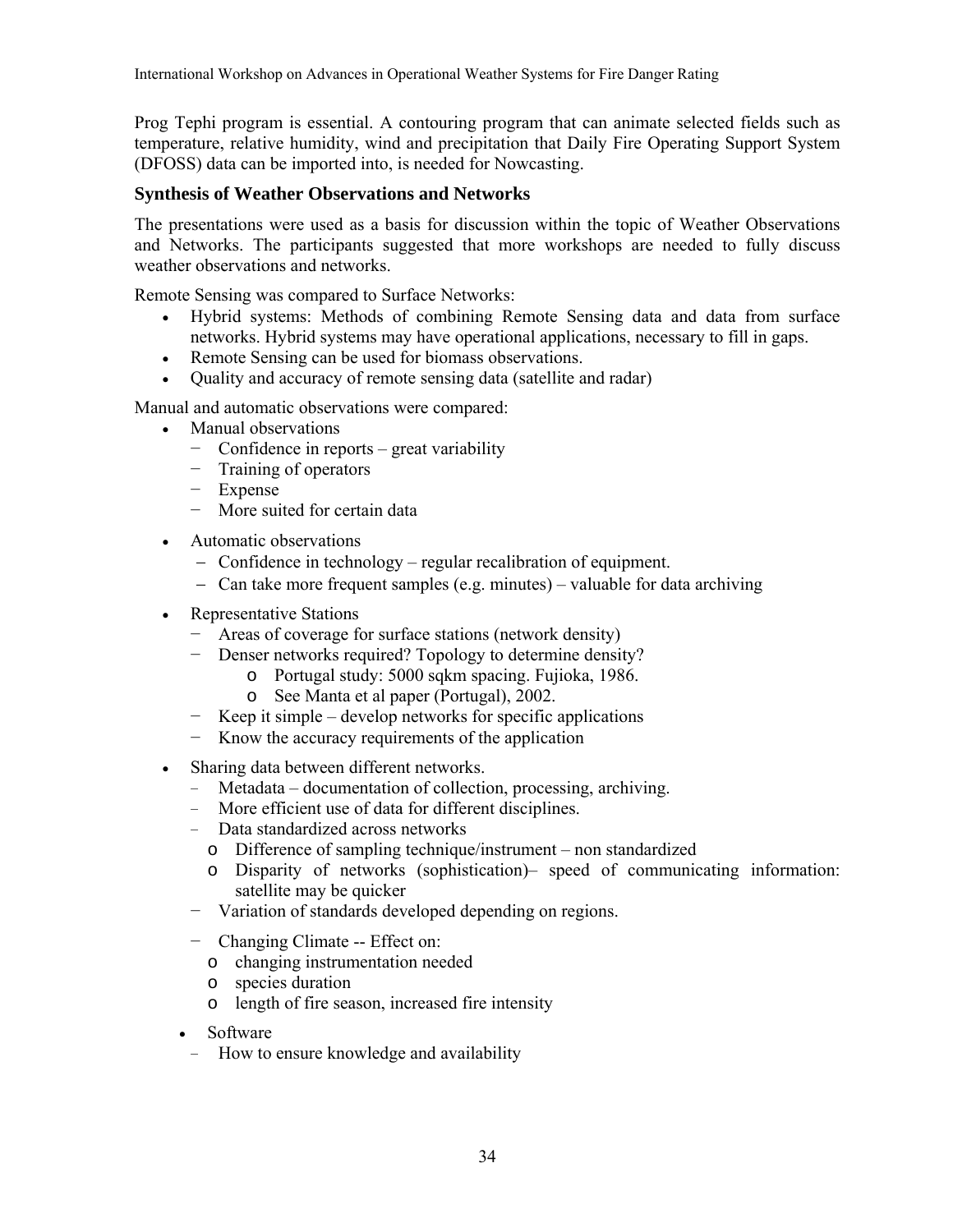# **4.2 Data Management**

Discussions were facilitated by Rod Suddaby (NRCan – Canadian Forest Service). Topics were focused on FDR data collection, storage and retrieval, spatial processing and display, and dissemination.

# **Data Management in the Canadian Wildland Fire Information System: An IT Perspective**

Rod Suddaby from the Canadian Forest Service presented *Data Management in the Canadian Wildland Fire Information System: An IT Perspective* (presentation 32), which outlined an overview and history of the Canadian Wildland Fire Information System (CWFIS), its components, features, and future projects.

The Canadian Wildland Fire Information System website provides current and historical national information including: Fire danger and behaviour, fire and smoke locations, weekly statistics, and links to provincial agencies. Situation maps and information provided by CWFIS support the operational response and emergency preparedness programs of NRCAN-RNCAN, the Public Safety of Canada, and CIFFC. Data is collected from 500 weather stations, transmitted via satellite.

CWFIS Products

*National Fire Weather and Fire Behaviour* - The CWFIS generates daily maps of actual conditions as well as 48 hour forecasts. Historical maps of fire weather and fire behaviour are available back to 1998.

*Fire M3 – Hotspot Monitoring, Mapping, Modeling - Hotspot locations from MODIS and* AVHRR satellite sensors are collected daily on a near real time basis. The hotspot locations can be further processed to provide fire perimeter estimates.

*National Large Fire Database* - A compilation of forest fire data from Canadian fire management agencies: provinces, territories and Parks Canada.

*Daily and Weekly Fire Situation Reports* - The CWFIS has partnered with the Canadian Interagency Forest Fire Center (CIFFC) to compile and present weekly fire situation reports. The reports are also generated on a daily basis in the event of a problem fire situation.

*Emissions from Forest Fires – Modeling Fire Behaviour and Carbon Emissions -* A joint NRCan project by CFS and ESS-CCRS.

*Monthly Forecasts of Fire Danger for 2008 Fire Season* - Forecasts are based upon CWFIS and Environment Canada's seasonal predictions. These contribute to North American seasonal outlooks and Canada's emergency preparedness plan.

*Forecast Lightning Products -* 24 hour lighting flash counts and probabilities are calculated using forecast data supplied by Environment Canada.

Components of CWFIS IT

*Data Collection and Management* – executed by the National Fire Data Warehouse, and CWFIS Datamart.

*Data Processing* – Daily fire weather, fire behavior and hotspot products, forecast products (fire weather/behaviour, lightning), and daily/weekly fire situation reports.

*Data and Information Access and Distribution* – Information is accessed and distributed through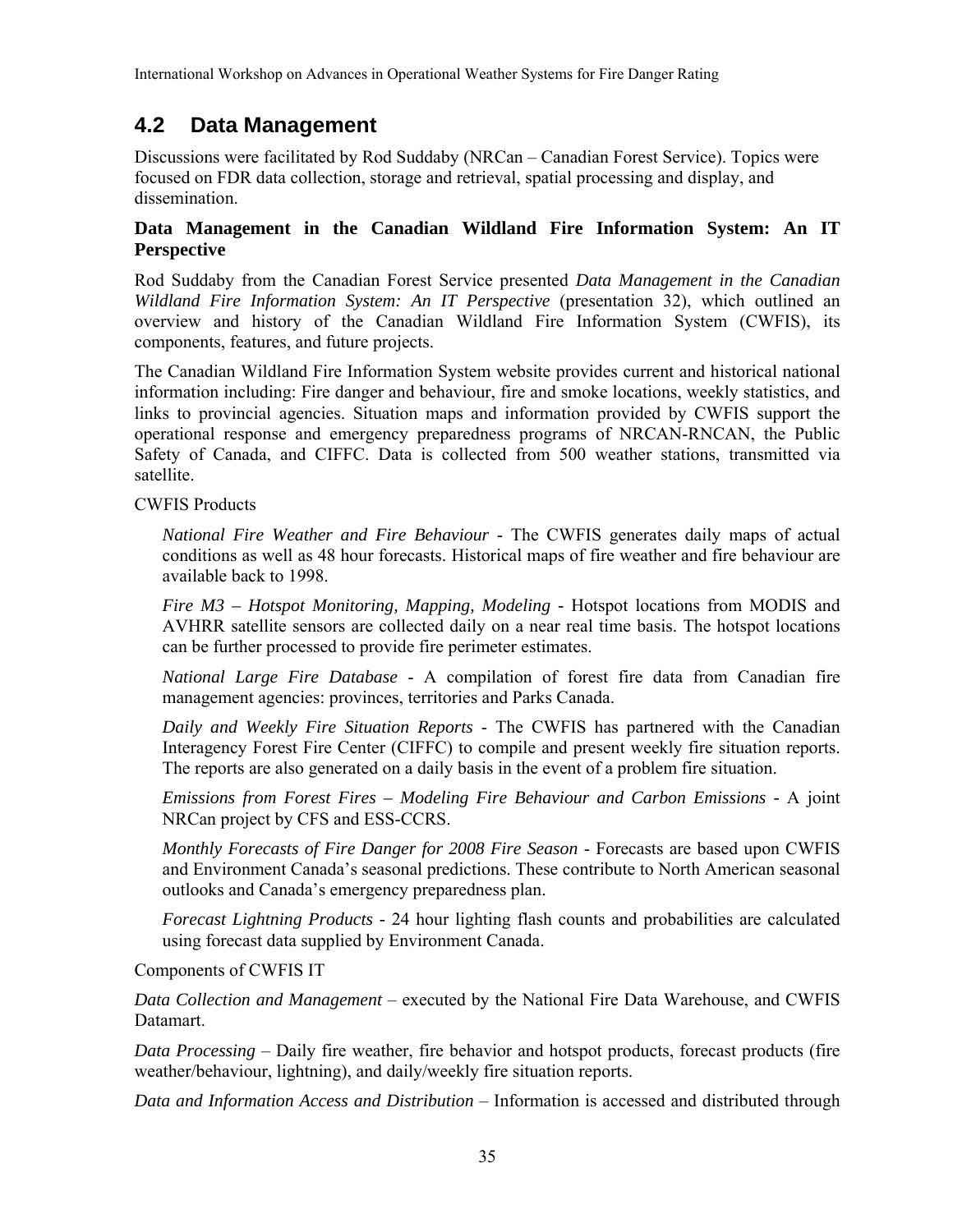the CWFIS web site, and the National Forest Information System (NFIS)/CFSNet.

National Fire Data Warehouse is a centralized data warehouse for all national fire information. Data is collected from international, federal and provincial/territorial sources. Public safety/emergency emergency preparedness reporting as well as scientific studies and analysis are provided. It is accessed through the National Forest Information System (NFIS) and CFS Net. The National Fire Data Warehouse is the foundation of the Canadian Wildland Fire Information System (CWFIS).

#### Data Collection and Management

Interpolation and formula calculations are used to generate fire weather/behaviour grids. Hotspot maps are generated through analysis of satellite images. Statistical analysis of fire weather normals and anomalies are applied in Fire Growth Modelling.

The CWFIS Website contains a comprehensive online source of wildland fire information, current conditions, forecast and historical information. There were 100,000+ downloads of maps and data in 2006.

#### CWFIS Features

Features of the CWFIS are that most products have fully automated processing, open source software is implemented, and supports OGC and CGDI. It has been designed, implemented, and maintained by the WFIS team of 6 people.

#### CWFIS Future Projects

Future projects of CWFIS include:

- Fire Growth and Fire Occurrence Prediction. Information in the warehouse and data marts can be used to further develop fire growth and fire prediction models, moving from regional scale to national scale.
- Comparison of Current Conditions with Historical Normals. Warehouse data can be analyzed to try to answer a variety of questions, such as: how does this year compare with others in terms of fire danger?

#### Summary

The Canadian Wildland Fire Information System is a comprehensive source of national scale forest fire data and information that supports the operational emergency preparedness and response programs of Natural Resources Canada, and the Public Safety and Emergency Preparedness Canada. It aids further research and development of better decision support systems and tools for fire management agencies, and provides supplementary information for policy making.

#### **The National and Regional FDR Data Management in Southeast Asia**

*The National and Regional FDR Data Management in SouthEast Asia* (presentation 33) was presented by Guswanto Abdul Ghani. This presentation outlined FDR Data Management, its organizational context, FDR dataflow management, and transitions between database management systems.

Geographic Information Systems (GIS) produce FDR maps using a combination of many tools, especially software, for example: Catalogue Wx Stations, ArcInfo, Oracle etc.

The World Meteorological Organization (WMO) is an organization of the United Nations (UN) that standardizes measurement, reporting, and dissemination of meteorological and hydrological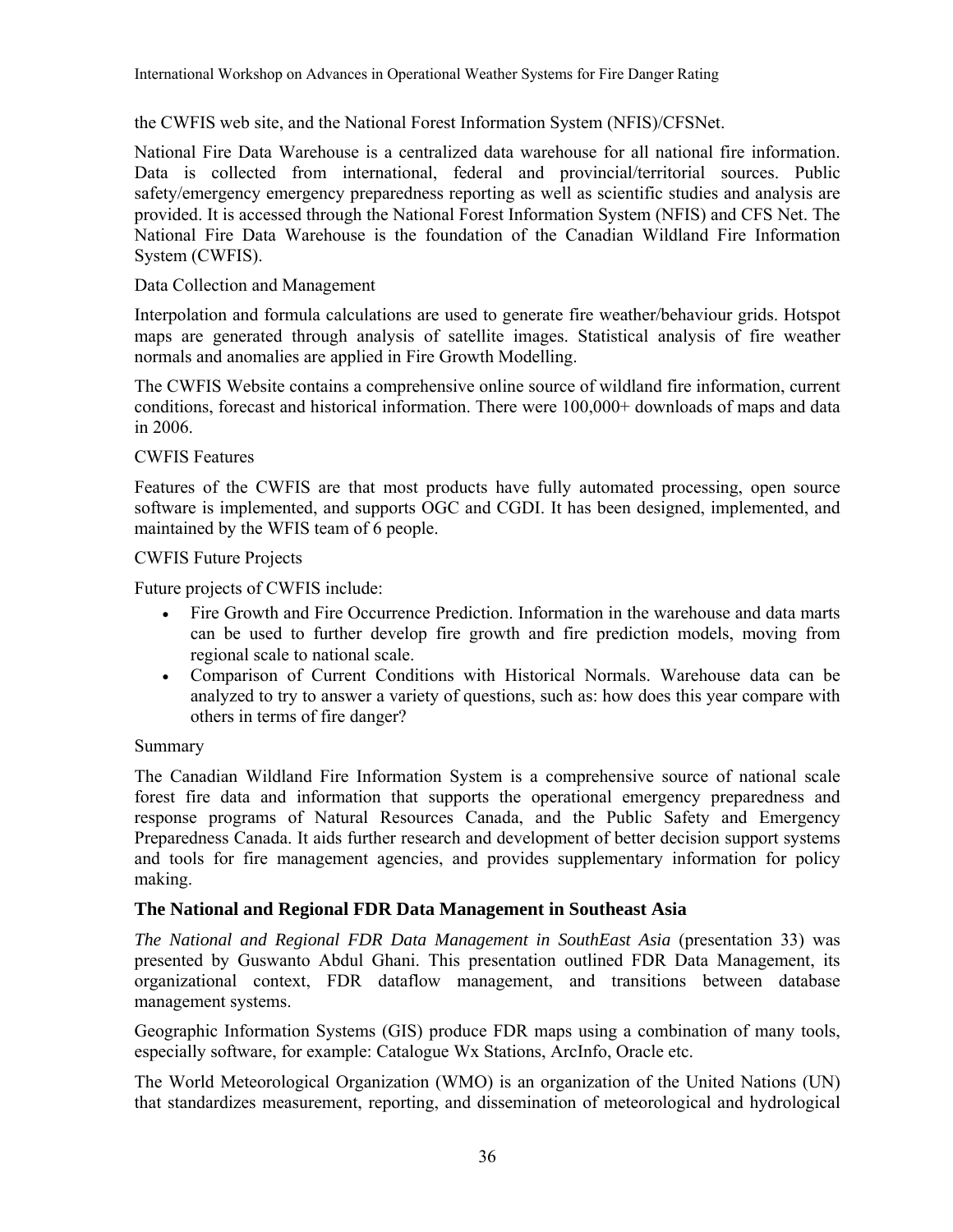information. Eight technical commissions oversee eight major programs. Of most interest to fire management is the World Weather Watch program. The WMO headquarters is located in Geneva, Switzerland. There are currently about 185 nations with memberships.

There are 331 weather stations distributed in the member nations of the Association of SouthEast Asian Nations (ASEAN).

Weather Station Distribution:

- Brunei 2
- Indonesia -127
- Laos  $-4$
- Malaysia 27
- Myanmar  $-23$
- Philippines 59
- Singapore 4
- $\bullet$  Thailand 64
- Viet Nam 21

There are three levels of national weather data collection in the Indonesian Meteorological and Geophysical Agency (BMG). Full parameter sets are reported in real-time to a global collection network by 150+ synoptic stations. Roughly the same set of stations are used for operational FDRS in Indonesia. Over 200 climate stations report daily basic parameter sets on a monthly/yearly basis. 6,000+ rainfall stations from collaborative organizations with BMG such as public works, and agriculture report daily rainfall on a monthly basis.

Desirable properties in a FDR Data Management Systems are: key entry capabilities, an electronic input option, a database model, methods of data extraction, quality checks on observation values, and associated metadata. Priority needs and user requirements need to be supported. Documentation, database management and monitoring, as well as security are issues of consideration.

Common types of meteorological data, such as METAR, Rawinsonde, synoptic and climatological data, as well as other data, such as pilot and ship reports, forecasts and warning must be managed and organized.

Metadata documentation and management entails data acquisition, entry, storage of a hard copy record and digital information, and archiving this information. Original data must be managed, and at times rescued. Exchange of, and access to data, administration, and monitoring are additional areas of concentration. Quality assurance and control must be maintained.

Integration with Other BMG/Agency Activities:

- Meteorological center, climate center, data center, FDRS, the internet and multimedia studios
- National and international institutions: MoF, Lapan, Bakornas PB, Pertanian, Pusdalkarhutia, NGOs, etc.

Considerations in choosing a FDR database management system include business needs, design of the required system, scalability, architecture, and technology. Database architecture considerations (normalization) include design considerations to limit data redundancy, data loss, and inconsistencies. A data model in use by the FDR database system is a potential. There are also computer hardware and software considerations, such as current situation analysis, functional solution design (size up requirements), the technical solution design, and system and service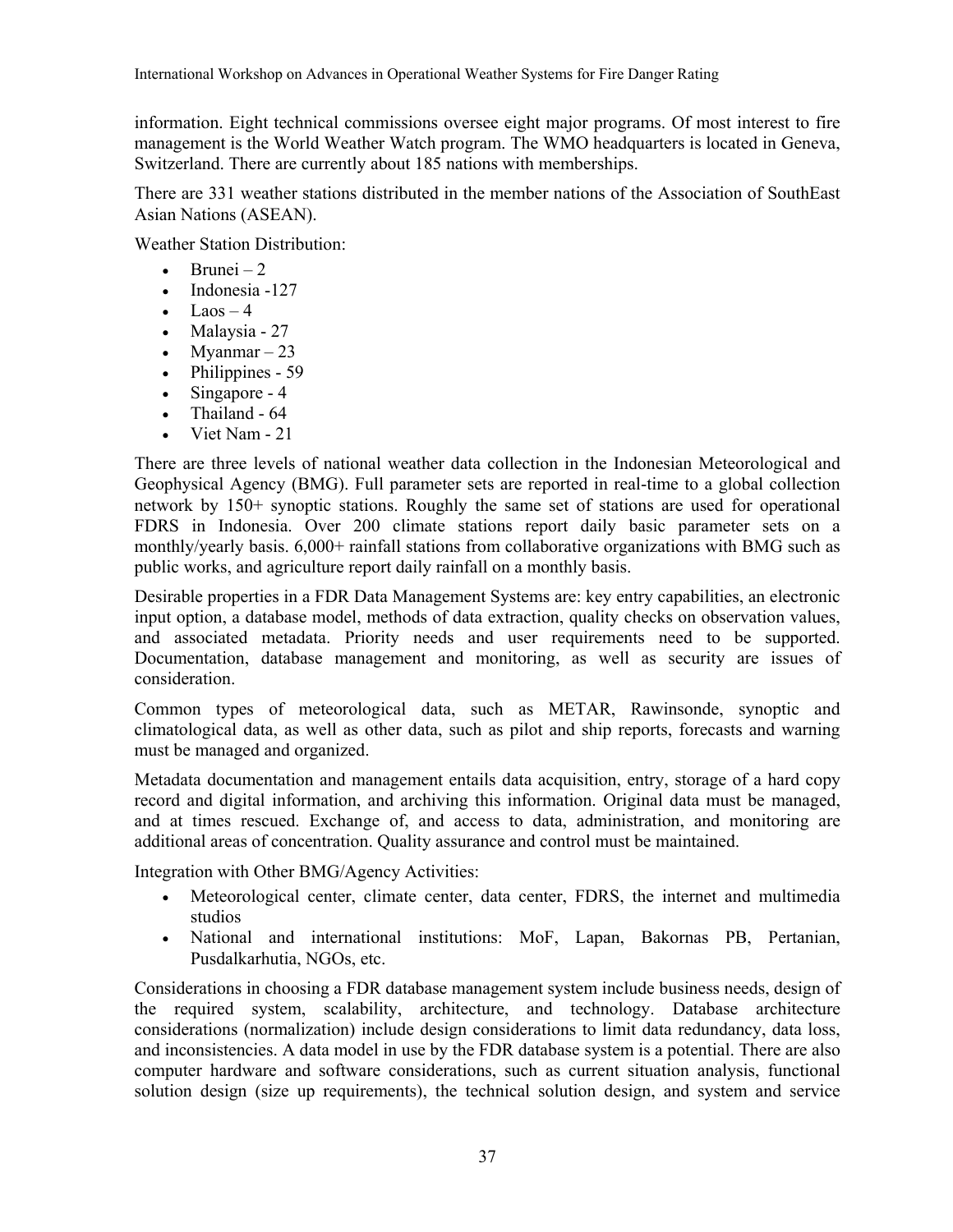transition issues.

Other details of concern in making the transition from the previous system are: level of expertise required, preparation of metadata to be imported, and intensive testing of the new system.

#### Conclusions

The best practices of FDR data management with some emphasis on building knowledge and capacity in: (a) The phases and stages of managing computerized data; (b) Available database technologies and selecting an appropriate database; (c) Making the transition to a modern weather database system; and (d) Sustaining data management operations.

Data managers also need to be mindful of the principles for long-term FDR monitoring. The ability to maintain the continuity, homogeneity and, ultimately, quality of weather data is greatly influenced by how well observation networks and systems are managed.

One of the key technological decisions to be made is whether to take an existing FDR data management system design, and its associated software, or develop a tailored FDR data management using one of the RDBMSs that are available in the world today.

# **Weather Data for FDR in Southeast Asia**

Ahmad Zaki of the Malaysian Meteorological Department presented *Weather Data for FDR in Southeast Asia* (presentation 34).

## FDRS DATA

SYNOP data from meteorological stations in Indonesia, Philippines, Thailand, Myanmar, Malaysia, Vietnam, Laos, Cambodia, Singapore, and Brunei will be extracted through GTS. MMD will run a program to retrieve rainfall data from 0000 SYNOP at 0100 and 0300 UTC and room temperature, RH and wind speed at 0600 and 0700 UTC. All weather data and generated FDRS index and codes will be archived in Access Database. This will include archived data from 2003 to the present.Generated FDRS maps are kept for three months.

# **Forest Information Management Challenges in the Northwest Territories**

Kathleen Groenewegen's presentation, *Forest Information Management Challenges in the Northwest Territories* (presentation 35) discussed network issues, fire perimeter mapping, values at risk management, fuel cache management, and EMBER business components.

Two headquarters offices and five regional offices are responsible for monitoring an area of 1,284,344.72 km<sup>2</sup> for forest fires, where approximately 44,000 Canadians reside. The challenge is increased by intermittently reliable network connections due to low - but improving - bandwidths.

#### Fire Perimeter Mapping

Challenges to fire perimeter mapping are limited base data, a large land base, reporting requirements, and the expenses in visiting all fires, which is costly due to the remote nature of the Northwest Territories. In addition, forest fires are a natural phenomenon, generally not 'initial attack' driven. It is difficult to estimate the severity of fires. Operational fire mapping standards applied to map templates, and GPS data collection standards aid in generating accurate and consistent information. Research in areas of remote sensing for extent mapping, and severity mapping through Quick Bird are areas of focus to alleviate these challenges. Other helpful actions would be management of fuel cache, and determining values at risk management.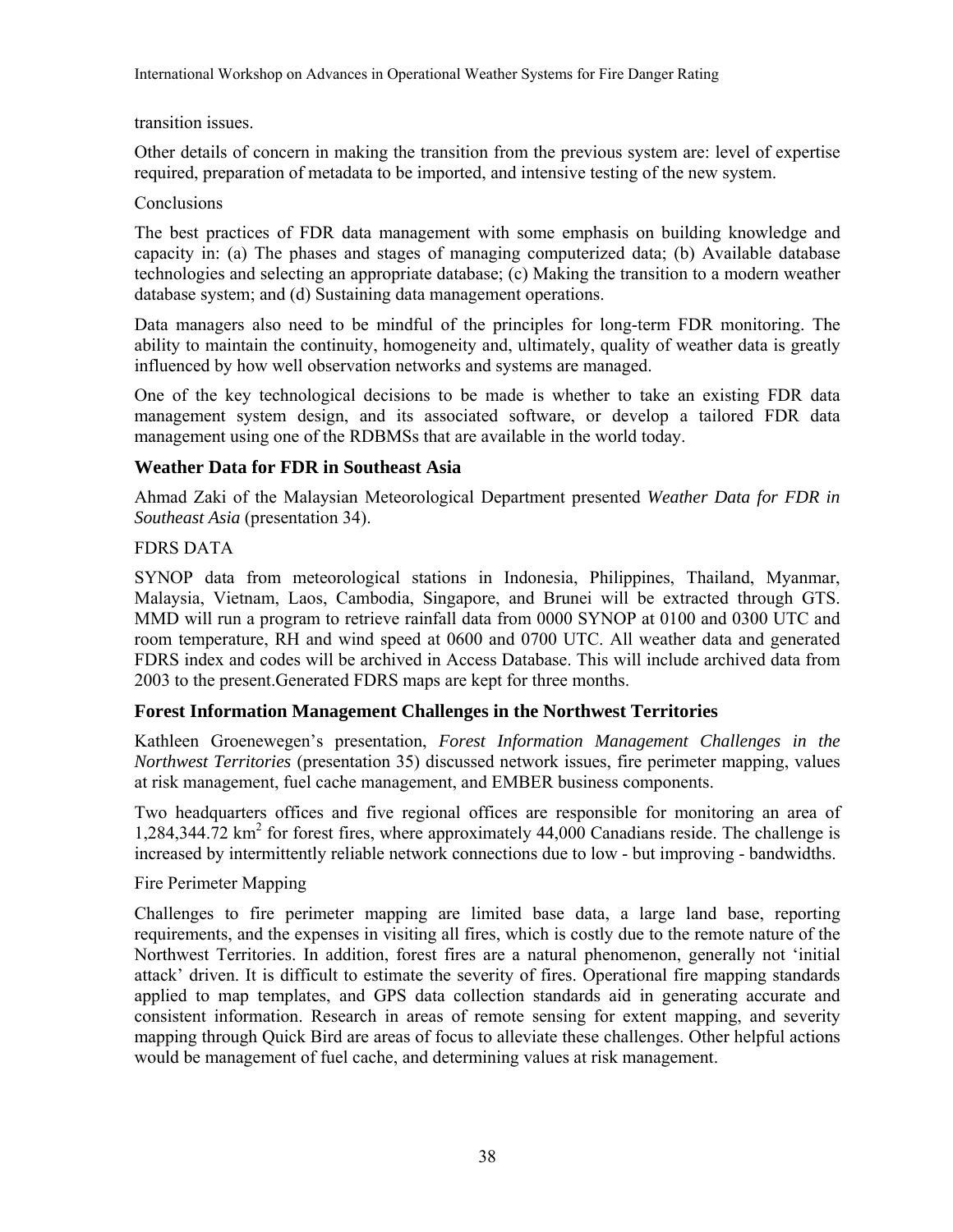Forest Management Information System

The Forest Management Information System provides Forest Resource and Wildfire Management information. The system is managed with SQL Server databases and ESRI ArcSDE 9.x. UML modeling is done through CASE tools, such as MS Visio Pro 2003. A font-end Wildfire Management module (EMBER) is currently under construction.

Fuel cache tracking in the Forest Management Information System will determine expiry dates, quantities available, spatial locations, and tracked inspections. This would duplicate fire management efforts, and inform managers and fire operations of fuel expiration.

Business components of EMBER are: finance management; resource management (personnel, fuel, training and certification); fire management; information read from Open Source Weather Systems; providing spatial displays and queries, and providing tracking and management of initial assessments, fire assessments, incident response plans, and fire close-out reports.

# **Synthesis of Data Management Issues**

Discussion points revolved around the following questions: a) what are the key requirements in, and key components of a data management system (DMS)?; b) what are the issues and challenges associated with a DMS? ; and the topic of Metadata.

What are the issues and challenges associated with a DMS?

- Data Sharing (institutional constraints, traditional thinking)
- Changing technologies (software and data acquisition)
- Availability of institutional expertise
- Available resources (long term maintenance, skill)
	- o Labour intensive requires human resources
- **Metadata**

What are the key requirements/components of DMS?

- Data acquisition
- Data sharing/accessibility
	- o Agreements in place
- Data entry, storage, archiving
- Quality control
- **Security**

Recommendations

- Make use of existing resources such as data sources, expertise and networks
- Use established international standards
- Determine expertise level to select software implementation, e.g., Open source vs. proprietary software
- Base system on current needs, keeping in mind a proper design will allow for future expansion
- Establish data collection standards and standard data model
- Develop a contingency plan
	- o changing technology
	- o lapsing data sharing agreements
- Share data
	- o consider liability and related impacts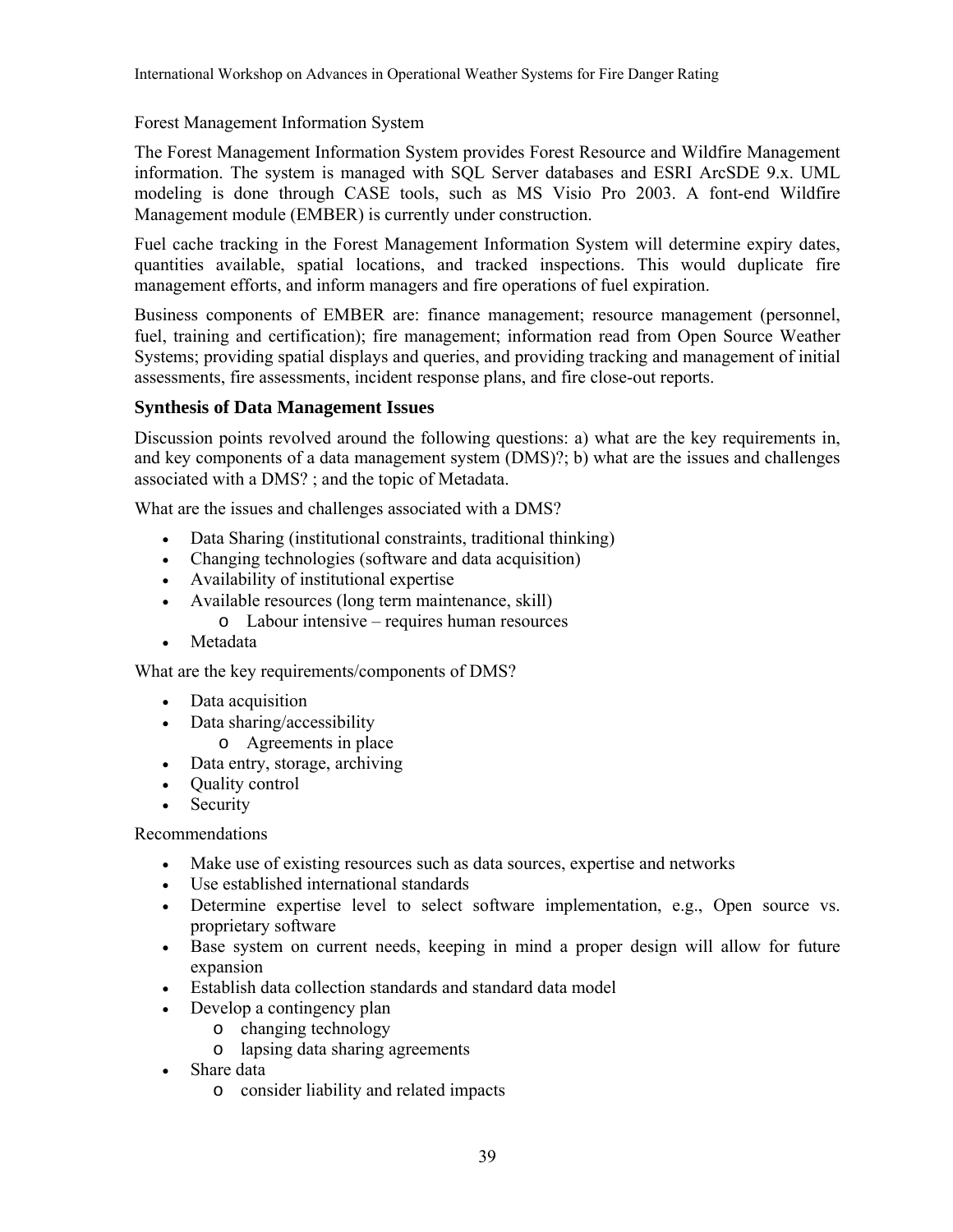- Build in redundancy as required
- Data integration into other systems (others integrated into yours)

Metadata

- Get the source
- Build into the design process (before data collection)

# **4.3 Weather Analysis**

Discussions on weather analysis were facilitated by Kerry Anderson (Natural Resources Canada, Canadian Forest Service). Francis Fujioka (USDA Forest Service), Brian Potter (USDA), Karl Kitchen (UK Met Office) and Peitro Ceccato (International Research Institute for Climate and Society; The Earth Institute). Topics of focus were: maps and analyses, vertical components, Numerical Weather Prediction (PNW) products, and seasonal forecasting.

## **Fire Weather Analyses and Forecasting: Grid Points to Consider**

Francis Fujioka of the USDA Forest Service presented *Fire Weather Analyses and Forecasting: Grid Points to Consider* (presentation 25). Topics covered in this presentation were: weather data requirements for the US National Fire Danger Rating System (NFDRS), analysis and forecasting in the Wildland Fire Assessment System (WFAS), interpolation methods meteorological modeling, and points to ponder.

The current US National Fire Danger Rating System (NFDRS) descended from versions in 1972, 1978, and 1988. It is based on Rothermel's (1972) mathematical model of fire spread.

Interpolation Methods

Interpolation is used to estimate weather and fire danger variables on a spatial grid from irregularly distributed sampling points within the area of interest. The interpolant is usually a linear function of the observations. Interpolation can be deterministic or statistic.

Deterministic and Statistical Interpolation

Inverse distance-weighted interpolation (power -1 or -2) is an example of a deterministic method. Another deterministic method used for the monthly US fire weather forecast is the biquintic polynomial (a.k.a. Akima, TIN in ESRI GIS).

Statistical Interpolation

If the variable to be mapped has a random additive component, it can, under certain (stationary) conditions be interpolated statistically by *kriging.* Kriging minimizes the mean-square error of the estimate, given the functional form of its spatial auto-covariance

#### Data Assimilation (Holm 2003)

Data assimilation in meteorology is an analysis of the initial state of the atmosphere which combines time distributed observations and a dynamic model. The initial state, its analysis, observations, and the dynamic model are each subject to random errors. Variability in "accuracy" of different observations is no barrier to analysis, as long as good calibration data are available. Data assimilation algorithms utilize the respective covariance functions for each type of random error.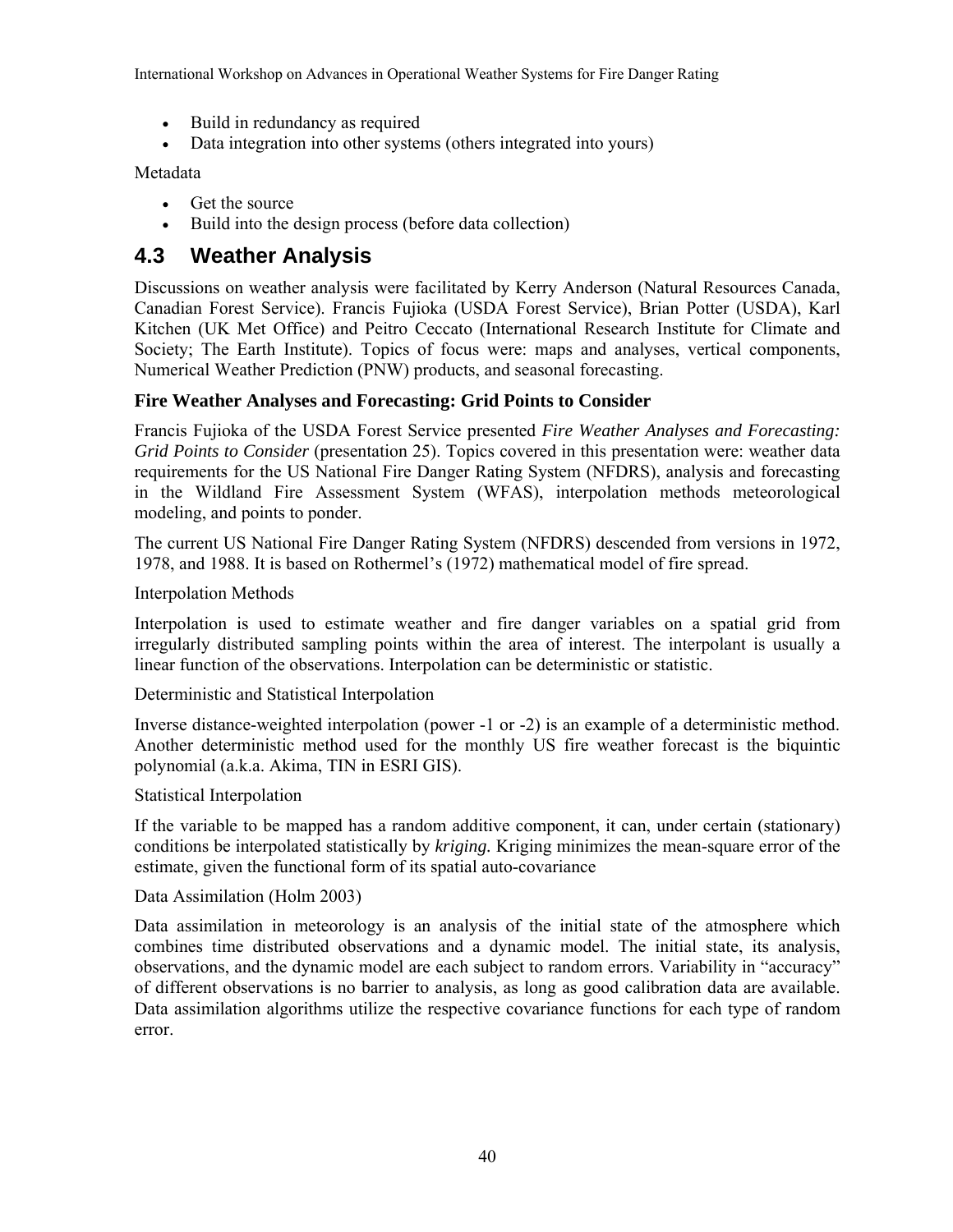## Points to Ponder

To the extent that weather modeling systems are available:

- Should the analysis of the initial atmospheric state be used to describe current fire weather conditions on a grid?
- Should predictions of future states of the atmosphere be used to describe expected fire weather on a grid?
- Should statistical methods of weather analysis (interpolation, data assimilation) be used to quantify errors for the fire management decision-making process
- Should statistical analysis be extended to grid other variables of interest in fire management? (e.g.: fuel moistures (dead by size class, live) soil moisture, drought indices)

Numerical predictions should include future states of other variables of interest that are functions of weather variables

# **Atmospheric Profile Representation in Fire Danger**

Brian Potter of the USDA Forest Service presented *Atmospheric Profile Representation in Fire Danger* (presentation 26). Discussion following this presentation focused on the issue of vertical structure in terms of atmospheric temperatures' effect on fire danger and fire behaviour. Although available, we do not utilize the information and data we have on vertical structures to the full extent. Questions that arose concerned the factors such as the Byram wind profile, directional components of wind, ventilation index and speed profile of wind that influence fire behaviour and therefore fire danger.

Fire Danger: "Sum of constant danger and variable danger factors affecting the inception, spread, and resistance to control, and subsequent fire damage; often expressed as an index." -NWCG

The only FDR element incorporating any vertical atmospheric property is the Haines Index. This is not a "standard" part of NFDRS or CFFDRS.

#### Current Opportunities

To directly incorporate vertical elements of vertical structure into FDR calculations, elements that capture stability, wind shear, and moisture profile must be added. Methods of indirect incorporation are also by means of adding elements, in this case those that have an expected variability, such as temperature, relative humidity and wind due to vertical structure. Re-analyses of data from the National Center for Atmospheric Research/National Center for Environmental Prediction (NCAR/NCEP) and the European Center for Medium-Range Weather Forecasts (ECMRWF) contains a wealth of information.

#### Looking Ahead

Future considerations include: a) numerical forecasts; b) satellite input; c) coupled fireatmosphere models; d) real-time and climatological analyses; and e) a method to capture the vertical structure from ensemble forecasts.

#### **Errors in Numerical Weather Data and Their Impacts on FDR**

*Errors in Numerical Weather Data and Their Impacts on FDR Systems (presentation 27) was* presented by Karl Kitchen. From manual observations, Automatic Weather Stations, NWPs, RADAR, to ensemble, seasonal and climate forecast, FDRs crucially rely on weather data. We know all data sources suffer from error, but by how much, and does it matter? Particularly in FDRs, weather data biases tend to compound the error over time. His presentation gave an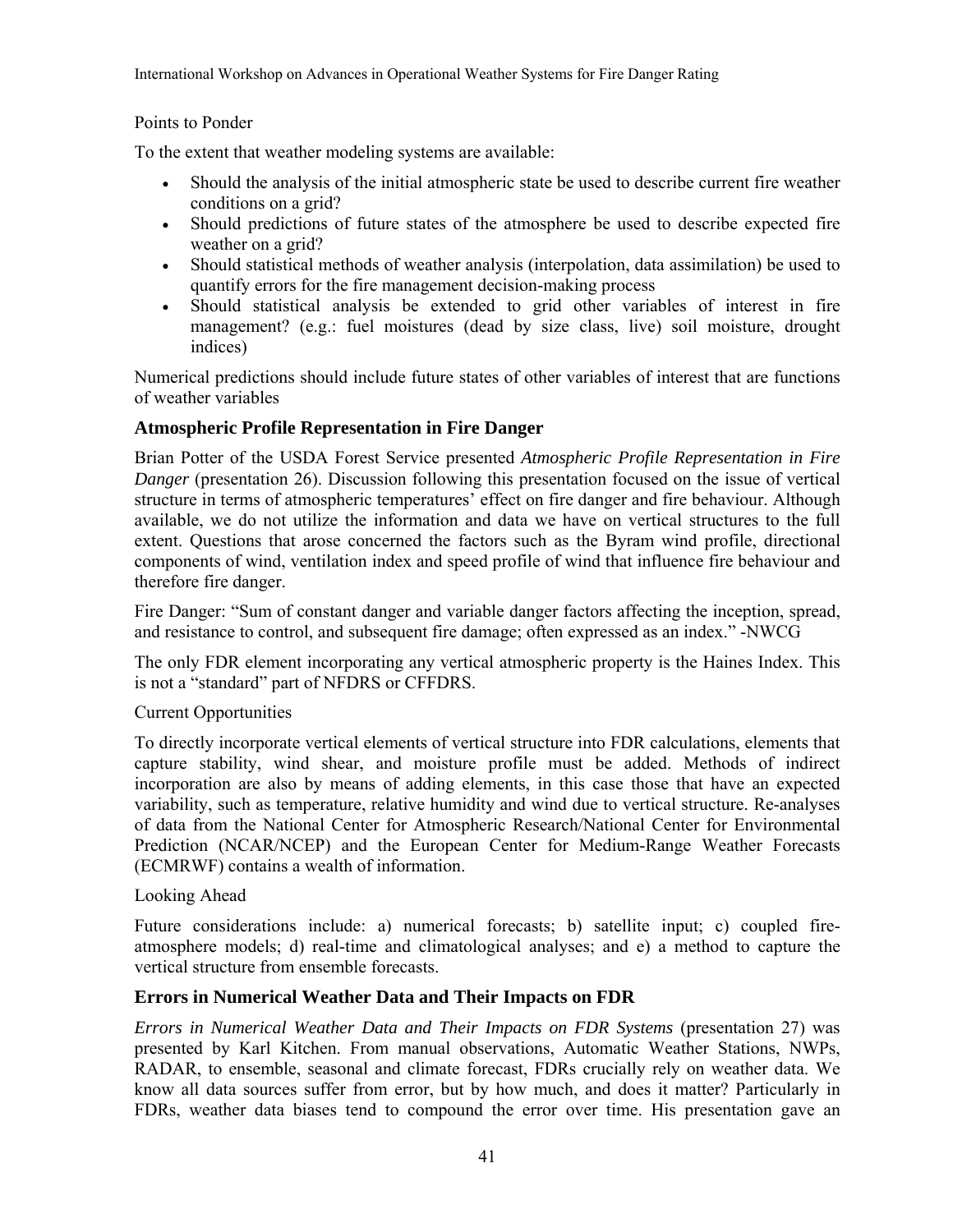overview of sources, understanding, and errors in numerical weather data, and management of these errors by understanding bias and correction techniques.

Numerical Weather Prediction (NWP)

Numerical Weather Prediction (NWP) data has many benefits:

- Allows predictions over large spatial domains
- Incorporates data from a wide variety of sources
- Data assimilation is the most advanced temporal and spatial interpolation technique
- More accurate than interpolating ground-based observations alone
- Allows predictions as well as analyses of the current situation

However, NWP data has errors and bias. Each NW model behaves differently, and bias can change with the forecast period, and as models improve. Spatial errors, particularly with RADAR data, can occur. It is imperative to assess sensitivity of any FDR against each numerical weather source. Adjustments to fire danger class boundaries must be regularly re-assessed when using operational numerical data of any kind. The question is how best can this be achieved?

# **Climate Forecast, Early Warning and response to Peatland Fires in Kalimantan, Indonesia**

Peitro Ceccato of the International Research Institute for Climate and Society, The Earth Institute, Columbia University, USA presented *Climate Forecast, Early Warning and response to Peatland Fires in Kalimantan, Indonesia* (presentation 28). A project is under way to forecast 3-6 months in advance in the region of Kalimantan. Most fires are caused by human activities, such as brush burning for agricultural purposes. Fires are most frequent in the dry season, from June to August.

An FDR system is used to validate the product, and forecast the fire situation. Probabilities are based on 24 ensemble products. The problem exists in the soil and peat, as it is dead vegetation that is burning. MODIS however, would not pick up on the conditions of the soil/peat. An FDR system is used to validate the product, and forecast the fire situation. A statistical approach is used to validate the forecast globally.

CARE Indonesia funded the International Research Institute for Climate and Society (IRI) to create the Early Warning and Early Action Systems to manage fires in peatland regions. The IRI works in collaboration with Indonesia's Bogor Agriculture Institute (IPB), the National Agency for Aeronautics and Aerospace (LAPAN), and the Indonesia Meteorological and Geophysical Agency (BGM).

#### **Synthesis of Weather Analyses Issues**

Topics addressed in the Weather Analyses discussions inlcuded: Maps and Analyses, Numerical Weather Prediction (NWP) Products, Vertical Structure, Seasonal Assessments, and Uncertainty.

Maps and Analyses

Maps are becoming the standard for presenting fire danger rating. Current maps are being created using simple interpolation schemes. Recommendations inlcude:

- Calculate FDR from interpolated weather
- Move towards physical modeling and assimilation using mesoscale/NWP models
- Assimilation should include non-weather variables of interest to fire managers

Numerical Weather Prediction

NWP Products are readily available and are now being incorporated into fire danger rating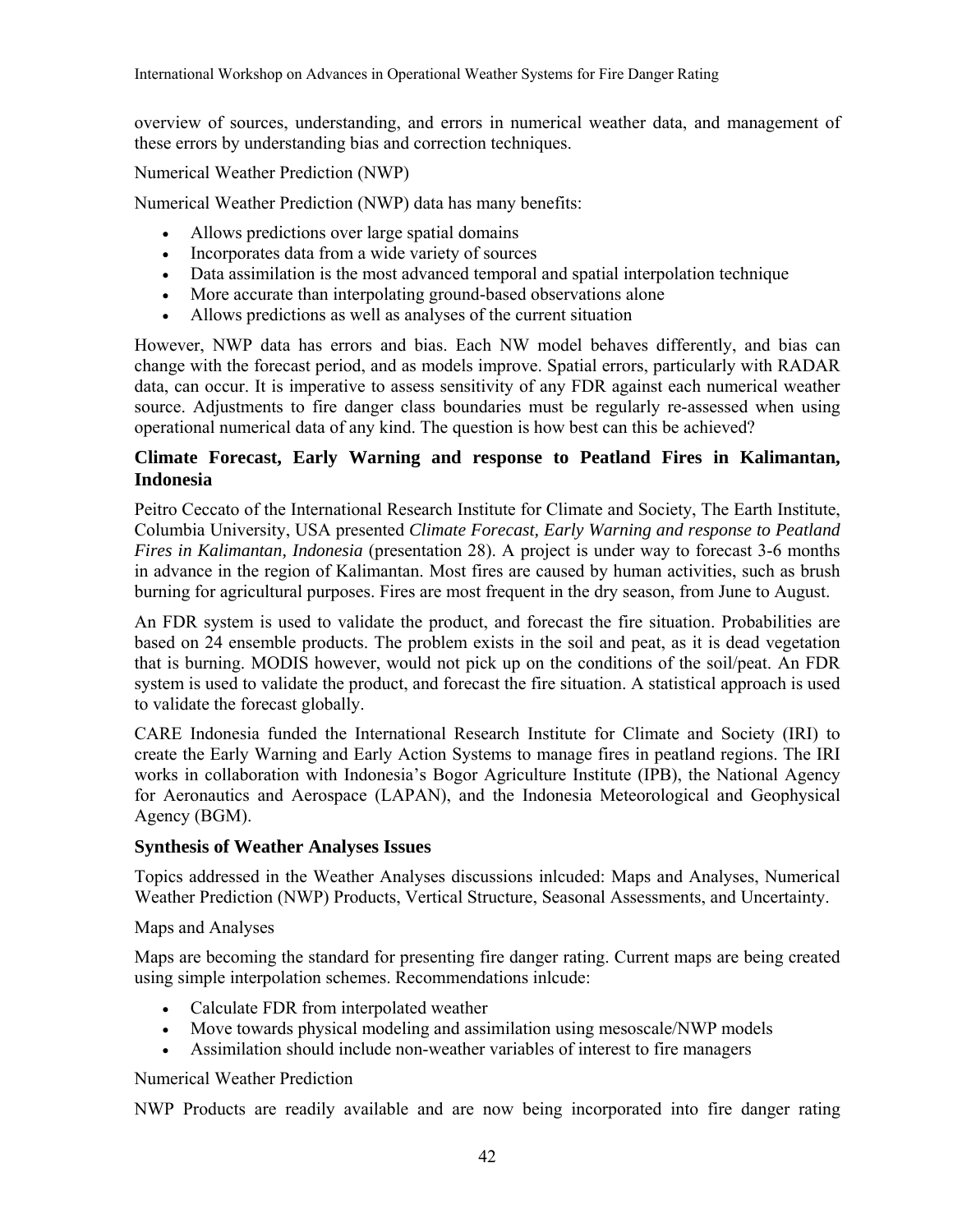systems. Recommendations include:

- Explore the use of ensemble products
- Recognize and acknowledge NWP errors

#### Vertical Structure

Impacts of the upper atmosphere on fire behaviour has been well-established, but poorly applied to fire danger rating. Recommendations include:

- Historical analyses can be done now to provide context
- Can be introduced into variability
- Direct or indirect incorporation

#### Seasonal Prediction

Weather forecast can be produced for next several months. Concerns identified inlcude:

- Who uses it?
- At what scale?
- Impacts of decisions based on predictions

#### Uncertainty

Uncertainty takes the form of error biases and variability. This was an all encompassing topic. Recommendations include:

- Acknowledge errors
- Be aware of transition points

# **4.4 Approaches to Defining and Evaluating Fire Danger Levels**

Discussions on approaches to defining and evaluating fire danger levels were facilitated by Steve Taylor and Nathalie Lavoie. Topics of focus included FDR calibration and validation.

# **FDR Implementation and Calibration in the Alpine Region of Italy**

Eva Valese of the University of Padua, Italy presented *FDR Implementation and Calibration in the Alpine Region of Italy* (presentation 36), outlining projects related to the FWI System in the Alpine Region, and approaches to calibration.

Of the 20 administrative regions, each responsible for its own fire management, only a few implement an FDR System. In the Northern Italy (Alpine Context), regions have already implemented, or plan to implement an FDRS. A sub-regional Alpine network, the GFMC and Alpine Space European Project is under construction, at both national and European levels.

The Civil Protection National FDR System is currently accessible only at the national level. It is in the testing phase.

Common Environmental Concerns:

- Snow cover and winter fires
- Complex terrain and continental gradient
- Heterogeneous forest ecosystems
- Land abandonment (land use change)
- Ground fires and persistent smouldering phase
- Boundaries regions
- Lack of fire culture Landslides and floods are dominant concerns/issues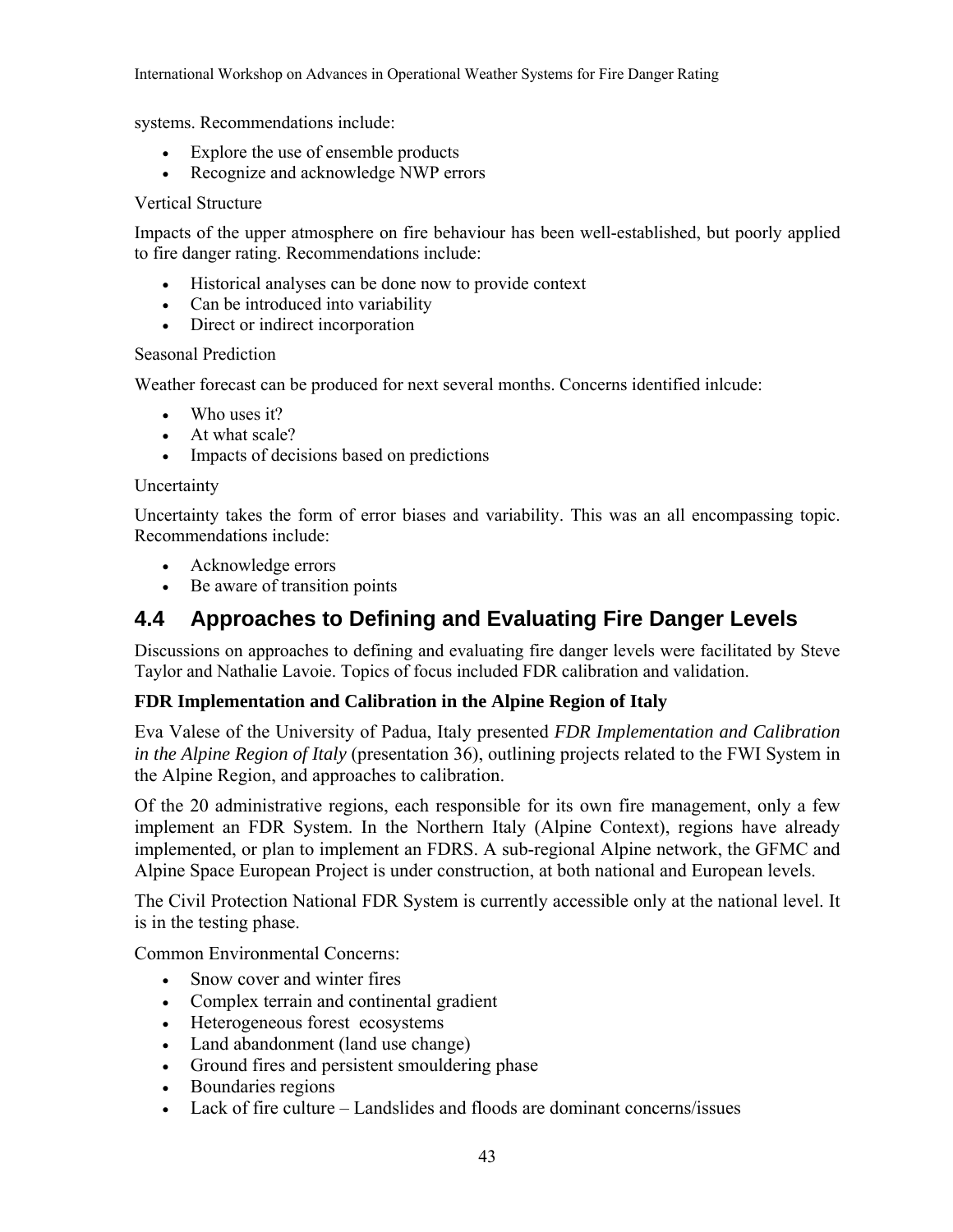Implementation of the FWI in the Aosta Valley began in 1994, in response to concerns about the few but large wild fires in pine stands. The FWI system was chosen for its easy prediction models for critical needle moisture. FWI can be used to predict eruptive behaviour.

Crown fires were found to occur even when pine needle moisture levels are quite high (115% - 130%, depending on the type and age of the needle). Crown fire intensity increases when pine needle moisture decreases from 95% - 110%, depending on the needle type. This range is the critical live needles moisture.

Prior to 2006, fire danger was not monitored in the Veneto Region, after which, the FWI System was implemented. We needed to 1) find a simple way to spatialize the index, and 2) start an automatic and user-friendly rating system.

Preliminary Climatic Analysis included:

- Principal Components Analysis
- Interpolated by *Cokriging* method: elevation latitude distance from the sea
- Dataset: monthly min & max temperatures; monthly cumulative rains;
	- o 62 meteo stations, 30 year data-series
	- o 11 homogeneous areas
- Selection of 11 representative meteo stations (providing input data) / *Residual Analysis*
- Output: Web-accessible daily map of fire danger and table

12 Months Threshold Values:

- Highest Class levels should be changed to lower FWI levels
- Such difference depends on climate. Verona is closer to the Adriatic Sea, Aosta Valley in the most continental Alps (fall wind/fohn)

Conclusions

- A specific calibration is necessary for Veneto Region (NE Italy)
- Pilot dataset should be extended to get reliable results
- The test indicates that the methodology is suitable, however other methodologies should be taken into account
- The comparison between different methods could lead to better results, even when the amount of data is limited
- A comparison between all days/fire days/multiple-fire-days/large-fire days (90th & 97th pct)
- The next step will consist of merging data from winter months (fire season) into a more sound data set
- To simplify threshold danger levels (just one season)
- The continental gradient (distance from the sea) and threshold values
- Sensitivity of the Alpine Environment to climate anomalies (droughts, global warming) should be taken into account

Challenges

- Obtaining a landscape view of fires
- Improving and promotion of coordination between regions
- Promotion of a "culture of fire," towards a multi-scale approach, and an "Alpine Forest Fire Rating System"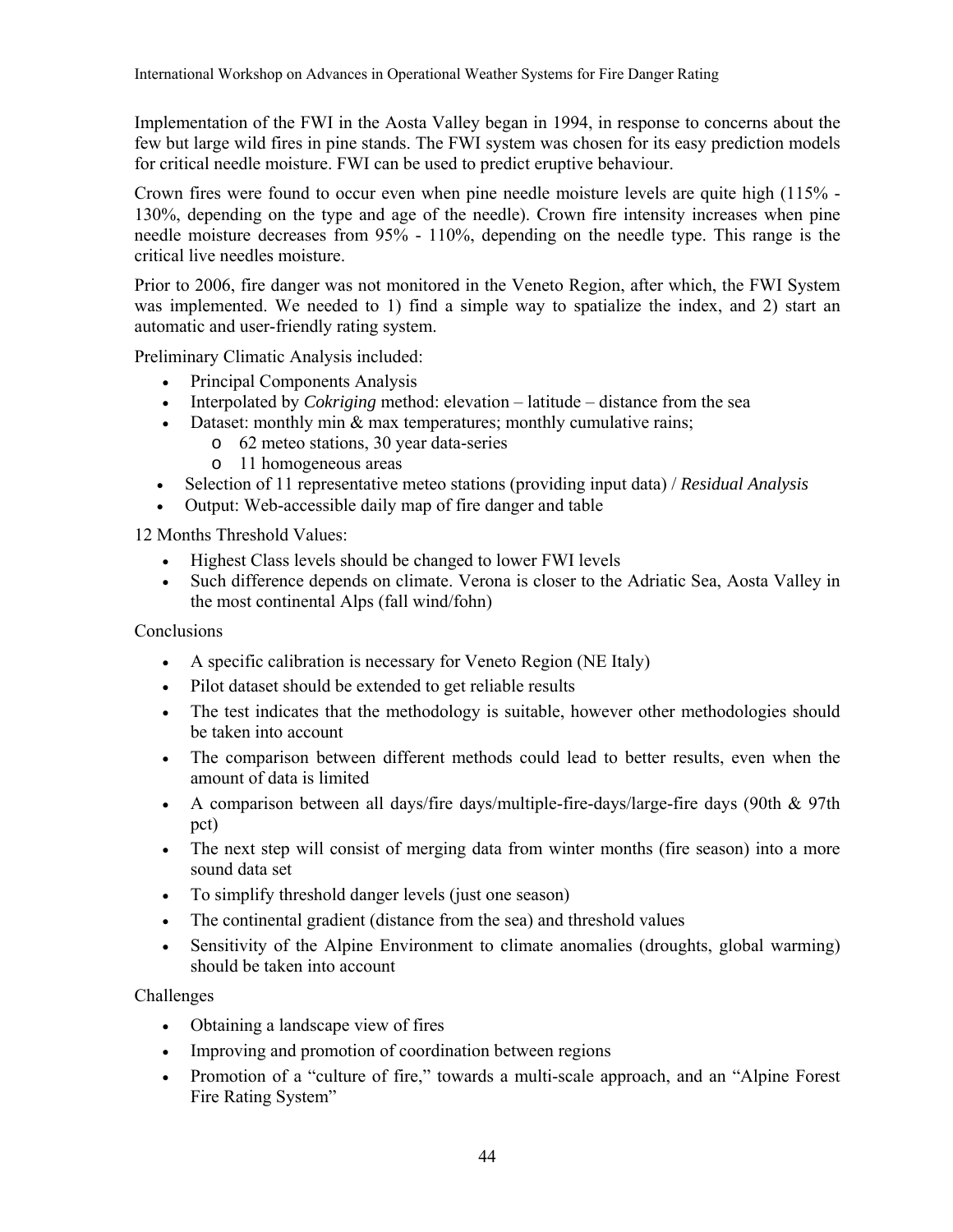# **Statistical Modeling of Fire Risk**

*Statistical Modeling of Fire Risk* (presentation 39) was presented by Francis M. Fujioka, of the USDA Forest Service. Topics covered ranged from: Approaches to fire risk assessment in the US Forest Service, WFDSS, modeling components, fire behaviour, weather, spread probabilities and modeling fire probabilities.

The USFS determined a need to modernize the decision-making tools used by line officers and incident commanders to manage wildfires effectively. The existing Wildland Fire Situation Analysis has been used for nearly 30 years. Decision-making tools ought to take advantage of advances in weather and fire behaviour modeling, geospatial analysis and remote sensing.

The annual cost of US firefighting has consistently exceeded \$1 billion, the current average, since 2000, is \$1.3 billion. From 1995-99, the annual average cost had been \$500 million.

Wildland Fire Decision Support System (WFDSS)

The Wildland Fire Decision Support System (WFDSS) is a USFS work in progress, designed for use by other federal land agencies. This scalable decision support tool for land officers includes modeling systems to predict the fire spread probabilities and assess economic risks through FS-PRO and RAVAR. The tools required are estimated to cost more than \$10 million.

Inputs to a fire behaviour model include: Surface weather, vegetation type (fuels), and terrain elevation. Variables for predicted weather include: air temperature, relative humidity, wind direction, wind speed, and precipitation amounts.

#### FARSITE

FARSITE, developed by Finney in 1993 is a fire modeling system based on Rothermel's fire spread model (1972). This modeling system integrates gridded weather, fuel, and topographic influences and simulates two-dimensional fire spread. Local fire spread is assumed to be elliptic.

FS-PRO Fire Spread Probability Computation Procedure:

- Locate weather, fire index data representative of incident
- Analyze fuel moisture, wind climatology
- Generate wind, fuel moisture time series by Monte Carlo methods
- Simulate fire spread for each weather scenario
- Compute fire spread probabilities from the simulated fire spread ensemble

Pitfalls in Quantifying Fire Spread Probabilities

Pitfalls in quantifying fire spread probabilities are that there are many potential sources of error that contribute to incorrect fire spread predictions. Some of these sources may be model(s) misspecification, erroneous model inputs, and measurement errors. Other difficulties are the lack of data to model probabilities, and the complication of statistical analysis by spatial and temporal dependencies of data.

Framework for Quantifying Probabilities of Fire Spread Predictions (Fujioka 2002)

Fujioka (2002) developed a framework for quantifying probabilities of fire spread predictions, derived from comparisons of predicted and actual fire spreads - this requires fire growth data. The framework can be applied to any fire spread modeling system, but is limited to incident-scale, single, free-burning fires (continuous growth, no spotting, no suppression). Analysis accounts for observational errors, but does not attribute errors to sources; not a limitation for incident management.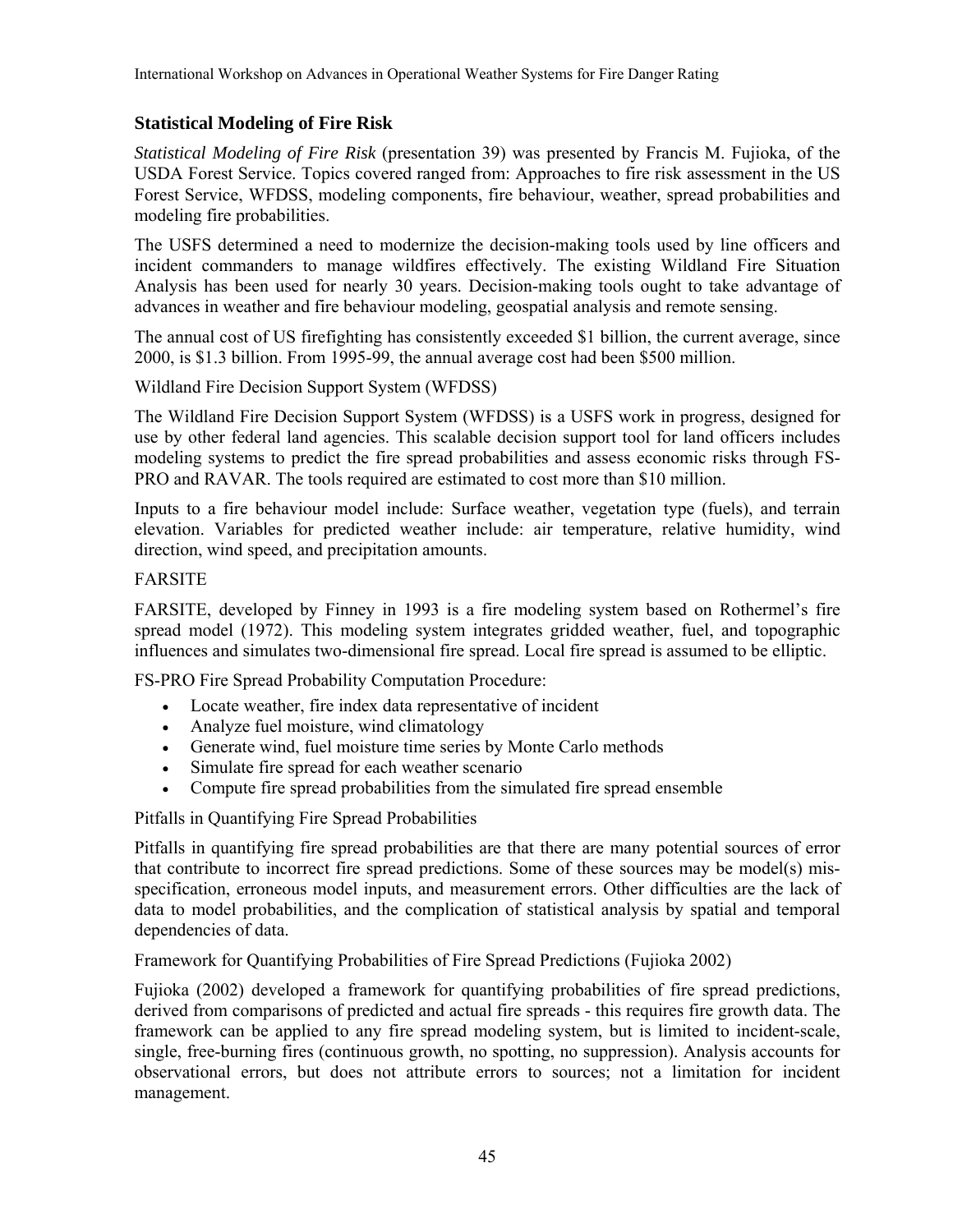Calculated Risk: Expected Net Value Change

Expected Net Value Change from Fire = Expected Benefits – Expected Loss

Summary and Recommendations

The USFS is developing a decision support system that assesses fire risk by modeling fire spread probabilities. The system is designed to support incident management, but could conceivably be modified for fire danger assessment (pre-suppression planning). Further research is needed to develop spatial/temporal probability models to simulate human caused ignitions. Given ignitions, weather/fire simulations can be used to generate probability surfaces for the area/time period of interest.

# **Use of the Fine Fuel Moisture Code in China**

Yonghe Wang presented *The Adoption of the Fine Fuel Moisture Code of the Canadian Forest Fire Weather Index System for Forest Fire Danger Rating in Zhejiang Province, China* (presentation 38) on behalf of S. Yu, H. Jiang, and Y. Wang, M. Wotton.

The Fine Fuel Moisture Code (FFMC), Duff Moisture Code (DMC), and Drought Codes (DC) were evaluated for the forests in the province of Zhejiang. Relationships between fire ignition locations and the fire danger ratings at the locations were examined. Spectral analysis was conducted on the fire and fire weather indexes to look for possible periodicities in the data. Although the system was originally developed in Canada, based on Canada's cold weather and its temperate and boreal forests, the system appeared to work well for the sub-tropical and densely populated Zhejiang province.

# **Calibration of the Canadian Fire Weather System for SE Asia**

Robert Field, University of Toronto, presented *Calibration of the Canadian Fire Weather System for SE Asia* (presentation 37), a collective work of Bill de Groot, Yonghe Wang, Michael Brady, Caren Dymond - Canadian Forest Service; Robert Field - University of Toronto; Orbita Roswintiari - Indonesian National Institute of Aeronautic and Space; Guswanto - Indonesian Bureau of Meteorology and Geophysics; Wardati - University of Riau, Sumatra, Indonesia; and Maznorizan Mohamad - Malaysian Meteorological Service.

# SE Asia FDRS Project

The aim of South East Asia's Fire Danger Rating System Project is to enhance the capacity of resource management organizations in Southeast Asia to manage land and forest fires and associated haze through the development and application of a fire danger rating system. Select components of the Canadian Fire Weather Index system were calibrated to conditions in Indonesia and Malaysia, focusing on: i) ignition potential and difficulty of control in tall grass, and; ii) smoke potential. A combination of field studies, laboratory experiments, and historical analyses were used in the calibration.

Ignition Potential – Fine Fuel Moisture Code

Field studies in the province of Riau, Sumatra determines ignition potential using the FFMC. The identified relationship between fuel moisture in 'alang-alang' grass and FFMC is computed from meteorological observations. Laboratory studies are used to identify fuel moisture thresholds of 35%, below which grass becomes ignitable, corresponding to an FFMC of ~83. Ignition studies were compared with hotspot occurrences. 78% of hotspots were found to occur when the FFMC > 81, but this represented only 20% of all days.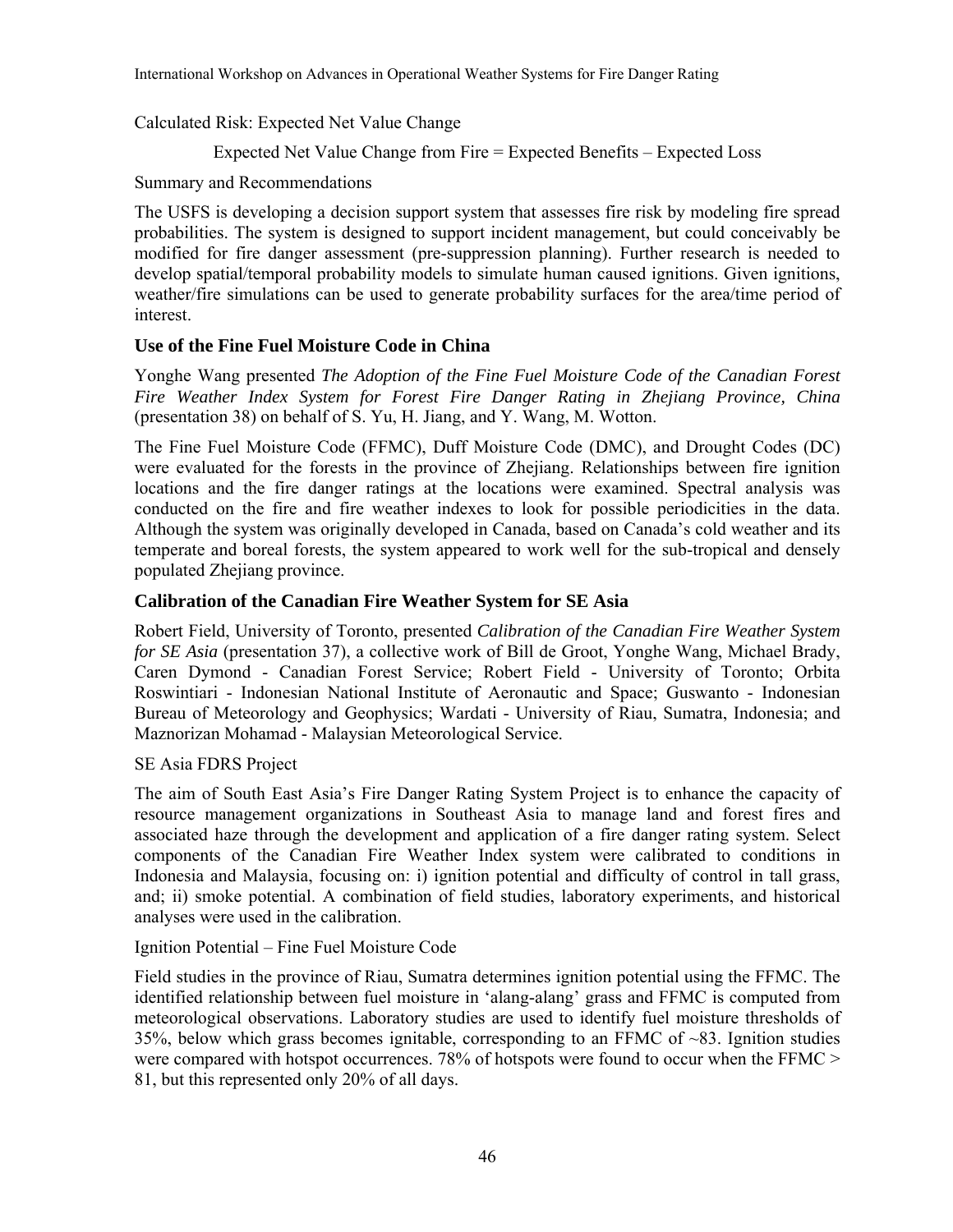Smoke Potential – Drought Code

At its most severe, the haze in Indonesia is worse than the worst conditions in the world's most polluted cities, by a factor of 5.

Serious smoke emissions occur when groundwater levels in peatlands drop, allowing organic soils to dry below their ignition threshold. The Drought Code is an indicator of moisture content in deep organic soil layers, and was selected as an indicator of smoke potential. Visibility at airports was used as an indicator of haze. Severe haze events were identified using the visibility at airports, and associated with DC > 350, compared to DC > 425 in Canada.

Simple Drought Monitoring

Precipitation over Indonesia is heavily influenced by SST anomalies in the Pacific and Indian **Oceans** 

Seasonal C emissions are well-explained by rainfall totals from 1997 to 2006. Piecewise linear regression is used to estimate threshold below which severe emissions occur.

Comparison of Seasonal C emissions and rainfall totals (1997 – 2006):



Long-term Drought and Haze

Drought controls on haze in Kalimantan have only been in place since the 1980s. During this period, large-scale Indonesian transmigration to Central Kalimantan began, accelerating deforestation.

Summary

The Canadian FWI system required significant calibration to suit conditions in Indonesia and Malaysia. Initial FDRS implementation was designed to be as simple as possible. Further studies are required to better understand meteorological controls on moisture content and fire behaviour in: i) heavier surface fuels, such as logging slash; ii) open and closed forests, and; iii) drained and un-drained peatlands. Simple rainfall indices can be useful for interpretation of seasonal climate outlooks.

# **Synthesis of Approaches to Defining and Evaluating Fire Danger Levels**

Goals for Fire Danger Rating Systems (FDRS) vary between countries and agencies, because of differences in space and time. The validation approach depends on the application. This in turn depends on what the most important problems are.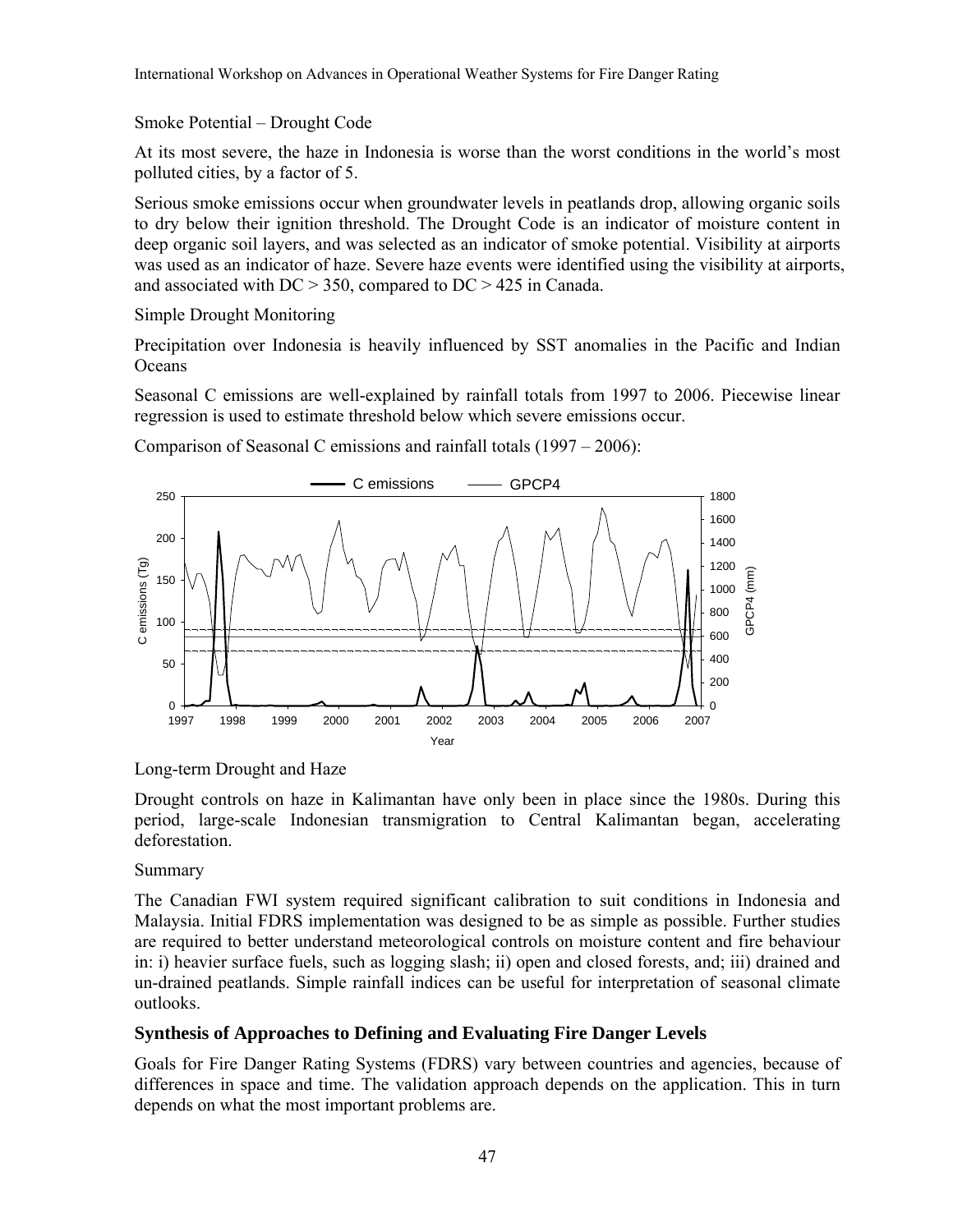Other considerations in determining the application for an FDRS are the decision-making scale it is to be used in (fire danger vs. management scale); and the operational applications vs. scientific research. Many technologies are available, but are not always incorporated into operational systems. We must try to facilitate the use of more technologies in operational systems.

Challenges to defining fire danger levels are:

- A lack of historical weather data and fire records
- Coping with variations in vegetation/terrain
- Reinforcing/determining/implementing standards in data collection, ie: hotspots/fire location
- Understanding high risk conditions we can use remote sensing to find the correlation between precipitation and fuel moisture content
- Historical reconstructions, and anthropogenic movements/trends changes in legislation, population movements, etc
- Significant calibrations are sometimes needed, but simplicity must also be considered some regions may experience fire danger values outside the normal range found in the country that developed the system.
- Understanding fuel moisture dynamics and fire behaviour in various material/fuel complexes

## Experimental Fires

Experimental fires have been a research tool used in the past to better understand many aspects of real forest fires. Currently, cultural, social, and institutional barrier limit this practice. However, documenting existing fires (such as those resulting from agricultural land-clearing, or naturally caused fires) are alternative methods to researching live fires. The information can help calibrate FDRS in a new place of implementation, or to re-evaluate the FRDS currently in place. They can also be used to educate people on the proper use of fire. Case studies are useful:

- Corollary to operational experience
- Involvement of users helps ensure confidence and understanding of system
- Dissemination methods of how the fire danger/behaviour system works must then be developed.
- Countries with existing systems need to support regions lacking adequate resources.

Is a global fire danger rating system needed?

- As no global FDRS is yet in existence, it would be new or a hybrid of existing systems
- Ensemble systems
- Local needs would still need to be determined by local laws, but can be accommodated at a larger scale
- Identify way to provide data
- Categories of output values and scale of application differs (list)

#### Recommendations

- 1. Explore development of systems based on attributes of climate zones (vegetation, etc)
	- Catalogue main fuel types and models (can help both developing system in country where system originates and other regions where it is applied)
	- Need standard way of describing fuel types and common way of including new types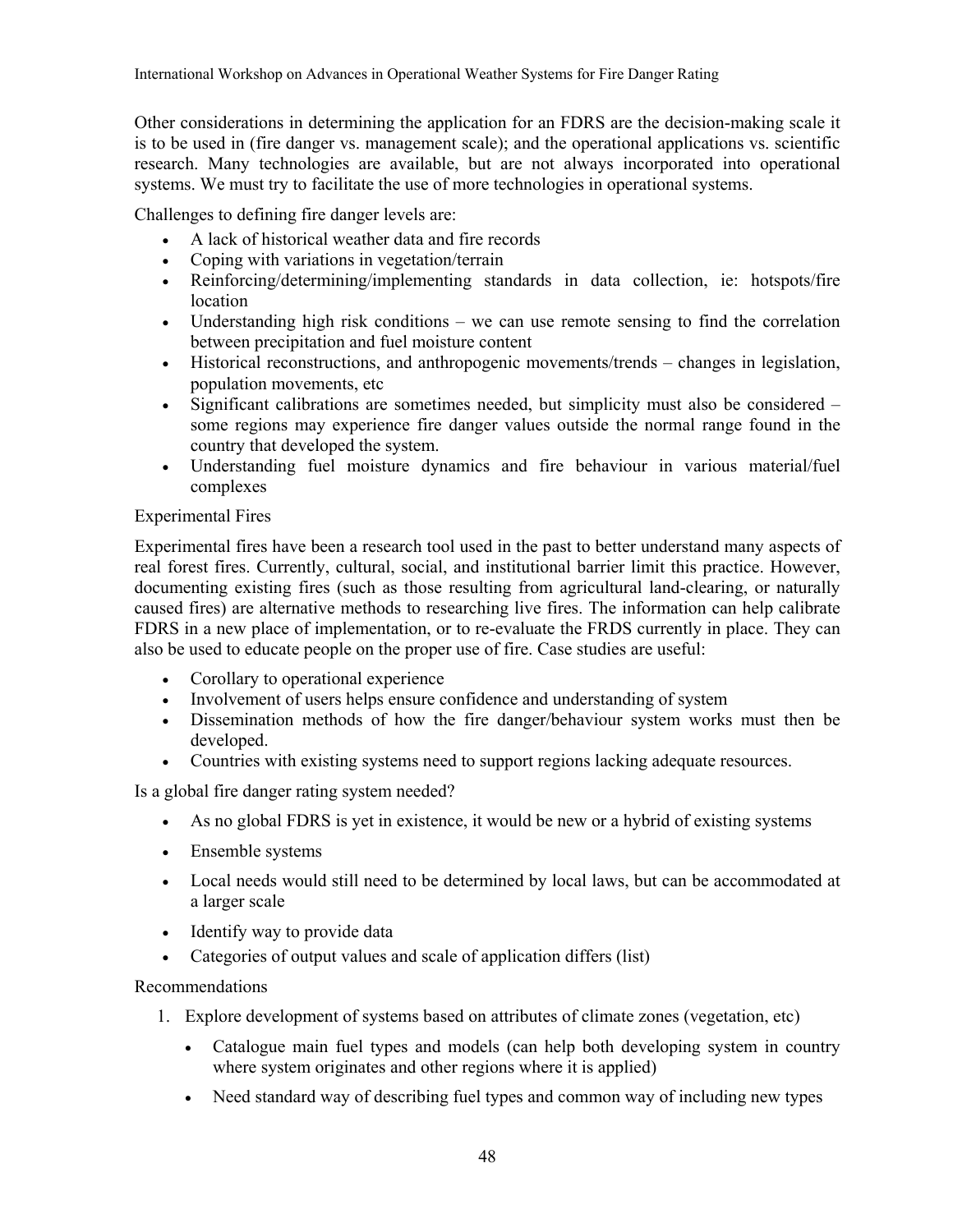- 2. Explore reanalysis as alternative to weather observations (N. Am, European products?) probably works well in some regions. Remote sensing data can provide good temporal record.
- 3. Standards for collection of data e.g. hotspots fire location
- 4. Case study database (See USA site "Lessons Learned" for way to catalogue case studies)
- 5. Build capacity by supporting e-infrastructure to provide access to systems and sites
	- Learn from existing education sites such as UCAR-COMET (need to devise way to facilitate site)
	- Open Source GIS tools
	- Organize practical training sessions-workshops
	- Translation
- 6. Institutional framework/voice for global/universal system

# **4.5 Additional Indices of Fire Danger**

Discussions on additional indices of fire danger were facilitated by Emilio Chuvieco, University of Alcala, Spain, and Peter Englefield, Canadian Forest Service. Presentations addressed topics on live vegetation, curing, soil moisture, human behavior, etc.

#### **Fuel Moisture Measurement in Fire Danger Ratings: The National Fuel Moisture Database and the Need for Fuel Sampling Standards**

Edward Delgado of the Bureau of Land Management, USA presented *Fuel Moisture Measurement in Fire Danger Ratings: The National Fuel Moisture Database and the Need for Fuel Sampling Standards* (presentation 30)*.* Developed regionally in the Easer Great Basin in 2006, the National Fuel Moisture Database (NFMD) expanded nationally in 2007. This web-based database of live and deal fuel moisture data is collected throughout the country. Data is available for use in fire danger and behaviour assessments, historical analyses, model inputs, validation of remote sensing technologies, and more. Fuel moisture data is tabular and graphically displayed.

Currently no national, interagency standard exists for data quality in the fuels program. Concerns have arisen regarding collection methods (old vs. new growth, leaf to stem ratio, storage and transportation, etc.), sample size (is it statistically valid? Is it dependent upon fuel types?), and cooking samples (type of oven; calibration standards; optimum temperatures; whether it is fuel dependant, etc).

Historical References

- Countryman and Dean (1979) Standards for chaparral used in CA during 1980s. Separated old and new growth. Gradually faltered.
- Norum and Miller (1984) Standards for Alaska fuels included lichen and mosses. Old and new growth handled differently. Designed for Rx but could be modified into permanent site sampling program.
- Rice (1989) Similar to Countryman and Dean but expanded to desert environment.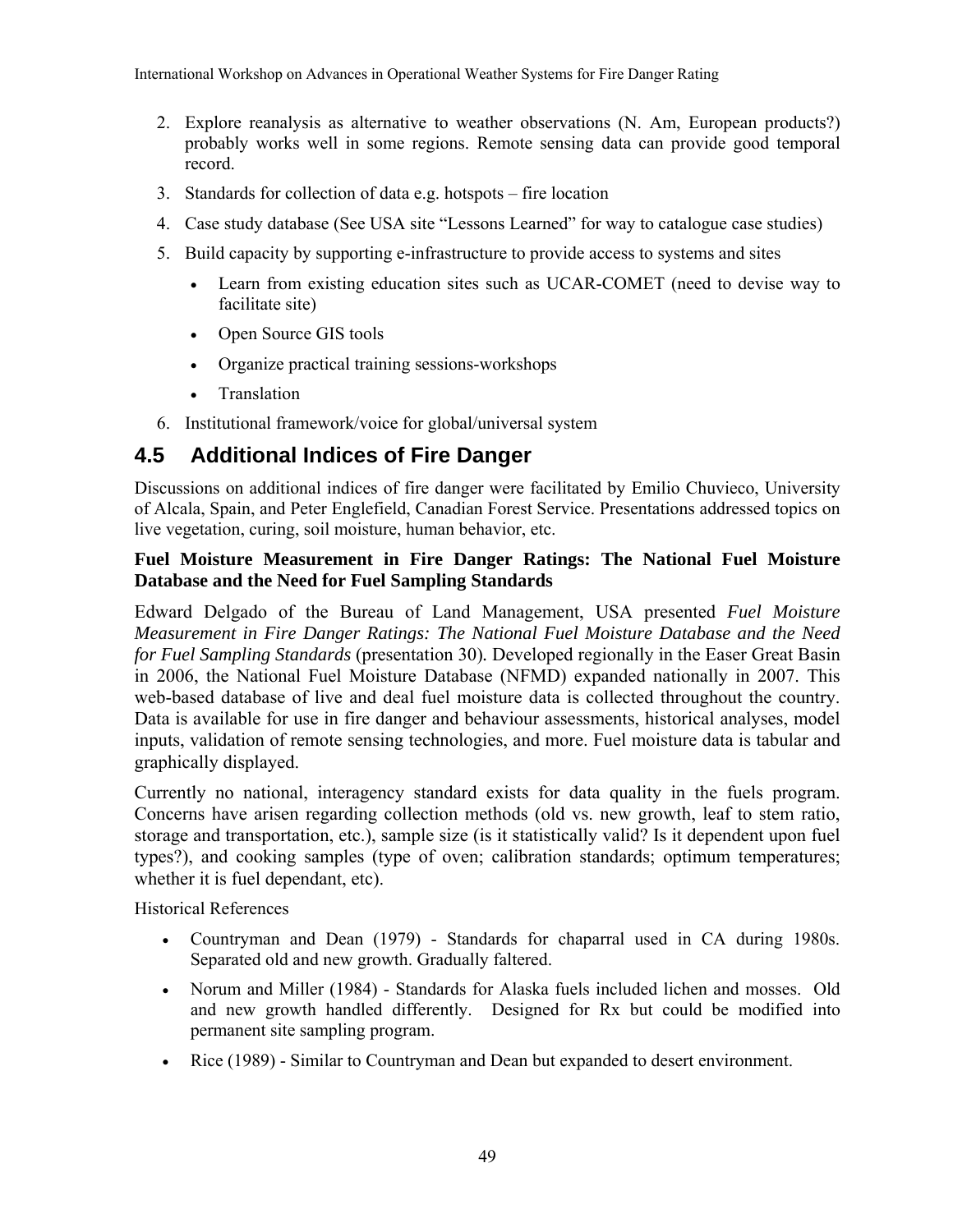- South Canyon IMR (1995) Recommends a comprehensive live fuel moisture collection approach, combining elements of earlier work by Countryman and Dean and by Norum and Miller.
- Florida Division of Forestry (2002) Details collection methods. Allows mix of old and new growth. Gives oven temperature recommendations.
- Pollet and Brown (2007) Based on South Canyon IMR approach. Allows for mix of old and new growth. Developed for Utah BLM fuels program and adopted as a first attempt by NFMD. Modified versions used in Southwest and other GACCs.

Current Efforts

- Haase and Zahn (2008) Developing national field guide for sampling live and dead fuels using standardized methods and procedures.
- Producing a sampling site plan that includes: site selection, documentation and installation; sampling frequency; determining sample size and number.
- Equipment requirements for collecting samples.
- Storing and transporting samples.
- Weighting and drying samples.
- Calculating fuel moisture.
- Comparison of quick-response ovens and convection drying ovens.

Recommendations

- Multi-discipline working group with an emphasis on fire environment develop interagency standards for fuels collection and sampling.
- Build on previous works as well as work currently underway at USFS/San Dimas Technology and Development Center.
- Obtain interagency acceptance and implement nationally.

# **Estimating Canopy Water Content from Airborne and Satellite Platforms**

Susan L. Ustin presented *Estimating Canopy Water Content from Airborne and Satellite Platforms* (presentation 29) concentrating on topics: predicting wildfire risk, measuring canopy water content, operational CWV model, estimating fuel moisture content, early fire detection, and false positive reduction.

A key question is whether Fuel Moisture be estimated from Spectral Measurements? Numerous correlations between biochemicals and spectral indexes

# $C = f(\rho(\lambda_1), \ldots, \rho(\lambda_n))$ , where

Water:

- Canopy Structure Index (CSI)
- Global Vegetation Moisture Index (GVMI)
- Relative Depth Index (RDI)
- Modified Normalized Difference Water Index (MNDWI)
- Normalized Difference Water Index (NDWI)
- Simple Ratio Water Index (SRWI)
- Water Band Index (WBI)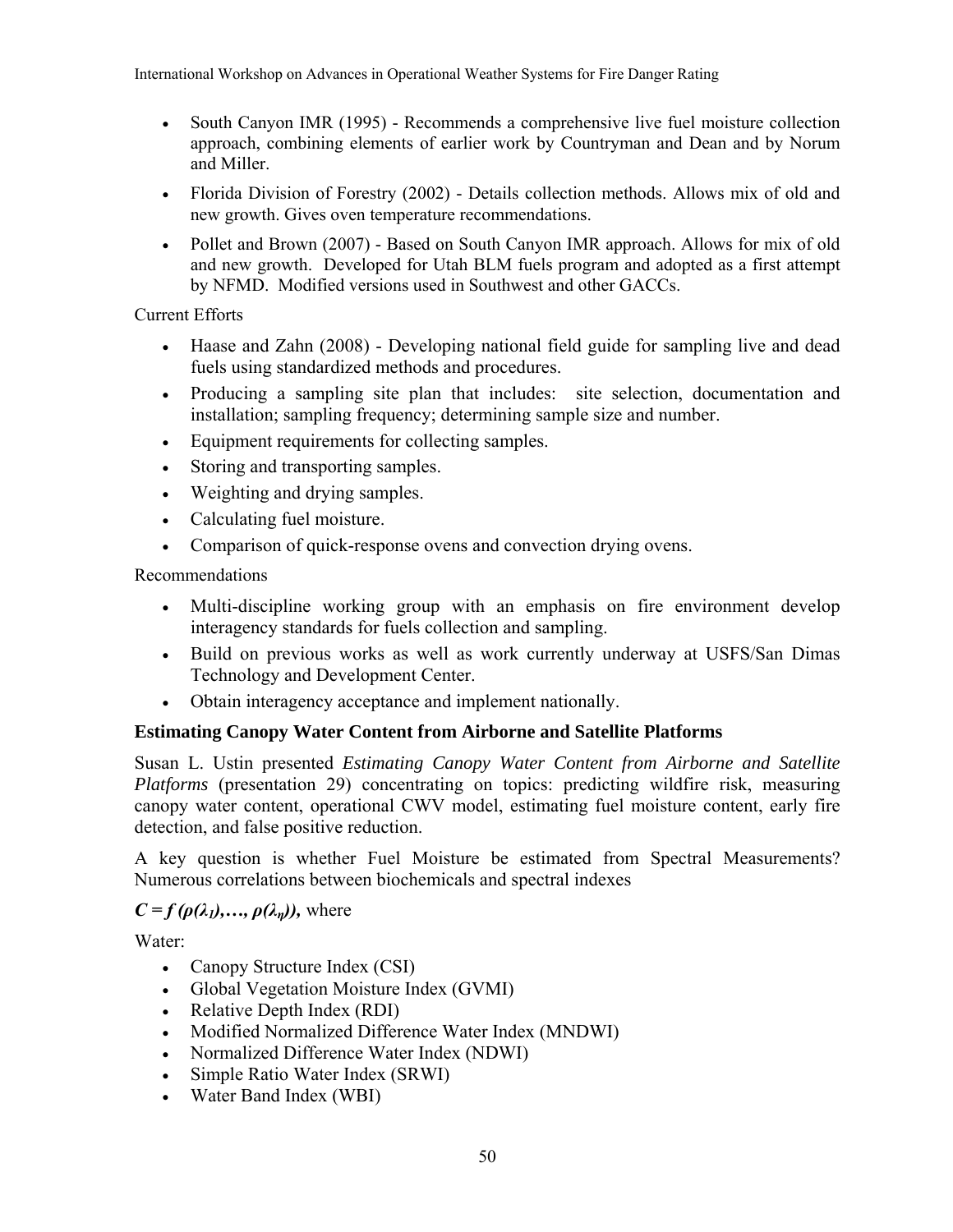• etc.

Plant Dry Matter: Cellulose, Lignin, Nitrogen:

- Cellulose Absorption Index (CAI)
- Normalized Difference Lignin Index (NDLI),
- Normalized Difference Nitrogen Index (NDNI), etc.

PROSPECT: A Physically Based Leaf Radiative Transfer Model

The original model has been used many times. Among the major changes was that the early model attempted to identify N, lignin and cellulose. N has been dropped, and lignin and cellulose are combined into "dry matter".

PROSPECT accounts for most of the reflectance from leaves. Water absorbs at 970, 1200, 1450, 1940 nm.

Research on the topic of physically based approach to estimating plant biochemicals: coupling RD models: prospect + sail using 18 Years of vegetation characterization was presented. An explanation of modeling CWC Using ANN Trained with PROSPECT – SAILH was provided.

Canopy Scale Validation: trained and validated from independent samples generated from PROSPECT-SAILH model. ANN training from different samples generated from the same canopy model (r2=0.98).

RBF networks reproduced PROSPECT-SAILH very well (r2=0.98), even though it did not use steps in each range to cover the entire variation space. The number of training samples was high. Further research should be conducted with this ANN to test it on real data.

Modeling of Regional Scales with MODIS:

- ANN trained with PROSPECT-SAILH to generate EWT\*LAI
- ANN run on MODIS MOD09A1
- Validation with AVIRIS EWT

Relationship of CWC to Weather Parameters in Different Eco-Regions:

- Major drought in May/June
- CWC starts decreasing in June
- Only grassland shows a response to the successive increase in rainfall
- Same trend reported by Taylor (1974) in terms of flowering time

Comparison of CWC to FMC (USFS Data)

Some are good fits, while others are poor. The likely issues being:

- Representativeness of FMC to MODIS pixel area
- Differences in data collection, processing or other problems
- Characterization of vegetation type in relation to MODIS pixel
- Suitability of ecotype calibration of the CWC algorithm to the specific site

#### Operational Awareness

There is a need for near-real time fire detection capability. Estimates of CWC and FWC with Early Detection of Wildfire Events will i) reduce false alarms in early fire detection predictions; and ii) increase understanding of fire risk following detection of event.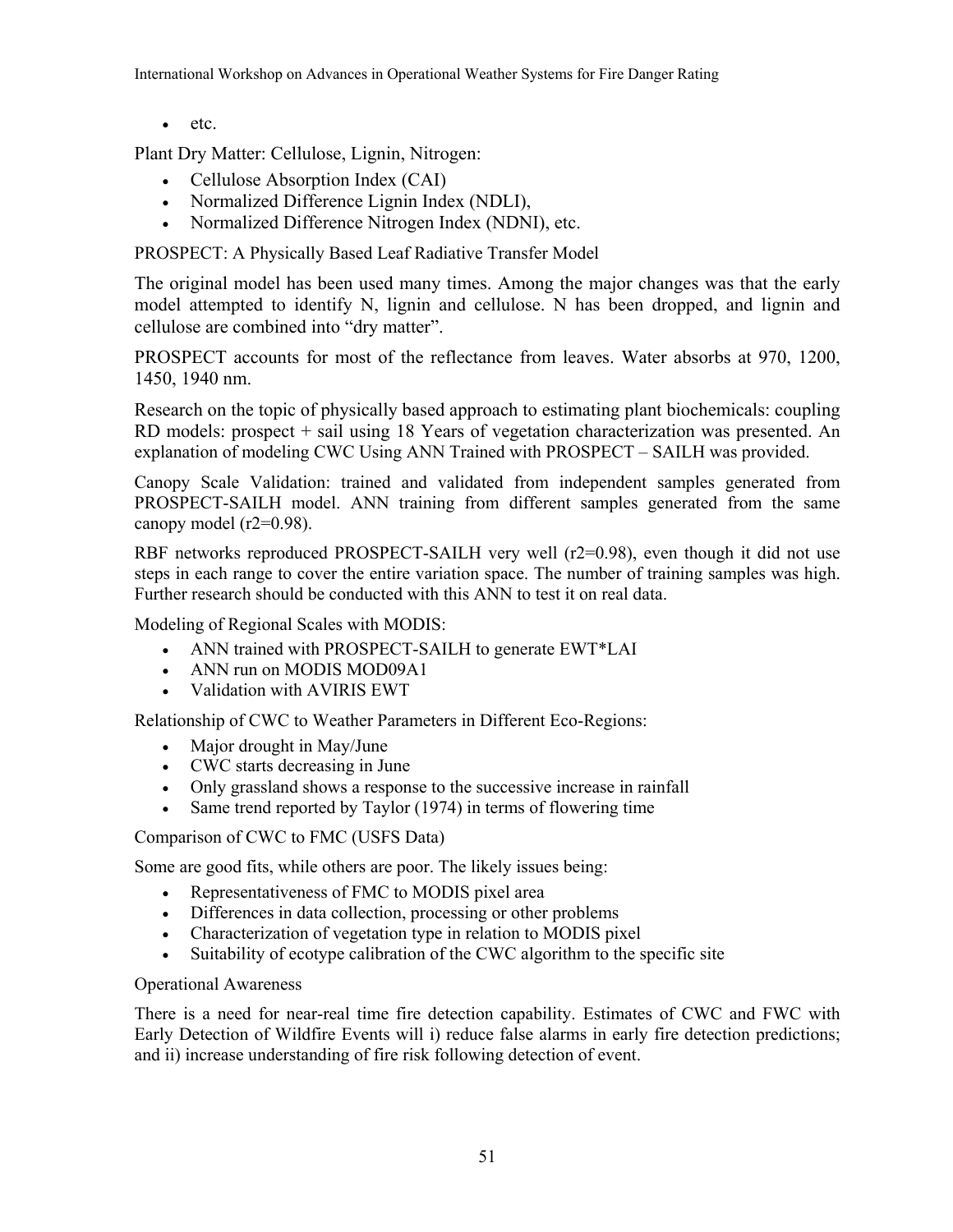#### **Relevance of Remote Sensing and Socio-Economic Data in Fire Danger Assessment**

Emilio Chuvieco of University of Alaca, Spain presented *What Else is Needed? Relevance of Remote Sensing and Socio-Economic Data in Fire Danger Assessment* (presentation 31), examining factors required for operational FDR, potential remote sensing and GIS, estimations of live fuel moisture codes, and human factors in assessment of fire danger.

Potentials of RS/GIS to define:

- Fuel:
	- o Type: optical sensors (2D), Radar, Lidar
	- o Slope: Lidar, Interferometric radar
- Human ignition factors
- Vulnerability:
	- o Socio-economic
	- o Ecological
- Validation:
	- o Hot-spots
	- o Burned area maps

#### Estimation of Live FMC

Both empirical fittings and simulation models are used in the estimation of live fuel moisture codes. Fuel properties inlcude:

- Biomass loads
- Live/dead material
- Vertical-horizon continuity

There are methods to map fuel types including:

- Reclassification of land cover/vegetation maps
- Ecological gradients
- Direct classification
	- o Regional Global scale (Landsat, AVHRR, MODIS)
	- o Local Radar Lidar

Variables for Vulnerability Assessment

Socio-economic values such as houses, power lines, industries, wood products, recreational sources, and carbon sinks must be considered as well as ecological values including degradation potentials, regeneration potentials, soil erosion, and natural protected areas in assessing vulnerability.

Uses of remote sensing, for detection of hot spots (active fires) via: MIR temperature and night lights and burned area, permit validation and calibration of Fire Danger Rating.

- Hot spots: Stronger contrast, high frequency is required
- Burned area: longer persistency of signal, full size of the fire
- One concern is the bias towards large fires

#### Conclusion

Remote Sensing and Geographic Information Systems techniques will help combine weather data with fuel characterizations (moisture, types) and human factors to validate and calibrate FDR.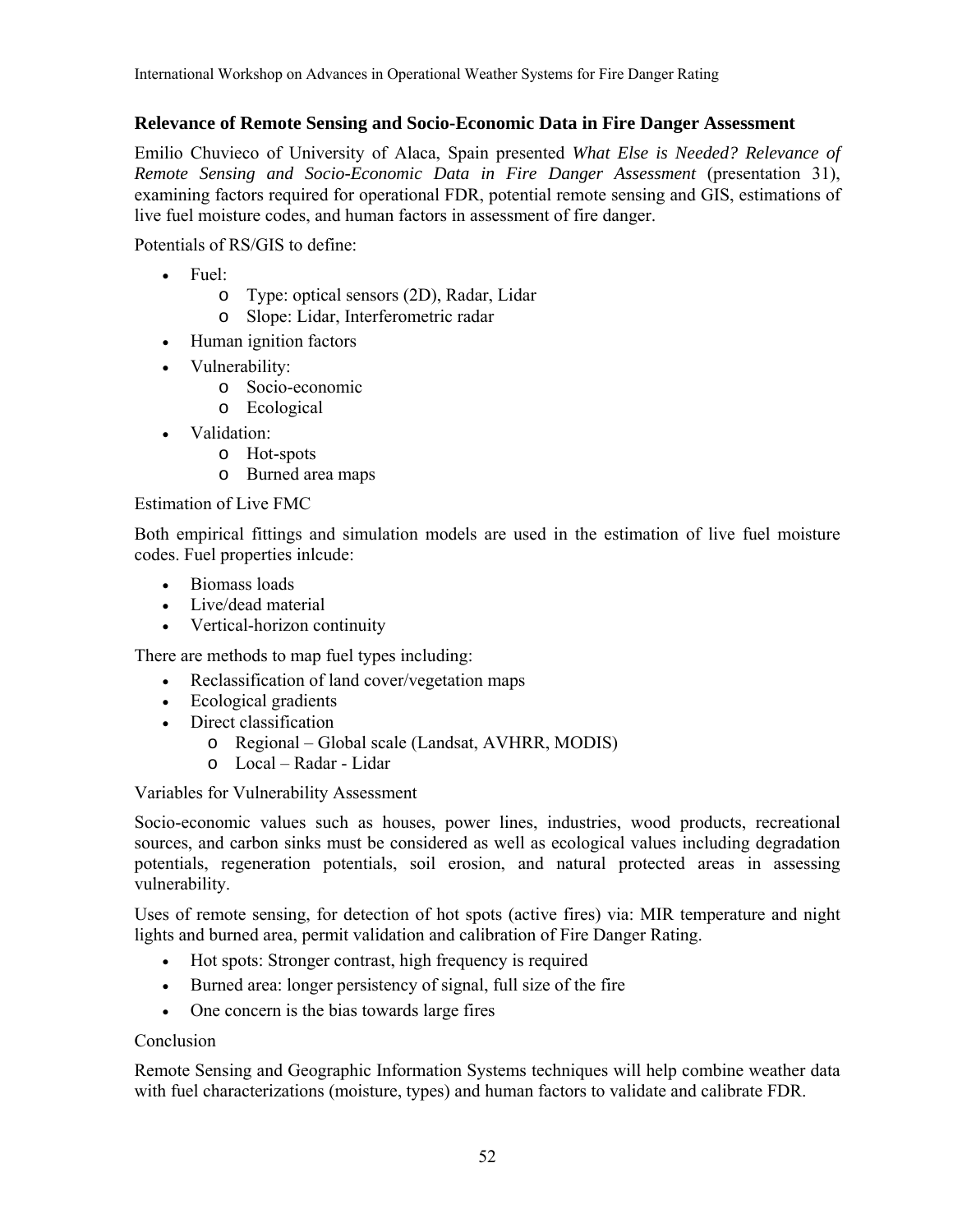# **Synthesis of Additional Indices of Fire Danger**

Discussions in the break out group *Additional Indices of Fire Danger* covered topics on digital evaluation models, fuel moisture content, fuel type maps, human factors, fire history (methods of integration, validation), and the question of what additional variables are more critical than others.

## Digital Elevation Models

Digital Elevation Models such as Globe USGS DEM (1 sq km) and SRTM are simple to access and readily available. SRTM would complement moisture content estimations and fire behaviour predictions.

## Live Fuel Moisture Content

MODIS CWC will be available soon. It measures EWT – ground validation data (FMC databases, National Fuel Moisture Database) – but not FMC (dry matter). This model is species and weather dependent. It requires common protocols, and an establishment of critical thresholds for grass curing and moisture of extinction.

## Fuel Type Maps

Fuel type maps are a critical factor for fire danger estimation (ignition and propagation), but are not readily available. They rely mostly on reclassifying land-cover or vegetation maps – and indirect estimation. Different levels of detail for fuel types, and periodic updating of burned area maps are needed. Other uses of fuel type maps are for fire behaviour modeling, and fire effects assessment.

#### Human Factors

Human factors explain the spatial variability of fire occurrences in most countries. They are related to ignition potential, and vulnerability (fire impacts, values at risk). Some factors such as distances to roads, power-lines, camp grounds, and land use interfaces can be modeled through GIS analysis. Temporal trends were also observed.

Fire History

Fire histories of hotspots are detected by MODIS, ATSR and AVHRR; burned scars by MODIS, SPOT-Vegetation and Landsat; and fire perimeters by fire ignition points.

#### Validation Methods

Validation methods need to use an independent sample. Satellite data for hotspots and burned area are one method of validation. Risk and actual occurrence need to be differentiated. A consideration to be taken regarding calibration purposes is how dangerous it is; for validation purposes, how accurate it is.

#### Recommendations

Specific actions to take are:

- Implement DEM into FDR
- Common database of FMC ground measurements / RS estimations
- Generation of fuel type maps and fuel models
- Characterization of human factors
- Integrate historical fire occurrence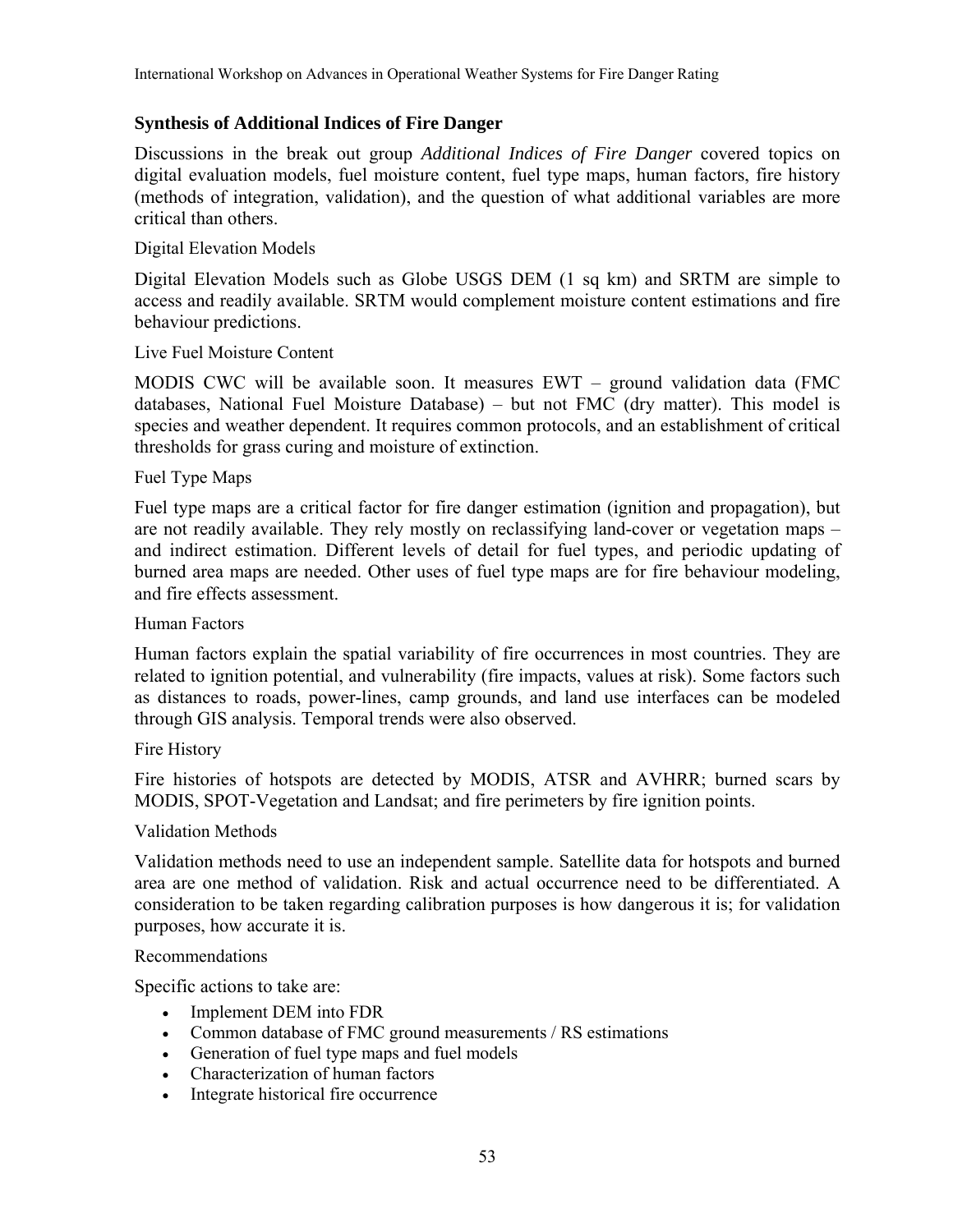• Common protocols for validation

# **4.6 Smoke Forecasting and Monitoring**

Discussions on smoke forecasting and monitoring were facilitated by Kerry Anderson and Orbita Roswintiarti. Topics of focus included modeling smoke emissions and dispersion.

# **Long-range Air Quality Modeling: The impact of Large Fires**

Bryce Nordgren of the USDA Forest Service presented *Long-range Air Quality Modeling: The impact of large fires* (presentation 42), giving an overview of near real time satellite observations of fire – algorithm, validation, emissions modeling, plume rise modeling, and dispersion with "online" photochemistry.

Fire Observation – Algorithm

MODerate resolution Imaging Spectroradiometer (MODIS) Direct Broadcast (DB) is used for fire detection and burned area measurement because:

- It is timely, spatially resolved measurements of burned areas to provide emission estimates for air quality forecasting and management activities;
- It produces temporal resolution for emissions inventories (Daily resolution is needed for emission inventories); and
- It is a consistent methodology across regions.

The Fire Sciences Laboratory has developed a MODIS-DB burned area algorithm to develop Wildland fire emission inventories for the western US, and provide 'rapid response' Wildland fire emissions for air quality forecasting and management activities. The MODIS-DB demonstrates a prototype smoke dispersion – air quality forecasting system (assimilation of MODIS derived emissions for predicting fire impacts on regional air quality).

Raw MODIS to burned area:

- Active fire detection
	- o Thermal anomalies 4μm, 10μm band difference
	- o 1-km resolution, day and night
- Burn scar detection
	- o Surface reflectance (1.24, 2.13μm bands)
	- o 7 tests on 0.86, 1.24, 1.64, 2.13μm bands to filter false alarms (sun glint, clouds, etc.)
	- o 500-m resolution, day only
- Burned area product
	- o Fire perimeters created from active fire and burn scar detection products
	- $\circ$  ~1-km resolution, up to 4 times daily per location

MODIS fire detection in the 2006 SIT reports for western states detected 96% of burned area from fires exceeded 400 hectares, and 78% of burned area from fires exceeding 4000 hectares (2003- 2007 NIFC-SIT).

#### Air Quality Modeling Components

Fire Information: Daily fire occurrence and burned area growth is recorded with  $1 \text{km}^2$  resolution, using MODIS. MODIS is deployed on polar orbiting Terra and Aqua satellites, making four observations per location (a day and night pass for each satellite). Terra and Aqua have been active since 2000 and 2002, respectively. The fire lab – DB receives up to 12 passes per day.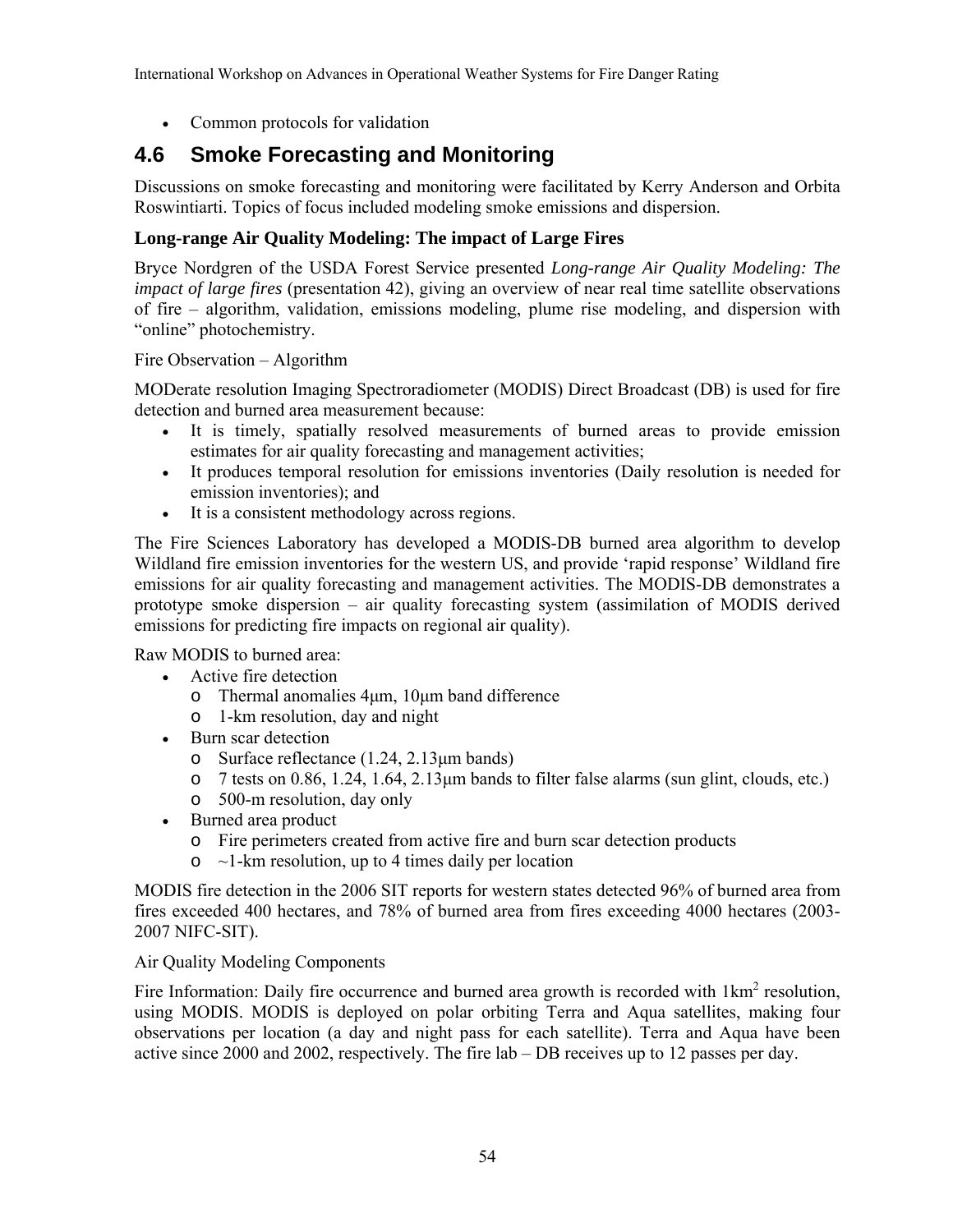Fuel Loading:

- Land Cover Map
	- o Fuel Characteristic Classification System (FCCS)
- Fuel Loading
	- o FCCS; or
	- o First Order Fire Effects Model (FOFEM) reference database
- At each  $1 km^2$  that burns

Hourly Burned Area and Fuel Consumption:

- NFDRS Equations detect fuel moisture
- BEHAVE model (fireLib) detects intensity, and fire rate of spread
- FOFEM determines fuel consumption and heat released by the fire phase
- Fire rate of spread provides weighting to derive hourly fire growth profile from satellite observed daily burned area
- At each  $1 km^2$  that burns

Hourly Emissions:

- Hourly Emissions
	- o Emission Factor Database
	- $\circ$  ~65 gas-phase species and organic, elemental-C, and total PM<sub>2.5</sub> & PM<sub>10</sub>

Transport/Chemistry:

- Transport/Chemistry
	- o Weather Research and Forecasting with online Chemistry (WRF-Chem)
		- 22 km horizontal grid over CONUS
		- 2 day forecast
		- Photochemical model tracks chemical evolution of aerosols during plume transport

# Challenges

Challenges to air quality modelling components are that a) non-standard perimeters are in place; b) validation datasets are limited to fire environment (fuels/weather/typography), fire behaviour , Rate of Spread (ROS) Fire Line Intensity (FLI), smouldering, plume height and heat release, and smoke observations (surface/airborne); and c) there is a lack of emissions factors, and fire effects fuel models outside of the United States and Canada.

# Recommendations

Suggested actions include: a) standardizing fire environment and fire behaviour reporting (mainly weather, fuels, and observations of perimeter); b) developing emissions factors for fuels in other regions; and c) assemble test cases or validation data sets.

# **Smoke Emissions Estimates from Forest Fire Behaviour**

Kerry Anderson of the Northern Forestry Center presented *Smoke Emissions Estimates from Forest Fire Behaviour* (presentation 43).

Fire characteristics and behaviour play an important role in smoke emissions. The amount of fuel consumed by the fire is directly related to the amount and types of smoke emissions from a fire while the intensity of a fire can determine the height of the smoke plume.

Fire management systems such as the Canadian Wildland Fire Information System (CWFIS) monitor the current fire situation on a daily basis. These systems can provide the necessary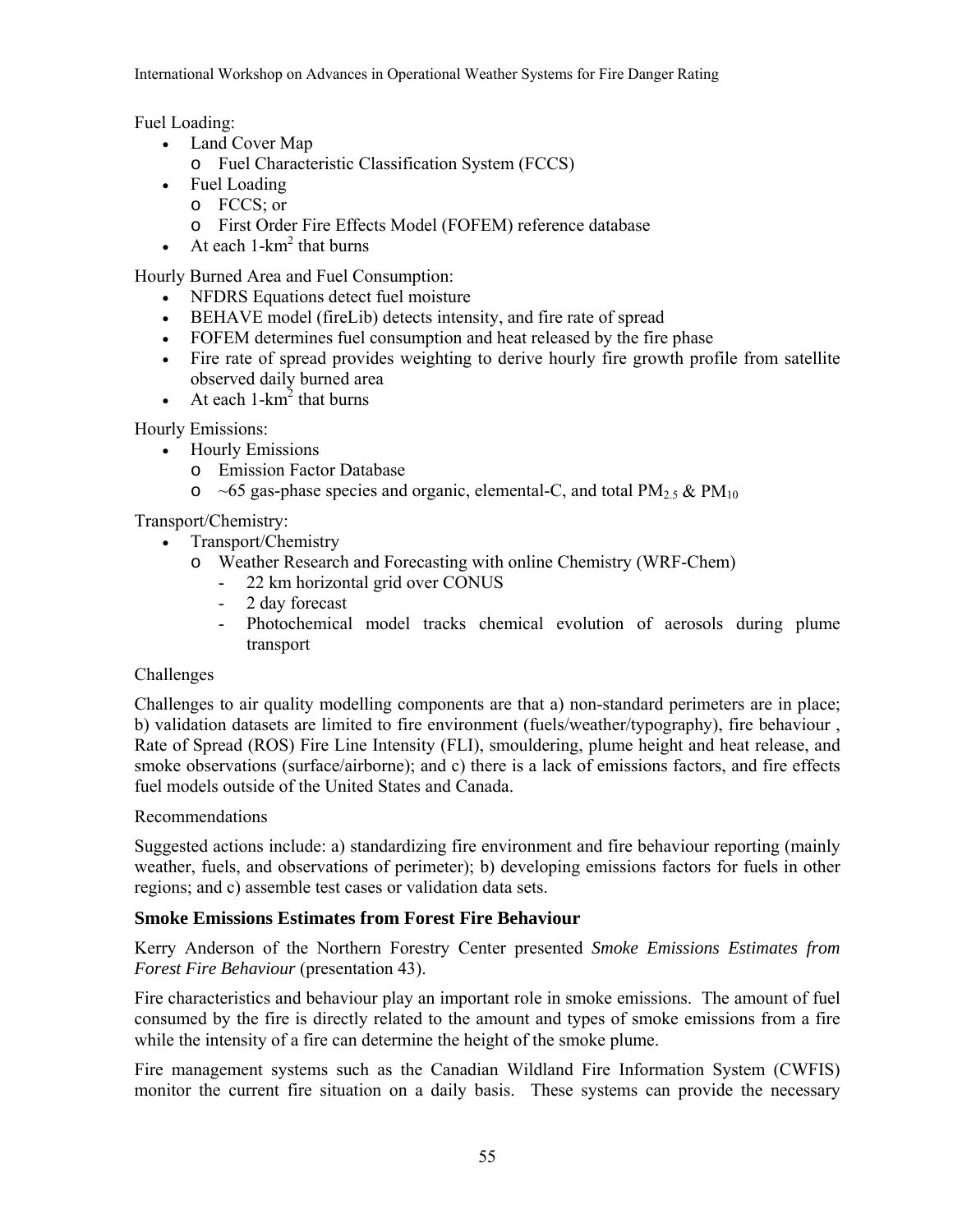information to calculate inputs for a smoke forecasting system. CWFIS calculates the fire weather and fire behaviour conditions across the country. Daily maps are displayed over the Internet.

Smoke and the resulting emissions from forest fires can be estimated from the fire characteristics and behaviour. The amount of fuel consumed by a fire can be used to estimate the amount of smoke emissions from the fire while the completeness of the combustion is related to the emission composition. Through timely monitoring and reporting of forest fires along with the characteristics of the fire behaviour, the amount of smoke generated can be estimated

Fire detection and monitoring is the first component needed for a smoke forecasting system. The CWFIS presents detected fires based on the MODIS and NOAA/AVHRR sensors. These sensors provide fire detections four times a day at 1km resolution. While fire detection is not complete, hotspots serve as a valuable and timely data source.

The CWFIS is currently producing Total Fuel Consumption (TFC) maps on a daily basis. Total Fuel Consumption (TFC) is a value predicted by the FBP. It predicts the total amount of fuel (surface and crown) that would be consumed by a fire  $[kg/m^2]$ . It depends on fuels and on current weather conditions. TFC can be related to smoke emissions.

Currently we see two approaches to estimating the smoke emissions from a forest fire, based on the total fuel consumption and hotspots.

- 1. Use the hotspots to sample the TFC grid and estimate an amount of fuel consumed,
- 2. Use the hotspots to build fire progression maps and from the daily perimeter, estimate the fuel consumed within the perimeter.

#### Emissions – Method 1

Daily hotspots can be dropped on the landscape to determine fuel type and fire behaviour conditions. Area coverage can be assumed for each hotspot based on the sensor resolution (1 km). Using the daily Total Fuel Consumption grid from the CWFIS, an estimate of the emissions for each hotspot can be derived.

The advantages of this method are that it is fast, easy to share with users, and to incorporated into software, and currently available. Disadvantages are that buffer zones overlap, and the method is dependent on the fuel grid.

Emissions – Method 2

A daily fire progress map can determined through cluster analysis. The daily fire progress map can determine the area burned each day. Total fuel consumption within the daily fire growth grids can be used to estimate the smoke emissions.

The advantages to this method are that it fills in fire progress, and provides better spatial resolutions. One disadvantage of this method is that it misses islands within past growth. This method also requires further development.

Regardless of the method, there are other, more general problems:

- 1. Both are dependent on hotspots, which have a threshold for detection (a function of size and intensity), errors in location and can be blocked by clouds or smoke plumes.
- 2. Both are dependent on the CFFDRS at a scale not normally managed within the CWFIS.
- 3. Fuel consumption does not provide specific rates of emissions (PM2.5, etc.).

Penetration height of smoke plumes is related to the buoyancy created from wildfires. If we know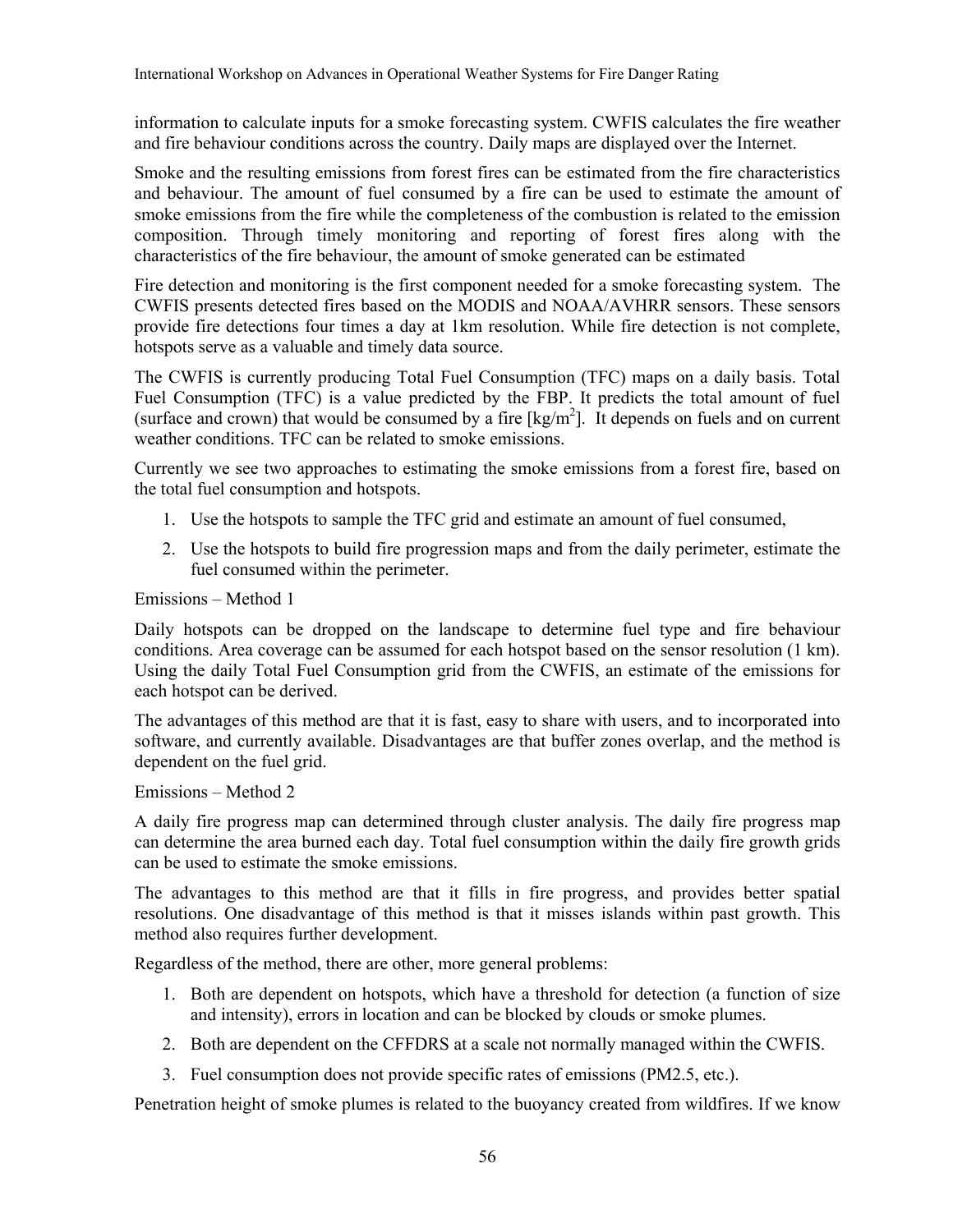the fire size and intensity, the buoyancy can be calculated and from this, the penetration height.

Using the simple relationship:

 $Q = H * w$ where  $H = 18000 \text{ kJ/kg}$  and

 $w =$  weight consumed  $\lceil \text{kg/m}^2 \rceil$ 

the amount of heat injected into the atmosphere can be calculated.

*NB: This assumes the entire area is burning.* 

When applied to the landscape, total fuel consumption is again used, this time to calculate the energy released. In theory, the heat input into the atmosphere will modify the environmental lapse rate to the dry adiabat and from this the penetration height can be determined. On the other hand, such an approach does not capture the actual atmospheric profiles and excludes:

• moisture

wind shears

• inversions

fire spread

• entrainment

A more rigorous approach would capture the environmental conditions as well as the changing fire characteristics.

## Summary

Many of the needed inputs required for smoke forecasting are available through current fire management systems:

- Hotspots provide timely fire detection and monitoring
- Total Fuel Consumption (TFC) provides the total mass of smoke released plus the heat used for buoyancy.

The CWFIS currently provides these necessary inputs and can be used to develop the prototype system for BC and Alberta. In turn, more rigorous systems can be used in its place.

# **Fire Danger Rating-related Haze Early Warning in Southeast Asia**

Orbita Roswintiarti, a member of the Indonesian National Institute of Aeronautics and Space (LAPAN), as well as the SE Asia Regional Research Information Netork (SEARRIN) provided a presentation on *Fire Danger Rating-related Haze Early Warning and Issues Regarding Haze Forecasting in Southeast Asia* (presentation 40), which outlined the Drought Code (DC) as a smoke/haze potential, development of the Fuel-Explicit Model and its outputs for the haze event of 1997/98, and issues regarding haze forecasting.

Trans-boundary haze associated with uncontrolled biomass burning is a critical problem in SE Asia. Severe wildfire and haze events usually occur during ENSO events (ie: 1997/98, 2002/03, 2004/05, 2006). Factors related to trans-boundary haze problems in Southeast Asia are emissions from peat burning and wind speed and direction.

An early warning system which includes FDR, weather, and haze forecasting is needed to assess the impacts of haze problems in advance of their occurrence.

Drought Code (DC) as Smoke/Haze Potential

The Drought Code measures moisture content in deep organic soil layers, such as peat. It is a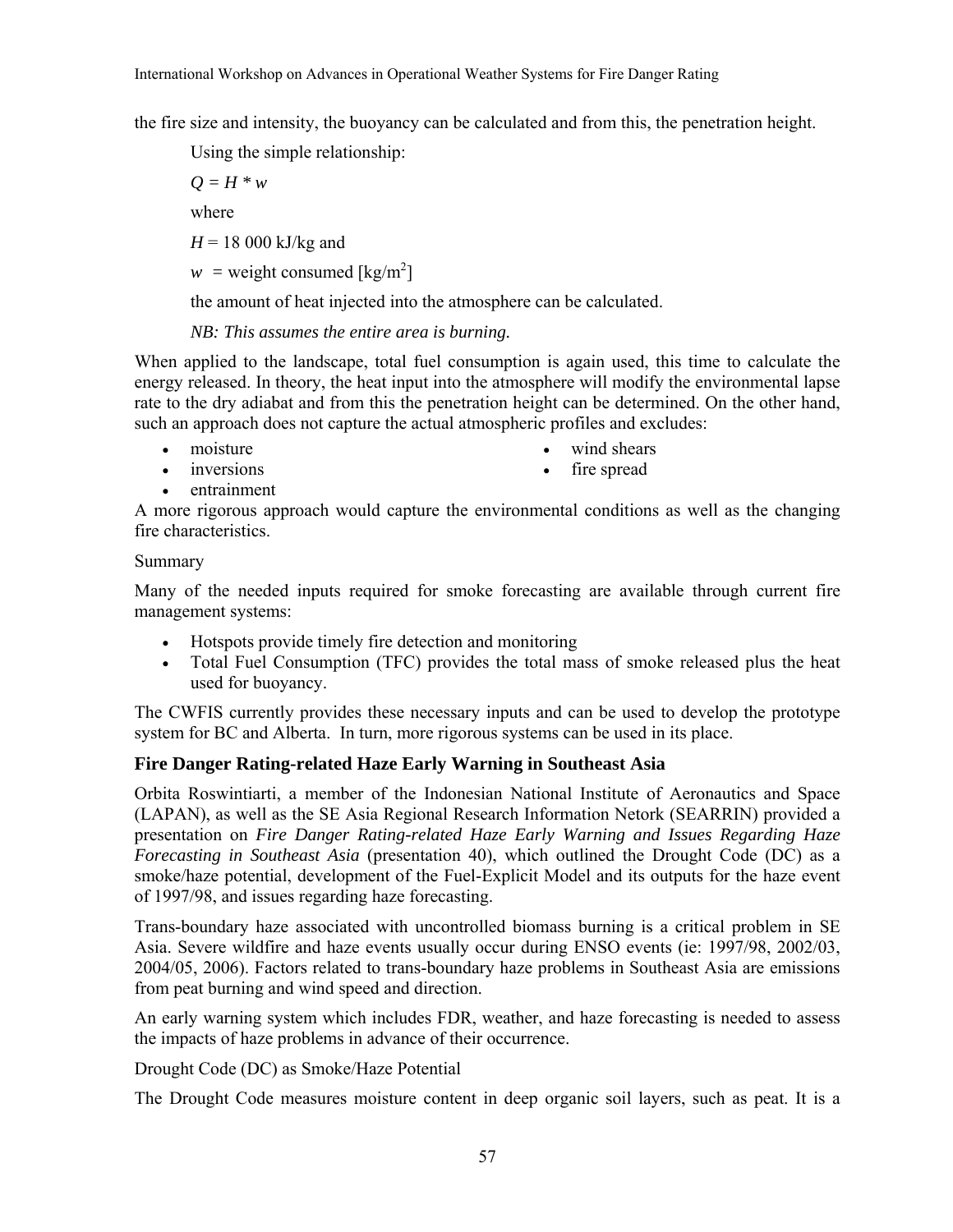good indicator of the potential for deep-smouldering fires. Haze potential was calibrated explicitly in Field et al. (2004).

The bootstrap analyses of DC and visibility from 8 stations between 1994-1998 yielded a DC threshold of 388.2 with a 95% confidence interval of (379.5, 397.5).

Using a DC threshold value of 388.2, the mobilization class levels were calculated on the basis of the number of dry days required to reach that threshold level. The result was that the High-Extreme boundary was defined by a DC of 346.9, the Moderate-High boundary by a DC of 264.4, and the Low-Moderate boundary by a DC of 140.7.

Input Data for a 1997/98 Haze Simulation:

- Location and dates of fires: ATSR fire hotspots
- Surface and Sub-surface fuel map: The Global Land Cover Facility (GLCF) and The Oak Ridge National Laboratory (ORNL) global datasets
- TPM emissions: see figure 1, below
- The dispersion and transport model: The Hybrid-Single Particle Lagrangian Integrated Trajectory (HYSPLIT)
- Atmospheric conditions: NCEP/NCAR Reanalysis data (2.5˚ x 2.5˚)

Table 1 - Summary of Emission Rates for Surface and Sub-Surface fuels:

| <b>Fuel Type</b>           | <b>Fuel Load</b><br>(t ha-1) | <b>Combustion</b><br><b>Factor</b> | <b>TPM</b><br>emission<br>factor (kg t-1) | <b>TPM</b> emissions<br>per unit area<br>(kg ha-1)6 |
|----------------------------|------------------------------|------------------------------------|-------------------------------------------|-----------------------------------------------------|
| Grassland <sup>1</sup>     | 4.37                         |                                    | 8.3                                       | $36.2$ kg/ha                                        |
| Shrubland <sup>2</sup>     | 7.5                          | 0.84                               |                                           | $52.5$ kg/ha                                        |
| Open Forest <sup>3</sup>   | 6.5                          | 0.43                               | 8.5                                       | $23.7$ kg/ha                                        |
| Closed Forest <sup>4</sup> | 10                           | 0.53                               |                                           | 44.7 kg/ha                                          |
| Peat <sup>5</sup>          | 22.5                         | 0.5                                | 35                                        | 393.8 kg/ha/cm                                      |

#### Meteorological Input Data for HYSPLIT Model

The NCEP/NCAR Reanalysis data (2.5˚ x 2.5˚):

- 17 pressure levels in vertical (1000, 925, 850, 700, 600, 500, 400, 300, 250, 200, 150, 100, 70, 50, 30, 20, and 10 hPa)
- The surface-level variables: pressure at surface, temperature at 2m AGL, U-component of wind at 10 m AGL, V-component of wind at 10 m AGL, and total precipitation (6-hr accumulation)
- The upper-level variables: geopotential height, temperature, U-component of wind with respect to grid, V-component of wind with respect to grid, pressure vertical velocity, and relative humidity

Issues regarding Haze Forecasting

Main obstacles in conducting the near-real time haze forecasting are:

- Near-real time meteorological input data for the transport model (Reanalysis data, products from NWM such as MM5, etc)
- The infrastructure and fees of high-speed internet connection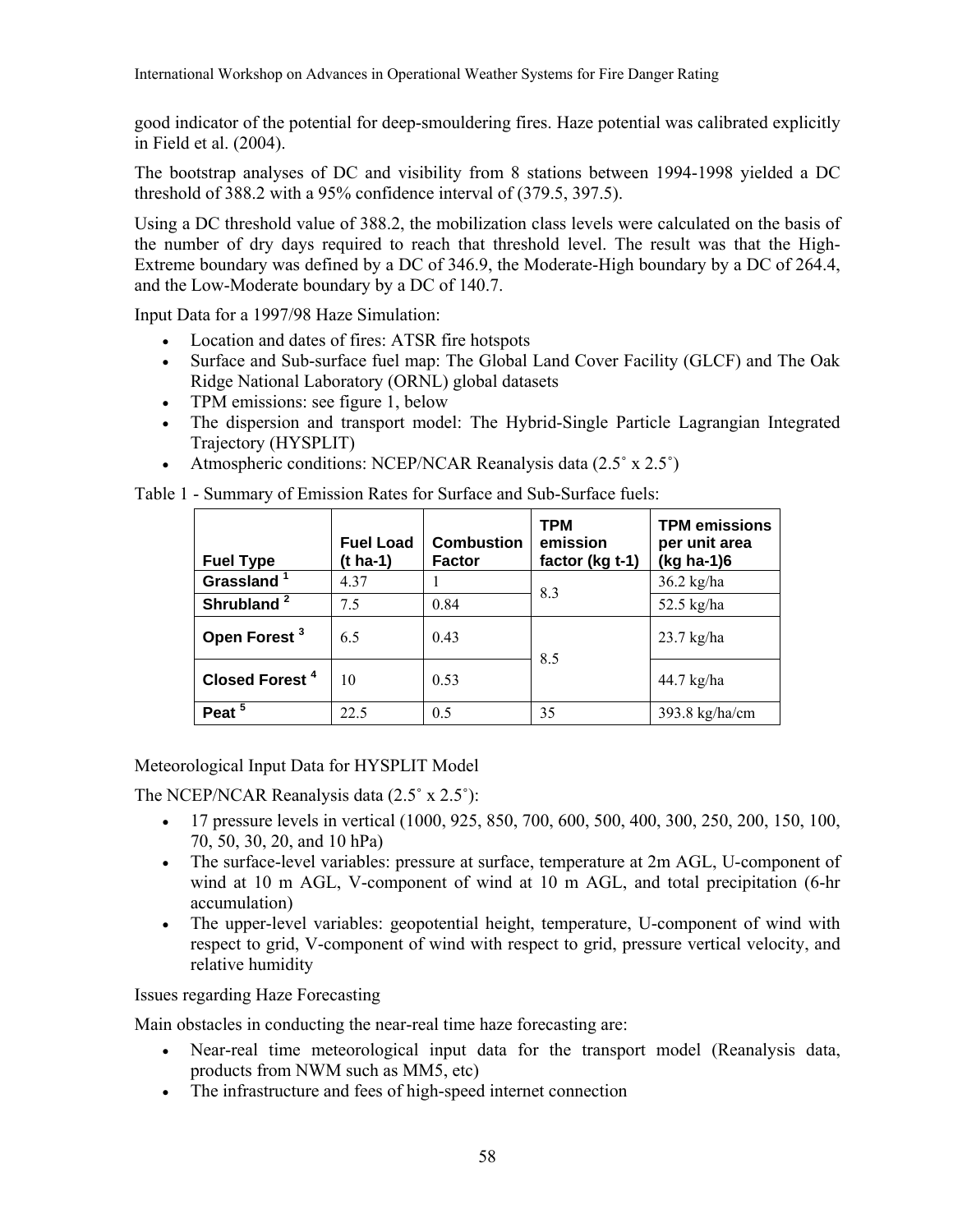The framework for a proposed "FireWatch Indonesia" network connection (Indonesia-Australia, 2008-2009) was presented.

Minimum Requirements of the Meteorological Data for HYSPLIT Model

Surface Parameters:

- Pressure at surface [hPa]
- Temperature at  $2m [K]$
- U-component of wind at  $10 \text{ m [m/s]}$
- V-component of wind at  $10 \text{ m [m/s]}$

Upper-Level Parameters:

- U-component of wind (respect to grid)  $[m/s]$
- V-component of wind (respect to grid)  $[m/s]$
- Temperature [K]
- Relative humidity  $[%]$

Time interval: every 1-hr, or 3-hr, or 6-hr

## **Conclusions**

The Drought Code (DC) is a good indicator for smoke potential/early warning.

The Fuel-Explicit Model has shown a remarkably good correspondence between the modeled TPM emissions and observed TOMS signal, particularly with respect to the onset of the peak haze episode of 1997. The Fuel-Explicit Model has worked effectively in simulating the long-range haze transport from biomass burning emissions in the region, particularly in terms of temporal variations. The differences in the spatial variations may be attributed to:

- the simplification of haze deposition and transformation mechanisms; and
- the relatively coarse horizontal and vertical resolutions adopted for the simulations.

The main problems of conducting the Haze Forecasting in Indonesia are unavailability of the near-real time/forecasting meteorological parameters and access to high-speed internet connections.

# **Toward a Wildfire Smoke Forecasting System in Canada: The Bluesky Pilot Project**

Steve Sakiyama of the British Columbia Ministry of Environment presented *Toward a Wildfire Smoke Forecasting System in Canada: The Bluesky Western Canada (BC/Alberta) Pilot Project* (presentation 41).

There is a need for smoke forecasts where hourly plume trajectory and concentrations of PM2.5 are displayed in a user-friendly format. Users of this project are members of the medical community, tourism sector, fire managers, transportation operators, the public, weather forecasters, regulatory agencies, park managers, and others. Many groups of decision and policy makers, as well as researchers would find the information useful. In Canada, tools and data are available. What we seek is the co-ordination required to develop an operational system.

The initial steps towards building a Wildfire Smoke Forecasting System in Canada composed of two options. They are 1) a system made in Canada; and 2) build on an existing system, such as the US Forest Service's BlueSkyRAINS system.

Option two was chosen as a pilot project, as this existing system can accept Canadian components to be substituted in.

Bluesky is a product, of the US Forest Service, which consists of data and models of fuel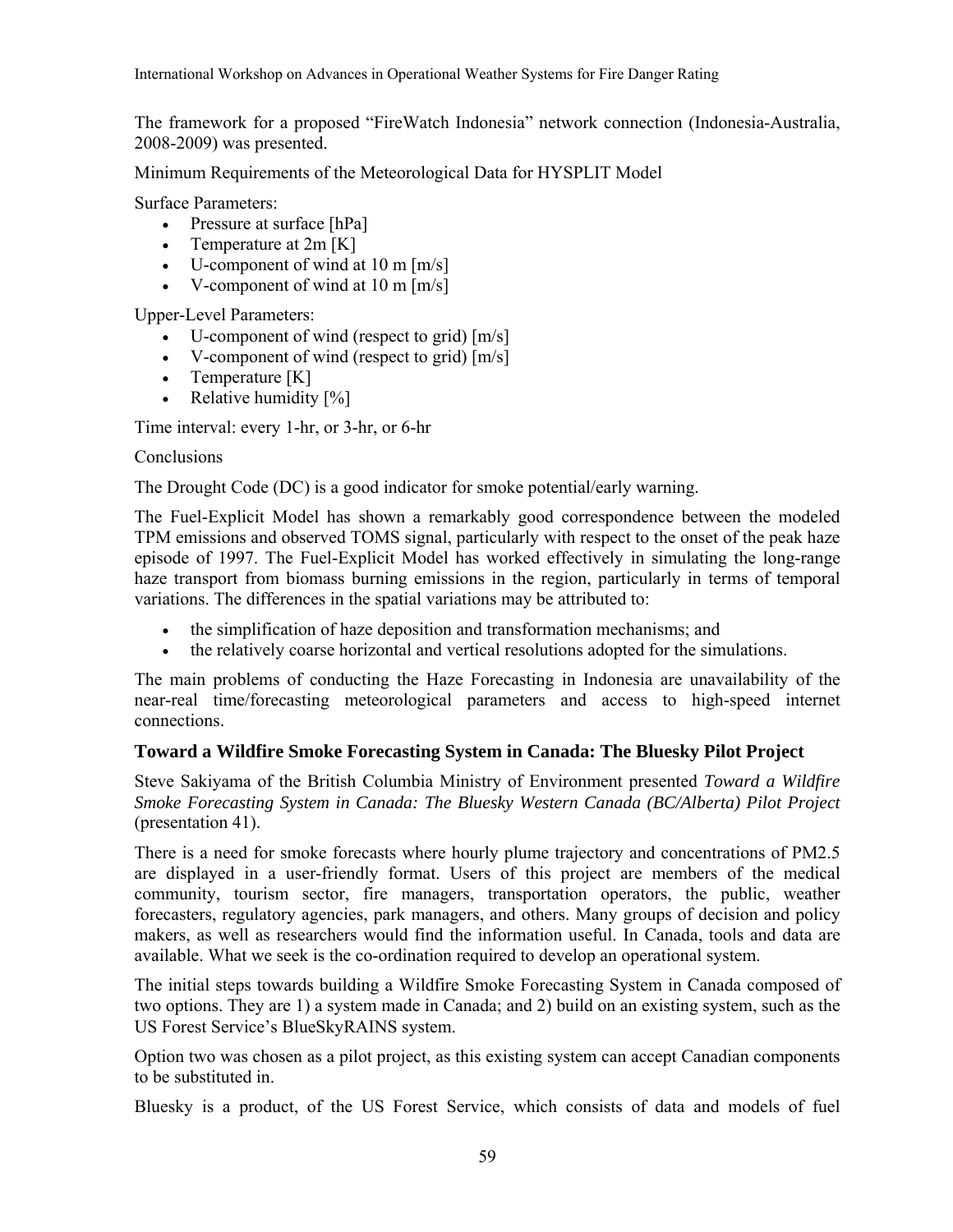consumption, emissions, fire, weather, and smoke dispersion all linked into a single system. Hourly forecasts up to two days are generated for ground-level concentrations of PM2.5 from wildfires, prescribed burns, and agricultural fire. Domains have been added to the Pacific North West domain (Idaho, Montana, Washington, Oregon, and Northern California).

RAINS, which stands for Rapid Access Information System, is a GIS-based display via web where users can overlay layers (topography, census data, sensitive areas, etc.), zoom and plan, and query for additional data.

Pilot Project: The Process

The Steering Group is composed of a partnership of British Columbia and Alberta provincial agencies, University of British Columbia, US Forest Service, Environment Canada, and Natural Resources Canada.

Original Concept:



# Meteorological Fields

Hourly, meteorological forecast at sufficient spatial resolution are needed to resolve complex terrain. This information is provided by the University of British Columbia (UBC) - 4 km grid resolution MM5 meteorological forecast model for all of British Columbia and Alberta. Since Jan 2008, hourly meteorological field forecasts have been produced.

The current Bluesky spatial domain has been extended to cover both British Columbia and Alberta and includes geophysical (GIS) layers. A separate western Canada site is established on the USFS server. The RAINS (display) portion for the Western Canada domain is ready to be populated from Bluesky system.

Location and fuel consumption for every wildfire is provided.

Current Efforts for BC:

- FireM3 (Canadian Forest Service system: satellite based hotspot detection), combined with National Forest Inventory data for fuel consumption estimates
- data links and transformations to Blueksky system requirements currently underway

Running BlueSky Locally - A Computer with BlueSky from the US Forest Service:

- MM5 (meteorological model) output too much output for timely transfer to Seattle USFS server
- Computer from USFS with Bluesky set up at UBC to solve data transfer problem and process meteorological and emissions data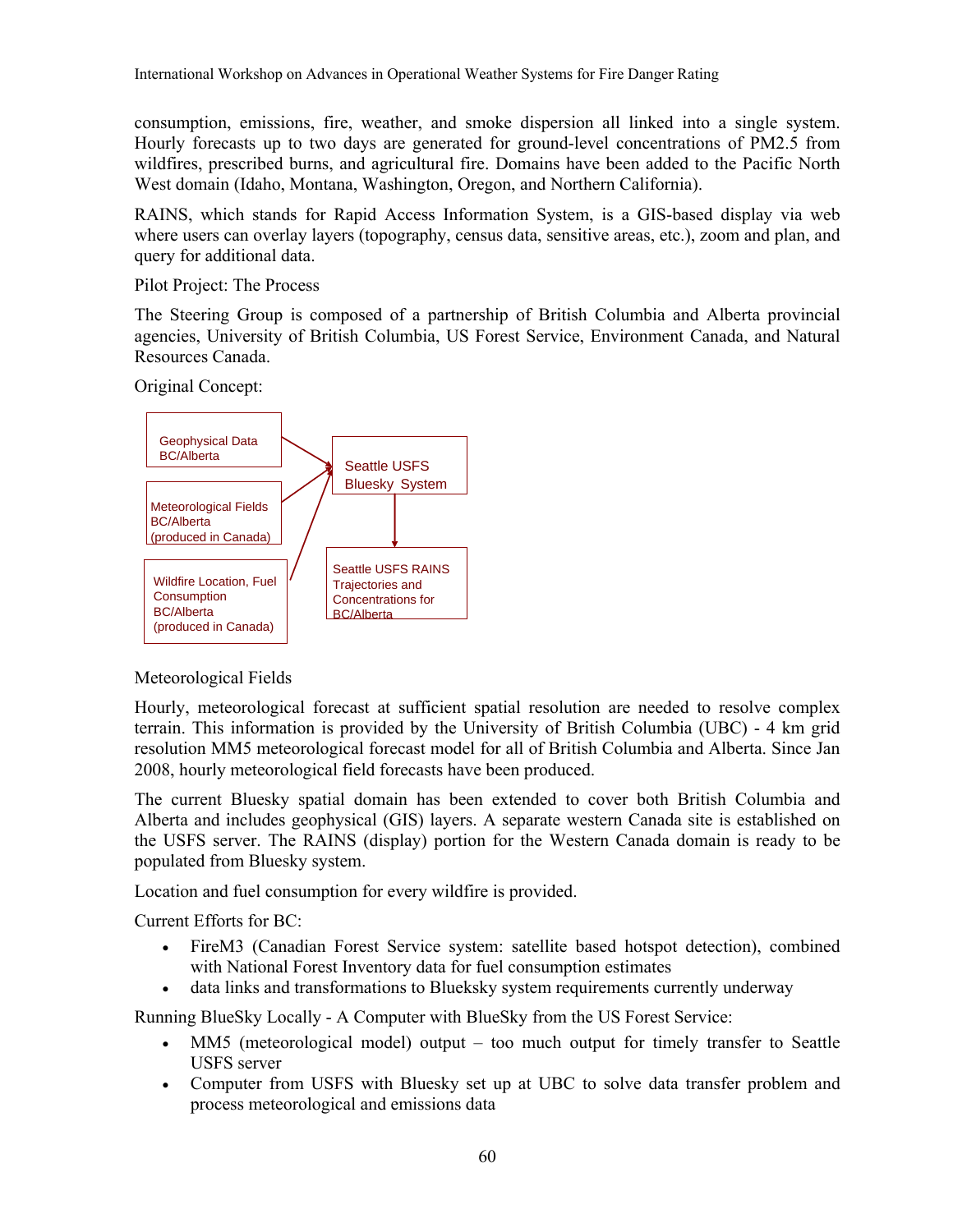- USFS computer with Bluesky now installed at UBC
- Further support from USFS before system operational

Western Canada BlueSky Pilot: Revised Approach:



Summary

- Vision: A National Smoke Forecasting System
- Multi-agency workgroup established to provide direction to the Pilot project
- Multi-agency support is essential to achieve the National vision.
- Western Canada Pilot project based on BlueskyRAINS platform
	- º geophysical, meteorological and display components now operational
	- º emissions module development underway
	- Bluesky machine at UBC awaits further support from US Forest Service
- Operational System: Goal of Fall of 2008

# **Synthesis of Smoke Forecasting and Monitoring Approaches**

In order to better understand the vertical distribution of smoke plumes, models for smoke plumes are needed. There is a need for plume models for smoke, specifically from fires. MISR datasets are used for validation at the moment. Although CALIPSO data has a smaller swath, it may be an alternative. ARCTAS can also be used to compare and validate findings. However, plume rise information is not sufficient on its own; someone on the ground to analyze the fire behaviour and other data is necessary.

Ideally, the model we seek will not only validate fires, but capture them in 3D, as the geometry of a fire front is also important in evaluating the effects of the fire.

Known inputs are required to generate an expected output.

A large dataset can hamper efficiency, in that sorting through it all is time consuming, and storage of it can be costly.

Recommendations to maximize efficiency included assembling a necessary data set for validation, and collecting good and accurate observations. The question remains regarding who is to be in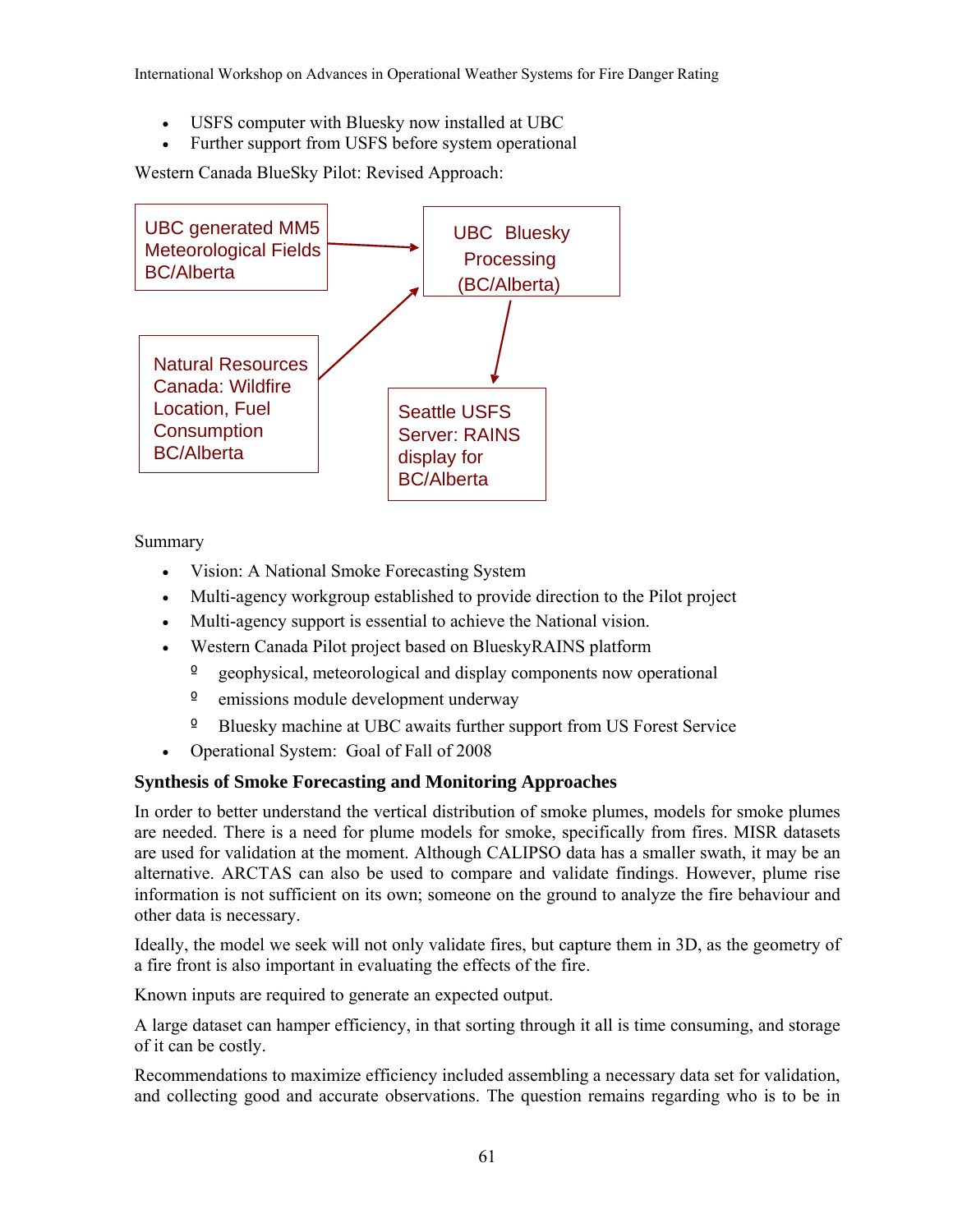charge of these responsibilities. Those who are on the ground at the scene of the fire may have the most accurate observations, however they are often prioritizing controlling and managing the fire.

There should be a parallel evolution between models and theory.

The Smoke and Emissions Inter-Comparison Project (SEMIP Project) is a model intercomparison project for any model and catalogue that exists. Contact Neil Wheeler for more information.

# Applications

Users of models, products, and associated programs: pilots, those in the aviation industry, heath industry (smoke models), EPA, Environment Canada, the general public, organizers of public events (ie: Olympics), policy makers (ie: for generating regulations, determining the carbon budget, public transportation (highways), etc)

There are a broad range of agencies, organization, and policy makers who would utilize the information. However, their needs, demands, and expectations may exceed what can be provided. Limiting the range of objectives, and the types of products generated may keep the product and/or program focused to a specific objective. Fire management, decision making (planning and reactionary purposes), land management (operational, planning), and health and safety (air quality determination) were suggested areas of application with high priority.

It is also important to remember that all models have limitations.

Other Considerations:

- Does it make more sense to have a specific output? Or rather, a wider, all-encompassing project? Collegial competition is a reality.
- The creators of the product/program need to have some say as to how the product/program is used. If those for whom the product/program has been created do not make use of the product/program, it may be a waste, as it may not suit the needs of those who other wise find it "interesting", but unable to utilize the information/models.
- Datasets are scattered; Bandwidth scarcity is a problem
- Getting an operational model that can be used in the field. What are options for people in the operational part of the field?

#### Validation

We must be more accurate in calculating the area burned, and validation of the calculations must be validated, as this will in turn affect other calculations, ie: emissions calculations. One recommendation to this issue is integration of agricultural burning into the BlueSky project – this is currently in progress. Prioritizing the task, product, and issues will focus and direct the action. In determining the priorities, choices must be made as to who gets to use it, who benefits most, and who the stake holders are. Areas where validation is needed in calculations and the models themselves include: area burned and plume heights. It is also important to keep in mind that all models have limitations.

#### Availability of Information

The issue of whether there are emission factors not being published was also raised. Holding literature reviews, or list service can get people together and start compiling this. Gathering the fire community together, seeing what is already out there and what is not, is an initial step. Key attendees include experimenters, those with access to and/or research local emission rates, ratios,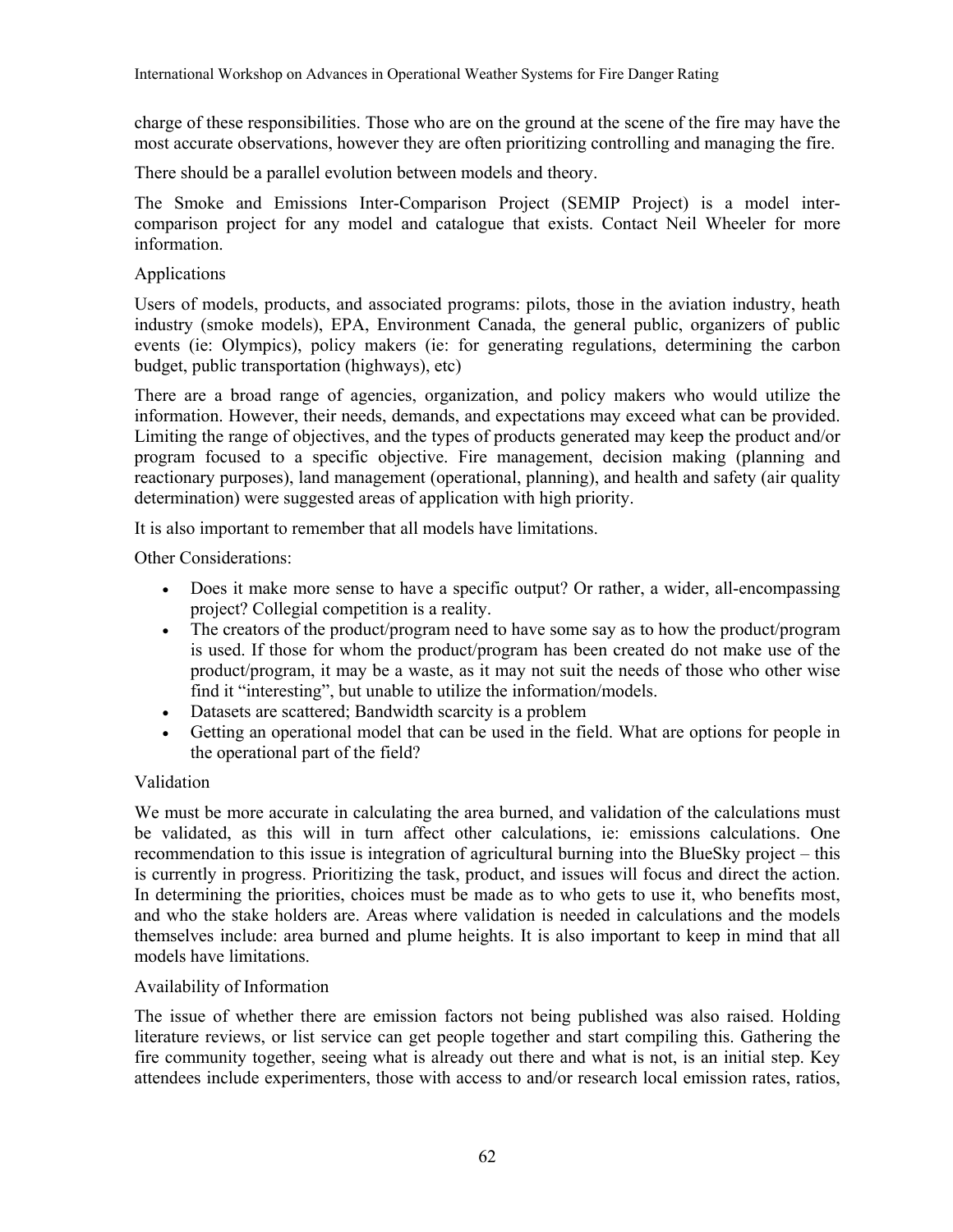factors (ratio of ratios per combustion – depends on combustion types, fuel types etc.) and fire ecologists.

#### Smouldering

The current state of smouldering, and how smouldering combustion is reported were of interest to the break out group. Additional research and clarification of how emission rates and emission factors differ were suggested actions towards this issue.

#### Technology Infrastructures

Challenges to technology infrastructures are the expected lifetimes of satellites, replacement plans, remote sensing longevity, and data storage. Are we moving backwards in terms of revolution? Ivan Csiszar was not present in this particular break out group, but was suggested as someone who may help address these issues and/or clarify questions. Pooling capital can generate the funds necessary to replace the equipment. Pooling data may reduce the replication of the same data.

# **5. Status of Operational Guidelines for Weather-based FDR**

# **5.1 WMO Operational Guidelines**

*WMO Operational Guidelines* (presentation 45) was presented by M.V.K Sivakumar, outlining general information on the World Meteorological Organization (WMO), the Commission for Agricultural Meteorology (CAgM) – Forestry Issues, CAgM activities related to forestry: reports and operational guidelines, and other activities in the WMO relevant to forestry issues.

## **World Meteorological Organization**

The World Meteorological Organization (WMO) was established 23 March, 1950, successor to the International Meteorological Organization (IMO, created in 1873). The WMO is a specialized agency of the United Nations for meteorology (weather and climate), operational hydrology and related geophysical sciences. It is the UN system's authoritative voice on the state and behaviour of the Earth's atmosphere, its interaction with the oceans, the climate it produces and the resulting WMO's vision is to provide world leadership in expertise and international cooperation in weather, climate, hydrology and water resources, and related environmental issues, thereby contributing to the safety and well being of people throughout the world and to the economic benefit of all nations.

#### **Commission for Agricultural Meteorology of WMO**

The Commission for Agricultural Meteorology (CAgM) of WMO is responsible for matters relating to:

- Applications of meteorology to agricultural cropping systems, forestry, and agricultural land use and livestock management, taking into account meteorological and agricultural developments both in the scientific and practical fields; and
- Methods, procedures and techniques for the provision of meteorological services to agriculture including farmers and forestry and rangeland operators.

# **CAgM Activities Related to Forestry, Including Fire Danger Rating**

- Symposium on Forest Meteorology (1978)
- Special Environmental Report 11 Systems for evaluating and predicting the effects of weather and climate on wildland fires (1978)
- CAgM Report 10 Wildland fires particularly in the tropical regions (1982)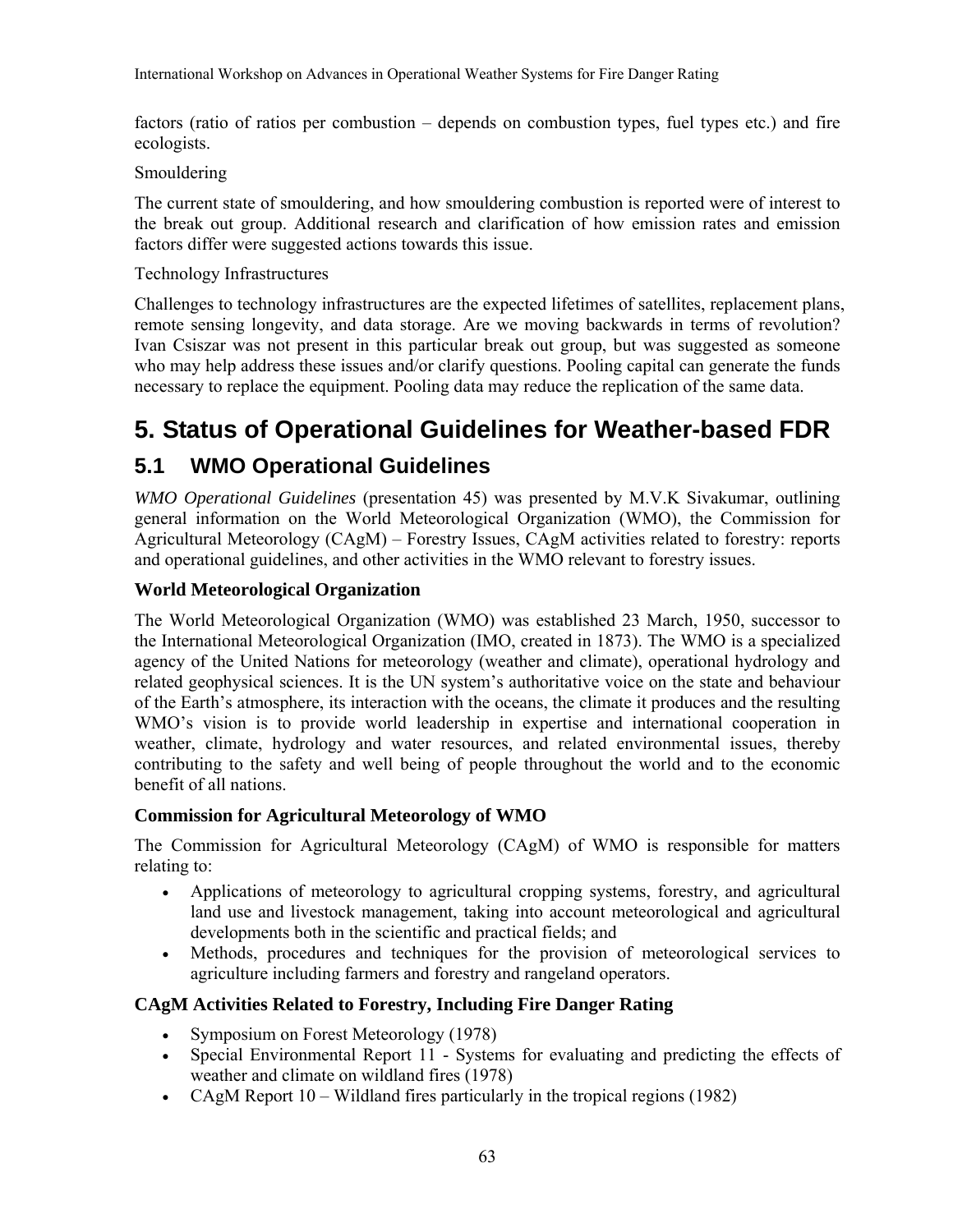- Special Environmental Report 11 (Revised) with additional material on the use of remote sensing techniques in forest-fire management (1994)
- Chapter 8, Guide for Agricultural Meteorological Practices (GAMP) (2008)

Symposium on Forest Meteorology (1978)

A Symposium for Forest Meteorology sponsored by WMO and hosted by the Canadian Forestry Service and the Atmospheric and Environment Service of the Department of Fisheries and Environment, was held at the University of Ottawa, 21-25 August, 1979.

Dr W.E. Reifsnyder of Yale University, USA was symposium director. Local coordinators included: J.B. Harrington, Canadian Forestry Service; W. Baier, President of CAgM and Agriculture Canada; and M.K.Thomas, Atmospheric Environment Service . M.J. Connaughton was WMO Coordinator.

Proceedings from this symposium were published as WMO No. 527 on behalf of WMO by the Canadian Forestry Service. Of the 130 participants from 14 countries that attended, 75 participants were from Canada. Keen interest of the forestry professionals in the subject was evidenced by the attendance of about 40 representatives from forestry.

The programme of the Symposium has been divided into eight sessions, composed of seven technical sessions and a poster session. Technical session 4 dealt with meteorology and climatology in relation to the management of forest fires.

Conclusions of the Symposium on Forest Meteorology (1978)

The symposium had been most useful in providing a forum for discussion of meteorological aspects of forestry. Symposia of this kind are needed at fairly frequent intervals, perhaps every 2- 3 years with venues at different parts of the world.

While various meteorological aspects of forestry in temperate zones had been comprehensively dealt with, forest meteorology in the tropics had not received the same attention.

The subject of forest meteorology merited inclusion in the programme of national and international institutions. There is an urgent need for closer liaison between meteorologists and forest scientists at the national level.

Recommendations of the Symposium on Forest Meteorology

- National forestry services should take steps, in consultation with national meteorological services, to standardize instruments and methods of observation at forestry weather stations to bring them into conformity with the weather observing networks of meteorological services.
- National meteorological services should become more involved in forest meteorology.
- In view of the fact that special methodologies were now available for the examination of tree-rings as climatic indicators, the use of such methodologies should be studied by a working group of CAgM.
- In view of extensive deforestation in some tropical areas and of the possible change in global CO2 patterns, CAgM should consider ways and means of studying this question.
- In planning future meetings or studies on forest meteorology, emphasis should be placed on problems related to tropical forestry.

Special Environmental Report 11 (1978)

The recommendations of the UN Conference of the Human Environment in Stockholm in 1972, led to a report on *Research Needs in Forest Meteorology*.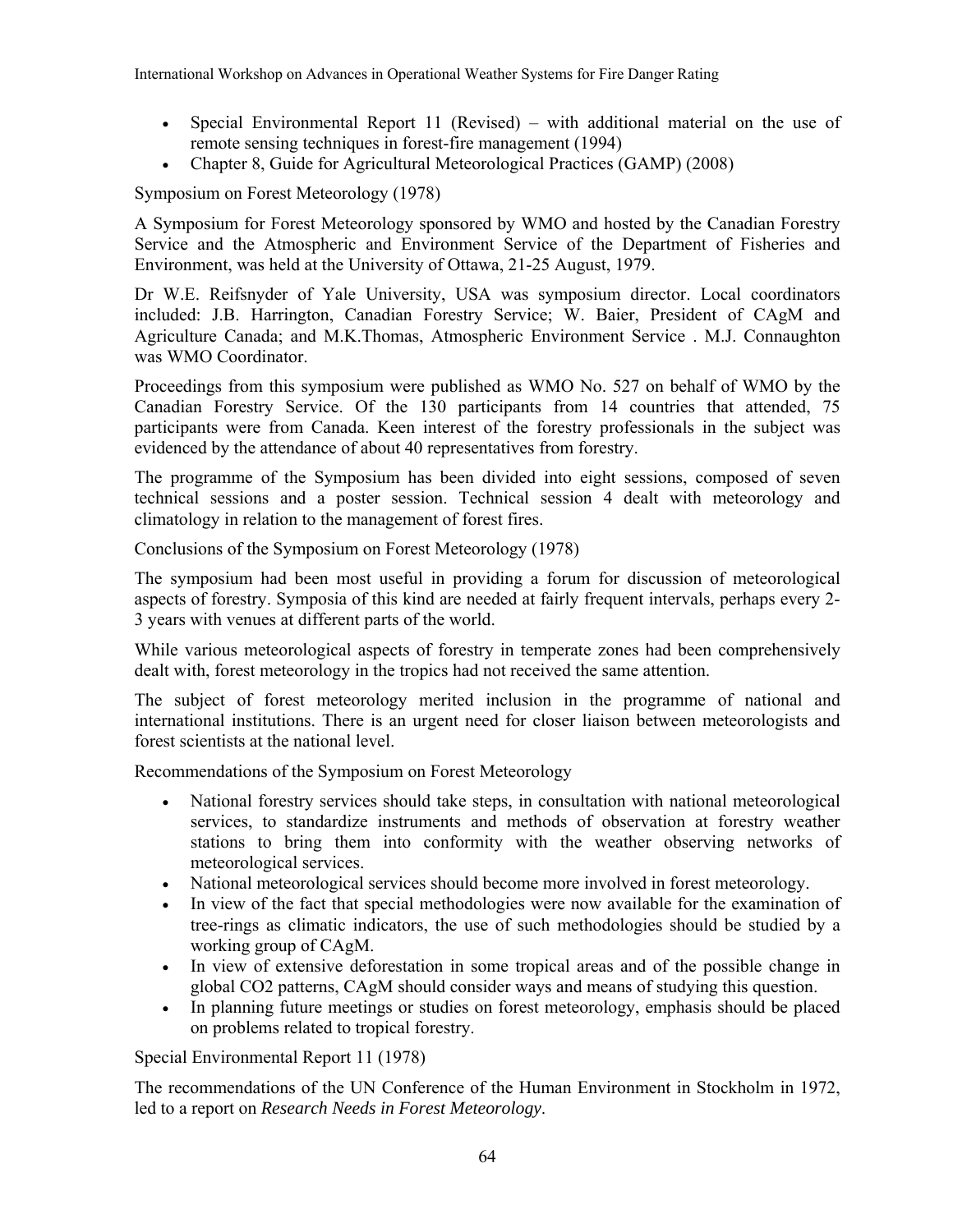At its sixth session in 1974, the WMO/FAO/UNESCO Interagency Group on Agricultural Biometeorology reviewed this report and proposed a project on forest fires and their relationship with the human environment. Subsequently a sub-project on Atmospheric Aspects of Forest Fires was submitted by FAO and WMO to UNEP. As part of that sub-project, Prof. Reifsnyder of Yale University prepared a report dealing with systems for evaluating and predicting the effects of weather and climate on wildland fires which was later published as WMO Special Environmental Report 11.

WMO Special Environmental Report 11 contains a discussion on the general principles of forest fire forecasting and presents proposals for the development of a universal fire-danger rating system. A hierarchy of fire-danger-rating system was presented which includes ignition, occurrence, spread, energy release, burning, fire load and seasonal severity. The hierarchy of fireweather forecasting services includes fire weather warnings, fire danger forecasts and on-site forecast services. Proposals for the development of universal systems of rating fire danger and forecasting fire weather were presented. Developments of fire climatology, ignition index, rate-ofspread index, and a fire-weather forecasting system were discussed. Comparison of several fire danger rating systems and forest fire weather forecasting systems was presented in Annex of the report.

CAgM Report 10 – Wildland fires particularly in the tropical regions (1982)

A.B. Oguntala (Nigeria) was appointed as Rapporteur on Wildland Fires particularly in the tropical regions by the seventh session of CAgM. The report highlighted that fire-danger rating system has hardly been developed in Africa, Latin America, Asia and the Mediterranean regions. The study highlights the necessity and feasibility of developing forest fire weather forecasting and the development of a fire-danger rating system for tropical regions.

Questionnaires were sent out to 98 Member countries and 31 responses were received. In Africa, 15 countries responded to the questionnaire. Maximum economic losses were reported from Senegal (\$ 60 millions). In Central America, Columbia reported the largest area under wildland fires. Argentina reported economic losses of \$ 62 millions. Literature survey, consultations and discussions also contributed to the report.

Most wildland fires occurred in the dry season and are usually associated with droughts. All savannas burn repeatedly at intervals varying from a few months to several years, and the great majority of them burn at least once every year or two. The main period of burning is during the last half of the dry season or during short rainless intervals.

The key operative factor in the savannah climate is the constantly high temperature throughout the year, with alternations of a very rainy season and a prolonged, almost completely rainless dry season. Examples of fire weather in Africa, Asia, and Latin America were given.

Most tropical countries have inadequate personnel and equipment to monitor fire climates. Consequently over 80% of the countries do not have meteorological observations recorded in areas where wildland fires occur. Most of the countries also reported that their meteorological services do not prepare forecasts of fire-weather elements or provide fire-weather services.

Reasons for this include scant networks; communication problems; lack of experience and basic studies; lack of infrastructure etc. In most countries there is little or no economic analysis of the losses due to fires which could serve as the basis for deciding on making studies and providing forecast services.

The real problem is not lack of meteorological stations, but lack of knowledge of the applications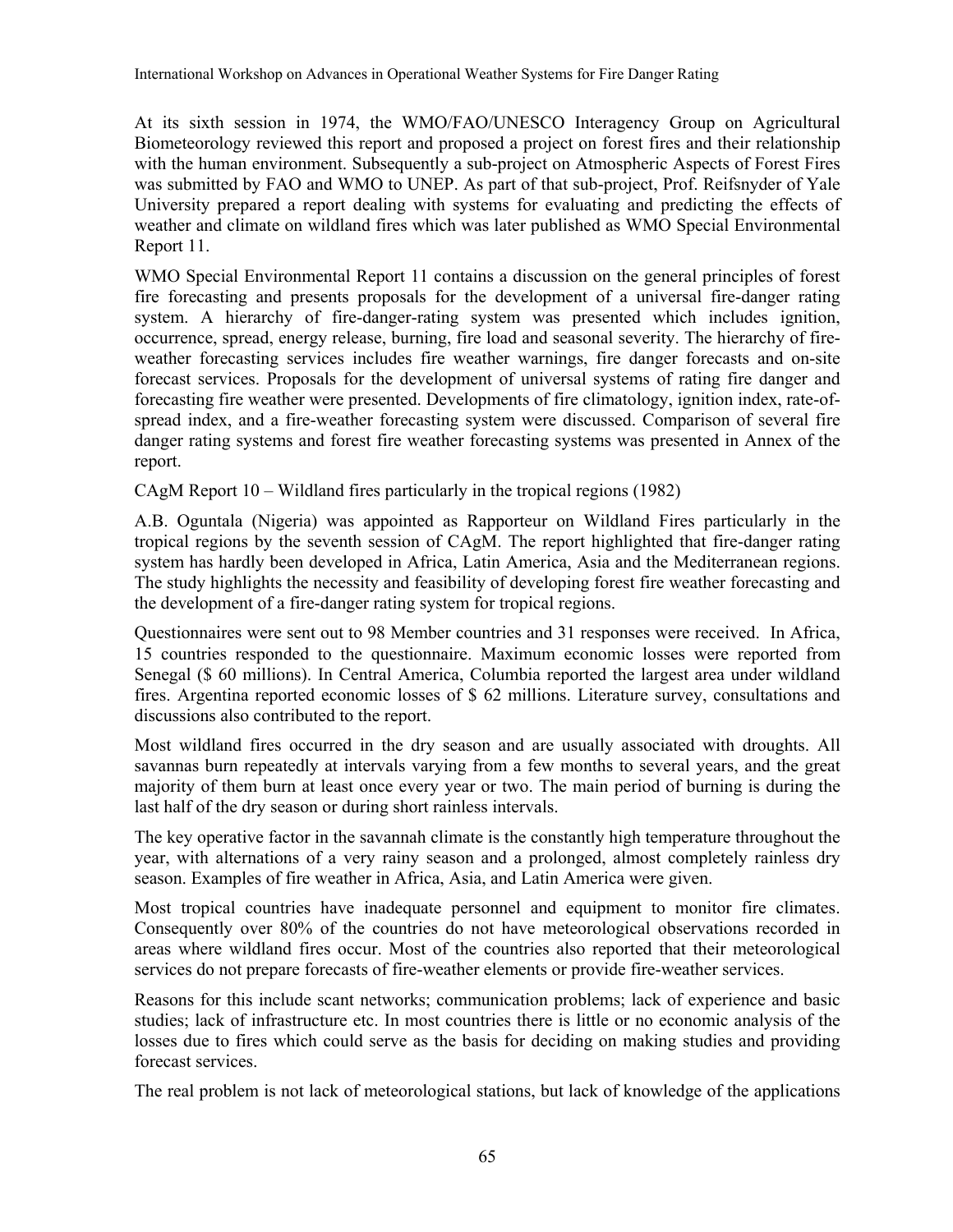of meteorological data to predict wildland fires in the tropical regions.

There is a great potential for the development of forest fire-weather forecasting and fire danger rating systems in the tropics. For this, it is important to address the following issues:

- Level of awareness
- Improvement of meteorological and forecasting services
- Training and technical assistance
- Inter-departmental cooperation
- **Communication**
- Research and development

Special Environmental Report 11 - (Revised 1994)

As a result of the recommendations at the eighth session of CAgM, Prof. Reifsnyder and Dr B. Alders of the USA were requested to revise and update the report. The revised version includes new information on remote sensing techniques in the management and control of wildland fires. A new section on fire-weather observations was added with guidelines on general rules concerning the representativeness of an area for fire-weather stations. Equipment and accuracy standards for different weather elements such as temperature, relative humidity, wind direction and wind speed, daily precipitation, daily evaporation, and fuel moisture content from sticks were also given. An application of lightning locators for forest fire detection was described. Remote sensing systems including airborne systems, high spatial resolution satellite systems, and TIROS-AVHRR sensor system and their selected applications in fire management were described. A section on remote sensing in the GIS environment was also presented. Annex I of the report presents recommendations relating to fire danger rating systems for the following regions: Mediterranean Region, Central America, and Africa.

Chapter 8 – Guide for Agricultural Meteorological Practices (GAMP)

Chapter 8 of GAMP is entitled "Applications of Meteorology to Forestry and Non-Forest Trees." It is in essence a 107 page report compiled by J. Paulo De Melo-Abreu et al. The chapter has been internally reviewed and edited by J. Paulo De Melo-Abreu and externally reviewed by Al Riebau.

Contents of Chapter 8 – GAMP:

- Climate and weather analysis for forestry and non-forest tree operations
	- o Tree response to meteorological elements
	- o Pest and diseases in relation to weather
	- o Weather hazards to forest and non-forest trees\*
	- o Tree nursery location and operation
	- o Applications of meteorology and climatology to forestry and non-forest operations
	- o Prescribed burning\*
	- o Implications of climate change to forestry production
- Meteorological observations for forestry applications
	- o Measurements of wind and precipitation\*
	- o Specialised observations for orchard pest and disease management
	- o Specialized fire weather observations\*
- Computer simulation models applied to forestry and non-forest trees
	- o Growth and production models
	- o Management models
		- fire ecology and fuel management\*
	- o Fire weather applications and models\*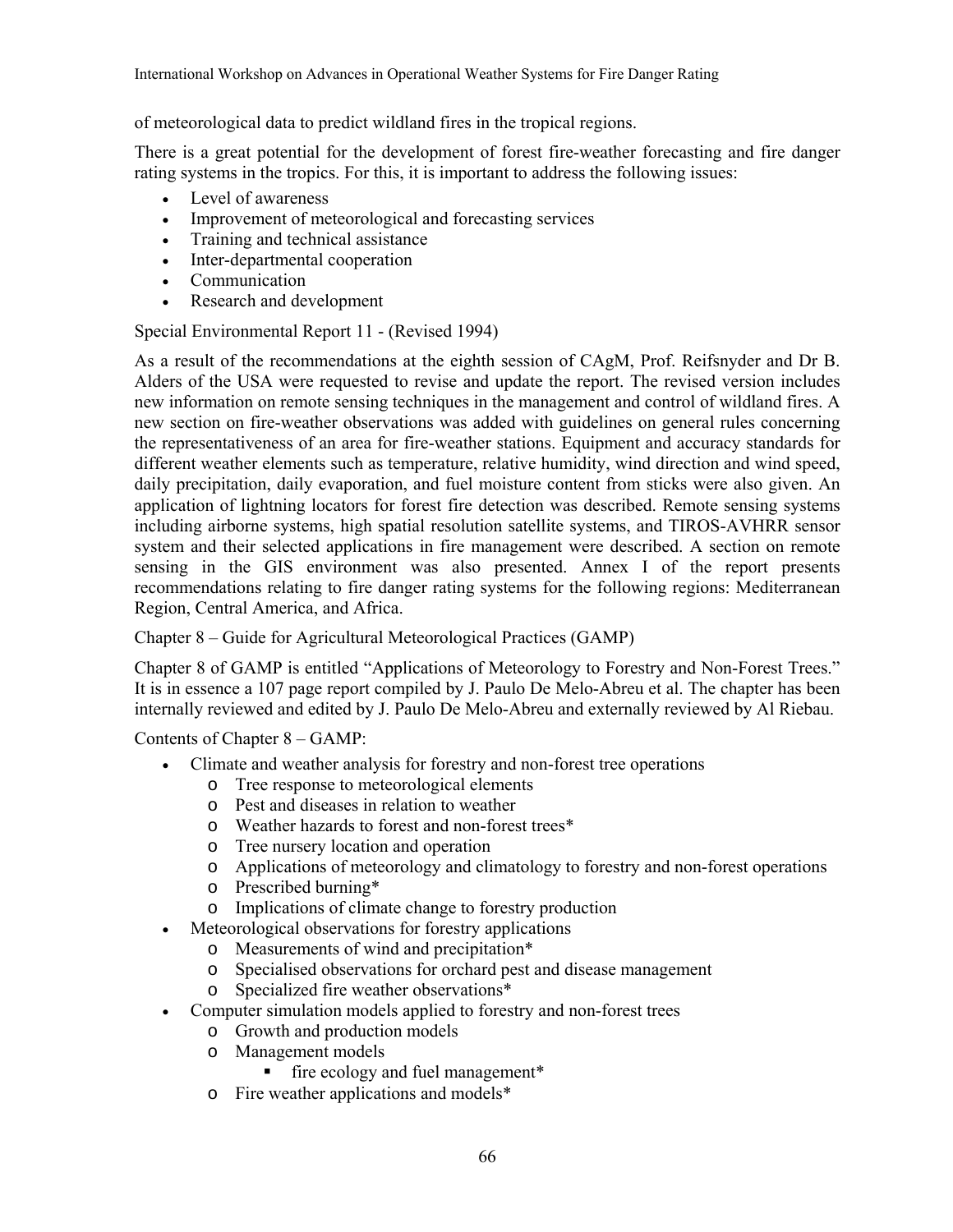- Fuel-state assessment for forest, bush and grass fires\*
	- o weather-related elements
	- o Grassland fuel state assessment
	- o Forest fuel-state assessment
	- o Treatment of fuel state after precipitation
	- o Discussion of climate-based indices
	- o Phenomena associated with fires
- Appendix A presents a case study on climate and rubber growth under natural and agricultural ecosystems in Brazilian Amazon Basin

#### **Other activities in WMO relevant to Forestry Issues**

- Global Atmospheric Watch (GAW)
- Disaster Risk Reduction Programme (DRR)
- World Weather Research Programme
- Publications relevant to forest fire issues

Global Atmospheric Watch (GAW) Monitoring Themes:

GAW Station Information System (GAWSIS) provides comprehensive information on all GAW stations. Information from the database, search/updates, and inventory/audits may be found ( http://gaw.empa.ch/gawsis/).

Disaster Risk Reduction Programme

The Disaster Risk Reduction Programme provides early warning and prevention for 90% of the natural disasters of meteorological or hydrological origin.

World Weather Research Programme (WWRP)

A WWRP Wildfire Weather Workshop took place in Melbourne Oct 2003, covering topics on:

- Short range forecasting
- Smoke transport
- Fire behaviour
- Seasonal range forecasts/climate
- Decision support systems
- Economic analysis of fire weather services
- Scientific visitors programme

WWRP Science Steering Committee at Boulder Oct 2004 discussed the potential for a WWRP Forecast Demonstration Project, with possible themes on:

- comparison and assessment of fire weather indices
- assessment of smoke dispersion/air quality forecast parameters
- on urban/regional scales
- Ad Hoc WG on Fire Weather

#### Role of WMO

The role of the WMO is to assist in enhancing regional capabilities in providing meteorological support in the form of improved ENSO/ Climate variability/predictions. Daily smoke trajectories and dispersion forecasts are generated, improving remote sensing capabilities for characterizing fire activity, and tracking the movement of smoke and haze. The WMO also assists in strengthening regional monitoring efforts, and improves management of smoke and haze (transboundary) pollution events through efforts directed at enhanced information exchange and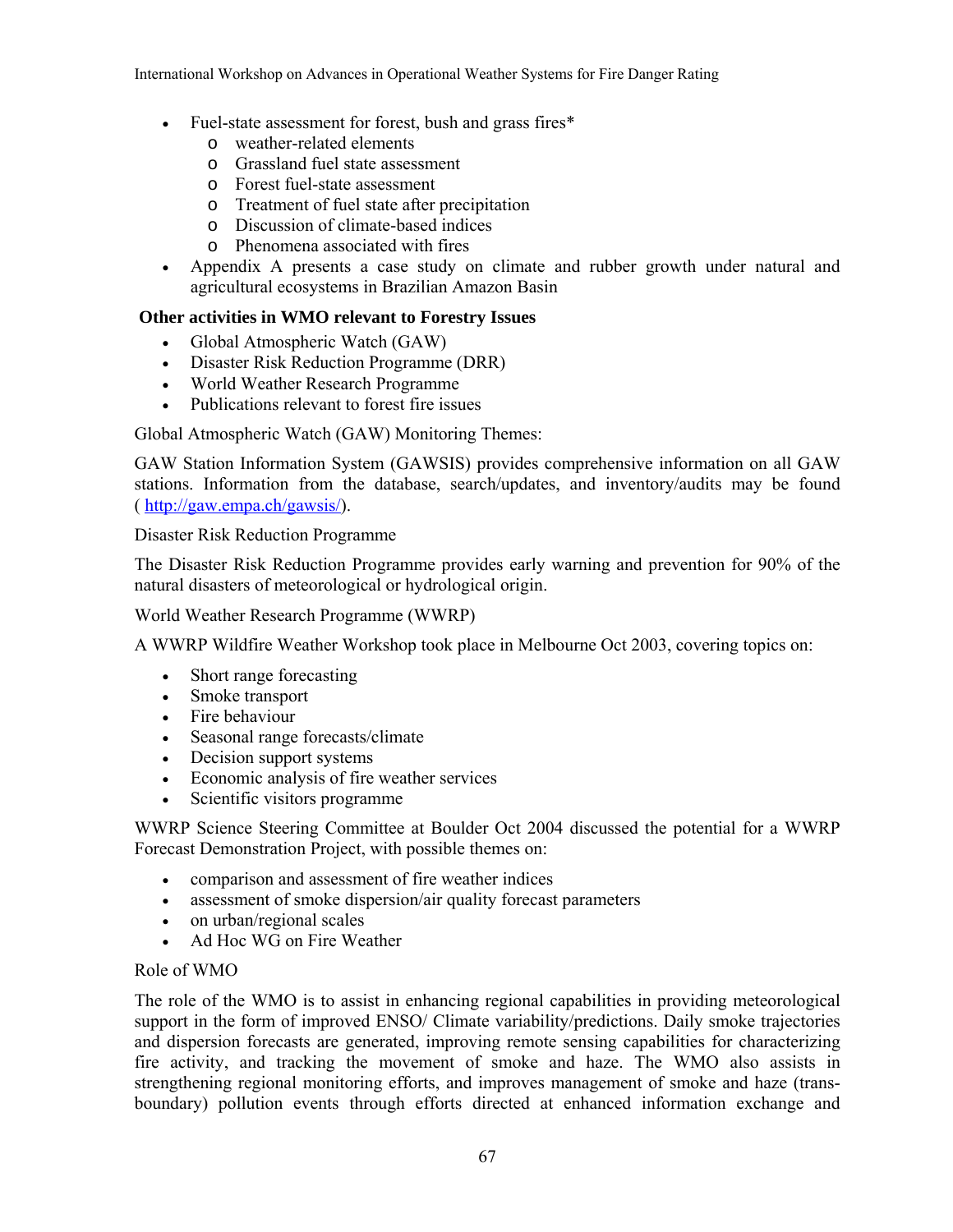International Workshop on Advances in Operational Weather Systems for Fire Danger Rating

coordination.

Publications relevant to forest fire issues

WMO Workshop on Regional Transboundary Smoke and Haze in Southeast Asia (Singapore, 2-5 June 1998), Vol. 1-2, GAW Report No 131, WMO TD - No. 948. The workshop came up with recommendations on: i) modelling; ii) remote sensing; iii) measurements and monitoring; and iv) information exchange. These recommendations were incorporated into the following publication:

Health Guidelines for Vegetation Fire Events, Guideline Document, Editors Dietrich Schwela, Johann G. Goldammer, Lidia Morawska, Orman Simpson; joint publication of UNEP, WHO, WMO and IEE (Institute for Environmental Epidemiology, Singapore); WHO 1999, ISBN 981-04-1460-9

There are also "Teacher's guide" and "Background Papers" Volumes for the Health Guidelines.

## **5.2 Agrometeorology and Sustainable Agricultural Development**

Antonio Mestre led the presentation *Expert Team 1.3 of the CAgM on Agrometeorological Aspects of Sustainable Agricultural Development* (presentation 46).

### **CAgM Open Programme Area Groups (OPAGs)**

At the 14th session of the Commission of Agricultural Meteorology in India in 2006, the Commission continued to use an Open Programme Area Group (OPAG) concept.

OPAG 1: Agrometeorological Services for Agricultural Production

- 1.1 –ICT for Agrometeorological Services (ICAS)
- 1.2 –ET on the Content and Use of Agrometeorological Products by Farmers and Extension Services (ETCUAP)
- 1.3 -ET on Agrometeorological Aspects of Sustainable Agricultural Development (ETASAD)

Terms of Reference for ETASAD

a) To review and evaluate the status of agrometeorological applications to conserve and manage natural and environmental resources for the benefit of agriculture, rangelands, forestry, fisheries and other relevant rural activities.

b) To collect and evaluate case studies of successful measures to manage land use, protect land and mitigate land degradation; and, promote a better understanding of the agrometeorological aspects of land degradation at the national and regional levels.

c) To review and summarize the different agrometeorological aspects of increasing water use efficiency including watershed management in collaboration with the WMO Commission of Hydrology (CHy), where appropriate.

d) To establish operational guidelines for fire weather agrometeorology.

e) To review and summarize the impact of weather and climate information on fisheries.

f) To provide liaison with JCOMM on the inter-Commission activities on natural disaster reduction in coastal lowland areas.

g) To prepare reports in accordance with timetables established by the OPAGs and/or MG.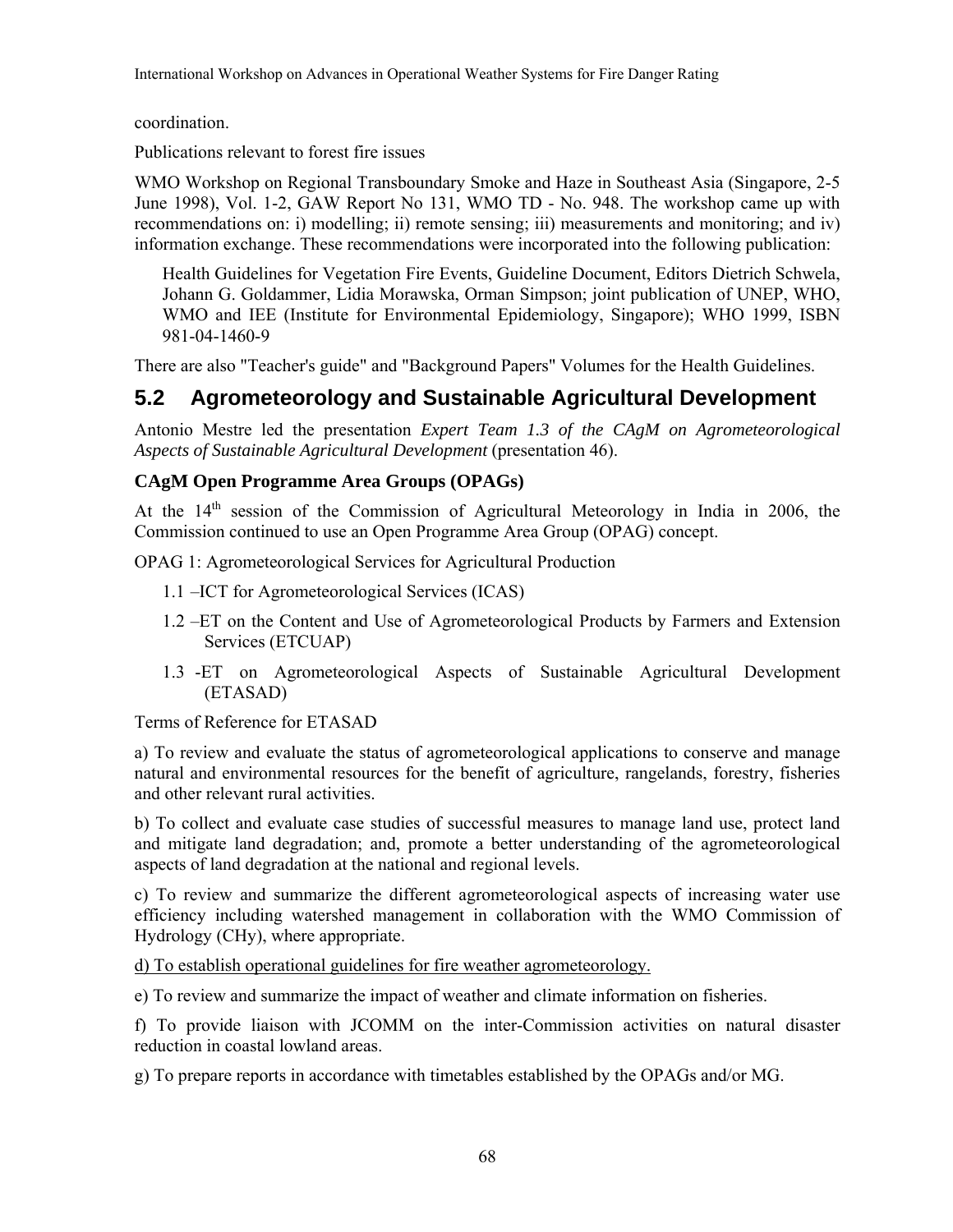# **6. Conclusions and Recommendations**

### **History and Legacy of Fire Danger Rating**

The review of the history and legacy of fire danger rating shows that nearly every country in the world with fire-prone vegetation utilizes some form of a fire danger rating system. Fire danger rating research and operational use of fire danger rating systems has a very rich history which is well chronicled from the early part or the twentieth century onwards in many agency publications, textbooks and journals

*Recommendation:* A comprehensive bibliography and synthesis on fire danger rating does not presently exist, and should be commissioned.

### **Operational FDR Systems around the Globe**

International reports from 19 countries across seven continents indicate a general consensus that approaches to FDR and weather information play a critical role in fire management decisions and both personal and public safety. The many benefits of establishing a FDRS include access to information which can be used in at least the following areas of decision making: prevention, preparedness and detection planning, initial attack dispatching, suppression planning, and escaped fire situation analysis.

*Recommendations:* Among the international reports from 19 countries there were a number of common challenges and needs identified to improve fire danger rating:

- The need for on-going calibration and validation
- Incorporate local knowledge of quickly-changing synoptic conditions in the context of a national system
- Making use of new forecast products
- Improve consistency between state/provincial, national, regional, global systems

### **FDR Enhancement**

Opportunities were identified to enhance operational FDR in the following six areas:

1. Weather observations and networks with a focus on access and adequacy of in situ data, use of remote sensing, etc.

*Recommendation:* Standardized and validated methods are needed to combine remote sensing data and data from surface networks for FDR use. Hybrid systems would have operational applications and are necessary to fill in the in-situ data gaps.

*Recommendation:* Automatic observations are growing in use, but require careful attention to regular recalibration of equipment.

*Recommendation:* There are differences in sampling techniques and instruments, which can lead to non standardized data. Data collection needs to be standardized within and across networks in order to generate spatial FDR information.

2. Data management includes collection, storage and retrieval, spatial processing and display, and dissemination.

*Recommendation:* Data managers need to be mindful of the principles for long-term FDR monitoring. The ability to maintain the continuity, homogeneity and, ultimately, quality of weather data is greatly influenced by how well observation networks and systems are managed.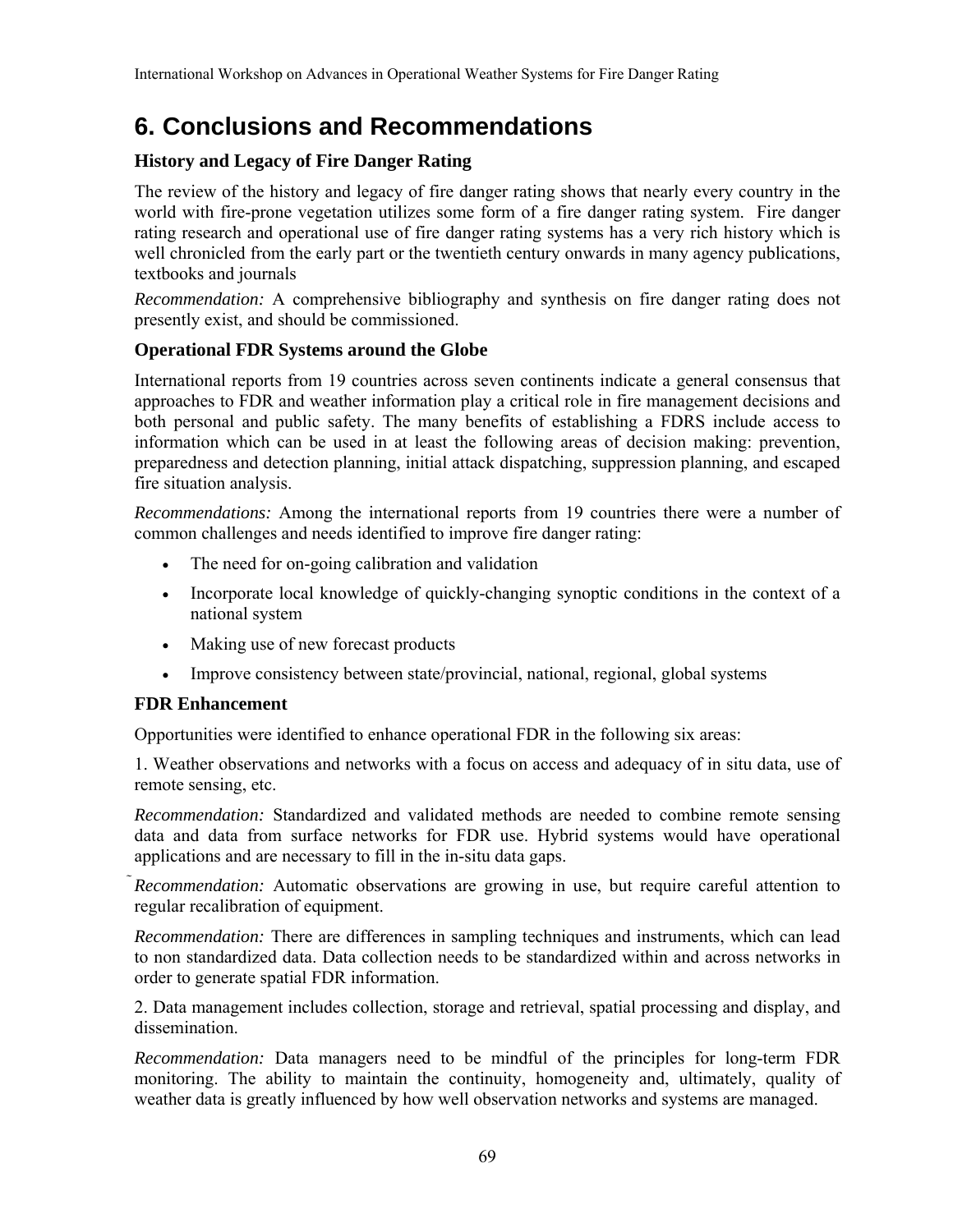*Recommendation:* Make use of existing resources such as data sources, expertise and networks, while ensuring the use of established international standards.

*Recommendation:* In addition to FDR use, fire weather data should be collected and stored for longer term fire research purposes such as estimating fire weather normals, etc.

3. Weather analysis included topics such as: Maps and Analyses, Numerical Weather Prediction (NWP) Products, Vertical Structure, Seasonal Assessments, and Uncertainty.

*Recommendation:* Maps are becoming the standard for presenting fire danger rating. Maps should be based on: a) calculated FDR from interpolated weather; and b) physical modeling and assimilation using mesoscale/NWP models.

*Recommendation:* NWP Products are readily available and are now being incorporated into fire danger rating systems. The use of ensemble products should be explored, while recognizing and acknowledging NWP errors.

*Recommendation:* Uncertainty in the form of error biases and variability must be made more explicit in FDR analyses, including the awareness of transition points.

4. Approaches to defining and evaluating fire danger levels with a focus on calibration and validation.

*Recommendation:* As the validation approach depends on the application, it is important to determine the goals for FDR use, which may vary between countries and agencies.

*Recommendation:* Explore the development of FDR systems based on attributes of climate zones and main fuel types. A standard way of describing fuel types is needed.

*Recommendation:* Establish a case study database of FDR calibration approaches, which are now emerging but are not widely known.

5. Additional indices of fire danger including factors such as live vegetation, curing, soil moisture, human behaviour, etc.

*Recommendation:* Digital Elevation Models are simple to access and should be incorporated in to FDR to complement moisture content estimations and fire behaviour predictions.

*Recommendation:* Establish common databases of fuel moisture content (FMC) ground measurements and remote sensing estimations.

*Recommendation:* Increase development and use of fuel type maps as they are a critical factor for fire danger estimation (ignition and propagation), but are not readily available. Periodic updating of burned area maps are needed for fire effects assessments.

6. Smoke forecasting and monitoring that address emissions, dispersion, etc.

*Recommendation:* There is a need for plume models for smoke, specifically from fires. This includes assembling a necessary data set for validation, and collecting good and accurate observations. As well, there should be a parallel evolution between models and theory.

*Recommendation:* Greater accuracy is required in calculating area burned and plume height, and the calculations must be validated, as this will in turn affect other calculations, i.e. emissions calculations.

*Recommendation:* A literature review is required for published emission factors, followed by an analysis of where there are knowledge gaps. For example, little was known about the current state of knowledge on smouldering, and how smouldering combustion is reported.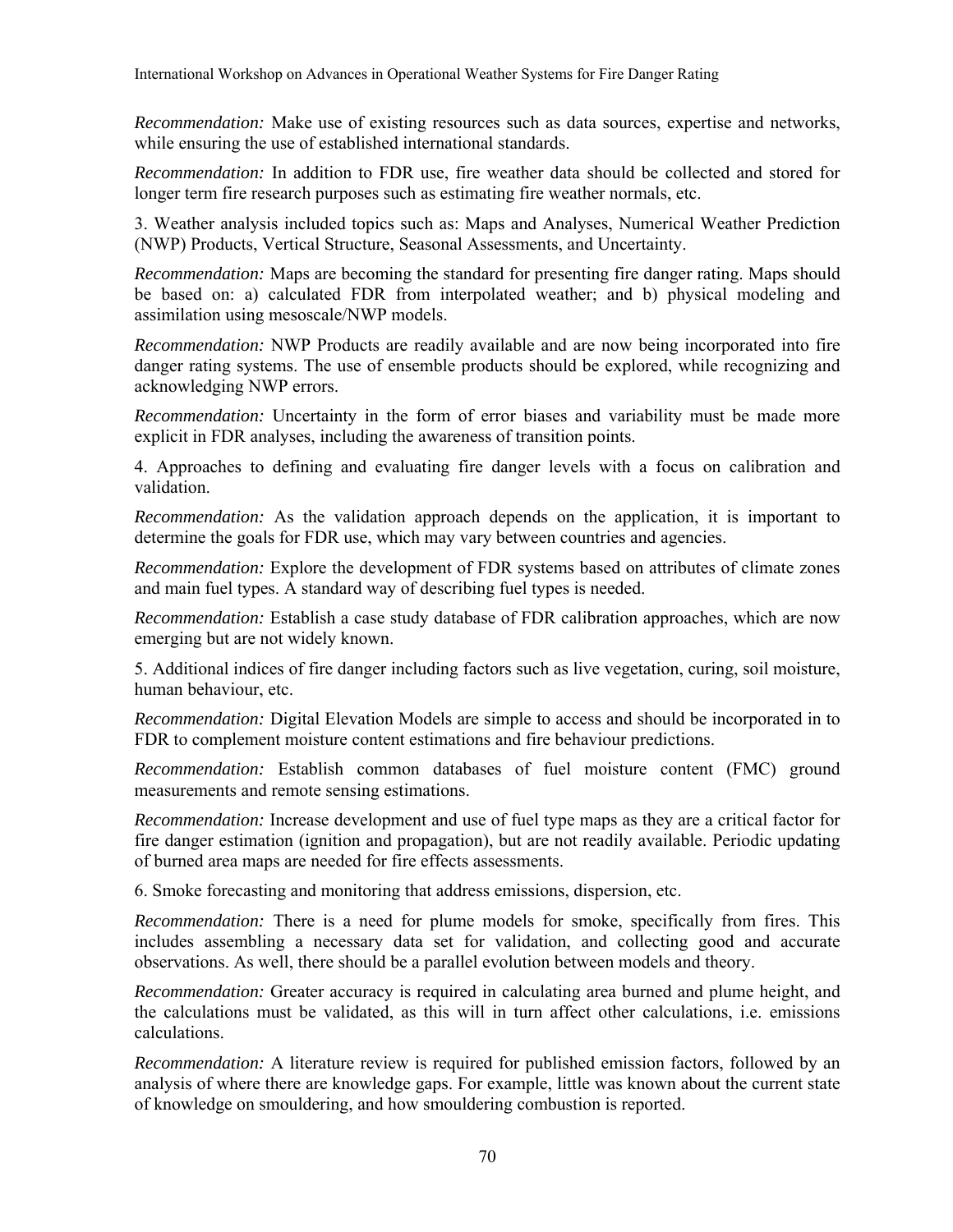#### **Guidelines for FDR Including Operational Weather Systems**

Guidelines for weather-based FDR have been prepared at several levels including: operational provincial and national fire agencies, and international guide on best practices. The World Meteorological Organization (WMO), through its Commission on Agrometeorology (CAgM), has addressed meteorology applications and services related to forestry, including fire danger rating. Since 1978 the CAgM has supported several symposia and produced reference materials on methods, procedures and techniques on the meteorological aspects of fire management and supporting information systems. References to these materials are included in section 5.1 of this report.

*Recommendation:* Stated in 1978 and still relevant today, ther is a need for national forestry services to take steps, in consultation with national meteorological services, to standardize instruments and methods of observation at forestry weather stations to bring them into conformity with the weather observing networks of meteorological services.

*Recommendation:* Chapter 8 of the WMO Guide for Agricultural Meteorological Practices (GAMP) includes several sections on climate and weather observations and analysis for forestry and non-forest tree operations, including wildland fire. The revised GAMP should be completed and distributed as soon as possible.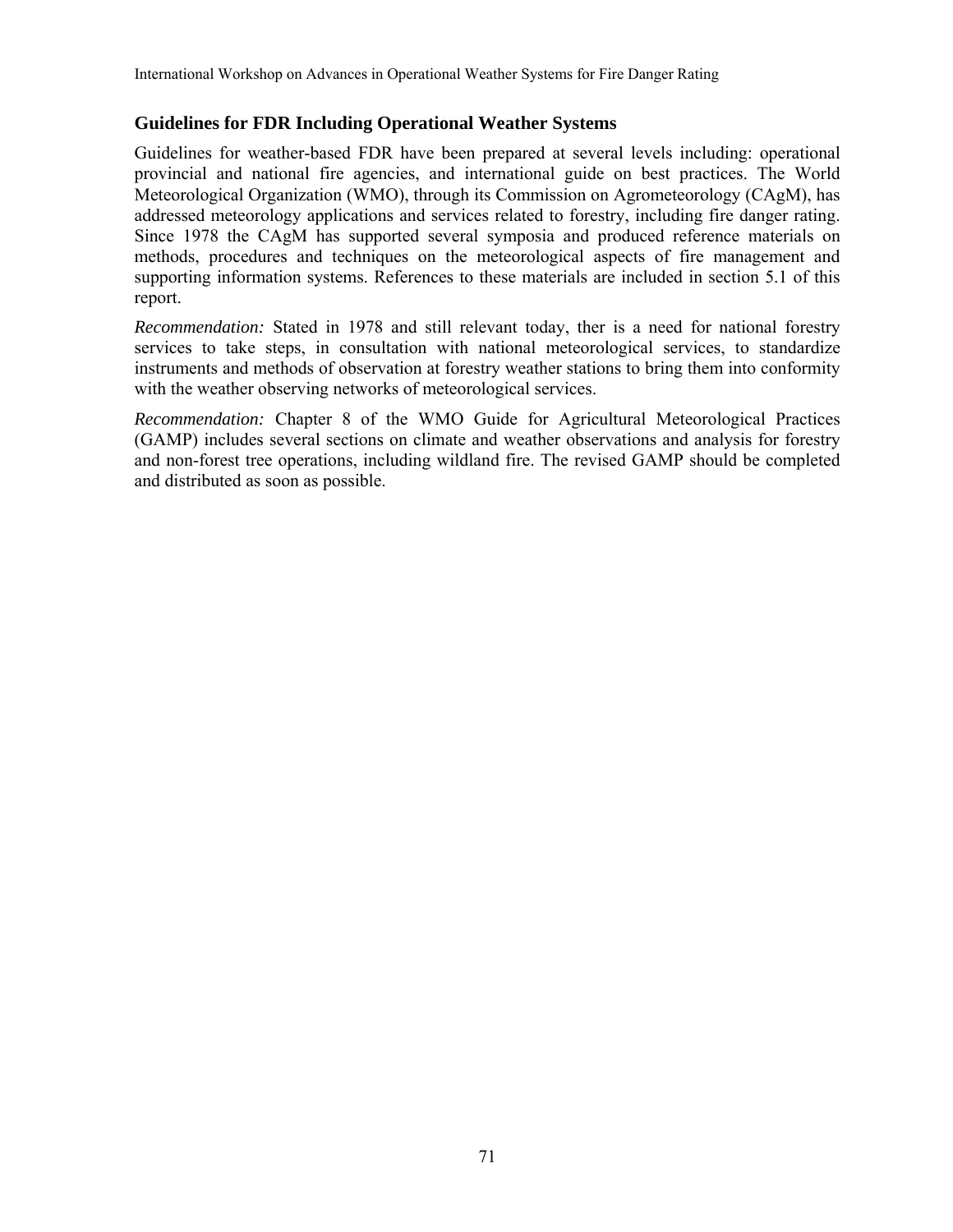# **7. Appendices**

## **Appendix 1. Principal Workshop Sponsors and Steering Committee**

Natural Resources Canada - Canadian Forest Service (**CFS**) conducts research to develop information and decision support systems to monitor and predict wildland fire activity to enhance fire management efficiency and effectiveness in Canada and internationally.

Global Observation of Forest and Land Cover Dynamics (**GOFC-GOLD**) is a coordinated international effort to ensure a continuous program of space-based and in situ forest and land cover observations, including the effects of fire. The Fire Mapping and Monitoring theme focuses on refining international requirements for fire-related observations and making the best possible use of fire products from existing and future satellite observing systems to support fire management, policy decision-making, and global change research.

Key goals are to ensure enhanced operational fire monitoring from space and ground measurements, better access and use of data, and standard products of known accuracy.

The GOFC-GOLD fire monitoring and mapping implementation team works closely with a series of regional networks to bring together fire data providers and users to exchange information on capabilities and needs and to promote strengthening of regional and national fire activities. Regional networks are located in South East Asia, Central and Southern Africa, Northern Eurasia, Latin America, and East Asia, and are in partnership with the UNISDR Global Wildland Fire Network and its 13 Regional Wildland Fire Networks in all continents.

GOFC-GOLD is a Panel of the Global Terrestrial Observing System (GTOS), sponsored by FAO, UNESCO, WMO, ICSU and UNEP. The GOFC-GOLD Secretariat is hosted by Canada and supported by the Canadian Space Agency (**CSA**) and Natural Resources Canada. Other contributing agencies include NASA, ESA, START and JRC. Further information can be obtained at http://www.fao.org/gtos/gofc-gold

The World Meteorological Organization (**WMO**), founded in 1950, is a specialized agency of the United Nations for weather, climate, and water. WMO contributes to the understanding of the interactions between climate and agriculture through dedicated observations of the climate system; improvements in the application of agrometeorological methods especially with climate predictions; proper assessment and management of water resources; and promotion of capacity building in the application of meteorological and hydrological data.

The global change SysTem for Analysis, Research and Training (**START**), provides an international framework for capacity building. START fosters regional networks of collaborating scientists and institutions in developing countries to conduct research on regional aspects of environmental change, assess impacts and vulnerabilities to such changes, and provide information to policy-makers.

The 2007-2009 work plan of the Group on Earth Observation (**GEO**) includes activities concerning land cover / land cover change and a specific task concerning the progressive setup of a Wildland Fire Warning System at Global Level.

The Global Fire Monitoring Centre (**GFMC**) provides a global portal for wildland fire documentation, information and monitoring. The regularly updated national to global wildland fire products of the GFMC are generated by a worldwide network of cooperating institutions. The online and offline products include early warning of fire danger and near-real time monitoring of fire events.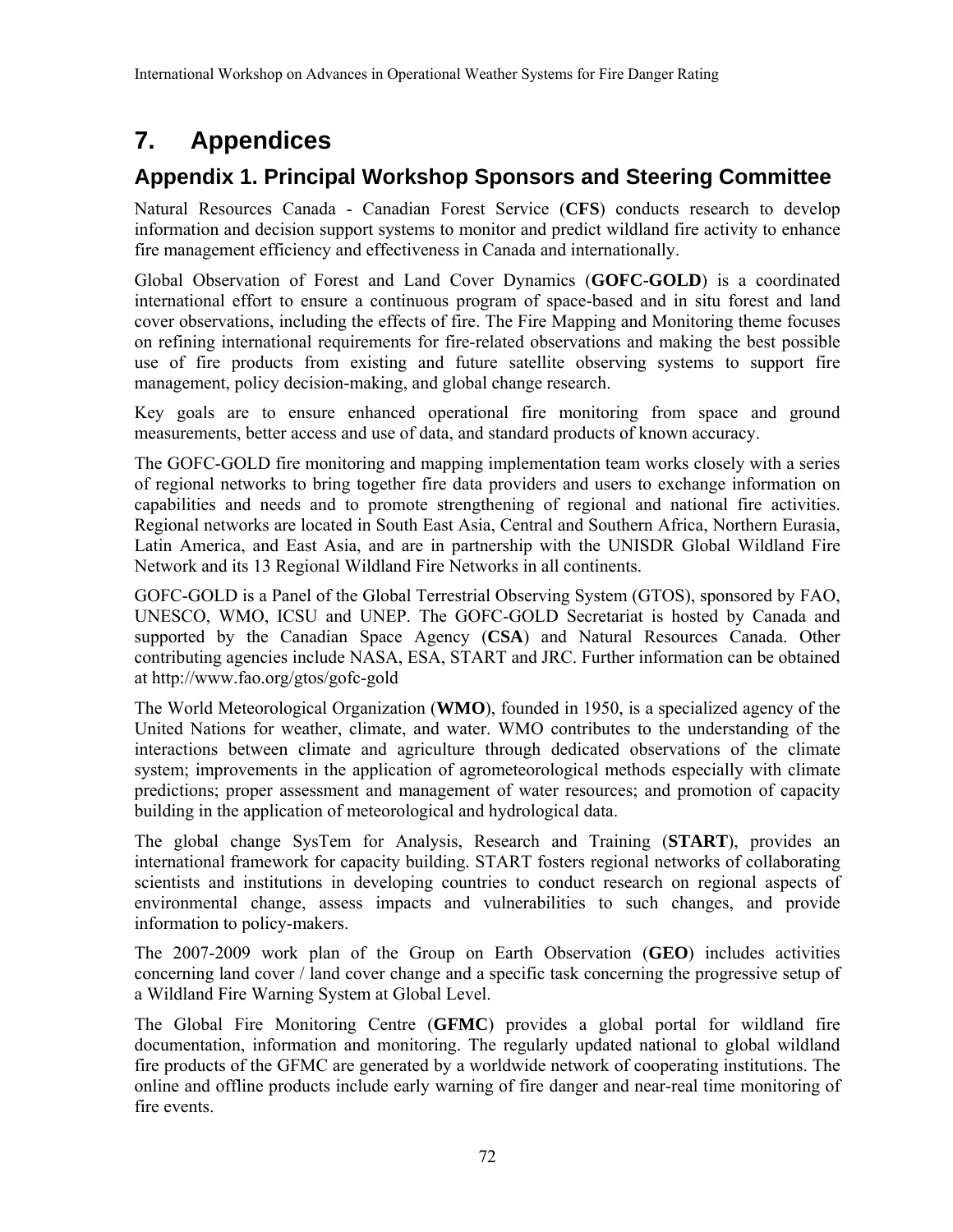The **Government of Alberta** encourages balanced and responsible use of its forest resources through the application of leading practices in management, science, and stewardship.

The Alberta Sustainable Resource (**SRD**) Department encourages balanced and responsible use of Alberta's natural resources through the application of leading practices in management, science and stewardship. SRD Forestry ensures the multiple benefits received from the province's forests are realized by utilizing a combination of leading forest management, forest wildfire protection and forest industry practices to provide leadership and oversight in the management of Alberta's forests.

The Alberta Forestry Research Institute (**AFRI**) is comprised of representatives from industry, academia and government whose mission is to enhance the contribution of science and research to the economic, environmental and community sustainability of Alberta and to promote the global competitiveness of its forestry sector. Prioritizing, coordinating and promoting research and development and encouraging their application in the Alberta forest sector are the key responsibilities of AFRI.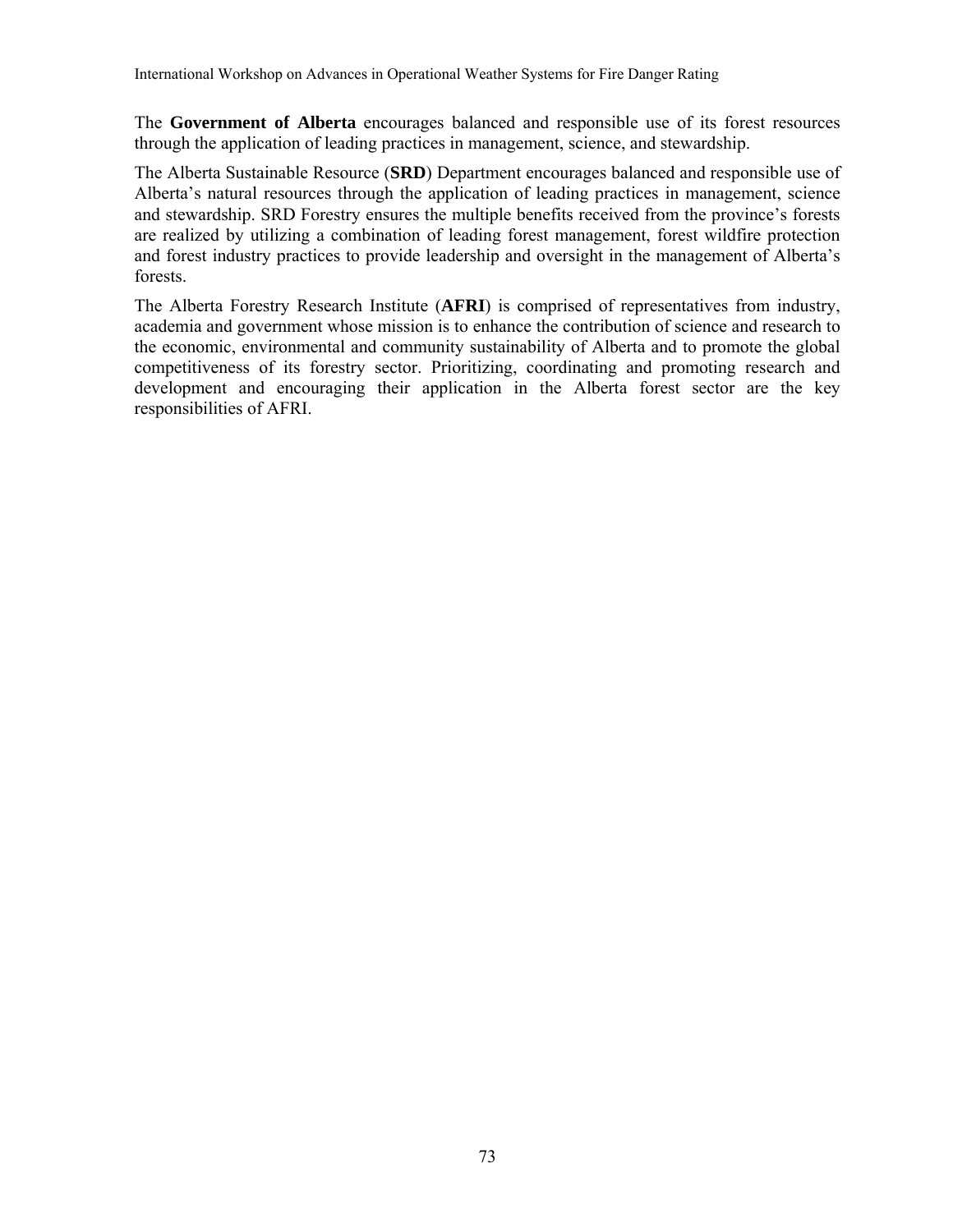| No.            | Participant                  | <b>Representing</b>                                                                   |  |
|----------------|------------------------------|---------------------------------------------------------------------------------------|--|
| $\mathbf{1}$   | Alarcon, Constantino         | National Meteorology and Hydrology Service, Peru                                      |  |
| $\overline{c}$ | Albar, Israr                 | Indonesia Department of Forestry                                                      |  |
| 3              | Alexander, Martin            | Natural Resources Canada, Canadian Forest Service,<br>Edmonton                        |  |
| 4              | Alvarado, Ernesto            | Univ. of Washington, USA                                                              |  |
|                | Archibald, Beverly           | True North Weather Consulting, Canada                                                 |  |
| 5              | Anderson, Kerry              | Natural Resources Canada, Canadian Forest Service,<br>Edmonton                        |  |
| 6              | Austin, Christopher de Bruno | Ground Operations WoF, South Africa                                                   |  |
| 7              | Beck, Judi                   | British Columbia Ministry of Forests, Canada                                          |  |
| 8              | Boer, Rizaldi                | Bogor Agricultural University, Indonesia                                              |  |
| 9              | Bouchet, Véronique           | National Prediction Operations, Environment Canada                                    |  |
| 10             | Bowker, Lisa                 | Natural Resources Canada, Canadian Forest Service,<br>Edmonton                        |  |
| 11             | Brady, Michael               | Natural Resources Canada, Canadian Forest Service,<br>Edmonton                        |  |
| 12             | Camia, Andrea                | European Commission Joint Research Centre, Italy                                      |  |
| 13             | Cantin, Alan                 | Natural Resources Canada, Canadian Forest Service, Sault<br>Saint Marie               |  |
| 14             | Carr, Richard                | Natural Resources Canada, Canadian Forest Service,<br>Edmonton                        |  |
| 15             | Ceccato, Pietro              | International Research Institute for Climate and Society,<br>Columbia University, USA |  |
| 16             | Chuvieco, Emilio             | University of Alcala, Spain                                                           |  |
| 17             | Cruz Lopez, Maria            | CONABIO, Mexico                                                                       |  |
| 18             | Csiszar, Ivan                | University of Maryland, USA                                                           |  |
| 19             | Delgado, Edward              | Bureau of Land Management, USA                                                        |  |
| 20             | Dentoni, Maria Carmen        | Plan Nacional Manejo del Fuego, Argentina                                             |  |
| 21             | Di Bella, Carlos             | Redlatif Regional Network/INTA, Argentina                                             |  |
| 22             | Englefield, Peter            | Natural Resources Canada, Canadian Forest Service,<br>Edmonton                        |  |
| 23             | Epele, Fernando              | Chubut Prov. Fire Management Service, Argentina                                       |  |
| 24             | Field, Robert                | University of Toronto, Canada                                                         |  |
| 25             | Fujioka, Francis             | <b>USDA Forest Service, USA</b>                                                       |  |
| 26             | Galan Cirett, Mario          | Ajos-Bavispe National Forest Preserve and Wildlife<br>Refuge, Mexico                  |  |
| 27             | Gomez-Dans, Jose             | King's College London, UK                                                             |  |
| 28             | Goos, Tim                    | Prairie and Northern Region, Environment Canada                                       |  |
| 29             | Gowman, Lynn                 | Natural Resources Canada, Canadian Forest Service, Sault<br>Saint Marie               |  |

## **Appendix 2. List of Participants and Contributors**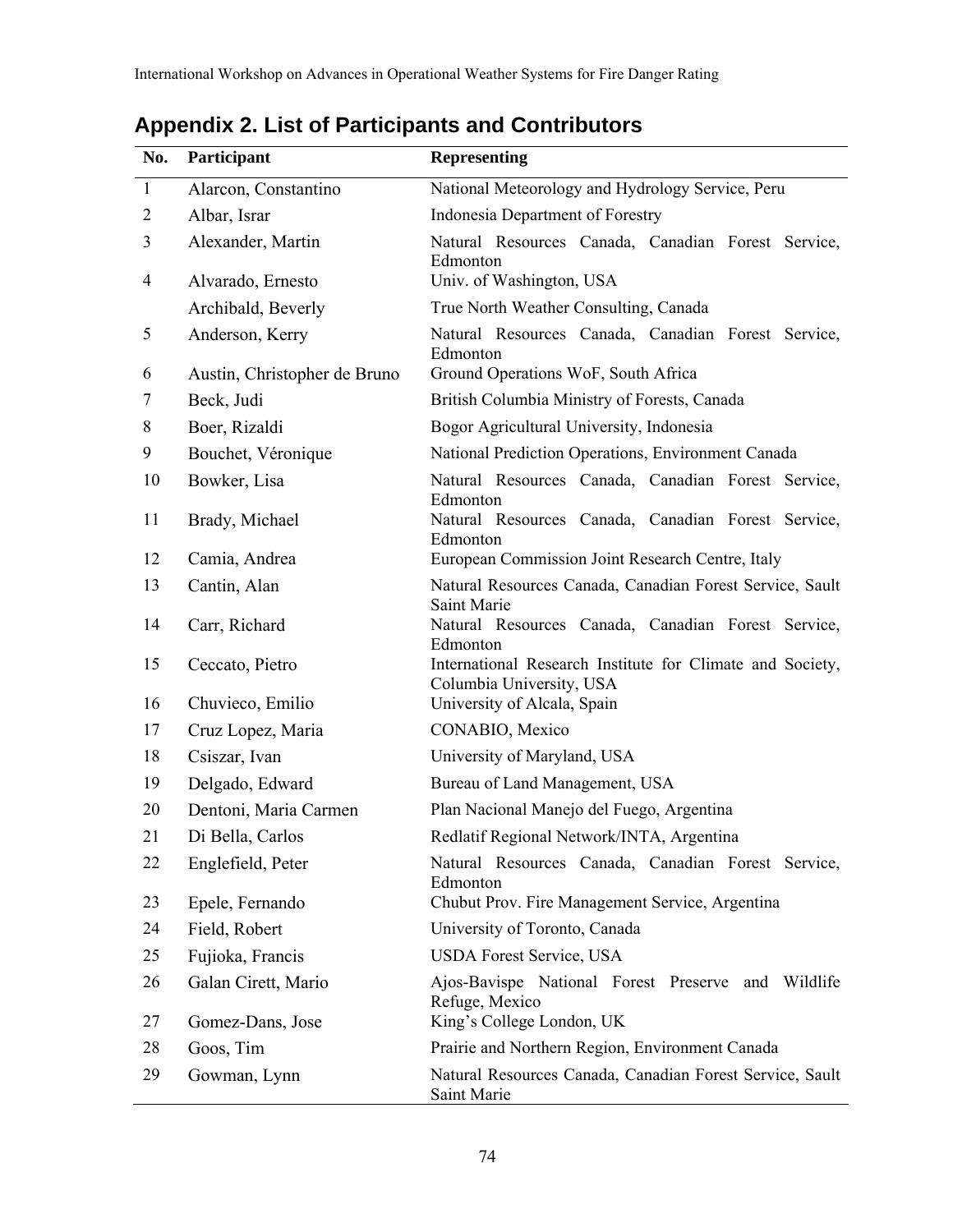| No. | Participant                             | <b>Representing</b>                                                                 |  |
|-----|-----------------------------------------|-------------------------------------------------------------------------------------|--|
| 30  | Groenewegen, Kathleen                   | Northwest Territories Environment and Natural Resources,                            |  |
| 31  | Guang Yang                              | Canada<br>Northeast Forestry University, China                                      |  |
| 32  | Guswanto, Abdul Gani                    | Indonesia Agency for Meteorology and Geophysics                                     |  |
| 33  | Harrison, Don                           | Alberta Environment, Land and Forest Service, Canada                                |  |
| 34  | Holden, Nicholas                        | University College Dublin, Ireland                                                  |  |
| 35  | Jolly, Matt                             | <b>USDA Forest Service, USA</b>                                                     |  |
| 36  | Kelly, Mbuelo                           | Department of Water Affairs and Forestry, South Africa                              |  |
| 37  | Kinuthia, Sammy                         | Meteorological Department, Kenya                                                    |  |
| 38  | Kitchen, Karl                           | The Met Office, UK                                                                  |  |
| 39  | Kruus, Robert                           | Saskatchewan Fire Management and Forest Protection<br>Branch, Canada                |  |
| 40  | Krezek, Chelene                         | Natural Resources Canada, Canadian Forest Service, Sault<br>Saint Marie             |  |
| 41  | Kwan, Janet                             | Natural Resources Canada, Canadian Forest Service,<br>Edmonton                      |  |
| 42  | Lavoie, Nathalie                        | British Columbia Ministry of Forests, Canada                                        |  |
| 43  | Lynham, Timothy                         | Natural Resources Canada, Canadian Forest Service, Sault                            |  |
| 44  | Maczek, Paul                            | Saint Marie<br>Saskatchewan Fire Management and Forest Protection<br>Branch, Canada |  |
| 45  | Manta, Isabel Maria                     | Universidad Nacional Agraria La Molina, Peru                                        |  |
| 46  | Mbow, Cheikh                            | West Africa Regional Network, Senegal                                               |  |
| 47  | Mjikwa, Nelly                           | Department of Water Affairs and Forestry, South Africa                              |  |
| 48  | McCarthy, Anne                          | <b>Environment Canada</b>                                                           |  |
| 49  | Mestre, Antonio                         | State Meteorological Agency, Spain                                                  |  |
| 50  | Miller, Gordon                          | Natural Resources Canada, Canadian Forest Service,<br>Edmonton                      |  |
| 51  | Radha<br>Vasiraju<br>Murthy,<br>Krishna | Acharya N.G.Ranga Agricultural University, India                                    |  |
| 52  | Naydenov, Erin                          | Natural Resources Canada, Canadian Forest Service,<br>Edmonton                      |  |
| 53  | Nimchuck, Nick                          | Alberta Sustainable Resources Development, Canada                                   |  |
| 54  | Nordgren, Bryce                         | <b>USDA Forest Service, USA</b>                                                     |  |
| 55  | Pankratz, Al                            | Prairie and Northern Region, Environment Canada                                     |  |
| 56  | Potter, Brian                           | <b>USDA Forest Service, USA</b>                                                     |  |
| 57  | Ratnayake, Lakmal                       | Parks Canada                                                                        |  |
| 58  | Rice, Mick                              | Ontario Ministry of Natural Resources, Canada                                       |  |
| 59  | Roswintiari, Orbita                     | Regional Research Information<br>SE<br>Asia<br>Network,<br>Indonesia                |  |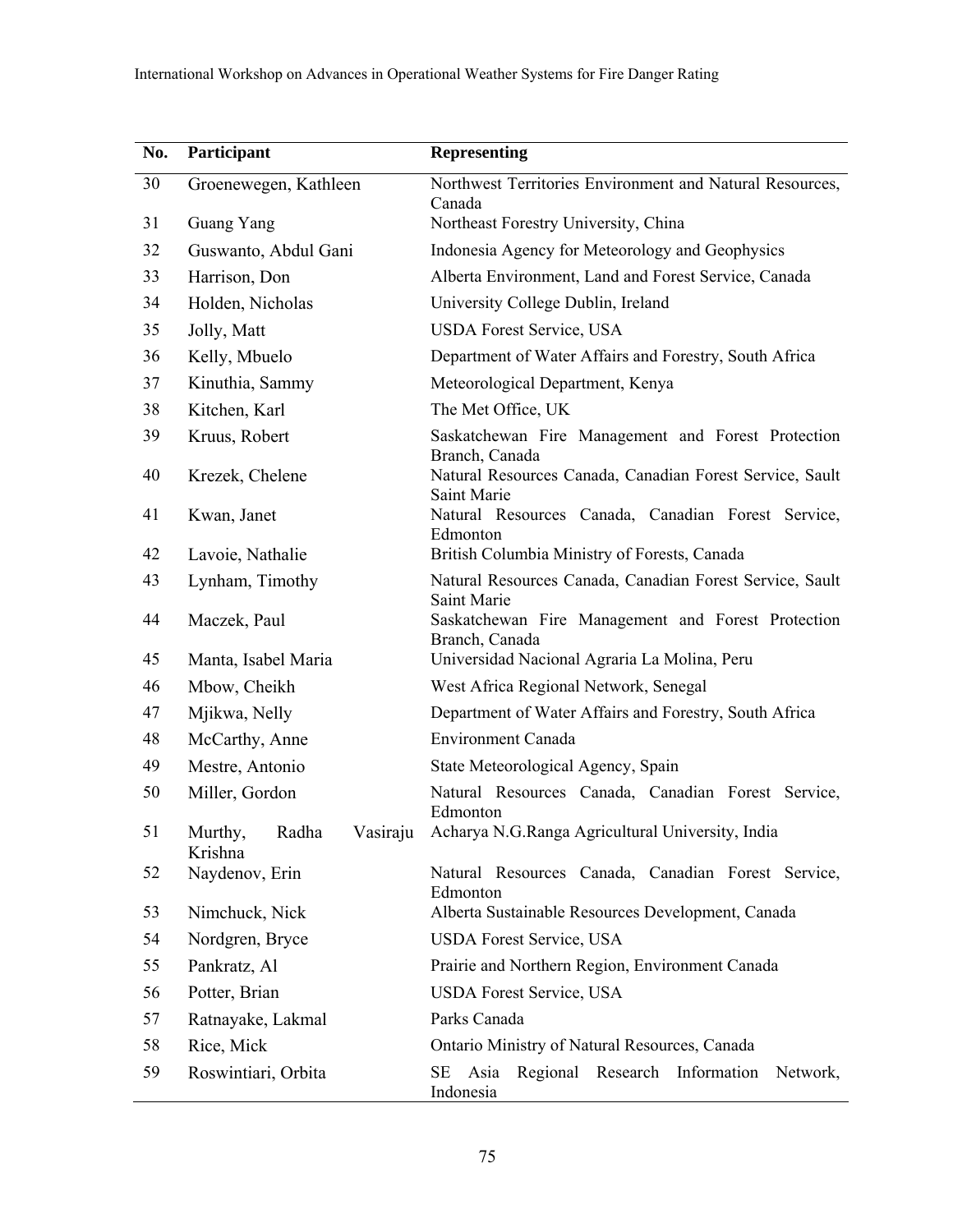| No. | Participant              | <b>Representing</b>                                                                                 |  |
|-----|--------------------------|-----------------------------------------------------------------------------------------------------|--|
| 60  | Sakiyama, Steve          | British Columbia Ministry of Environment, Canada                                                    |  |
| 61  | Salinger, Jim            | WMO Commission for Agricultural Meteorology, New<br>Zealand                                         |  |
| 62  | Sangalugembe, Chuki      | Tanzania Meteorology Agency                                                                         |  |
| 63  | Sivakumar, M.V.K.        | World Meteorological Organization, Geneva                                                           |  |
| 64  | Soja, Amber              | National Institute of Aerospace, USA                                                                |  |
| 65  | Steenkamp, Karen         | Council for Scientific and Industrial Research (CSIR),<br>South Africa                              |  |
| 66  | Stefanski, Robert        | World Meteorological Organization, Geneva                                                           |  |
| 67  | Suddaby, Rod             | Natural Resources Canada, Canadian Forest Service,<br>Edmonton                                      |  |
| 68  | Sukhinin, Anatoly        | Sukachev Forest Institute, Krasnoyarsk, Russia                                                      |  |
| 69  | Taylor, Steve            | Natural Resources Canada, Canadian Forest Service,<br>Victoria                                      |  |
| 70  | Thongboonchoo, Narisara  | SE Asia Regional Research Information Network & King<br>Mongkut's Institute of Technology, Thailand |  |
| 71  | Tymstra, Cordy           | Alberta Sustainable Resources Development, Canada                                                   |  |
| 72  | Ustin, Susan             | University of California, USA                                                                       |  |
| 73  | Valese, Eva              | University of Padova, Italy                                                                         |  |
| 74  | Vega-Garcia, Cristina    | University of Lleida, Spain                                                                         |  |
| 75  | Vucetic, Marko           | Meteorological and Hydrological Service, Croatia                                                    |  |
| 76  | Vucetic, Visnja          | Meteorological and Hydrological Service, Croatia                                                    |  |
| 77  | Wang, Yonghe             | Natural Resources Canada, Canadian Forest Service,<br>Edmonton                                      |  |
| 78  | Wasylenchuk, Scott       | Saskatchewan Fire Management and Forest Protection<br>Branch, Canada                                |  |
| 79  | Wiebe, Bram              | Saskatchewan Fire Management and Forest Protection<br>Branch, Canada                                |  |
| 80  | Weins, Brian             | Prairie and Northern Region, Environment Canada                                                     |  |
| 81  | Zaki, Ahmad Mohamad Saad | Malaysia Meteorological Department                                                                  |  |
| 82  | Zhan Shu                 | Northeast Forestry University, China                                                                |  |

| × |
|---|
|---|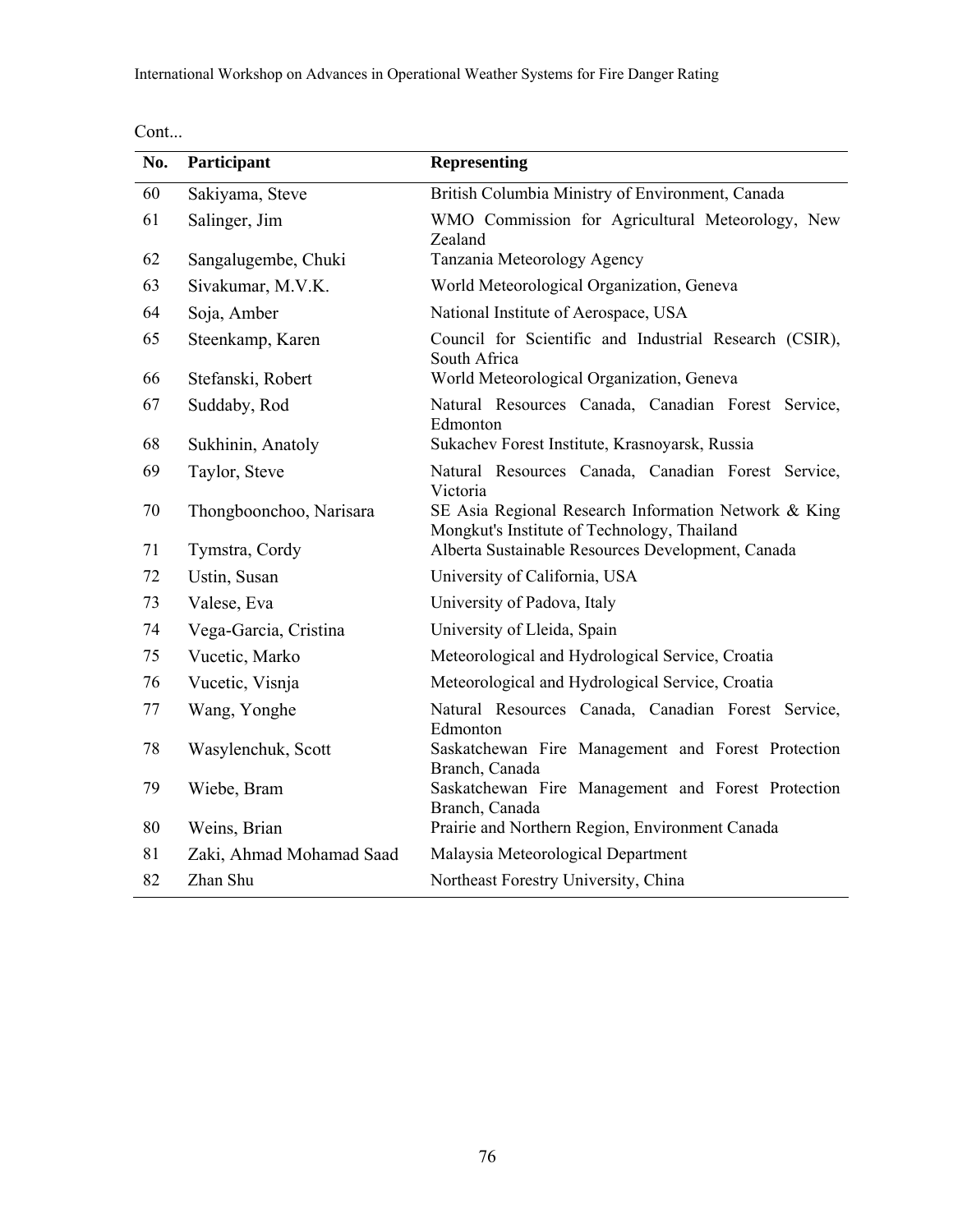## **Appendix 3. Detailed Agenda**

#### **SUNDAY, 13 JULY 2008**

Participants arrive in Edmonton

**19:00- 21:00**  Registration and welcome reception at Crowne Plaza Chateau Lacombe, River Valley Room, collection of posters, (coordination meeting for Chairs and Facilitators, 19:30)

#### **MONDAY, 14 JULY 2008**

- **08:00** Bus leaves Crowne Plaza Chateau Lacombe
- **08:30** Registration at Northern Forestry Centre, Pine Room, poster set up

**SESSION 1 Opening of the Workshop**  (Chair 1: Michael Brady)

**09:15 Welcome and workshop overview** Michael Brady, Executive Director GOFC-GOLD, Canadian Forest Service

#### **09:25 Welcoming statements**

 Gordon Miller, Director General, Canadian Forest Service M.V.K. Sivakumar, Chief, Agricultural Meteorology Division, World Meteorological Organization (WMO) Jim Salinger, President, Commission for Agricultural Meteorology of WMO Tim Goos, Regional Director General, Prairie and Northern Region, Environment Canada

- **10:00 Keynote Address History and Legacy of Fire Danger Rating in Wildland Fire Management** Martin Alexander, Canadian Forest Service
- **10:30** Group Photo, Break and Poster Session

#### **SESSION 2**

 **Fire Danger Rating (FDR) Approaches and Role of Weather Information – International Reports** 

(Chair 2: Cristina Vega Rapporteur: S. Kinuthia)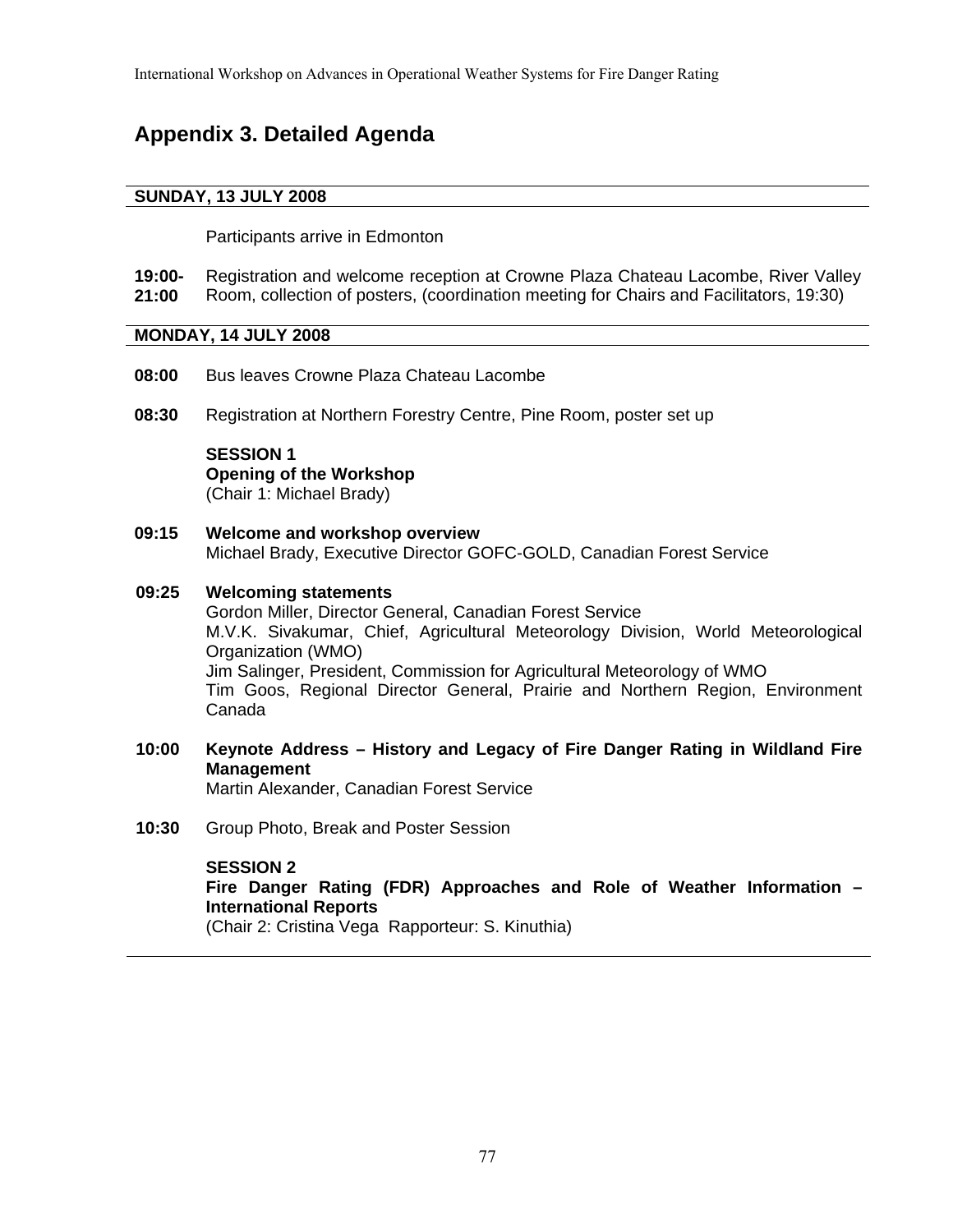#### **11:00 Operational FDR in Argentina**  Carlos Di Bella, INTA/Redlatif Regional Network; Fernando Epele, Chubut Prov. Fire Management Service, Argentina

**11:20 Wildfire Weather Analysis in Croatia Using Numerical Modeling and CFFWIS Products** 

Marko Vucetic and Visnja Vucetic, Meteorological and Hydrological Service

- **11:40 Forest Fires and FDR in China**  Yonghe Wang, CFS; Xueying Di, Zhan Shu, Guang Yang, Northeast Forestry **University**
- **12:00 FDR in the European Forest Fire Information System (EFFIS) of the European Commission**  Andrea Camia, EC Joint Research Centre
- **12:20 Discussion**
- **12:30** Lunch **SESSION 2 continued**

Chair 3: Robert Field Rapporteur: Rizaldi Boer)

- **14:00 Developing a FDR System for the United Kingdom**  Karl Kitchen, UK Meteorological Service
- **14:20 Operational FDR in Indonesia**  Guswanto Abdul Gani, Agency for Meteorology and Geophysics; Israr Albar, Department of Forestry; Orbita Roswintiarti, Indonesia Space Agency
- **14:40 Operational FDR in Malaysia and Association of Southeast Asia Nations**  Ahmad Zaki, Malaysian Meteorological Department; Orbita Roswintiarti, Indonesia
- **15:00 Operational FDR in New Zealand and Prediction of Fire Season Severity**  Jim Salinger, National Institute of Water & Atmospheric Research; WMO Commission for Agricultural Meteorology
- **15:20 Operational FDR in Peru**  Maria Isabel Manta, Universidad Nacional Agraria La Molina; Constantino Alarco, National Meteorology and Hydrology Service
- **15:40** Break and Poster Session

#### **SESSION 2 continued**

Chair 4: Tim Lynham Rapporteur: V.R.K Murthy)

**16:00 Assessment of a Forest-fire Danger Index for Russia using NOAA Information**  Ivan Csiszar, University of Maryland; Anatoly Sukhinin, Eugene Ponomarev Sukhachev Institute of Forest; Douglas McRae, CFS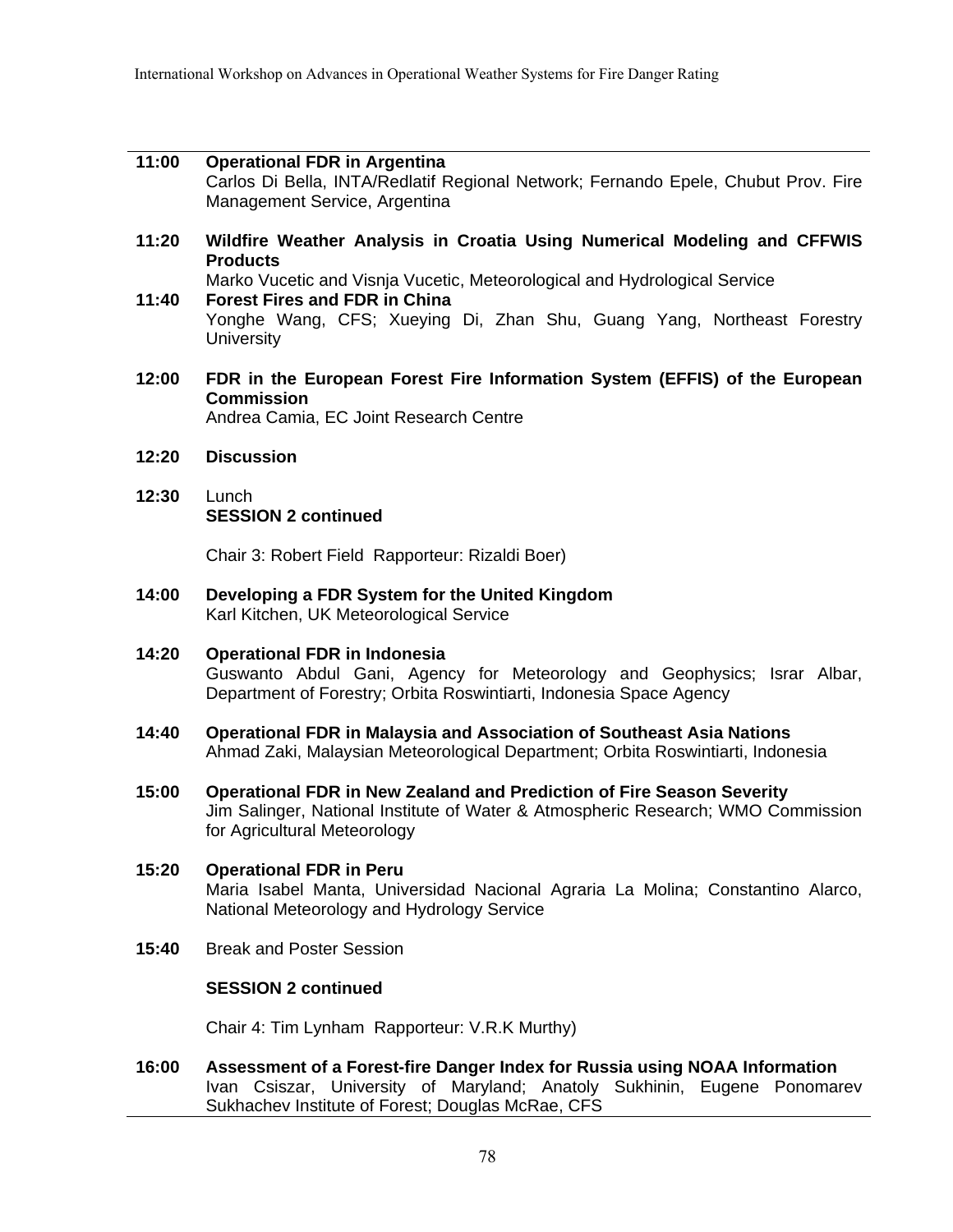#### **16:20 Operational FDR in South Africa: Lowveld FDR; Advanced Fire Information System**

 Christopher de Bruno Austin, Working on Fire, South Africa; Karen Steenkamp, Philip Frost, Council for Scientific and Industrial Research (CSIR), South Africa

- **16:40 Operational FDR in Spain**  Antonio Mestre, State Meteorological Agency et al
- **17:00** Discussion and organization of break-out groups on FDR enhancements
- **17:20** Adjournment
- **17:30** Bus leaves Northern Forestry Centre to downtown hotel

#### **Evening Free**

#### **TUESDAY, 15 JULY 2008**

**08:00** Bus leaves Crowne Plaza Chateau Lacombe for Northern Forestry Centre

#### **SESSION 2 continued**

(Chair 4: Narisara Thongboonchoo Rapporteur: Eva Valese)

- **08:40 US National FDR: Past, Present and Future**  Matt Jolly, Francis M. Fujioka, USDA Forest Service
- **09:00 Assessing the Fire Danger in Alberta: Application of the Canadian FDR System**  Nick Nimchuck, Alberta Sustainable Resources Development
- **09:20 Development of a Global Early Warning System for Wildland Fires**  Tim Lynham, Natural Resources Canada; Ivan Csiszar, GOFC-GOLD, University of Maryland
- **09:40** Discussion
- **10:00** Break and Poster Session
- **10:30 Webcast of Alberta fire weather briefing**  Nick Nimchuck, Alberta Sustainable Resources Development
- **10:50 Synthesis of international reports on operational FDR approaches** (Session 2 Chairs and Rapporteurs)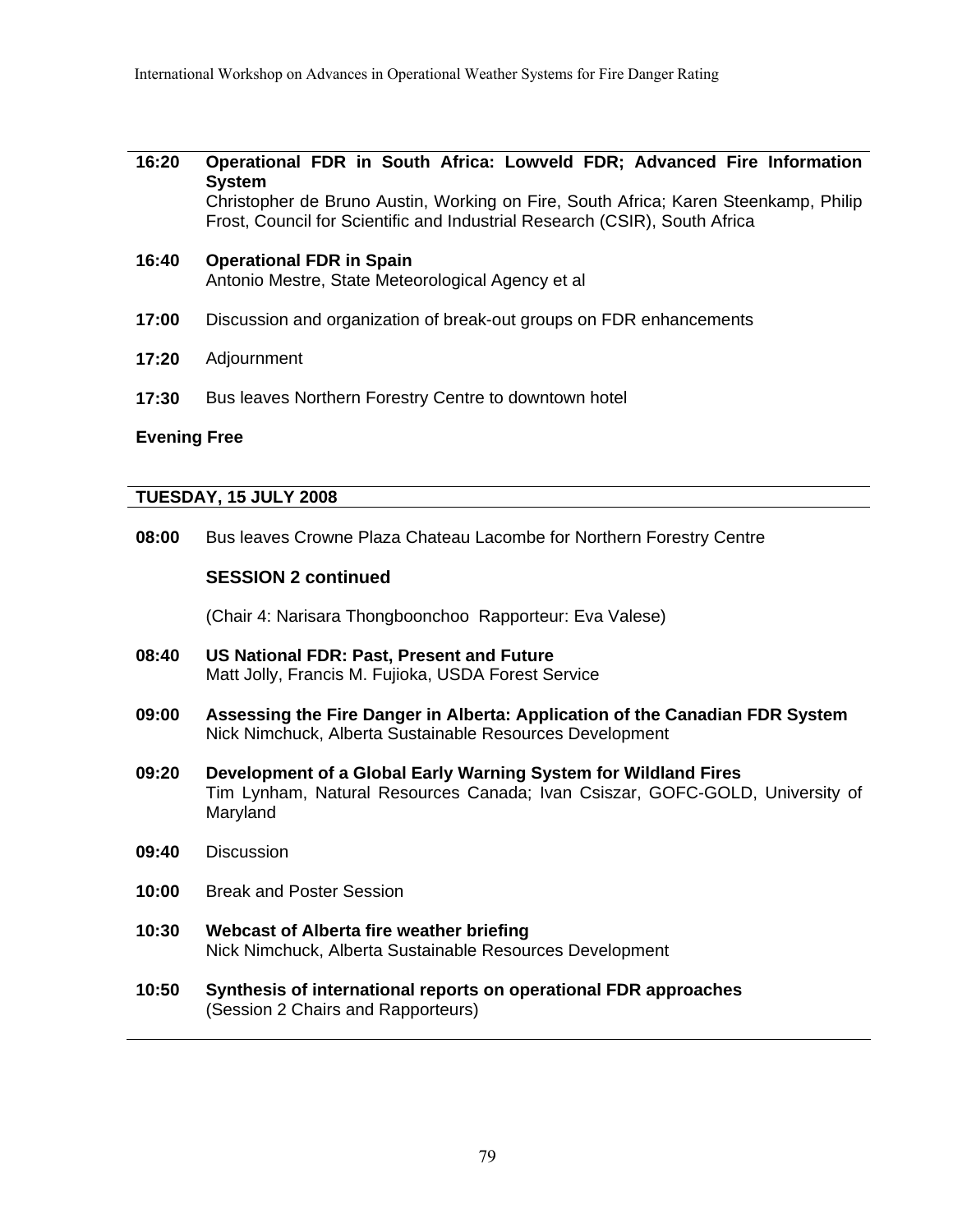### **SESSION 3**

| 11:20 |                                       | FDR System Enhancement - Parallel Breakout Groups (BG) 1, 2 & 3 |                                                   |  |
|-------|---------------------------------------|-----------------------------------------------------------------|---------------------------------------------------|--|
|       |                                       | Chair 5: Michael Brady Rapporteur: Lisa Bowker)                 |                                                   |  |
|       |                                       | Overview and directions for break-out group room locations      |                                                   |  |
|       | <b>BG</b><br>1.<br>Weather            | <b>BG 2. Weather Analyses</b>                                   | <b>BG 3. Additional Indices</b>                   |  |
|       | <b>Observations</b><br>and            | Facilitators:<br>Kerry                                          | of Fire Danger                                    |  |
| 11:30 | <b>Networks</b>                       | Anderson, Francis Fujioka                                       | Facilitators:<br>Peter                            |  |
|       | Facilitators: Richard Carr            | and Brian Potter                                                | Englefield<br>Emilio<br>and                       |  |
|       | and Antonio Mestre                    | Rapporteur: Janet Kwan                                          | Chuvieco                                          |  |
|       | Rapporteur: Rod Suddaby               | Review of BG issues and                                         | Rapporteur:<br>Erin                               |  |
|       | Review of BG issues and               | questions to address                                            | Naydenov                                          |  |
|       | questions to address                  |                                                                 | Review of BG issues and                           |  |
|       |                                       |                                                                 | questions to address                              |  |
|       | <b>Weather in the Canadian</b>        | Fire Weather<br><b>Analysis</b>                                 | <b>Estimating</b><br>Canopy                       |  |
|       | <b>Wildland Fire Information</b>      | and Forecasting:                                                | <b>Content</b><br><b>Water</b><br>from            |  |
|       | <b>System &amp; FDRS for West</b>     | <b>Grid Points to Ponder</b>                                    | Airborne<br><b>Satellite</b><br>and               |  |
|       | <b>The</b><br>Africa,<br>GOFC-        | Francis Fujioka,<br><b>USDA</b>                                 | <b>Platforms</b>                                  |  |
|       | <b>GOLD/WARN initiative</b>           | <b>Forest Service</b>                                           | Susan Ustin, University of                        |  |
|       | Richard Carr, CFS;                    |                                                                 | California, USA                                   |  |
|       | Cheikh Mbow, Senegal                  |                                                                 |                                                   |  |
|       | <b>Remotely-Sensed FDRS</b>           | <b>Atmospheric</b><br><b>Profile</b>                            | <b>Fuel</b><br><b>Moisture</b>                    |  |
|       | to Support Forest/Land                | <b>Representation</b><br>in Fire                                | <b>Measurements in FDR</b>                        |  |
|       | <b>Management</b><br>Fire<br>in       | <b>Danger</b>                                                   | Edward Delgado, Bureau                            |  |
|       | <b>Indonesia</b>                      |                                                                 | Brian Potter, USDA Forest of Land Management, USA |  |
|       | Orbita<br>Roswintiarti,               | Service                                                         |                                                   |  |
|       | Indonesian Space Agency               |                                                                 |                                                   |  |
|       | Fire Weather Program -                | <b>Numerical Remote</b><br><b>Errors</b><br>in                  | <b>Sensing</b><br>and                             |  |
|       | <b>Province of Ontario</b>            | Weather Data and Their                                          | <b>Human Factors in FDR</b>                       |  |
|       | Mick Rice, Ontario Ministry           | <b>Impacts on FDR Systems</b>                                   | Emilio<br>Chuvieco,                               |  |
|       | of Natural Resources                  | Karl Kitchen, UK Met.                                           | University of Alcala, Spain                       |  |
|       |                                       | Service                                                         |                                                   |  |
|       | Agrometeorological                    | <b>Climate Forecast, Early</b>                                  |                                                   |  |
|       | Networks in Argentina                 | <b>Warming and Response</b><br><b>Fires</b>                     |                                                   |  |
|       | Bella,<br><b>INTA</b><br>Carlos<br>Di | <b>Peatland</b><br>in.<br>to                                    |                                                   |  |
|       | /Redlatif<br>Regional<br>Fire         | <b>Central</b><br>Kalimantan,                                   |                                                   |  |
|       | Network, Argentina                    | Indonesia                                                       |                                                   |  |
|       |                                       | Pietro<br>Ceccato,<br>International<br>Research,                |                                                   |  |
|       |                                       | <b>USA</b>                                                      |                                                   |  |
|       |                                       |                                                                 |                                                   |  |
|       |                                       |                                                                 |                                                   |  |

12:30 Lunch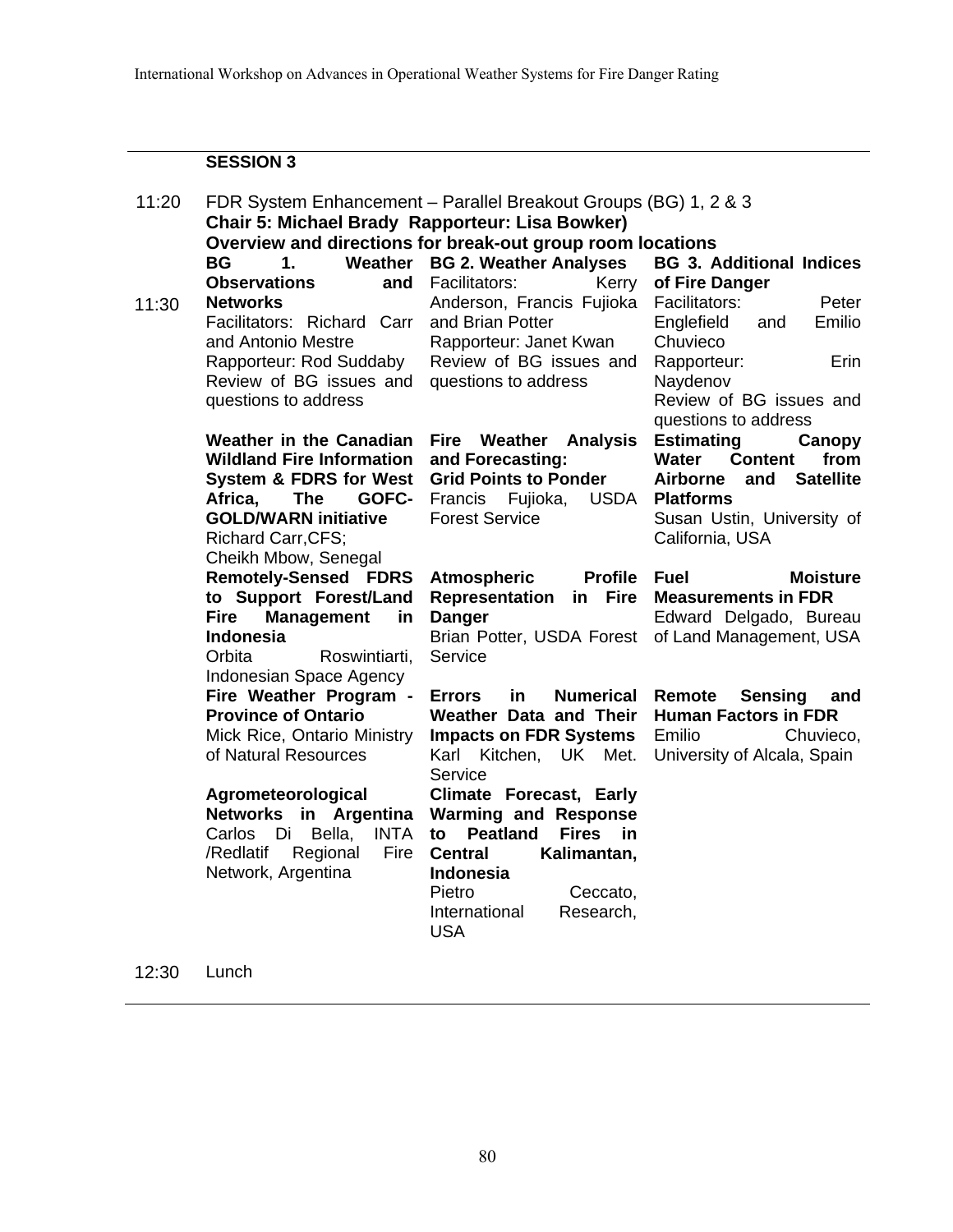| 13:30 | <b>Discussion</b>                                                                                                                      | <b>Discussion</b>                                                    | <b>Discussion</b> |  |
|-------|----------------------------------------------------------------------------------------------------------------------------------------|----------------------------------------------------------------------|-------------------|--|
|       | Prepare summary<br><b>SESSION 3 continued</b>                                                                                          | Prepare summary                                                      | Prepare summary   |  |
|       | FDR System Enhancement – Plenary 1 to consider Breakout Group Reports<br>Chair 5: Michael Brady Rapporteur: Lisa Bowker                |                                                                      |                   |  |
| 15:00 | <b>BG 1 Presentation of Summary on Weather Observations and Networks</b><br>Richard Carr and Antonio Mestre Rapporteur: Rod Suddaby    |                                                                      |                   |  |
| 15:30 | <b>Break and Poster Session</b>                                                                                                        |                                                                      |                   |  |
| 16:00 | <b>BG 2 Presentation on Summary of Weather Analyses</b><br>Kerry Anderson, Francis Fujioka and Brian Potter Rapporteur: Janet Kwan     |                                                                      |                   |  |
| 16:30 | BG 3 Presentation of Summary on Complimentary Indices of Fire Danger<br>Peter Englefield and Emilio Chuvieco Rapporteur: Erin Naydenov |                                                                      |                   |  |
| 17:00 |                                                                                                                                        | Overview of breakout session II and room locations, and adjournment  |                   |  |
| 17:20 | Bus leaves Northern Forestry Centre to downtown hotel                                                                                  |                                                                      |                   |  |
|       | <b>Evening Free</b>                                                                                                                    |                                                                      |                   |  |
|       | WEDNESDAY, 16 JULY 2008                                                                                                                |                                                                      |                   |  |
| 08:00 |                                                                                                                                        | Bus leaves Crowne Plaza Chateau Lacombe for Northern Forestry Centre |                   |  |
|       | <b>SESSION 3 continued</b>                                                                                                             |                                                                      |                   |  |

 FDR System Enhancement – Parallel Breakout Groups (BG) 4, 5 & 6 (Chair 6: Matt Jolly Rapporteur: Michael Brady)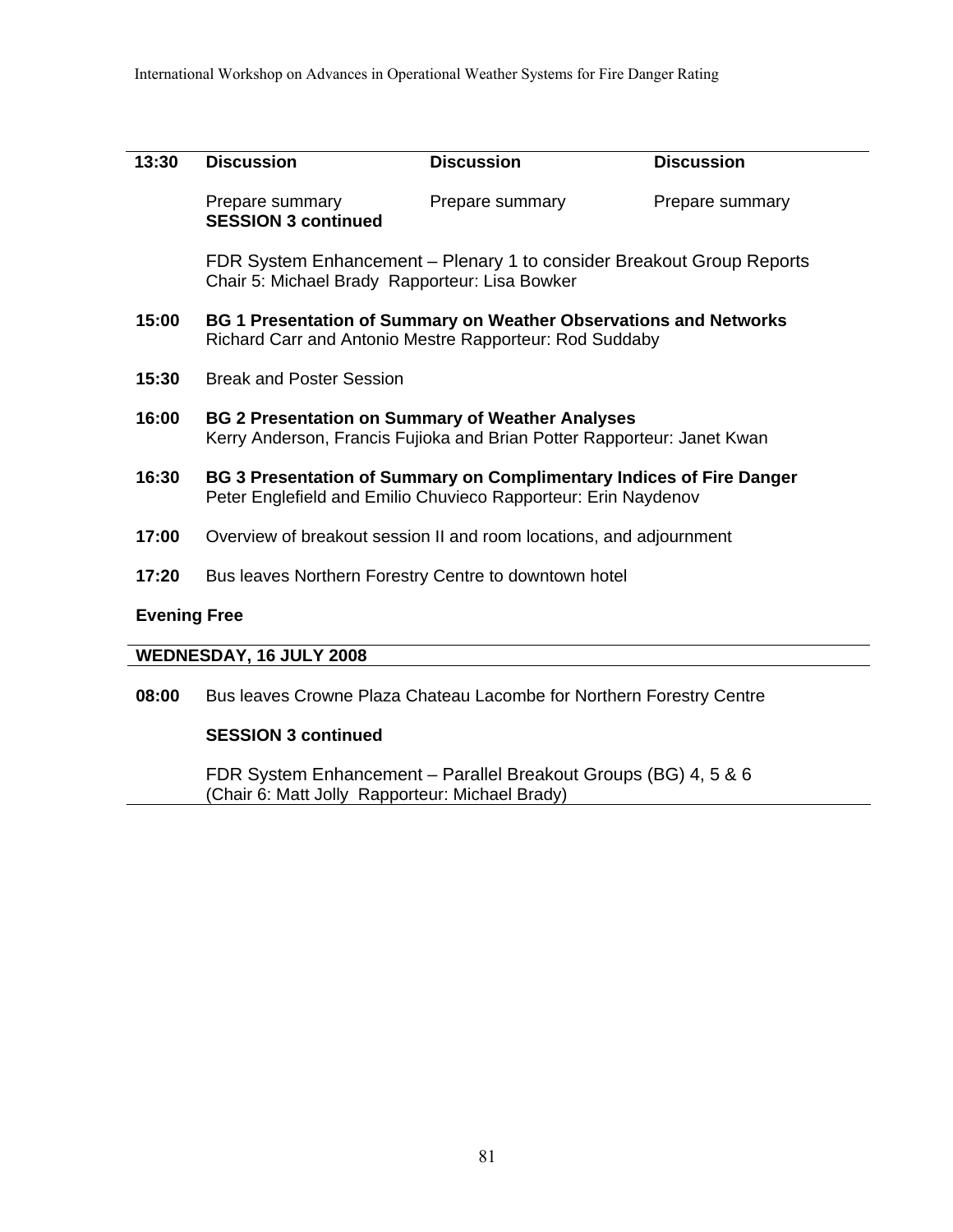| 08:40 | <b>BG 4. Data Management</b><br>Facilitators: Rod Suddaby<br>and Guswanto Abdul Gani<br>Rapporteur:<br>Erin<br>Naydenov<br>Review of BG issues and<br>questions to address<br>Data Management in the<br><b>CWFIS:</b><br>An<br>IT<br><b>Perspective</b><br>Rod Suddaby,<br>Canadian<br><b>Forest Service</b><br><b>National</b><br>and<br>Regional<br><b>FDR Data Management in</b><br><b>Southeast Asia</b><br>Abdul<br>Guswanto<br>Gani,<br>Indonesia Geophysical and<br>Meteorological Agency<br>Weather Data for FDR in<br><b>Southeast Asia</b><br>Ahmad Zaki, Malaysian<br><b>Meteorological Department</b><br><b>Forest</b><br><b>Information</b><br><b>Management Challenges</b><br>the<br><b>Northwest</b><br>in<br><b>Territories</b><br>Kathleen<br>Groenewegen,<br>Government of NWT | 5. Approaches to<br><b>BG</b><br>Defining and Evaluating<br><b>Fire Danger Levels</b><br>Facilitators: Steve Taylor<br>and Nathalie Lavoie<br>Rapporteur: Richard Carr<br>Review of BG issues and<br>questions to address<br>FDR Implementation and<br><b>Calibration in the Alpine</b><br><b>Region of Italy</b><br>Eva Valese, University of<br>Padova, Italy<br><b>Adoption of the FFMC for</b><br>Canadian<br><b>FWI</b><br>the<br>System for FDR in the<br>Zhejiang,<br><b>Province</b><br>of<br>China<br>Y. Wang, CFS<br><b>Calibration</b><br>the<br>οf<br><b>Canadian FWI System for</b><br><b>SE Asia</b><br>Robert Field, University of<br>Toronto;<br><b>Statistical</b><br>Modeling of<br>Fire Risk Using NFDRS<br><b>Outputs</b><br>Francis<br><b>USDA</b><br>Fujioka,<br><b>Forest Service</b> | <b>Smoke</b><br><b>BG</b><br>6.<br><b>Forecasting</b><br>and<br><b>Monitoring</b><br>Facilitators:<br>Kerry<br>Orbita<br>Anderson<br>and<br>Roswintiarti<br>Rapporteur: Janet Kwan<br>Review of BG issues and<br>questions to address<br><b>FDR-related Haze Early</b><br>Warning and Issues Re:<br>Haze Forecasting in SE<br>Asia<br>Orbita<br>Roswintiarti,<br>Indonesia Space Agency<br><b>Bluesky Western</b><br>The<br>(BC/Alberta)<br>Canada<br><b>Pilot Project</b><br>Steve<br>Sakiyama,<br>BC<br>Ministry of Environment,<br>Canada<br>Long-Range Air Quality<br>Modeling: The Impact of<br><b>Large Fires</b><br>Bryce Nordgren,<br><b>USDA</b><br><b>Forest Service</b><br><b>Emissions</b><br><b>Smoke</b><br><b>Estimates from</b><br><b>Forest</b><br><b>Fire Behaviour</b><br>Kerry Anderson, CFS<br>Arctic Research of the<br><b>Composition</b><br>the<br><b>of</b><br><b>Troposphere</b><br>from<br><b>Aircraft</b><br><b>Satellites</b><br>and<br>(ARCTAsS)<br>Amber<br>Soja,<br>National |
|-------|--------------------------------------------------------------------------------------------------------------------------------------------------------------------------------------------------------------------------------------------------------------------------------------------------------------------------------------------------------------------------------------------------------------------------------------------------------------------------------------------------------------------------------------------------------------------------------------------------------------------------------------------------------------------------------------------------------------------------------------------------------------------------------------------------|--------------------------------------------------------------------------------------------------------------------------------------------------------------------------------------------------------------------------------------------------------------------------------------------------------------------------------------------------------------------------------------------------------------------------------------------------------------------------------------------------------------------------------------------------------------------------------------------------------------------------------------------------------------------------------------------------------------------------------------------------------------------------------------------------------------|--------------------------------------------------------------------------------------------------------------------------------------------------------------------------------------------------------------------------------------------------------------------------------------------------------------------------------------------------------------------------------------------------------------------------------------------------------------------------------------------------------------------------------------------------------------------------------------------------------------------------------------------------------------------------------------------------------------------------------------------------------------------------------------------------------------------------------------------------------------------------------------------------------------------------------------------------------------------------------------------------------------|
| 09:40 | <b>Discussion</b>                                                                                                                                                                                                                                                                                                                                                                                                                                                                                                                                                                                                                                                                                                                                                                                | <b>Discussion</b>                                                                                                                                                                                                                                                                                                                                                                                                                                                                                                                                                                                                                                                                                                                                                                                            | Institute<br>of<br>Aerospace,<br><b>USA</b><br><b>Discussion</b>                                                                                                                                                                                                                                                                                                                                                                                                                                                                                                                                                                                                                                                                                                                                                                                                                                                                                                                                             |
| 10:30 | <b>Break</b>                                                                                                                                                                                                                                                                                                                                                                                                                                                                                                                                                                                                                                                                                                                                                                                     |                                                                                                                                                                                                                                                                                                                                                                                                                                                                                                                                                                                                                                                                                                                                                                                                              |                                                                                                                                                                                                                                                                                                                                                                                                                                                                                                                                                                                                                                                                                                                                                                                                                                                                                                                                                                                                              |
| 10:50 | <b>Discussion continued</b>                                                                                                                                                                                                                                                                                                                                                                                                                                                                                                                                                                                                                                                                                                                                                                      | <b>Discussion continued</b>                                                                                                                                                                                                                                                                                                                                                                                                                                                                                                                                                                                                                                                                                                                                                                                  | <b>Discussion continued</b>                                                                                                                                                                                                                                                                                                                                                                                                                                                                                                                                                                                                                                                                                                                                                                                                                                                                                                                                                                                  |
|       | Prepare summary                                                                                                                                                                                                                                                                                                                                                                                                                                                                                                                                                                                                                                                                                                                                                                                  | Prepare summary                                                                                                                                                                                                                                                                                                                                                                                                                                                                                                                                                                                                                                                                                                                                                                                              | Prepare summary                                                                                                                                                                                                                                                                                                                                                                                                                                                                                                                                                                                                                                                                                                                                                                                                                                                                                                                                                                                              |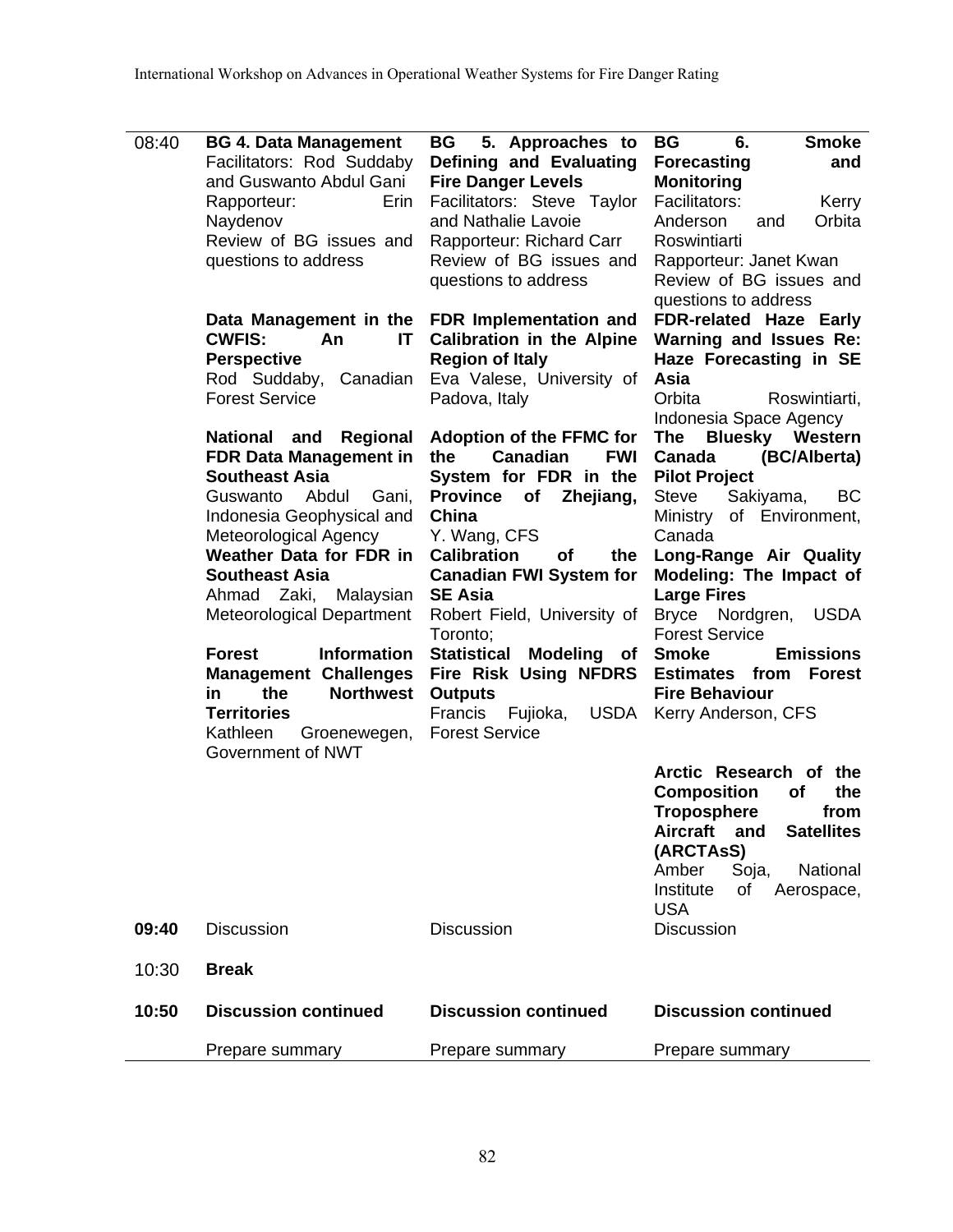#### **12:30 Lunch**

#### **SESSION 3 continued**

 **FDR System Enhancement – Plenary 2 to consider Breakout Group Reports**  Chair 6: Matt Jolly Rapporteur: Michael Brady

- **13:30 BG 4. Presentation on Summary of Data Management**  Rod Suddaby and Guswanto Abdul Gani Rapporteur: Erin Naydenov
- **14:00 BG 5. Approaches to Defining and Evaluating Fire Danger Levels**  Steve Taylor and Nathalie Lavoie Rapporteur: Peter Englefield
- **14:30 BG 6. Presentation on Summary of Smoke Forecasting and Monitoring**  Kerry Anderson and Orbita Roswintiarti Rapporteur: Janet Kwan
- **15:00 Break**

#### **SESSION 4**

 **Status of Operational Guidelines for Weather-based FDR**  Chair 7: Jim Salinger Rapporteur: Robert Stefanski

- **15:20 WMO Operational Guidelines**  M.V.K. Sivakumar, World Meteorological Organization
- **15:40 Commission on Agrometeorology Expert Team on Agrometeorological Aspects of Sustainable Agricultural Development (ET 1.3)**  Antonio Mestre, Meteorology Agency of Spain

#### **16:00 General Discussion**

 **SESSION 5 Closing Session** 

- **16:20 Plans for reporting, follow-on events and workshop closure**  Michael Brady, Canadian Forest Service
- **16:25 Vote of Thanks**  M.V.K. Sivakumar, WMO, Geneva, Switzerland
- **16:40** Bus leaves Northern Forestry Centre to Fort Edmonton for evening event, including: tour of historic Fort Edmonton; western dinner (hosted) with cash bar; and First Nations dancers with music
- **21:00** Bus leaves Fort Edmonton to hotel downtown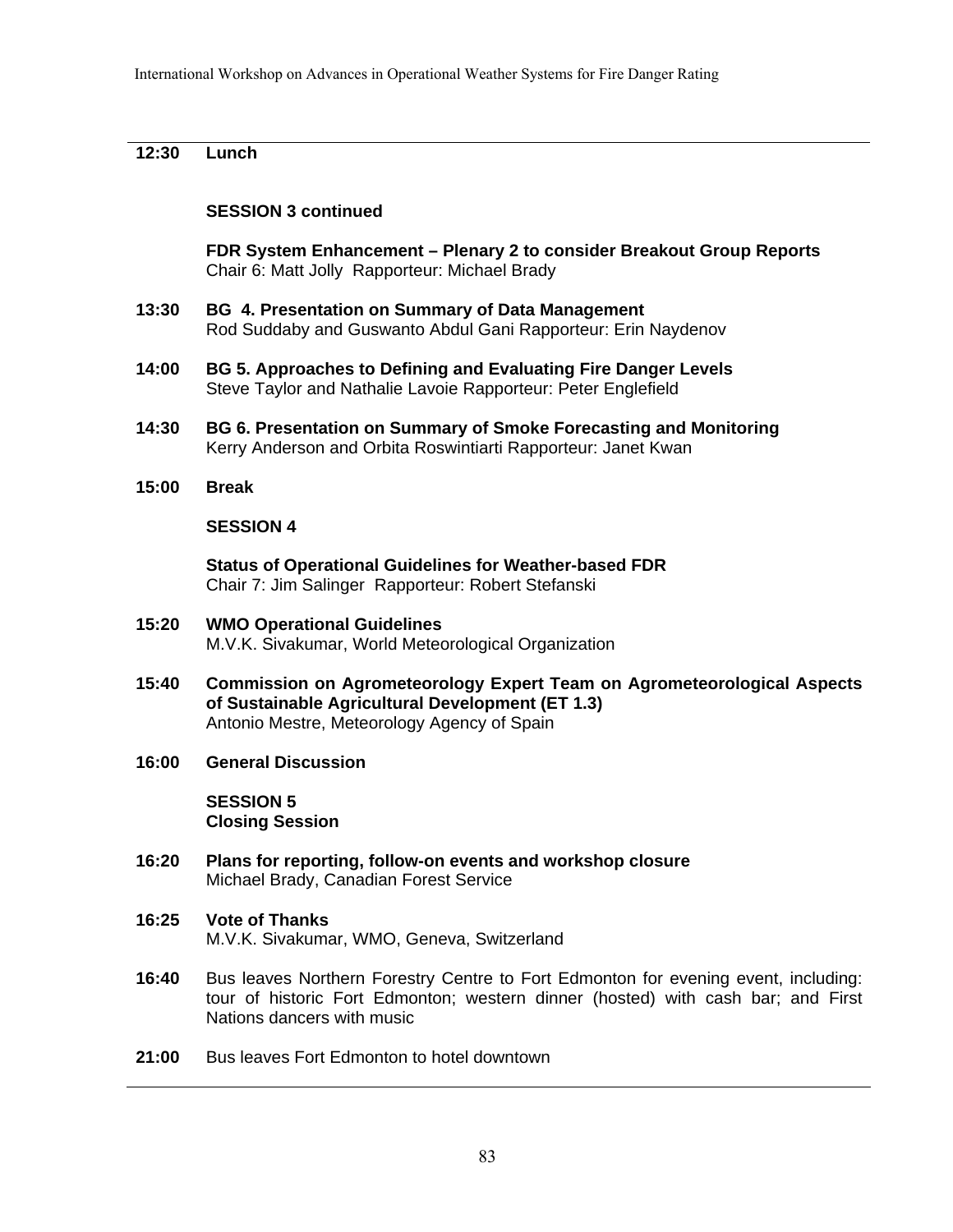#### **THURSDAY 17 and FRIDAY 18 JULY 2008**

**09:00– 16:30** Meeting of the WMO Commission for Agricultural Meteorology Expert Team 1.3. Crowne Plaza Chateau Lacombe, River Valley Room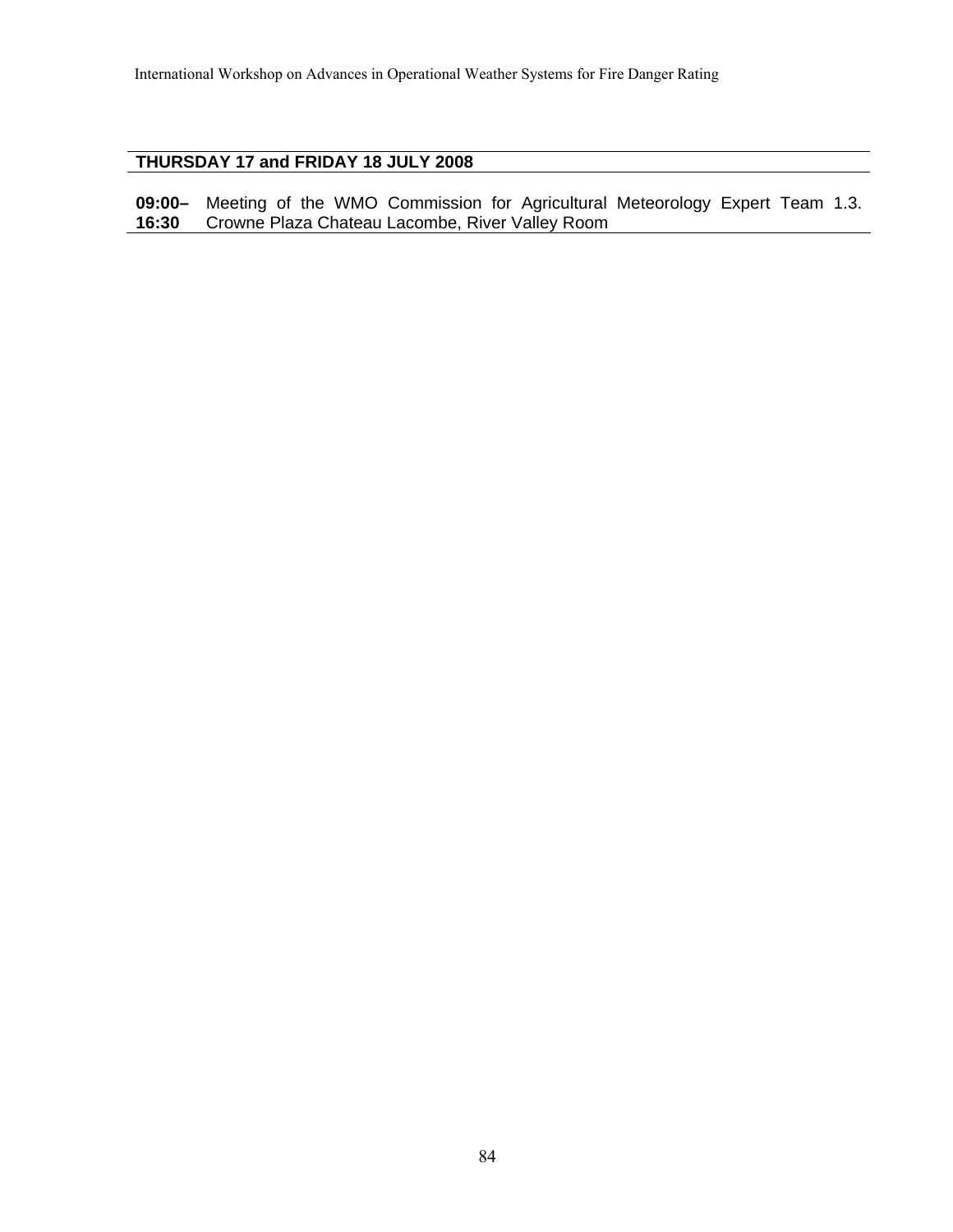International Workshop on Advances in Operational Weather Systems for Fire Danger Rating

## **Appendix 4. List of Presentations**

|                | <b>Presentation</b>                                                                                            | Participant                                                 | <b>Affiliation</b>                                                                                    |
|----------------|----------------------------------------------------------------------------------------------------------------|-------------------------------------------------------------|-------------------------------------------------------------------------------------------------------|
|                | <b>Session 1: Plenary</b>                                                                                      |                                                             |                                                                                                       |
| $\mathbf{1}$   | <b>Welcoming Statements</b>                                                                                    | Jim Salinger                                                | President,<br>Commission for<br>Agricultural<br>Meteorology of<br><b>WMO</b>                          |
| $\overline{2}$ | <b>Keynote Address-History and Legacy</b><br>of Fire Danger Rating (FDR) in<br><b>Wildland Fire Management</b> | Martin Alexander                                            | <b>Canadian Forest</b><br>Service                                                                     |
|                | <b>Session 2: Plenary</b>                                                                                      |                                                             |                                                                                                       |
| $\overline{3}$ | <b>Operational FDR</b> in Argentina                                                                            | Carlos Di Bella                                             | <b>INTA/Redlatif</b><br><b>Regional Network</b>                                                       |
| $\overline{4}$ | <b>Operational FDR</b> in Argentina                                                                            | Fernando Epele                                              | Chubut Prov. Fire<br>Management<br>Service, Argentina                                                 |
| 5              | <b>Wildfire Weather Analysis in Croatia</b><br>using numerical modeling and<br><b>CFFWIS</b> products          | Marko Vucetic                                               | Meteorological<br>and Hydrological<br>Service                                                         |
| 6              | <b>Operational FDR</b> in China                                                                                | Guang Yang; Zhan Shu<br>Presented by:<br>Yonghe Wang        | Northern Forestry<br>University<br><b>Canadian Forest</b><br>Service (CFS)                            |
| $\overline{7}$ | <b>Operational FDR</b> in European<br>Commission                                                               | Andrea Camia                                                | <b>EC Joint Research</b><br>Center                                                                    |
| 8              | <b>Operational FDR</b> in the United<br>Kingdom                                                                | Karl Kitchen                                                | <b>UK</b><br>Meteorological<br>Service                                                                |
| 9              | <b>Operational FDR</b> in Indonesia                                                                            | Guswanto Abdul Gani;<br>Orbita Roswintiarti; Israr<br>Albar | Indonesia Agency<br>for Meteorology<br>and Geophysics;<br>Indonesia Space<br>Agency;<br>Department of |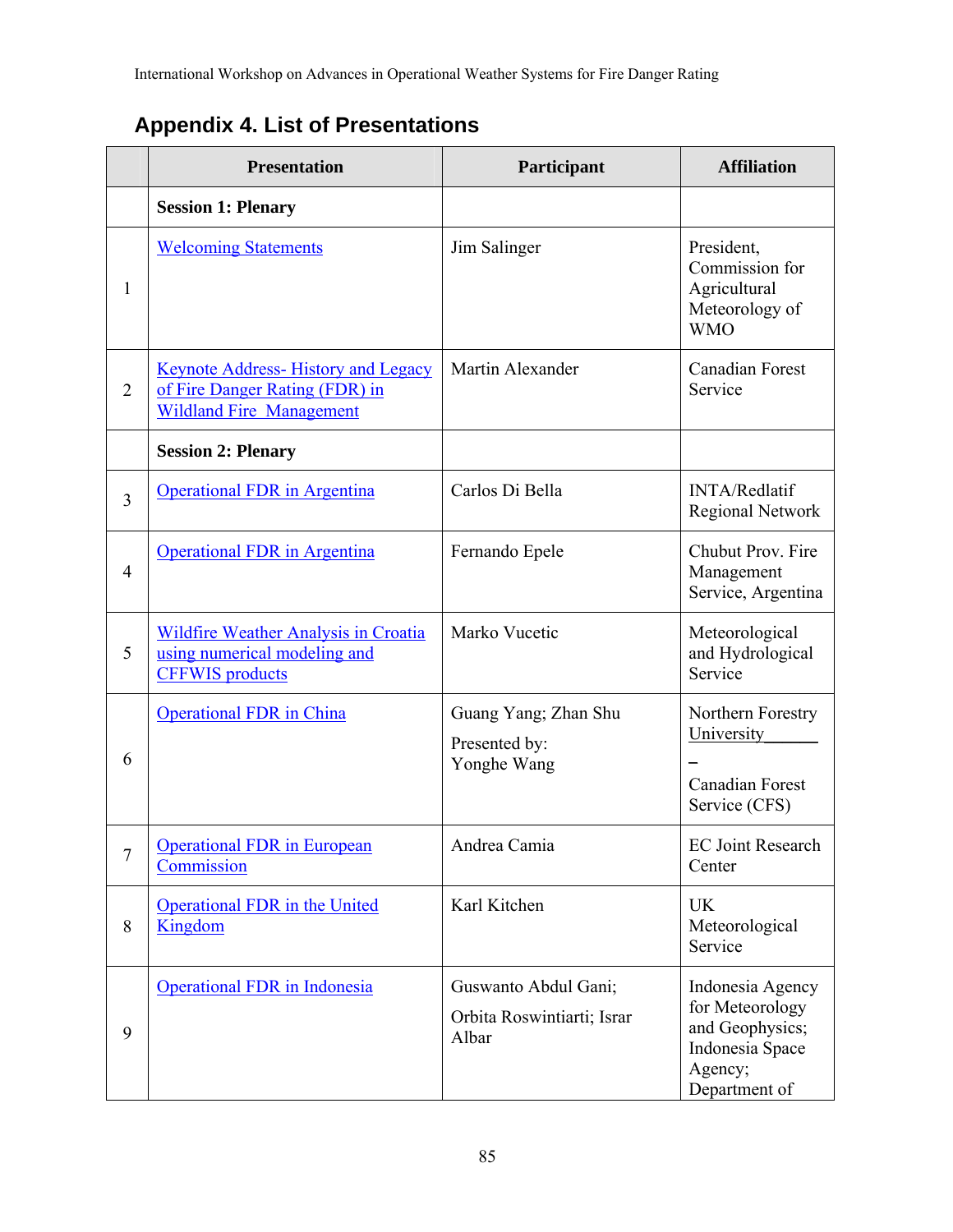|    |                                                                                        |                                                   | Forestry                                                                                                            |
|----|----------------------------------------------------------------------------------------|---------------------------------------------------|---------------------------------------------------------------------------------------------------------------------|
| 10 | <b>Operational FDR</b> in Malaysia and<br><b>Association of Southeast Asia Nations</b> | Ahmad Zaki;<br>Orbita Roswintiarti                | Malaysia<br>Meteorological<br>Department;<br>Indonesia Space<br>Agency                                              |
| 11 | <b>Operational FDR in New Zealand</b>                                                  | Jim Salinger                                      | National Institute<br>of Water and<br>Atmospheric<br>Research; WMO<br>Commission for<br>Agricultural<br>Meteorology |
| 12 | <b>Operational FRD in Peru</b>                                                         | Constantino Alarco;<br>Maria Isabel Manta Nolasco | National<br>Meteorology and<br>Hydrology<br>Service;<br>Universidad<br>Nacional Agraria<br>La Molina                |
| 13 | <b>Operational FDR</b> in Russia                                                       | Anatoly Sukhinin;<br>Ivan Csiszar                 | Akademgorodok;<br>University of<br>Maryland                                                                         |
| 14 | <b>Operational FDR</b> in South Africa<br>(C.A)                                        | Christopher de Bruno Austin                       | Working on Fire,<br>South Africa                                                                                    |
| 15 | <b>Operational FDR</b> in South Africa                                                 | Karen Steenkamp                                   | Council for<br>Scientific and<br>Industrial<br>Research (CSIR)                                                      |
| 16 | <b>Operational FDR</b> in Spain                                                        | Antonio Mestre                                    | <b>State</b><br>Meteorological<br>Agency                                                                            |
| 17 | <b>Operational FDR</b> in the United States<br>of America                              | Matt Jolly;<br>Francis M. Fujioka                 | <b>USDA</b> Forest<br>Service                                                                                       |
| 18 | <b>Operational FDR</b> in Alberta                                                      | Nick Nimchuck                                     | Alberta<br>Sustainable<br>Resources<br>Development                                                                  |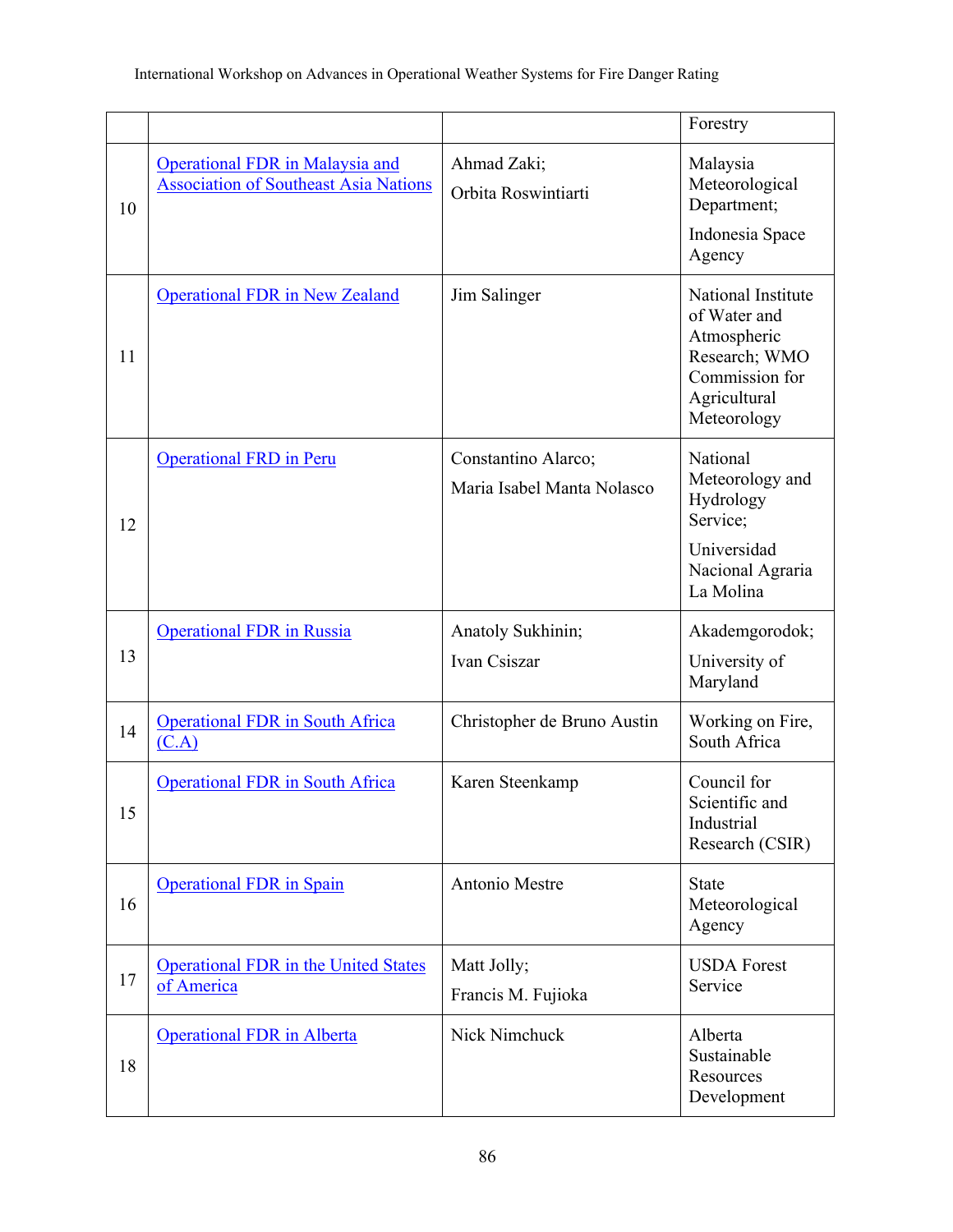| 19                                             | <b>Global EWS for wildfires</b>                                                                             | Tim Lynham          | Development of a<br>Global Early<br>Warning System<br>for Wildland Fires                              |
|------------------------------------------------|-------------------------------------------------------------------------------------------------------------|---------------------|-------------------------------------------------------------------------------------------------------|
|                                                | <b>BG 1: Weather Observations and Networks</b>                                                              |                     |                                                                                                       |
| 20                                             | Weather in the Candian Wildland Fire<br><b>Information System</b>                                           | <b>Richard Carr</b> |                                                                                                       |
| 21                                             | FDR for West Africa, the GOFC-<br><b>GOLD/WARN</b> initiative                                               | Cheikh Mbow         | Senegal                                                                                               |
| 22                                             | <b>Remotely-Sensed FDRS to Support</b><br>Forest/Land Fire Management in<br>Indonesia                       | Orbita Roswintiarti | Indonesia Space<br>Agency                                                                             |
| 23                                             | Fire Weather Program – Province of<br>Ontario                                                               | <b>Mick Rice</b>    | <b>Ontario Ministry</b><br>of Natural<br>Resources                                                    |
| 24                                             | <b>Agrometeorological Networks in</b><br>Argentina                                                          | Carlos Di Bella     | <b>INTA/Redlatif</b><br>Regional Fire<br>Network,<br>Argentina                                        |
|                                                | <b>BG 2: Weather Analyses</b>                                                                               |                     |                                                                                                       |
| 25                                             | <b>Fire Weather Analysis and</b><br><b>Forecasting: Grid Points to Ponder</b>                               | Francis Fujioka     | <b>USDA Forest</b><br>Service                                                                         |
| 26                                             | Atmospheric Profile Representation in<br><b>Fire Danger</b>                                                 | <b>Brian Potter</b> | <b>USDA</b> Forest<br>Service                                                                         |
| 27                                             | Forecasting Short, Medium, and Long<br>Range                                                                | Karl Kitchen        | <b>UK Met. Service</b>                                                                                |
| 28                                             | <b>Climate Forecast, Early Warning and</b><br><b>Response to Peatland Fires in</b><br>Kalimantan, Indonesia | Pietro Ceccato      | International<br><b>Research Institute</b><br>for Climate and<br>Society, Columbia<br>University, USA |
| <b>BG 3: Additional Indices of Fire Danger</b> |                                                                                                             |                     |                                                                                                       |
| 29                                             | <b>Estimating Canopy Water Content</b><br>from Airborne and Satellite Platforms                             | Susan Ustin         | University of<br>California, USA                                                                      |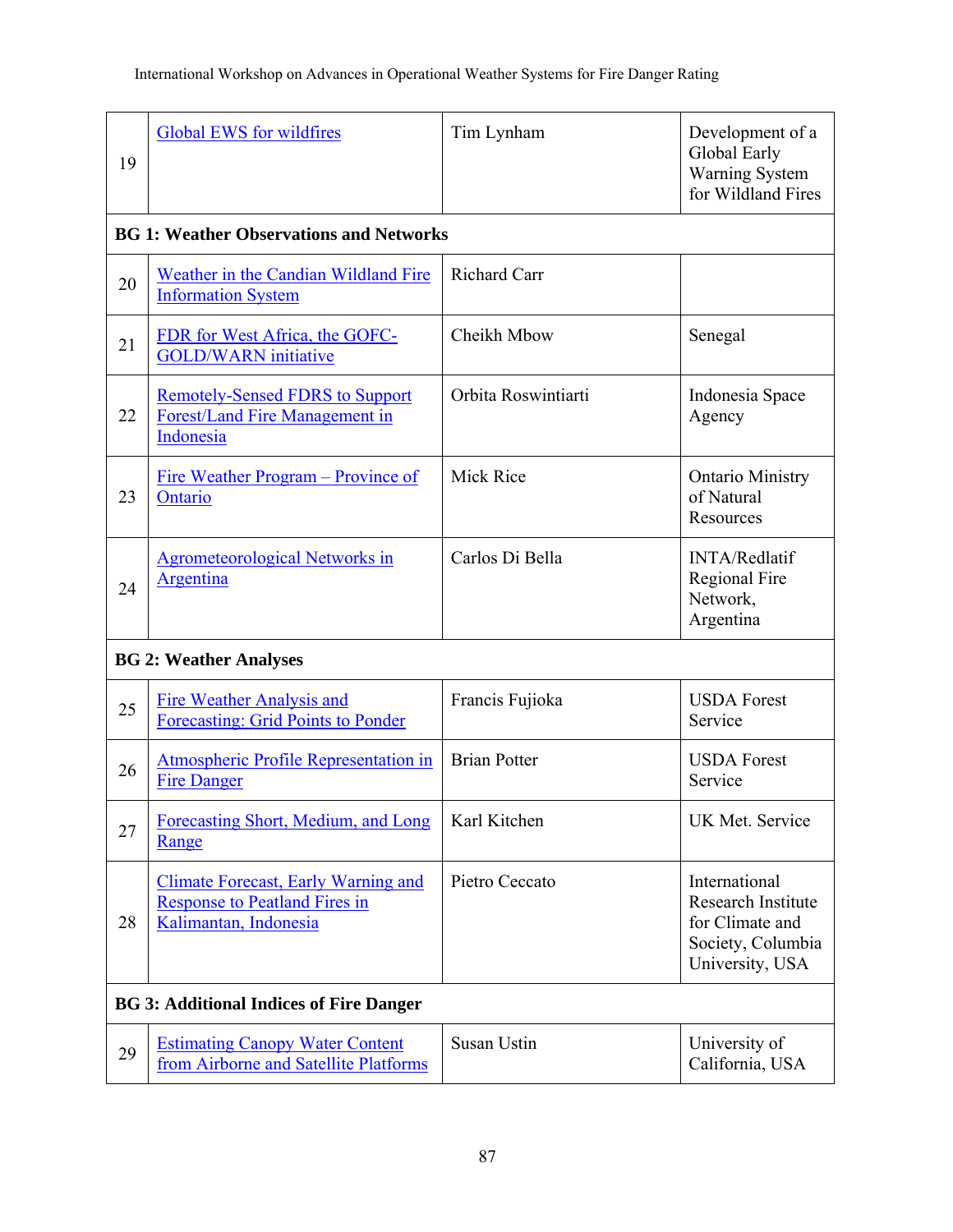| 30                                           | <b>Fuel Moisture Measurements in FDR</b>                                                       | <b>Edward Delgado</b> | <b>Bureau of Land</b><br>Management,<br><b>USA</b>    |  |
|----------------------------------------------|------------------------------------------------------------------------------------------------|-----------------------|-------------------------------------------------------|--|
| 31                                           | <b>Remote Sensing and Human Factors</b><br>in FDR                                              | Emilio Chuvieco       | University of<br>Alcala, Spain                        |  |
|                                              | <b>BG 4: Data Management</b>                                                                   |                       |                                                       |  |
| 32                                           | Data Architecture of the CWFIS                                                                 | Rod Suddaby           | <b>CFS</b>                                            |  |
| 33                                           | <b>National and Regional FDR Data</b><br><b>Management in Southeast Asia</b>                   | Guswanto Abdul Gani   | Indonesia<br>Geophysical and<br>Meteorology<br>Agency |  |
| 34                                           | <b>Regional Weather Data SE Asia</b>                                                           | Ahmed Zaki            | Malaysia<br>Meteorological<br>Department              |  |
| 35                                           | <b>Management of Natural Resources</b><br>and Fire Data in the Northwest<br><b>Territories</b> | Kathleen Groenewegen  | Government of<br><b>NWT</b>                           |  |
|                                              | <b>BG5: Approaches to Defining and Evaluating Fire Danger Levels</b>                           |                       |                                                       |  |
| 36                                           | <b>FDR Implementation and Calibration</b><br>in the Alpine Region of Italy                     | Eva Valese            | University of<br>Padova                               |  |
| 37                                           | FDR collaboration in South East Asia                                                           | Robert Field          | University of<br>Toronto                              |  |
| 38                                           | FDR calibration in China                                                                       | Yonghe Wang           | <b>CFS</b>                                            |  |
| 39                                           | <b>Statistical Modeling of Fire Risk</b><br><b>Using NFDRS Outputs</b>                         | Francis Fujioka       | <b>USDA Forest</b><br>Service                         |  |
| <b>BG6: Smoke forecasting and monitoring</b> |                                                                                                |                       |                                                       |  |
| 40                                           | <b>Regional Haze Forecasting in South</b><br><b>East Asia</b>                                  | Orbita Roswintiarti   | Indonesia Space<br>Agency                             |  |
| 41                                           | <b>Western Canada Bluesky Pilot Project</b>                                                    | Steve Sakiyama        | <b>BC</b> Environment                                 |  |
| 42                                           | <b>Air Quality Forecasting</b>                                                                 | <b>Bryce Nordgren</b> | <b>US Forest Service</b>                              |  |
| 43                                           | <b>Smoke Emissions Estimates</b>                                                               | Kerry Anderson        | <b>CFS</b>                                            |  |